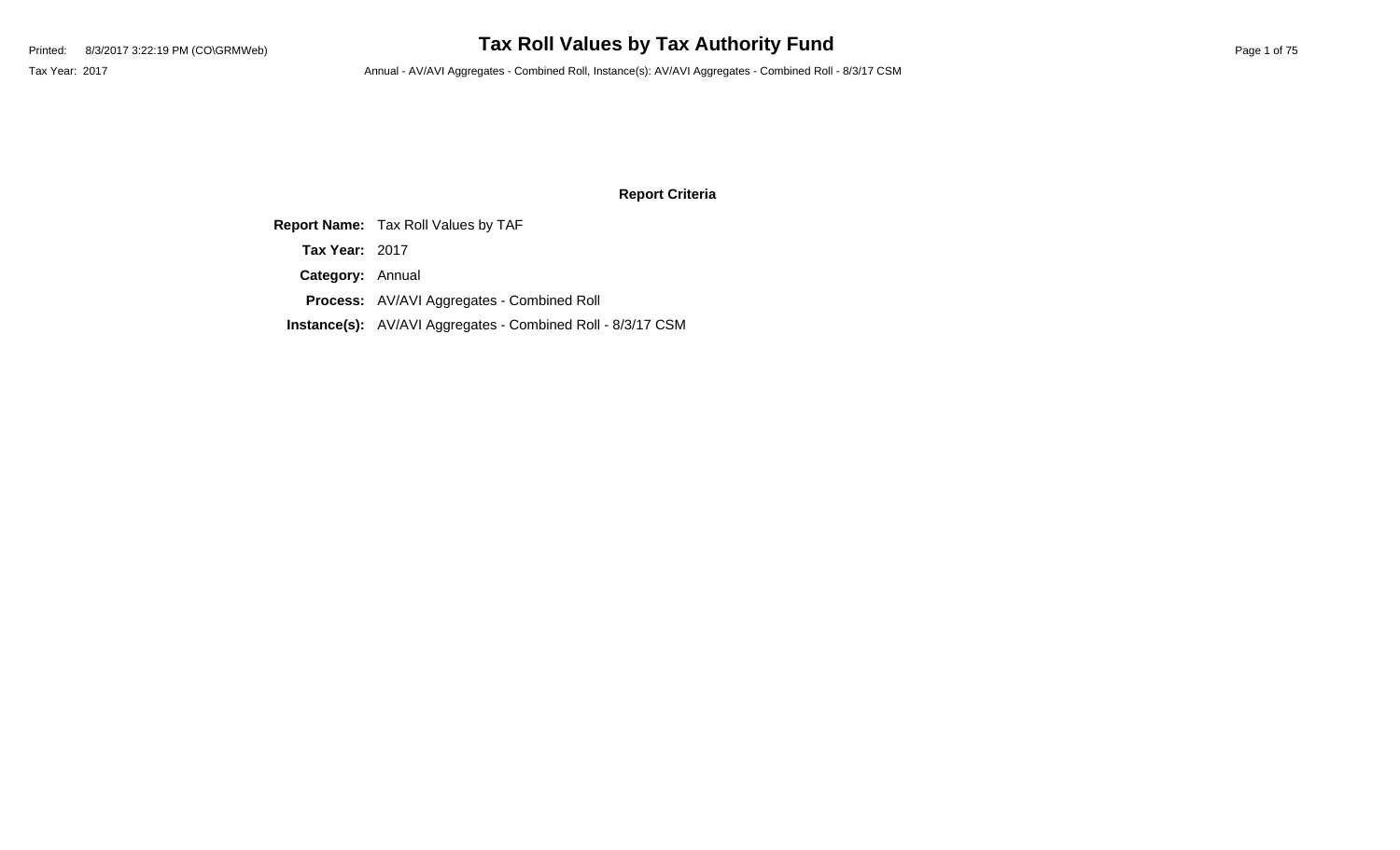#### Tax Year: 2017 **Annual - AV/AVI Aggregates - Combined Roll**, Instance(s): AV/AVI Aggregates - Combined Roll - 8/3/17 CSM

# **TAF: 1998 A LAKESIDE SCHOOL DISTRICT BOND**

| <b>Value Type</b>    | <b>Secured Roll</b> | <b>SBE Roll</b> | <b>Combined Secured</b><br>& SBE | <b>Unsecured Roll</b><br><b>No Aircraft</b> | <b>Unsecured Roll</b><br><b>Aircraft Only</b> | <b>Total All Rolls</b> |
|----------------------|---------------------|-----------------|----------------------------------|---------------------------------------------|-----------------------------------------------|------------------------|
| LAND:                | 190,156,660         |                 | 190,156,660                      | 48,704                                      |                                               | 190,205,364            |
| <b>IMPROVEMENTS:</b> | 160,742,958         |                 | 160,742,958                      | 513,850                                     | 0                                             | 161,256,808            |
| PERSONAL PROP:       | 995,088             |                 | 995,088                          | 1,593,076                                   | 0                                             | 2,588,164              |
| <b>GROSS:</b>        | 351,894,706         |                 | 351,894,706                      | 2,155,630                                   | $\Omega$                                      | 354,050,336            |
| -EXEMPTIONS:         | 4,484,240           |                 | 4,484,240                        | 0                                           | 0                                             | 4,484,240              |
| <b>TAXABLE NET:</b>  | 347,410,466         |                 | 347,410,466                      | 2,155,630                                   | $\Omega$                                      | 349,566,096            |
| +HO EXEM:            | 1,906,800           |                 | 1,906,800                        | 0                                           | 0                                             | 1,906,800              |
| ADJUSTED NET:        | 349,317,266         |                 | 349,317,266                      | 2,155,630                                   | 0                                             | 351,472,896            |
| PIN COUNT:           |                     |                 |                                  |                                             |                                               | 813                    |

# **TAF: 1998 A LOS GATOS HIGH SCHOOL BOND**

| <b>Value Type</b>    | <b>Secured Roll</b> | <b>SBE Roll</b> | <b>Combined Secured</b><br>& SBE | <b>Unsecured Roll</b><br><b>No Aircraft</b> | <b>Unsecured Roll</b><br><b>Aircraft Only</b> | <b>Total All Rolls</b> |
|----------------------|---------------------|-----------------|----------------------------------|---------------------------------------------|-----------------------------------------------|------------------------|
| LAND:                |                     |                 |                                  |                                             |                                               |                        |
|                      | 710,089,802         |                 | 710,089,802                      | 48,704                                      | 0                                             | 710,138,506            |
| <b>IMPROVEMENTS:</b> | 600,338,628         | 0               | 600,338,628                      | 1,251,728                                   | 0                                             | 601,590,356            |
| PERSONAL PROP:       | 1,026,588           | 0               | 1,026,588                        | 2,724,642                                   | 0                                             | 3,751,230              |
| <b>GROSS:</b>        | 1,311,455,018       |                 | 1,311,455,018                    | 4,025,074                                   | $\mathbf 0$                                   | 1,315,480,092          |
| -EXEMPTIONS:         | 11,619,133          | 0               | 11,619,133                       |                                             | 0                                             | 11,619,133             |
| <b>TAXABLE NET:</b>  | 1,299,835,885       |                 | 1,299,835,885                    | 4,025,074                                   | 0                                             | 1,303,860,959          |
| +HO EXEM:            | 7,497,000           | 0               | 7,497,000                        |                                             | 0                                             | 7,497,000              |
| <b>ADJUSTED NET:</b> | 1,307,332,885       |                 | 1,307,332,885                    | 4,025,074                                   | 0                                             | 1,311,357,959          |
| PIN COUNT:           |                     |                 |                                  |                                             |                                               | 2,523                  |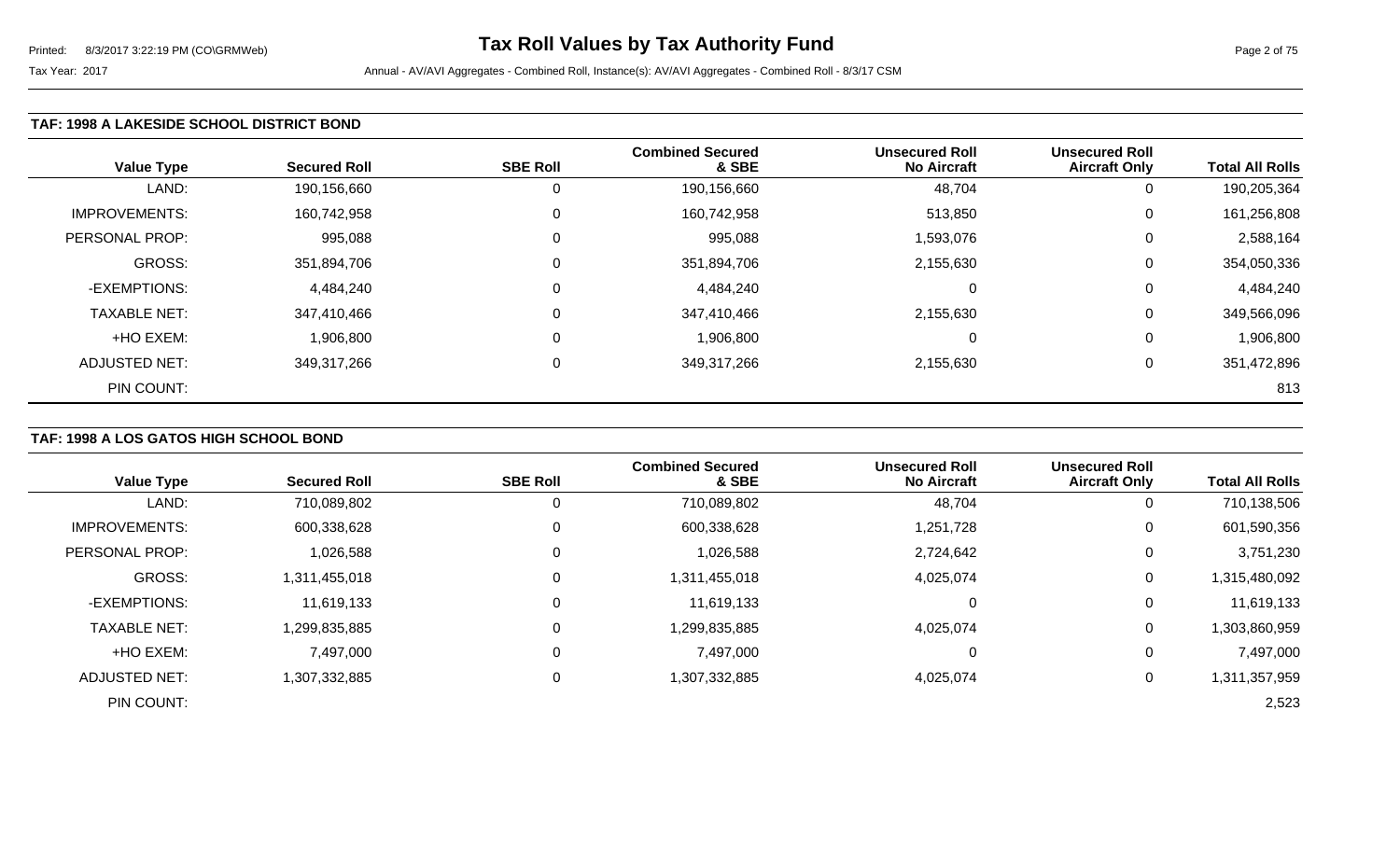| <b>Value Type</b>     | <b>Secured Roll</b> | <b>SBE Roll</b> | <b>Combined Secured</b><br>& SBE | <b>Unsecured Roll</b><br><b>No Aircraft</b> | <b>Unsecured Roll</b><br><b>Aircraft Only</b> | <b>Total All Rolls</b> |
|-----------------------|---------------------|-----------------|----------------------------------|---------------------------------------------|-----------------------------------------------|------------------------|
| LAND:                 | 5,224,580,518       | υ               | 5,224,580,518                    | 13,893,055                                  | 0                                             | 5,238,473,573          |
| <b>IMPROVEMENTS:</b>  | 4,332,299,335       | 0               | 4,332,299,335                    | 111,927,786                                 | 0                                             | 4,444,227,121          |
| <b>PERSONAL PROP:</b> | 47,524,888          | υ               | 47,524,888                       | 150,436,250                                 | $\mathbf{0}$                                  | 197,961,138            |
| <b>GROSS:</b>         | 9,604,404,741       | 0               | 9,604,404,741                    | 276.257.091                                 | 0                                             | 9,880,661,832          |
| -EXEMPTIONS:          | 284,829,561         | υ               | 284,829,561                      | 29,773,650                                  | $\mathbf 0$                                   | 314,603,211            |
| <b>TAXABLE NET:</b>   | 9,319,575,180       | 0               | 9,319,575,180                    | 246,483,441                                 | 0                                             | 9,566,058,621          |
| +HO EXEM:             | 52,779,771          | 0               | 52,779,771                       | 56,000                                      | 0                                             | 52,835,771             |
| ADJUSTED NET:         | 9,372,354,951       | 0               | 9,372,354,951                    | 246,539,441                                 | 0                                             | 9,618,894,392          |
| PIN COUNT:            |                     |                 |                                  |                                             |                                               | 22,298                 |

# **TAF: 1998 C SANTA CRUZ CITY HIGH SCHOOL DISTRICT BOND**

|                       |                     |                 | <b>Combined Secured</b> | <b>Unsecured Roll</b> | <b>Unsecured Roll</b> |                        |
|-----------------------|---------------------|-----------------|-------------------------|-----------------------|-----------------------|------------------------|
| <b>Value Type</b>     | <b>Secured Roll</b> | <b>SBE Roll</b> | & SBE                   | <b>No Aircraft</b>    | <b>Aircraft Only</b>  | <b>Total All Rolls</b> |
| LAND:                 | 11,103,072,555      | 91,231          | 11,103,163,786          | 18,757,807            | $\overline{0}$        | 11,121,921,593         |
| <b>IMPROVEMENTS:</b>  | 8,961,057,966       |                 | 8,961,057,966           | 221,786,155           | 0                     | 9,182,844,121          |
| <b>PERSONAL PROP:</b> | 95,433,652          |                 | 95,433,652              | 269,896,318           | 83,767                | 365,413,737            |
| <b>GROSS:</b>         | 20,159,564,173      | 91,231          | 20,159,655,404          | 510,440,280           | 83,767                | 20,670,179,451         |
| -EXEMPTIONS:          | 668,734,594         |                 | 668,734,594             | 52,147,196            | 0                     | 720,881,790            |
| <b>TAXABLE NET:</b>   | 19.490.829.579      | 91,231          | 19,490,920,810          | 458,293,084           | 83,767                | 19,949,297,661         |
| +HO EXEM:             | 113,659,152         |                 | 113,659,152             | 119,000               | 0                     | 113,778,152            |
| ADJUSTED NET:         | 19,604,488,731      | 91,231          | 19,604,579,962          | 458.412.084           | 83,767                | 20,063,075,813         |
| PIN COUNT:            |                     |                 |                         |                       |                       | 47,435                 |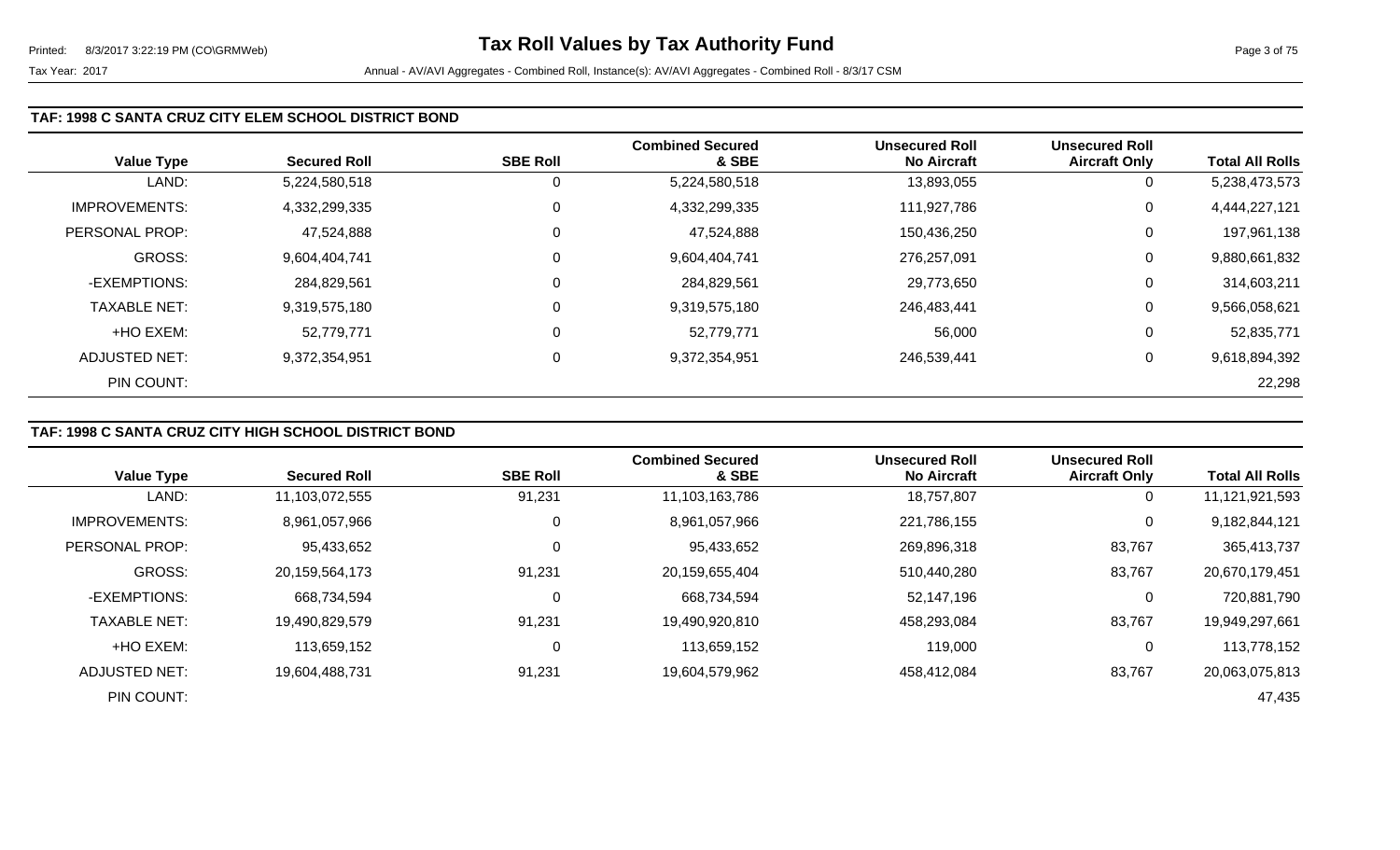#### **TAF: 1999 CITY OF SANTA CRUZ BOND**

| <b>Value Type</b>    | <b>Secured Roll</b> | <b>SBE Roll</b> | <b>Combined Secured</b><br>& SBE | <b>Unsecured Roll</b><br><b>No Aircraft</b> | <b>Unsecured Roll</b><br><b>Aircraft Only</b> | <b>Total All Rolls</b> |
|----------------------|---------------------|-----------------|----------------------------------|---------------------------------------------|-----------------------------------------------|------------------------|
| LAND:                | 5,002,691,357       | 0               | 5,002,691,357                    | 16,077,906                                  | U                                             | 5,018,769,263          |
| <b>IMPROVEMENTS:</b> | 4,113,901,882       | 0               | 4,113,901,882                    | 115,143,407                                 | 0                                             | 4,229,045,289          |
| PERSONAL PROP:       | 47,092,909          | $\mathbf 0$     | 47,092,909                       | 163,791,568                                 | 0                                             | 210,884,477            |
| <b>GROSS:</b>        | 9,163,686,148       | $\mathbf 0$     | 9,163,686,148                    | 295,012,881                                 | 0                                             | 9,458,699,029          |
| -EXEMPTIONS:         | 276,350,904         | 0               | 276,350,904                      | 31,523,801                                  | 0                                             | 307,874,705            |
| <b>TAXABLE NET:</b>  | 8,887,335,244       | 0               | 8,887,335,244                    | 263,489,080                                 | 0                                             | 9,150,824,324          |
| +HO EXEM:            | 49,656,600          | 0               | 49,656,600                       | 112,000                                     | 0                                             | 49,768,600             |
| ADJUSTED NET:        | 8,936,991,844       | 0               | 8,936,991,844                    | 263,601,080                                 | 0                                             | 9,200,592,924          |
| PIN COUNT:           |                     |                 |                                  |                                             |                                               | 21,645                 |

# **TAF: 1999 REF 1991 BONNY DOON SCHOOL DISTRICT BOND**

|                      |                     |                 | <b>Combined Secured</b> | <b>Unsecured Roll</b> | <b>Unsecured Roll</b> |                        |
|----------------------|---------------------|-----------------|-------------------------|-----------------------|-----------------------|------------------------|
| <b>Value Type</b>    | <b>Secured Roll</b> | <b>SBE Roll</b> | & SBE                   | <b>No Aircraft</b>    | <b>Aircraft Only</b>  | <b>Total All Rolls</b> |
| LAND:                | 322,895,389         | 0               | 322,895,389             | 83,672                | $\overline{0}$        | 322,979,061            |
| <b>IMPROVEMENTS:</b> | 286,673,156         | 0               | 286,673,156             | 11,115,259            | 0                     | 297,788,415            |
| PERSONAL PROP:       | 220,536             | $\mathbf 0$     | 220,536                 | 5,054,127             | 23,673                | 5,298,336              |
| <b>GROSS:</b>        | 609,789,081         | $\mathbf{0}$    | 609,789,081             | 16,253,058            | 23,673                | 626,065,812            |
| -EXEMPTIONS:         | 11,253,934          | 0               | 11,253,934              |                       | 0                     | 11,253,934             |
| <b>TAXABLE NET:</b>  | 598,535,147         | 0               | 598,535,147             | 16,253,058            | 23,673                | 614,811,878            |
| +HO EXEM:            | 4,363,800           | 0               | 4,363,800               | 0                     | 0                     | 4,363,800              |
| ADJUSTED NET:        | 602,898,947         | 0               | 602,898,947             | 16,253,058            | 23,673                | 619,175,678            |
| PIN COUNT:           |                     |                 |                         |                       |                       | 1,399                  |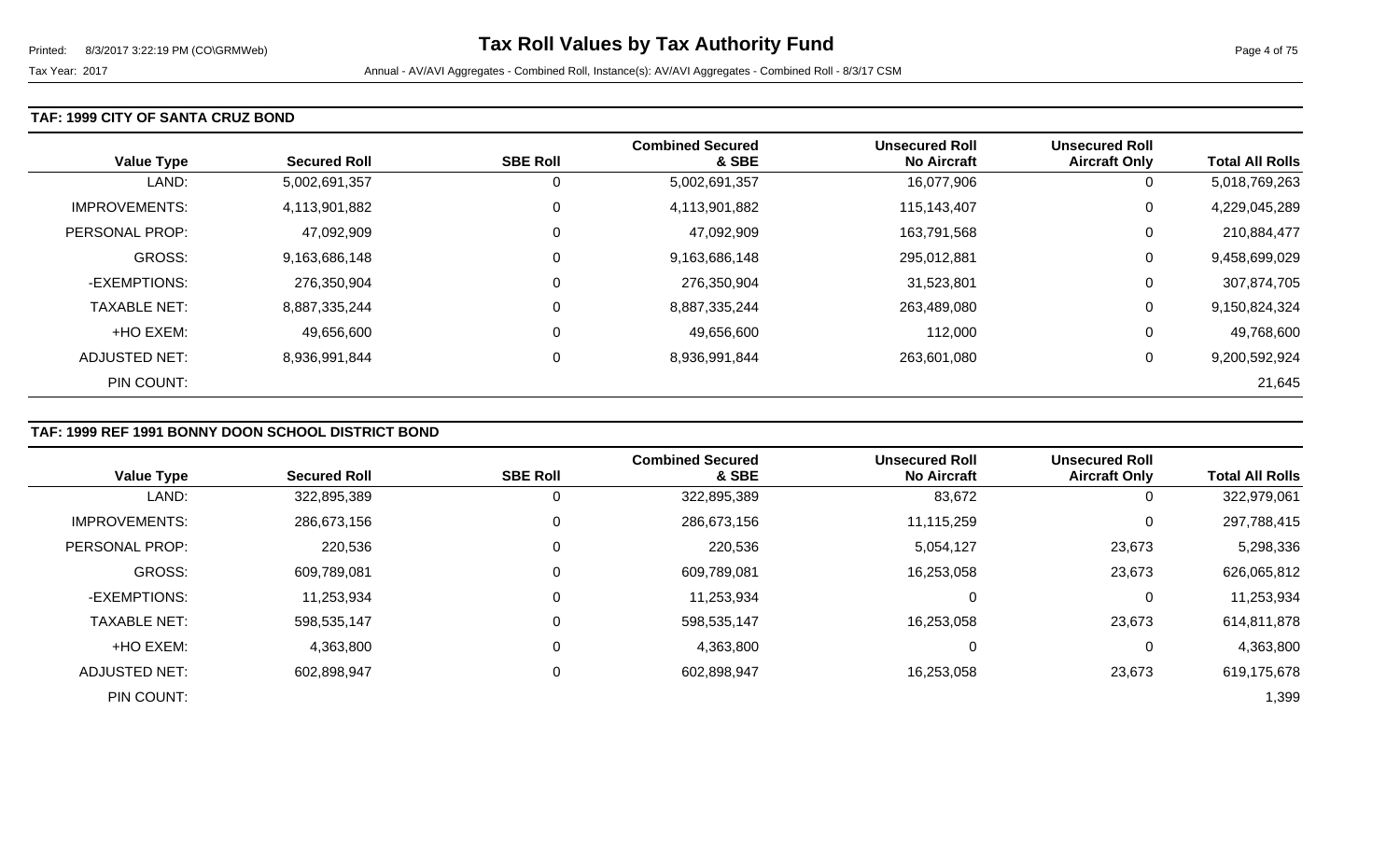### **TAF: 2000 A SAN LORENZO VALLEY SCHOOL DISTRICT BOND**

|                      |                     |                 | <b>Combined Secured</b> | <b>Unsecured Roll</b> | <b>Unsecured Roll</b> |                        |
|----------------------|---------------------|-----------------|-------------------------|-----------------------|-----------------------|------------------------|
| <b>Value Type</b>    | <b>Secured Roll</b> | <b>SBE Roll</b> | & SBE                   | <b>No Aircraft</b>    | <b>Aircraft Only</b>  | <b>Total All Rolls</b> |
| LAND:                | 1,996,586,592       | 64,687          | 1,996,651,279           | 1,025,645             | 0                     | 1,997,676,924          |
| <b>IMPROVEMENTS:</b> | 1,665,939,433       | 0               | 1,665,939,433           | 16,416,500            | 0                     | 1,682,355,933          |
| PERSONAL PROP:       | 14,441,121          |                 | 14,441,121              | 10,007,547            | 0                     | 24,448,668             |
| <b>GROSS:</b>        | 3,676,967,146       | 64,687          | 3,677,031,833           | 27,449,692            | 0                     | 3,704,481,525          |
| -EXEMPTIONS:         | 128,035,463         | C               | 128,035,463             | 24,038                | 0                     | 128,059,501            |
| <b>TAXABLE NET:</b>  | 3,548,931,683       | 64,687          | 3,548,996,370           | 27,425,654            | 0                     | 3,576,422,024          |
| +HO EXEM:            | 33,201,000          | 0               | 33,201,000              | 0                     | 0                     | 33,201,000             |
| ADJUSTED NET:        | 3,582,132,683       | 64,687          | 3,582,197,370           | 27,425,654            | 0                     | 3,609,623,024          |
| PIN COUNT:           |                     |                 |                         |                       |                       | 18,222                 |

# **TAF: 2000 B SAN LORENZO VALLEY SCHOOL DISTRICT BOND**

|                      |                     |                 | <b>Combined Secured</b> | <b>Unsecured Roll</b> | <b>Unsecured Roll</b> |                        |
|----------------------|---------------------|-----------------|-------------------------|-----------------------|-----------------------|------------------------|
| <b>Value Type</b>    | <b>Secured Roll</b> | <b>SBE Roll</b> | & SBE                   | <b>No Aircraft</b>    | <b>Aircraft Only</b>  | <b>Total All Rolls</b> |
| LAND:                | 1,996,586,592       | 64,687          | 1,996,651,279           | 1,025,645             | 0                     | 997,676,924            |
| <b>IMPROVEMENTS:</b> | 1,665,939,433       | 0               | 1,665,939,433           | 16,416,500            | 0                     | 1,682,355,933          |
| PERSONAL PROP:       | 14,441,121          | $\Omega$        | 14,441,121              | 10,007,547            | 0                     | 24,448,668             |
| <b>GROSS:</b>        | 3,676,967,146       | 64,687          | 3,677,031,833           | 27,449,692            | 0                     | 3,704,481,525          |
| -EXEMPTIONS:         | 128,035,463         | 0               | 128,035,463             | 24,038                | 0                     | 128,059,501            |
| <b>TAXABLE NET:</b>  | 3,548,931,683       | 64,687          | 3,548,996,370           | 27,425,654            | 0                     | 3,576,422,024          |
| +HO EXEM:            | 33,201,000          | 0               | 33,201,000              |                       | 0                     | 33,201,000             |
| <b>ADJUSTED NET:</b> | 3,582,132,683       | 64,687          | 3,582,197,370           | 27,425,654            | 0                     | 3,609,623,024          |
| PIN COUNT:           |                     |                 |                         |                       |                       | 18,222                 |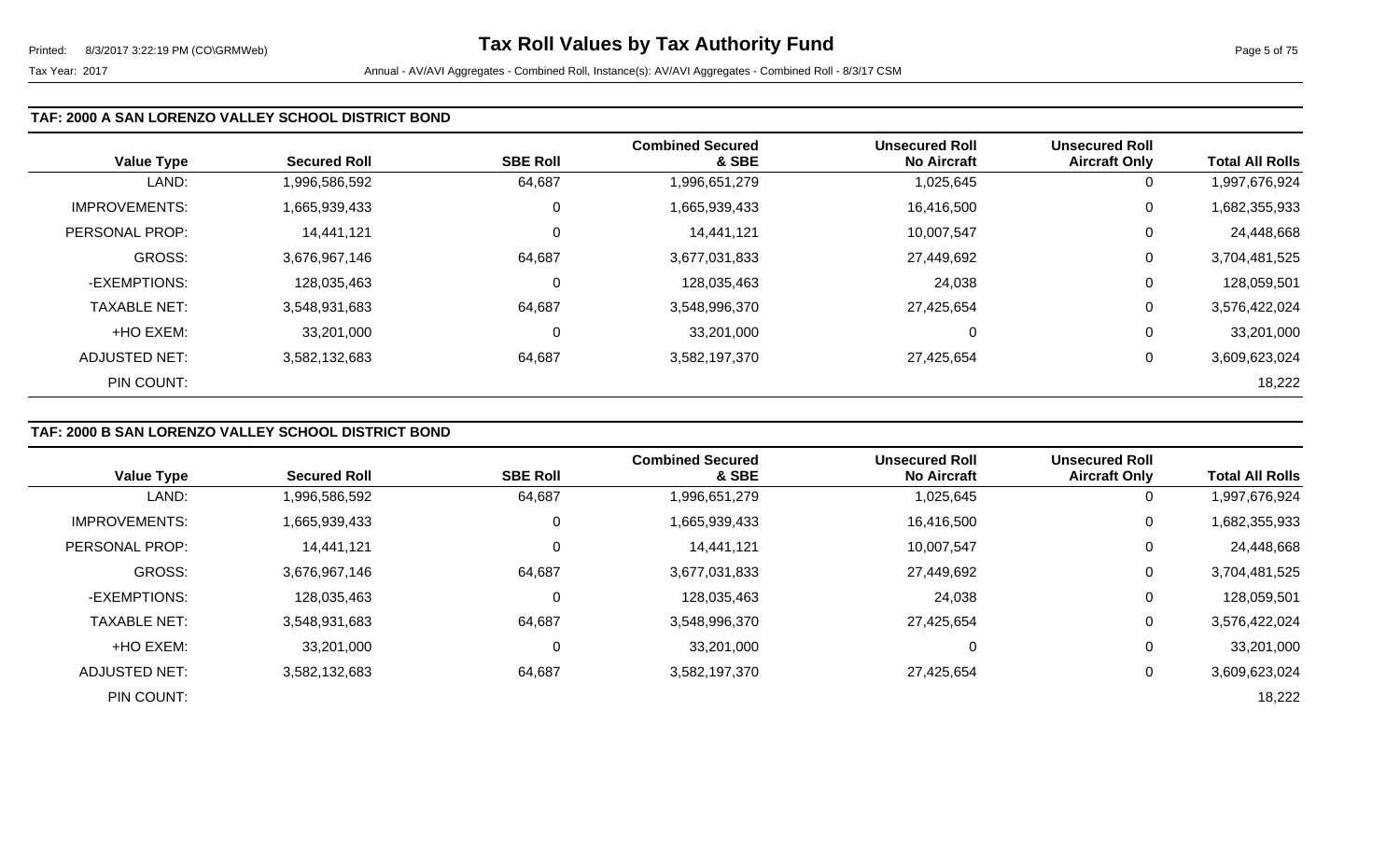| <b>Value Type</b>    | <b>Secured Roll</b> | <b>SBE Roll</b> | <b>Combined Secured</b><br>& SBE | <b>Unsecured Roll</b><br><b>No Aircraft</b> | <b>Unsecured Roll</b><br><b>Aircraft Only</b> | <b>Total All Rolls</b> |
|----------------------|---------------------|-----------------|----------------------------------|---------------------------------------------|-----------------------------------------------|------------------------|
| LAND:                | 1,996,586,592       | 64,687          | 1,996,651,279                    | 1,025,645                                   | 0                                             | 1,997,676,924          |
| <b>IMPROVEMENTS:</b> | 1,665,939,433       | 0               | 1,665,939,433                    | 16,416,500                                  | 0                                             | 1,682,355,933          |
| PERSONAL PROP:       | 14,441,121          | 0               | 14,441,121                       | 10,007,547                                  | 0                                             | 24,448,668             |
| <b>GROSS:</b>        | 3,676,967,146       | 64,687          | 3,677,031,833                    | 27,449,692                                  | $\mathbf 0$                                   | 3,704,481,525          |
| -EXEMPTIONS:         | 128,035,463         | 0               | 128,035,463                      | 24,038                                      | 0                                             | 128,059,501            |
| <b>TAXABLE NET:</b>  | 3,548,931,683       | 64,687          | 3,548,996,370                    | 27,425,654                                  | $\mathbf 0$                                   | 3,576,422,024          |
| +HO EXEM:            | 33,201,000          | 0               | 33,201,000                       |                                             | 0                                             | 33,201,000             |
| ADJUSTED NET:        | 3,582,132,683       | 64,687          | 3,582,197,370                    | 27,425,654                                  | 0                                             | 3,609,623,024          |
| PIN COUNT:           |                     |                 |                                  |                                             |                                               | 18,222                 |

# **TAF: 2002 A AROMAS/SAN JUAN SCHOOL DISTRICT BOND**

|                      |                     |                 | <b>Combined Secured</b> | <b>Unsecured Roll</b> | <b>Unsecured Roll</b> |                        |
|----------------------|---------------------|-----------------|-------------------------|-----------------------|-----------------------|------------------------|
| <b>Value Type</b>    | <b>Secured Roll</b> | <b>SBE Roll</b> | & SBE                   | <b>No Aircraft</b>    | <b>Aircraft Only</b>  | <b>Total All Rolls</b> |
| LAND:                | 14,292,942          |                 | 14,292,942              |                       | 0                     | 14,292,942             |
| <b>IMPROVEMENTS:</b> | 5,260,522           |                 | 5,260,522               | 50,527                | 0                     | 5,311,049              |
| PERSONAL PROP:       | 106,535             |                 | 106,535                 | 792,723               | 0                     | 899,258                |
| GROSS:               | 19,659,999          |                 | 19,659,999              | 843,250               | 0                     | 20,503,249             |
| -EXEMPTIONS:         | 446,415             |                 | 446,415                 |                       | 0                     | 446,415                |
| <b>TAXABLE NET:</b>  | 19,213,584          |                 | 19,213,584              | 843,250               | 0                     | 20,056,834             |
| +HO EXEM:            | 63,000              |                 | 63,000                  |                       | 0                     | 63,000                 |
| <b>ADJUSTED NET:</b> | 19,276,584          |                 | 19,276,584              | 843,250               | 0                     | 20,119,834             |
| PIN COUNT:           |                     |                 |                         |                       |                       | 79                     |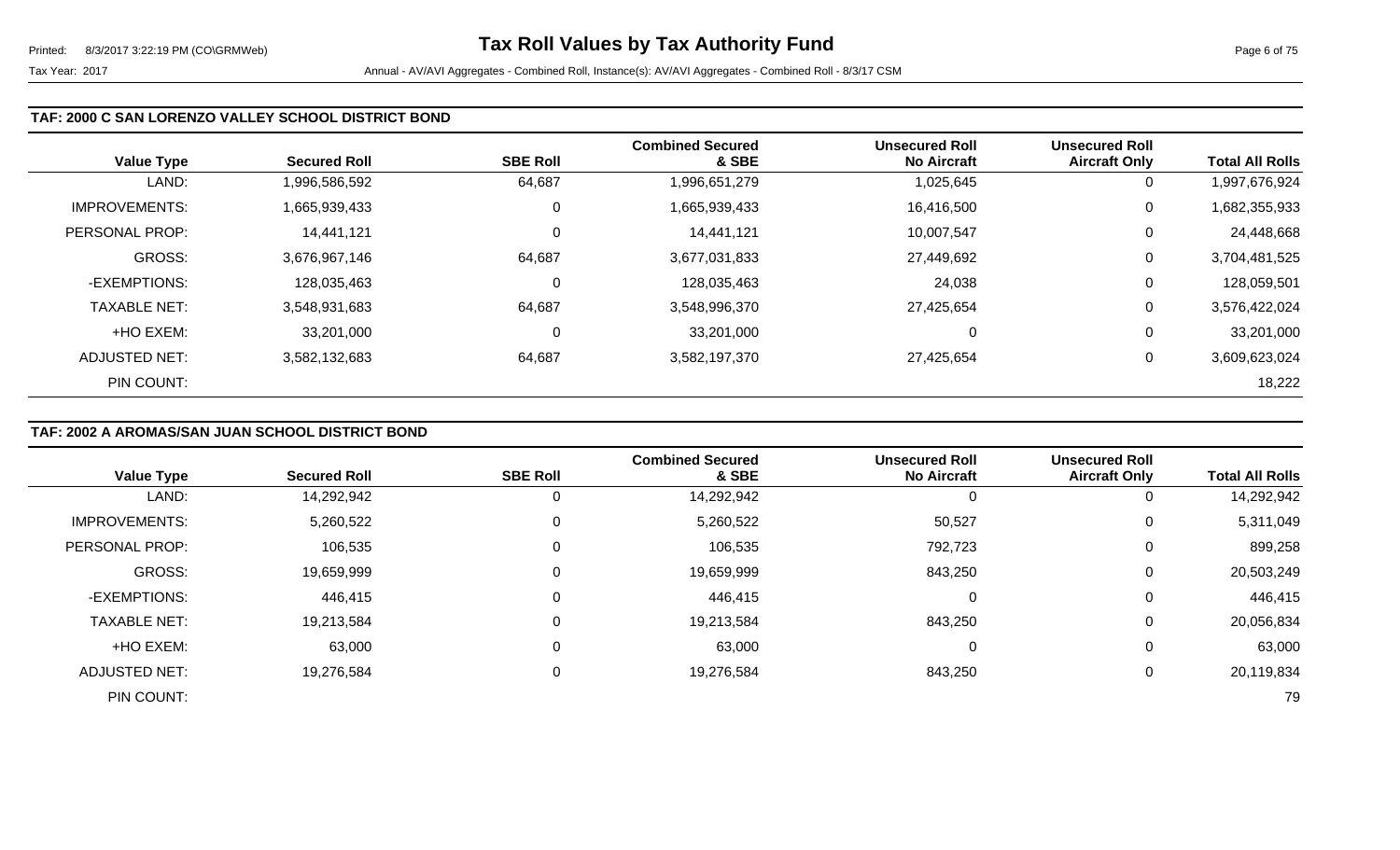#### **TAF: 2002 A LOMA PRIETA SCHOOL DISTRICT BOND**

| <b>Value Type</b>    | <b>Secured Roll</b> | <b>SBE Roll</b> | <b>Combined Secured</b><br>& SBE | <b>Unsecured Roll</b><br><b>No Aircraft</b> | <b>Unsecured Roll</b><br><b>Aircraft Only</b> | <b>Total All Rolls</b> |
|----------------------|---------------------|-----------------|----------------------------------|---------------------------------------------|-----------------------------------------------|------------------------|
| LAND:                | 519,933,142         | 0               | 519,933,142                      | O                                           | 0                                             | 519,933,142            |
| <b>IMPROVEMENTS:</b> | 439,595,670         | $\mathbf 0$     | 439,595,670                      | 737,878                                     | 0                                             | 440,333,548            |
| PERSONAL PROP:       | 31,500              | $\mathbf 0$     | 31,500                           | 1,131,566                                   | 0                                             | 1,163,066              |
| <b>GROSS:</b>        | 959,560,312         | $\mathbf 0$     | 959,560,312                      | 1,869,444                                   | 0                                             | 961,429,756            |
| -EXEMPTIONS:         | 7,134,893           | $\mathbf 0$     | 7,134,893                        | 0                                           | 0                                             | 7,134,893              |
| <b>TAXABLE NET:</b>  | 952,425,419         | $\mathbf 0$     | 952,425,419                      | 1,869,444                                   | 0                                             | 954,294,863            |
| +HO EXEM:            | 5,590,200           | $\mathbf 0$     | 5,590,200                        | 0                                           | 0                                             | 5,590,200              |
| <b>ADJUSTED NET:</b> | 958,015,619         | 0               | 958,015,619                      | 1,869,444                                   | 0                                             | 959,885,063            |
| PIN COUNT:           |                     |                 |                                  |                                             |                                               | 1,710                  |

# **TAF: 2002 A SOQUEL ELEM SCHOOL DISTRICT BOND**

|                      |                     |                 | <b>Combined Secured</b> | <b>Unsecured Roll</b> | <b>Unsecured Roll</b> |                        |
|----------------------|---------------------|-----------------|-------------------------|-----------------------|-----------------------|------------------------|
| <b>Value Type</b>    | <b>Secured Roll</b> | <b>SBE Roll</b> | & SBE                   | <b>No Aircraft</b>    | <b>Aircraft Only</b>  | <b>Total All Rolls</b> |
| LAND:                | 3,027,231,111       | 0               | 3,027,231,111           | 977,915               | 0                     | 3,028,209,026          |
| <b>IMPROVEMENTS:</b> | 2,492,465,226       | 0               | 2,492,465,226           | 64,521,863            | 0                     | 2,556,987,089          |
| PERSONAL PROP:       | 43,479,323          | $\mathbf 0$     | 43,479,323              | 70,888,216            | 60,094                | 114,427,633            |
| <b>GROSS:</b>        | 5,563,175,660       | $\Omega$        | 5,563,175,660           | 136,387,994           | 60,094                | 5,699,623,748          |
| -EXEMPTIONS:         | 297,647,535         | 0               | 297,647,535             | 19,591,832            | 0                     | 317,239,367            |
| <b>TAXABLE NET:</b>  | 5,265,528,125       | 0               | 5,265,528,125           | 116,796,162           | 60,094                | 5,382,384,381          |
| +HO EXEM:            | 30,734,200          | 0               | 30,734,200              | 7,000                 | 0                     | 30,741,200             |
| ADJUSTED NET:        | 5,296,262,325       | $\mathbf 0$     | 5,296,262,325           | 116,803,162           | 60,094                | 5,413,125,581          |
| PIN COUNT:           |                     |                 |                         |                       |                       | 12,739                 |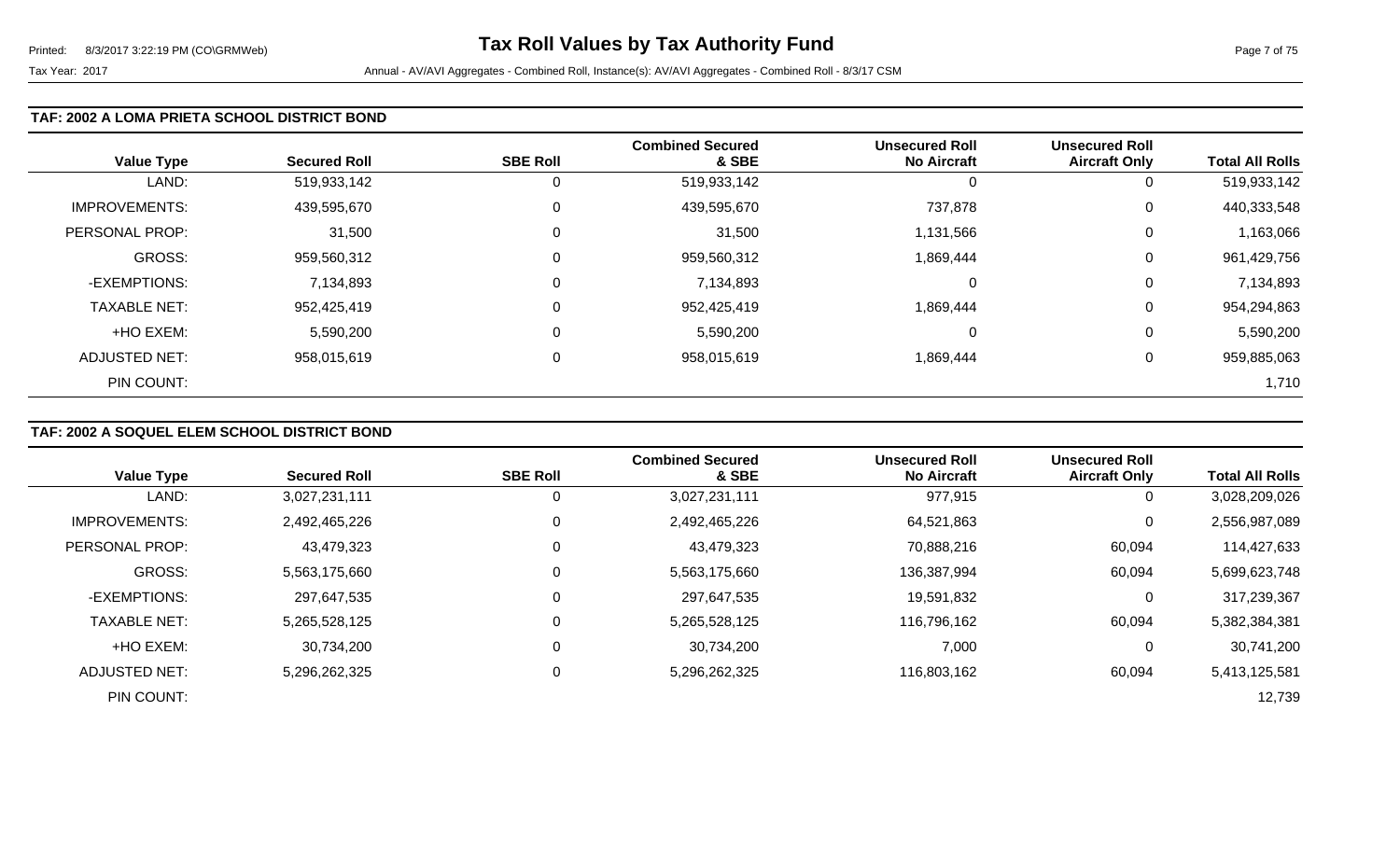#### **TAF: 2002 B PAJARO VALLEY SCHOOL DISTRICT BOND**

| <b>Value Type</b>    | <b>Secured Roll</b> | <b>SBE Roll</b> | <b>Combined Secured</b><br>& SBE | <b>Unsecured Roll</b><br>No Aircraft | <b>Unsecured Roll</b><br><b>Aircraft Only</b> | <b>Total All Rolls</b> |
|----------------------|---------------------|-----------------|----------------------------------|--------------------------------------|-----------------------------------------------|------------------------|
| LAND:                | 7,759,206,967       | 123,397         | 7,759,330,364                    | 5,679,497                            | 0                                             | 7,765,009,861          |
| <b>IMPROVEMENTS:</b> | 6,367,150,302       | 0               | 6,367,150,302                    | 109,367,770                          | 0                                             | 6,476,518,072          |
| PERSONAL PROP:       | 69,550,234          | 0               | 69,550,234                       | 224,039,607                          | 26,823,246                                    | 320,413,087            |
| GROSS:               | 14,195,907,503      | 123,397         | 14,196,030,900                   | 339,086,874                          | 26,823,246                                    | 14,561,941,020         |
| -EXEMPTIONS:         | 562,390,589         | 0               | 562,390,589                      | 10,399,448                           | 449,340                                       | 573,239,377            |
| <b>TAXABLE NET:</b>  | 13,633,516,914      | 123,397         | 13,633,640,311                   | 328,687,426                          | 26,373,906                                    | 13,988,701,643         |
| +HO EXEM:            | 81,665,295          | 0               | 81,665,295                       | 0                                    | 0                                             | 81,665,295             |
| <b>ADJUSTED NET:</b> | 13,715,182,209      | 123,397         | 13,715,305,606                   | 328,687,426                          | 26,373,906                                    | 14,070,366,938         |
| PIN COUNT:           |                     |                 |                                  |                                      |                                               | 34,529                 |

# **TAF: 2002 B SOQUEL ELEM SCHOOL DISTRICT BOND**

|                      |                     |                 | <b>Combined Secured</b> | <b>Unsecured Roll</b> | <b>Unsecured Roll</b> |                        |
|----------------------|---------------------|-----------------|-------------------------|-----------------------|-----------------------|------------------------|
| <b>Value Type</b>    | <b>Secured Roll</b> | <b>SBE Roll</b> | & SBE                   | <b>No Aircraft</b>    | <b>Aircraft Only</b>  | <b>Total All Rolls</b> |
| LAND:                | 3,027,231,111       | 0               | 3,027,231,111           | 977,915               | $\mathbf 0$           | 3,028,209,026          |
| <b>IMPROVEMENTS:</b> | 2,492,465,226       | 0               | 2,492,465,226           | 64,521,863            | 0                     | 2,556,987,089          |
| PERSONAL PROP:       | 43,479,323          | 0               | 43,479,323              | 70,888,216            | 60,094                | 114,427,633            |
| <b>GROSS:</b>        | 5,563,175,660       | 0               | 5,563,175,660           | 136,387,994           | 60,094                | 5,699,623,748          |
| -EXEMPTIONS:         | 297,647,535         | 0               | 297,647,535             | 19,591,832            | 0                     | 317,239,367            |
| <b>TAXABLE NET:</b>  | 5,265,528,125       | 0               | 5,265,528,125           | 116,796,162           | 60,094                | 5,382,384,381          |
| +HO EXEM:            | 30,734,200          | 0               | 30,734,200              | 7,000                 | 0                     | 30,741,200             |
| ADJUSTED NET:        | 5,296,262,325       | $\mathbf 0$     | 5,296,262,325           | 116,803,162           | 60,094                | 5,413,125,581          |
| PIN COUNT:           |                     |                 |                         |                       |                       | 12,739                 |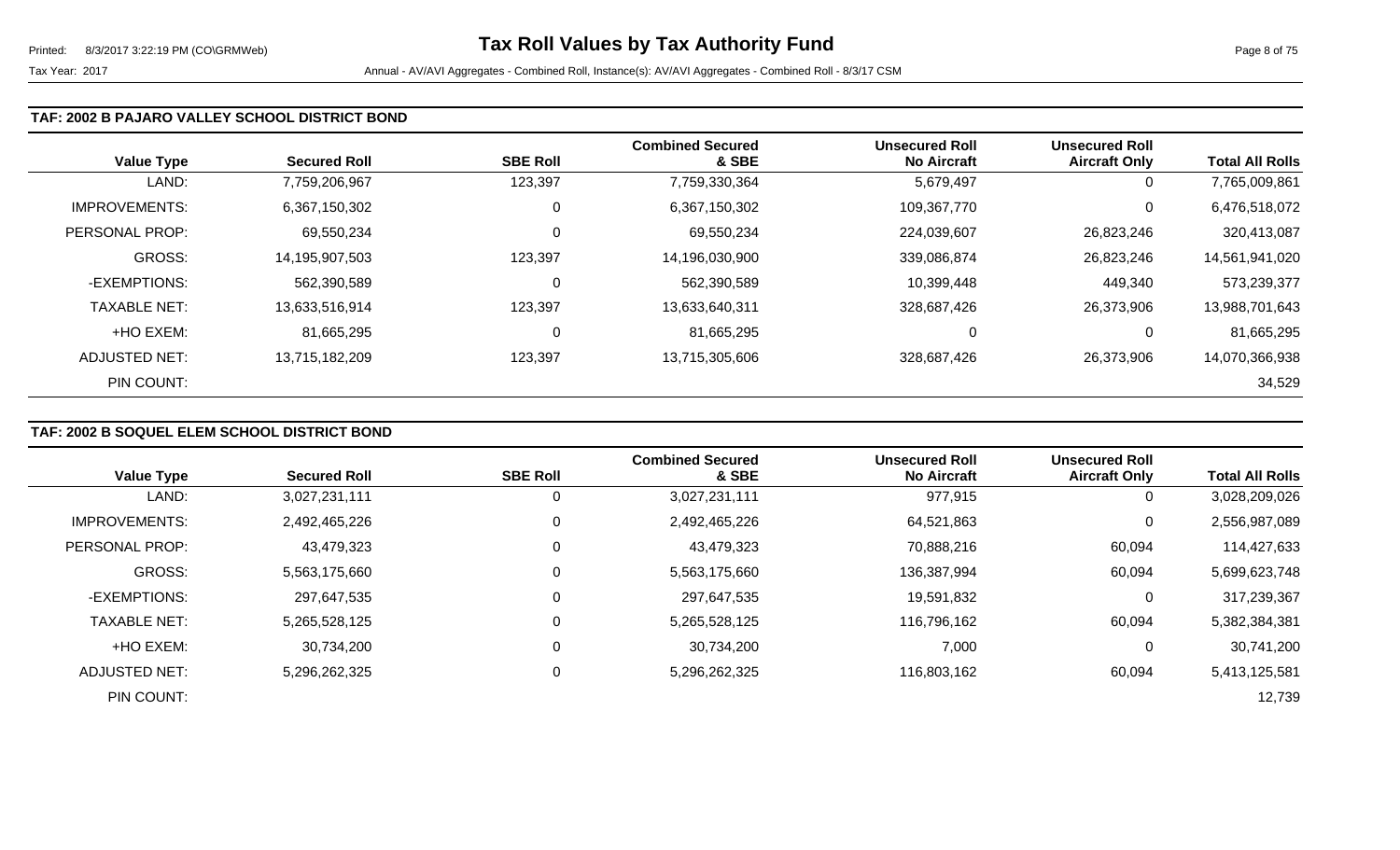### **TAF: 2002 C SOQUEL ELEM SCHOOL DISTRICT BOND**

| <b>Value Type</b>    | <b>Secured Roll</b> | <b>SBE Roll</b> | <b>Combined Secured</b><br>& SBE | <b>Unsecured Roll</b><br><b>No Aircraft</b> | <b>Unsecured Roll</b><br><b>Aircraft Only</b> | <b>Total All Rolls</b> |
|----------------------|---------------------|-----------------|----------------------------------|---------------------------------------------|-----------------------------------------------|------------------------|
| LAND:                | 3,027,231,111       | 0               | 3,027,231,111                    | 977,915                                     | 0                                             | 3,028,209,026          |
| <b>IMPROVEMENTS:</b> | 2,492,465,226       | 0               | 2,492,465,226                    | 64,521,863                                  | 0                                             | 2,556,987,089          |
| PERSONAL PROP:       | 43,479,323          | 0               | 43,479,323                       | 70,888,216                                  | 60,094                                        | 114,427,633            |
| <b>GROSS:</b>        | 5,563,175,660       | 0               | 5,563,175,660                    | 136,387,994                                 | 60,094                                        | 5,699,623,748          |
| -EXEMPTIONS:         | 297,647,535         | 0               | 297,647,535                      | 19,591,832                                  | 0                                             | 317,239,367            |
| <b>TAXABLE NET:</b>  | 5,265,528,125       | $\mathbf 0$     | 5,265,528,125                    | 116,796,162                                 | 60,094                                        | 5,382,384,381          |
| +HO EXEM:            | 30,734,200          | 0               | 30,734,200                       | 7,000                                       | 0                                             | 30,741,200             |
| ADJUSTED NET:        | 5,296,262,325       | 0               | 5,296,262,325                    | 116,803,162                                 | 60,094                                        | 5,413,125,581          |
| PIN COUNT:           |                     |                 |                                  |                                             |                                               | 12,739                 |

# **TAF: 2003 A REF 1992 A LIVE OAK SCHOOL DISTRICT BOND**

|                      |                     |                 | <b>Combined Secured</b> | <b>Unsecured Roll</b> | <b>Unsecured Roll</b> |                        |
|----------------------|---------------------|-----------------|-------------------------|-----------------------|-----------------------|------------------------|
| <b>Value Type</b>    | <b>Secured Roll</b> | <b>SBE Roll</b> | & SBE                   | <b>No Aircraft</b>    | <b>Aircraft Only</b>  | <b>Total All Rolls</b> |
| LAND:                | 2,151,073,906       | 83,608          | 2,151,157,514           | 3,723,066             | 0                     | 2,154,880,580          |
| <b>IMPROVEMENTS:</b> | 1,523,290,407       | 0               | 1,523,290,407           | 29,416,762            | 0                     | 1,552,707,169          |
| PERSONAL PROP:       | 3,227,267           |                 | 3,227,267               | 39,577,876            | $\Omega$              | 42,805,143             |
| GROSS:               | 3,677,591,580       | 83,608          | 3,677,675,188           | 72,717,704            | 0                     | 3,750,392,892          |
| -EXEMPTIONS:         | 58,059,576          | 0               | 58,059,576              | 2,769,971             | 0                     | 60,829,547             |
| <b>TAXABLE NET:</b>  | 3,619,532,004       | 83,608          | 3,619,615,612           | 69,947,733            | 0                     | 3,689,563,345          |
| +HO EXEM:            | 21,306,733          | 0               | 21,306,733              | 56,000                | 0                     | 21,362,733             |
| ADJUSTED NET:        | 3,640,838,737       | 83,608          | 3,640,922,345           | 70,003,733            | 0                     | 3,710,926,078          |
| PIN COUNT:           |                     |                 |                         |                       |                       | 9,013                  |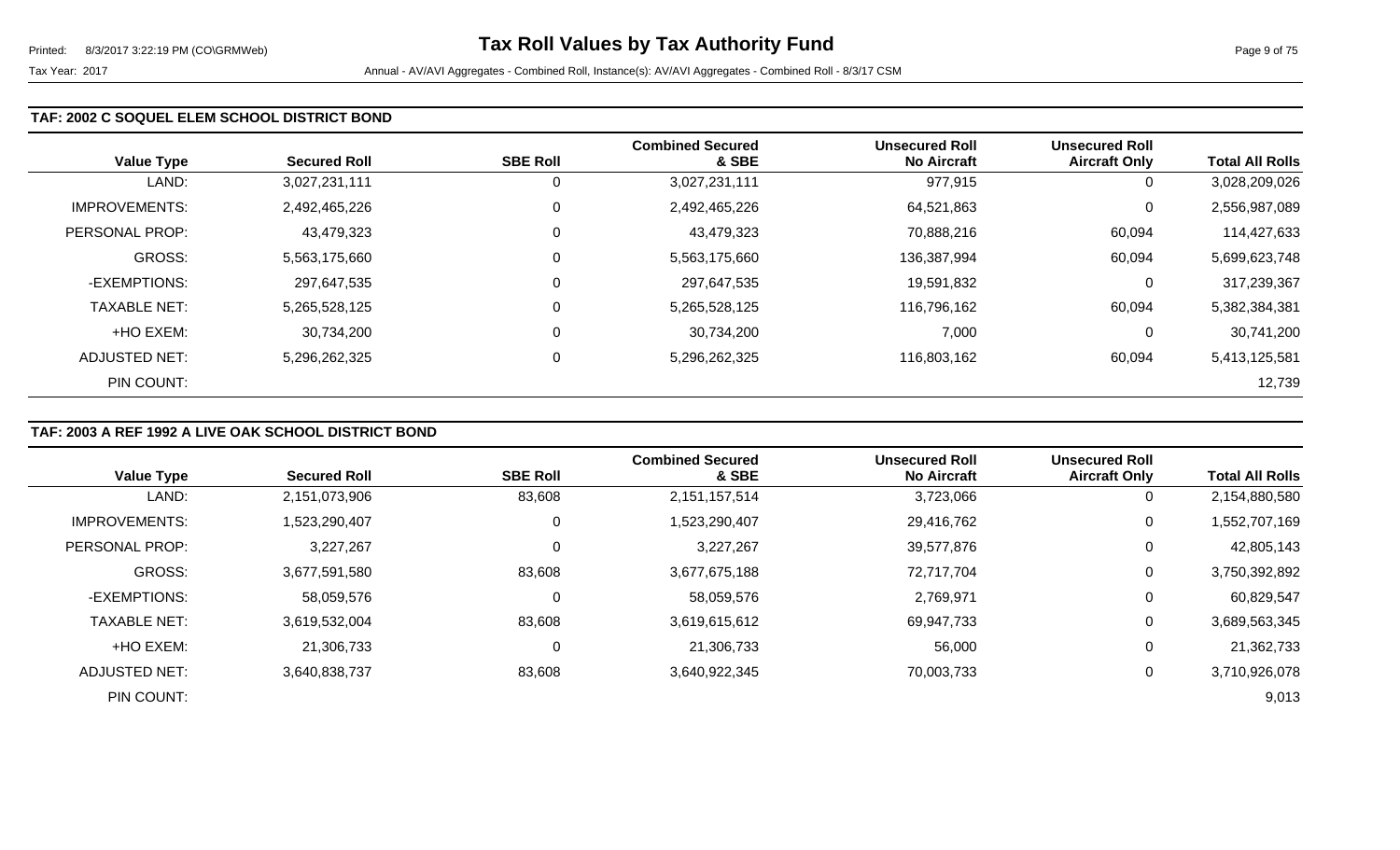#### **TAF: 2003 B REF 1992 B LIVE OAK SCHOOL DISTRICT BOND**

| <b>Value Type</b>    | <b>Secured Roll</b> | <b>SBE Roll</b> | <b>Combined Secured</b><br>& SBE | <b>Unsecured Roll</b><br><b>No Aircraft</b> | <b>Unsecured Roll</b><br><b>Aircraft Only</b> | <b>Total All Rolls</b> |
|----------------------|---------------------|-----------------|----------------------------------|---------------------------------------------|-----------------------------------------------|------------------------|
| LAND:                | 2,151,073,906       | 83,608          | 2,151,157,514                    | 3,723,066                                   | 0                                             | 2,154,880,580          |
| <b>IMPROVEMENTS:</b> | 1,523,290,407       | 0               | 1,523,290,407                    | 29,416,762                                  | $\mathbf 0$                                   | 1,552,707,169          |
| PERSONAL PROP:       | 3,227,267           | 0               | 3,227,267                        | 39,577,876                                  | 0                                             | 42,805,143             |
| GROSS:               | 3,677,591,580       | 83,608          | 3,677,675,188                    | 72,717,704                                  | 0                                             | 3,750,392,892          |
| -EXEMPTIONS:         | 58,059,576          | 0               | 58,059,576                       | 2,769,971                                   | $\mathbf 0$                                   | 60,829,547             |
| <b>TAXABLE NET:</b>  | 3,619,532,004       | 83,608          | 3,619,615,612                    | 69,947,733                                  | 0                                             | 3,689,563,345          |
| +HO EXEM:            | 21,306,733          | 0               | 21,306,733                       | 56,000                                      | 0                                             | 21,362,733             |
| ADJUSTED NET:        | 3,640,838,737       | 83,608          | 3,640,922,345                    | 70,003,733                                  | 0                                             | 3,710,926,078          |
| PIN COUNT:           |                     |                 |                                  |                                             |                                               | 9,013                  |

# **TAF: 2003 REF 1994 A SCOTTS VALLEY SCHOOL DISTRICT BOND**

|                      |                     |                 | <b>Combined Secured</b> | <b>Unsecured Roll</b> | <b>Unsecured Roll</b> |                        |
|----------------------|---------------------|-----------------|-------------------------|-----------------------|-----------------------|------------------------|
| <b>Value Type</b>    | <b>Secured Roll</b> | <b>SBE Roll</b> | & SBE                   | <b>No Aircraft</b>    | <b>Aircraft Only</b>  | <b>Total All Rolls</b> |
| LAND:                | 2,057,110,155       |                 | 2,057,110,155           | 193,911               | 0                     | 2,057,304,066          |
| <b>IMPROVEMENTS:</b> | 1,945,506,328       | 0               | 1,945,506,328           | 34,420,750            | 0                     | 1,979,927,078          |
| PERSONAL PROP:       | 11,562,551          |                 | 11,562,551              | 57,449,869            | 0                     | 69,012,420             |
| <b>GROSS:</b>        | 4,014,179,034       |                 | 4,014,179,034           | 92,064,530            | 0                     | 4,106,243,564          |
| -EXEMPTIONS:         | 63,636,044          |                 | 63,636,044              | 1,025,736             | 0                     | 64,661,780             |
| <b>TAXABLE NET:</b>  | 3,950,542,990       |                 | 3,950,542,990           | 91,038,794            | 0                     | 4,041,581,784          |
| +HO EXEM:            | 24,735,200          |                 | 24,735,200              | 0                     | 0                     | 24,735,200             |
| <b>ADJUSTED NET:</b> | 3,975,278,190       |                 | 3,975,278,190           | 91,038,794            | 0                     | 4,066,316,984          |
| PIN COUNT:           |                     |                 |                         |                       |                       | 8,542                  |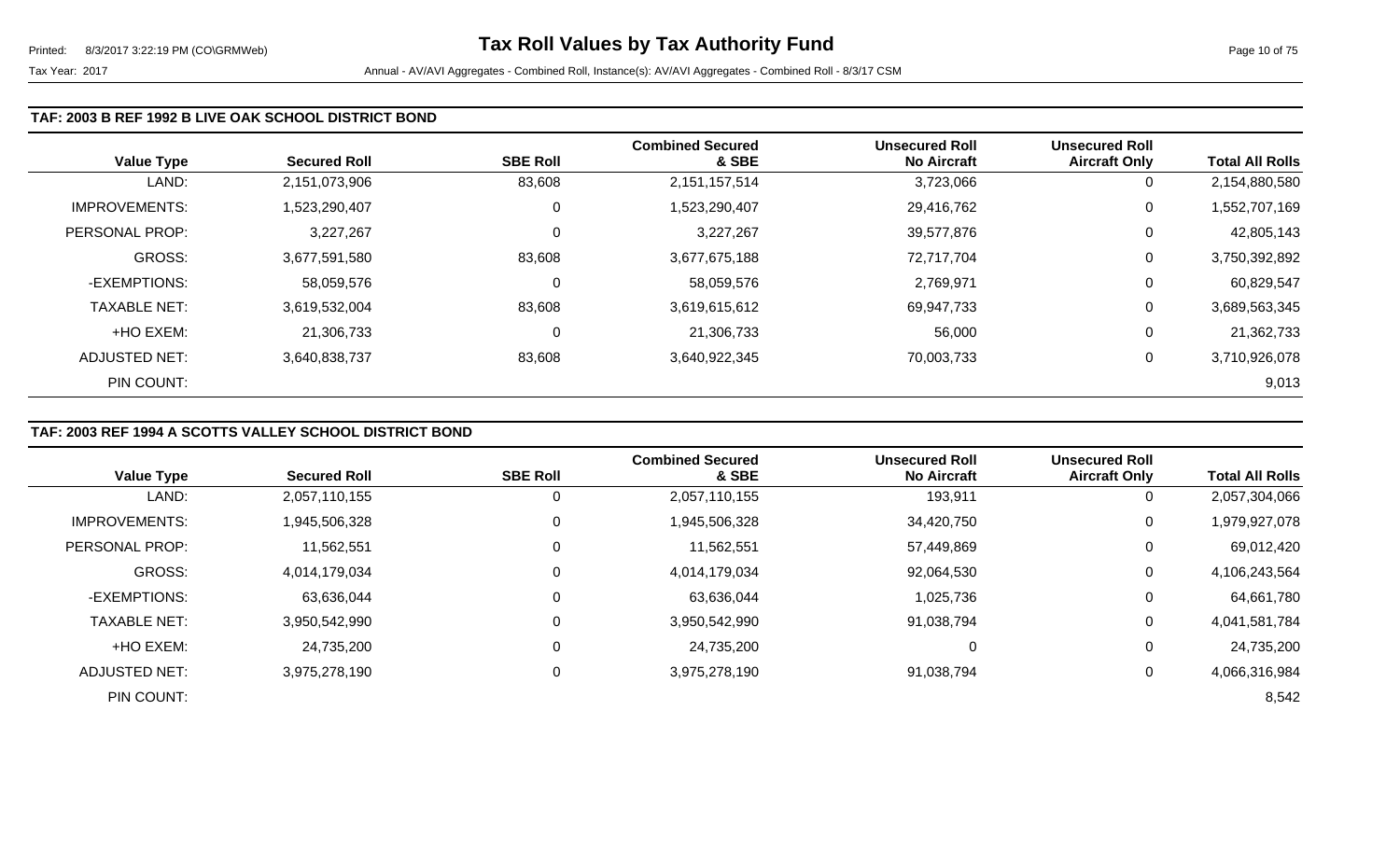#### **TAF: 2004 A LIVE OAK SCHOOL DISTRICT BOND**

| <b>Value Type</b>    | <b>Secured Roll</b> | <b>SBE Roll</b> | <b>Combined Secured</b><br>& SBE | <b>Unsecured Roll</b><br><b>No Aircraft</b> | <b>Unsecured Roll</b><br><b>Aircraft Only</b> | <b>Total All Rolls</b> |
|----------------------|---------------------|-----------------|----------------------------------|---------------------------------------------|-----------------------------------------------|------------------------|
| LAND:                | 2,151,073,906       | 83,608          | 2, 151, 157, 514                 | 3,723,066                                   | 0                                             | 2,154,880,580          |
| <b>IMPROVEMENTS:</b> | 1,523,290,407       | 0               | 1,523,290,407                    | 29,416,762                                  | 0                                             | 1,552,707,169          |
| PERSONAL PROP:       | 3,227,267           | 0               | 3,227,267                        | 39,577,876                                  | 0                                             | 42,805,143             |
| <b>GROSS:</b>        | 3,677,591,580       | 83,608          | 3,677,675,188                    | 72,717,704                                  | 0                                             | 3,750,392,892          |
| -EXEMPTIONS:         | 58,059,576          | 0               | 58,059,576                       | 2,769,971                                   | 0                                             | 60,829,547             |
| <b>TAXABLE NET:</b>  | 3,619,532,004       | 83,608          | 3,619,615,612                    | 69,947,733                                  | 0                                             | 3,689,563,345          |
| +HO EXEM:            | 21,306,733          | 0               | 21,306,733                       | 56,000                                      | 0                                             | 21,362,733             |
| ADJUSTED NET:        | 3,640,838,737       | 83,608          | 3,640,922,345                    | 70,003,733                                  | 0                                             | 3,710,926,078          |
| PIN COUNT:           |                     |                 |                                  |                                             |                                               | 9,013                  |

# **TAF: 2004 B LIVE OAK SCHOOL DISTRICT BOND**

|                      |                     |                 | <b>Combined Secured</b> | <b>Unsecured Roll</b> | <b>Unsecured Roll</b> |                        |
|----------------------|---------------------|-----------------|-------------------------|-----------------------|-----------------------|------------------------|
| <b>Value Type</b>    | <b>Secured Roll</b> | <b>SBE Roll</b> | & SBE                   | <b>No Aircraft</b>    | <b>Aircraft Only</b>  | <b>Total All Rolls</b> |
| LAND:                | 2,151,073,906       | 83,608          | 2,151,157,514           | 3,723,066             | 0                     | 2,154,880,580          |
| <b>IMPROVEMENTS:</b> | 1,523,290,407       | 0               | 1,523,290,407           | 29,416,762            | 0                     | ,552,707,169           |
| PERSONAL PROP:       | 3,227,267           |                 | 3,227,267               | 39,577,876            | 0                     | 42,805,143             |
| <b>GROSS:</b>        | 3,677,591,580       | 83,608          | 3,677,675,188           | 72,717,704            | 0                     | 3,750,392,892          |
| -EXEMPTIONS:         | 58,059,576          |                 | 58,059,576              | 2,769,971             | 0                     | 60,829,547             |
| <b>TAXABLE NET:</b>  | 3,619,532,004       | 83,608          | 3,619,615,612           | 69,947,733            | 0                     | 3,689,563,345          |
| +HO EXEM:            | 21,306,733          |                 | 21,306,733              | 56,000                | 0                     | 21,362,733             |
| ADJUSTED NET:        | 3,640,838,737       | 83,608          | 3,640,922,345           | 70,003,733            | 0                     | 3,710,926,078          |
| PIN COUNT:           |                     |                 |                         |                       |                       | 9,013                  |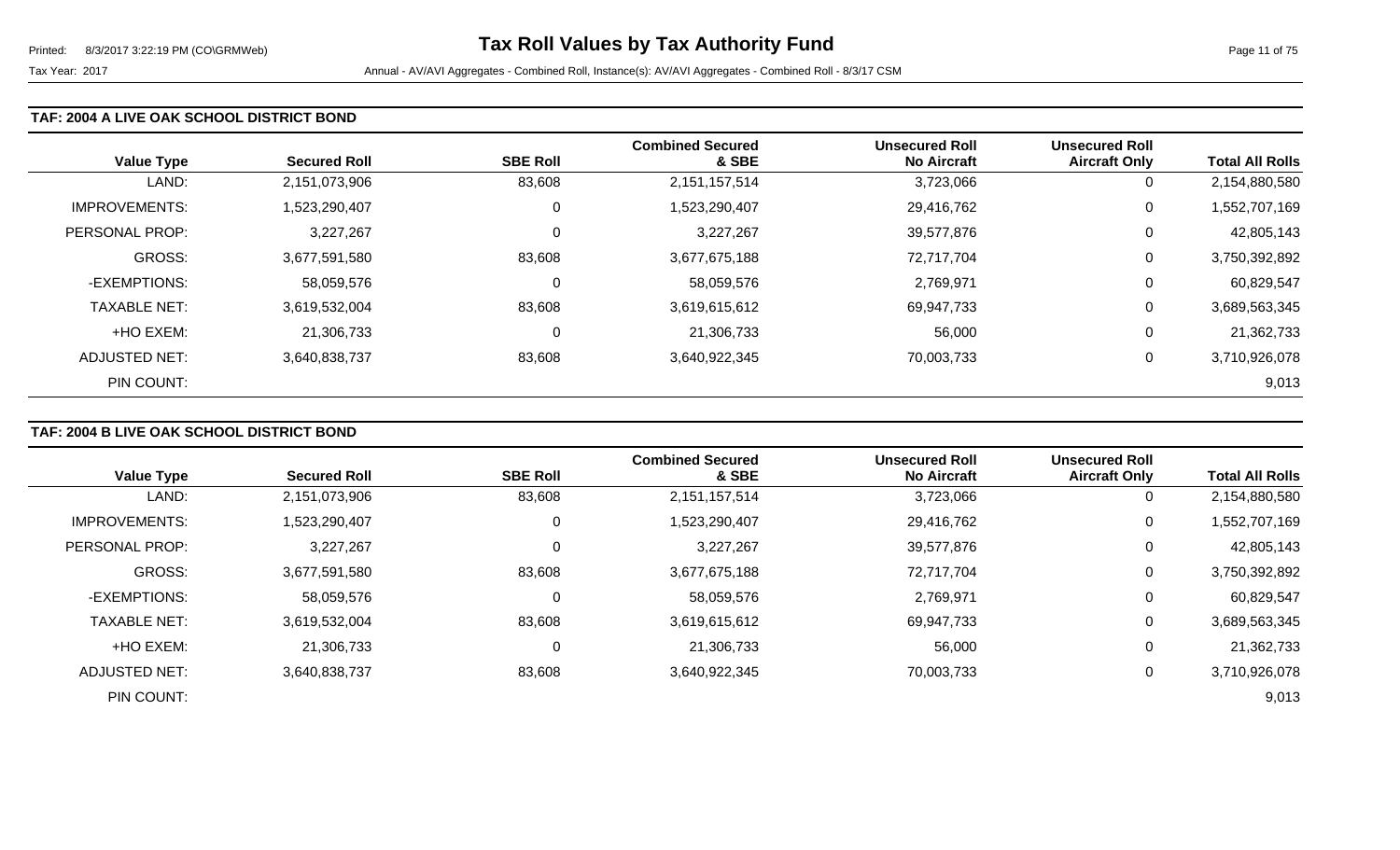| <b>Value Type</b>    | <b>Secured Roll</b> | <b>SBE Roll</b> | <b>Combined Secured</b><br>& SBE | <b>Unsecured Roll</b><br><b>No Aircraft</b> | <b>Unsecured Roll</b><br><b>Aircraft Only</b> | <b>Total All Rolls</b> |
|----------------------|---------------------|-----------------|----------------------------------|---------------------------------------------|-----------------------------------------------|------------------------|
| LAND:                | 2,057,110,155       | 0               | 2,057,110,155                    | 193,911                                     | 0                                             | 2,057,304,066          |
| <b>IMPROVEMENTS:</b> | 1,945,506,328       | 0               | 1,945,506,328                    | 34,420,750                                  | $\overline{0}$                                | 1,979,927,078          |
| PERSONAL PROP:       | 11,562,551          | 0               | 11,562,551                       | 57,449,869                                  | 0                                             | 69,012,420             |
| <b>GROSS:</b>        | 4,014,179,034       | 0               | 4,014,179,034                    | 92,064,530                                  | 0                                             | 4,106,243,564          |
| -EXEMPTIONS:         | 63,636,044          | 0               | 63,636,044                       | 1,025,736                                   | $\mathbf 0$                                   | 64,661,780             |
| <b>TAXABLE NET:</b>  | 3,950,542,990       | 0               | 3,950,542,990                    | 91,038,794                                  | 0                                             | 4,041,581,784          |
| +HO EXEM:            | 24,735,200          | 0               | 24,735,200                       |                                             | $\mathbf 0$                                   | 24,735,200             |
| ADJUSTED NET:        | 3,975,278,190       | 0               | 3,975,278,190                    | 91,038,794                                  | 0                                             | 4,066,316,984          |
| PIN COUNT:           |                     |                 |                                  |                                             |                                               | 8,542                  |

# **TAF: 2004 WEST VALLEY COLLEGE BOND**

|                      |                     |                 | <b>Combined Secured</b> | <b>Unsecured Roll</b> | <b>Unsecured Roll</b> |                        |
|----------------------|---------------------|-----------------|-------------------------|-----------------------|-----------------------|------------------------|
| <b>Value Type</b>    | <b>Secured Roll</b> | <b>SBE Roll</b> | & SBE                   | <b>No Aircraft</b>    | <b>Aircraft Only</b>  | <b>Total All Rolls</b> |
| LAND:                | 696,433,061         | O               | 696,433,061             | 48,704                | 0                     | 696,481,765            |
| <b>IMPROVEMENTS:</b> | 589,621,178         | 0               | 589,621,178             | 1,251,728             | 0                     | 590,872,906            |
| PERSONAL PROP:       | 1,026,588           | 0               | 1,026,588               | 2,707,648             | 0                     | 3,734,236              |
| <b>GROSS:</b>        | 1,287,080,827       | 0               | 1,287,080,827           | 4,008,080             | 0                     | 1,291,088,907          |
| -EXEMPTIONS:         | 11,477,549          | 0               | 11,477,549              |                       | 0                     | 11,477,549             |
| <b>TAXABLE NET:</b>  | 1,275,603,278       | $\mathbf{0}$    | 1,275,603,278           | 4,008,080             | 0                     | 1,279,611,358          |
| +HO EXEM:            | 7,357,000           | $\mathbf 0$     | 7,357,000               |                       | 0                     | 7,357,000              |
| <b>ADJUSTED NET:</b> | 1,282,960,278       | 0               | 1,282,960,278           | 4,008,080             | 0                     | 1,286,968,358          |
| PIN COUNT:           |                     |                 |                         |                       |                       | 2,471                  |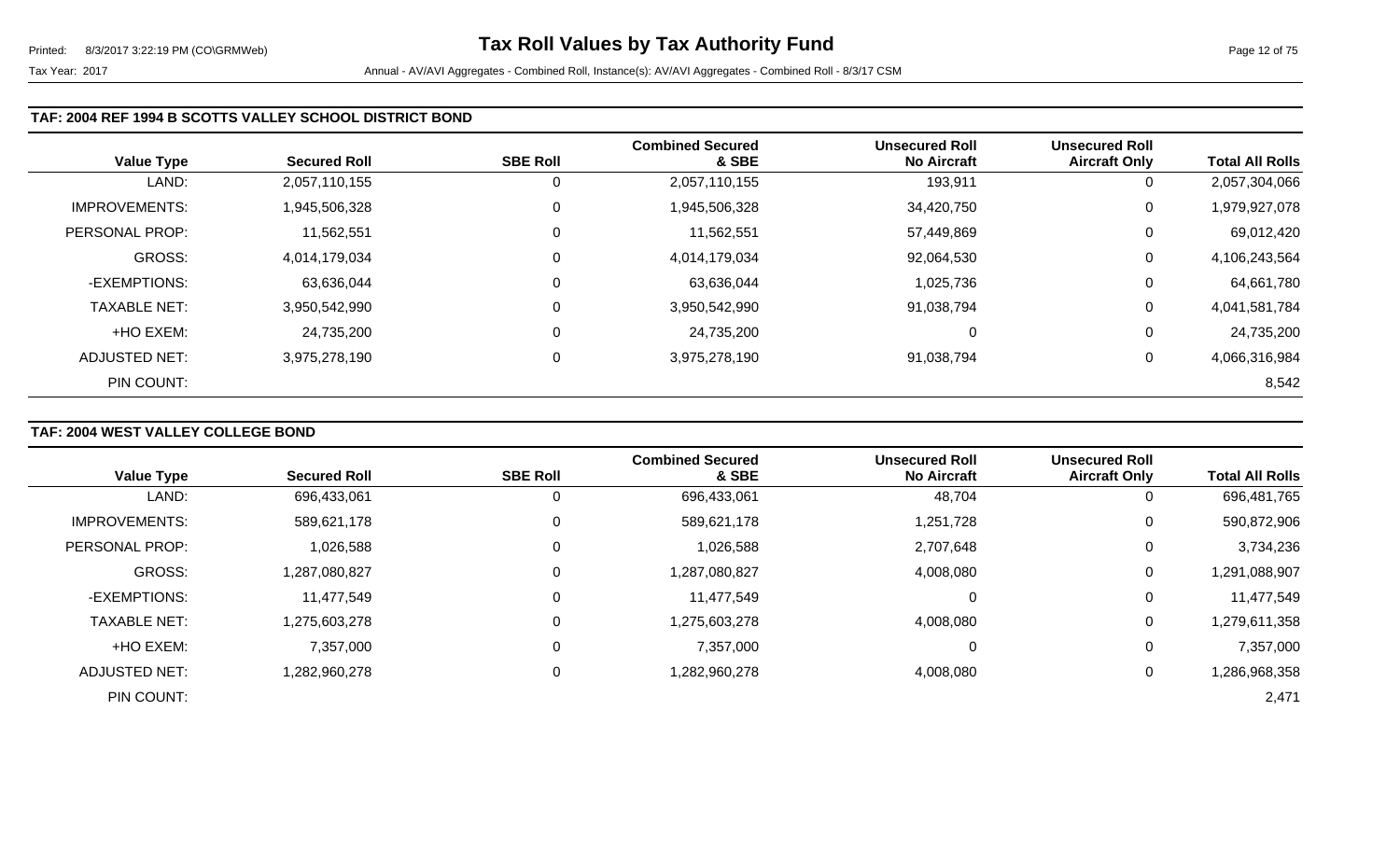#### **TAF: 2005 REF 1998 SANTA CRUZ CITY ELEM SCHOOL DISTRICT BOND**

|                      |                     |                 | <b>Combined Secured</b> | <b>Unsecured Roll</b> | <b>Unsecured Roll</b> |                        |
|----------------------|---------------------|-----------------|-------------------------|-----------------------|-----------------------|------------------------|
| <b>Value Type</b>    | <b>Secured Roll</b> | <b>SBE Roll</b> | & SBE                   | <b>No Aircraft</b>    | <b>Aircraft Only</b>  | <b>Total All Rolls</b> |
| LAND:                | 5,224,580,518       |                 | 5,224,580,518           | 13,893,055            | 0                     | 5,238,473,573          |
| <b>IMPROVEMENTS:</b> | 4,332,299,335       | 0               | 4,332,299,335           | 111,927,786           | 0                     | 4,444,227,121          |
| PERSONAL PROP:       | 47,524,888          | 0               | 47,524,888              | 150,436,250           | 0                     | 197,961,138            |
| <b>GROSS:</b>        | 9,604,404,741       | 0               | 9,604,404,741           | 276,257,091           | 0                     | 9,880,661,832          |
| -EXEMPTIONS:         | 284,829,561         |                 | 284,829,561             | 29,773,650            | 0                     | 314,603,211            |
| <b>TAXABLE NET:</b>  | 9,319,575,180       | $\mathbf 0$     | 9,319,575,180           | 246,483,441           | 0                     | 9,566,058,621          |
| +HO EXEM:            | 52,779,771          | $\Omega$        | 52,779,771              | 56,000                | 0                     | 52,835,771             |
| ADJUSTED NET:        | 9,372,354,951       | 0               | 9,372,354,951           | 246,539,441           | 0                     | 9,618,894,392          |
| PIN COUNT:           |                     |                 |                         |                       |                       | 22,298                 |

# **TAF: 2005 REF 1998 SANTA CRUZ CITY HIGH SCHOOL DISTRICT BOND**

|                       |                     |                 | <b>Combined Secured</b> | <b>Unsecured Roll</b> | <b>Unsecured Roll</b> |                        |
|-----------------------|---------------------|-----------------|-------------------------|-----------------------|-----------------------|------------------------|
| <b>Value Type</b>     | <b>Secured Roll</b> | <b>SBE Roll</b> | & SBE                   | <b>No Aircraft</b>    | <b>Aircraft Only</b>  | <b>Total All Rolls</b> |
| LAND:                 | 11,103,072,555      | 91,231          | 11,103,163,786          | 18,757,807            | $\mathbf 0$           | 11,121,921,593         |
| <b>IMPROVEMENTS:</b>  | 8,961,057,966       | 0               | 8,961,057,966           | 221,786,155           | 0                     | 9,182,844,121          |
| <b>PERSONAL PROP:</b> | 95,433,652          | 0               | 95,433,652              | 269,896,318           | 83,767                | 365,413,737            |
| <b>GROSS:</b>         | 20,159,564,173      | 91,231          | 20,159,655,404          | 510,440,280           | 83,767                | 20,670,179,451         |
| -EXEMPTIONS:          | 668,734,594         | 0               | 668,734,594             | 52,147,196            | 0                     | 720,881,790            |
| <b>TAXABLE NET:</b>   | 19,490,829,579      | 91,231          | 19,490,920,810          | 458,293,084           | 83,767                | 19,949,297,661         |
| +HO EXEM:             | 113,659,152         | 0               | 113,659,152             | 119,000               | 0                     | 113,778,152            |
| ADJUSTED NET:         | 19,604,488,731      | 91,231          | 19,604,579,962          | 458,412,084           | 83,767                | 20,063,075,813         |
| PIN COUNT:            |                     |                 |                         |                       |                       | 47,435                 |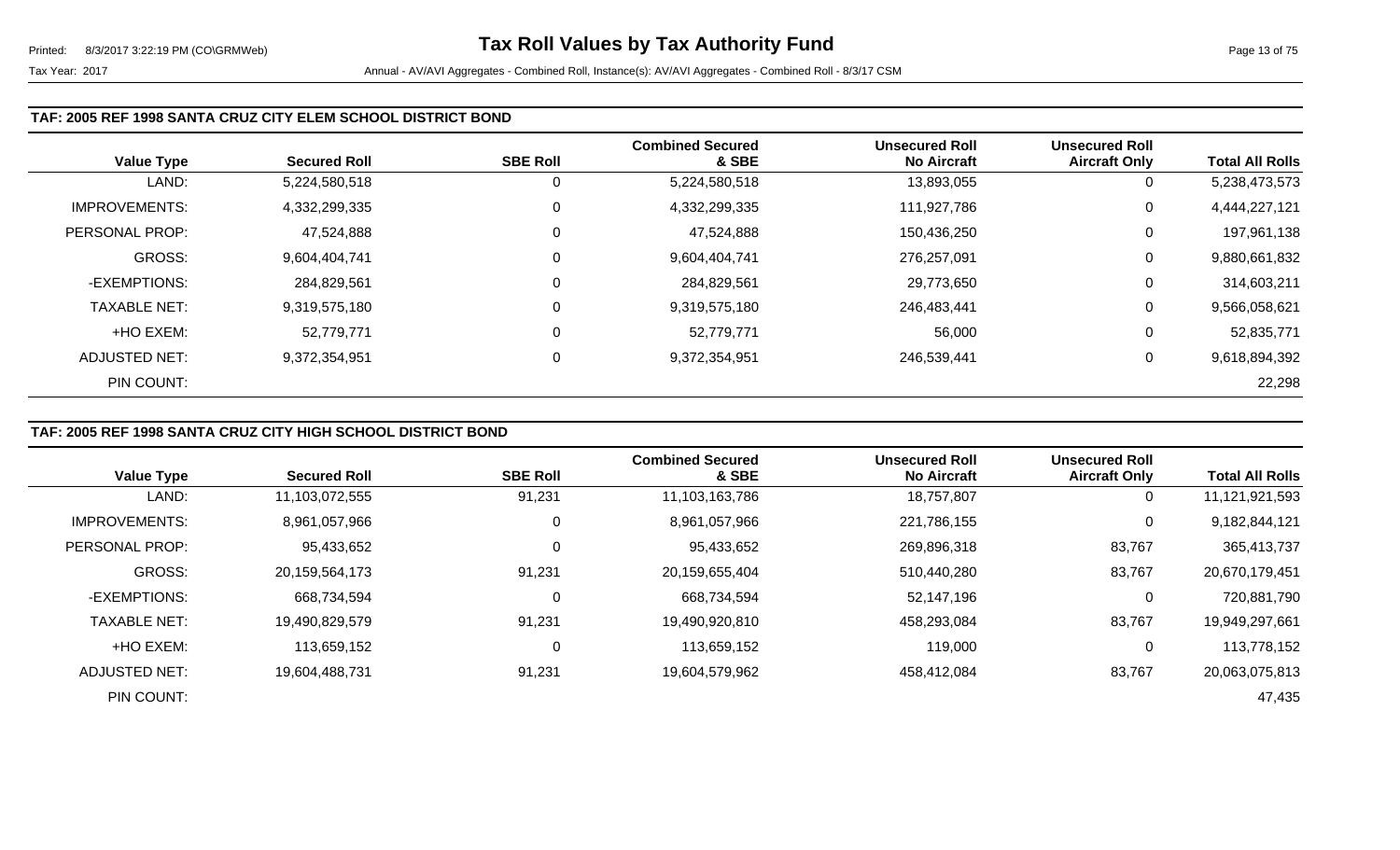#### **TAF: 2005 REF 2002 A PAJARO VALLEY SCHOOL DISTRICT BOND**

| <b>Value Type</b>    | <b>Secured Roll</b> | <b>SBE Roll</b> | <b>Combined Secured</b><br>& SBE | <b>Unsecured Roll</b><br><b>No Aircraft</b> | <b>Unsecured Roll</b><br><b>Aircraft Only</b> | <b>Total All Rolls</b> |
|----------------------|---------------------|-----------------|----------------------------------|---------------------------------------------|-----------------------------------------------|------------------------|
| LAND:                | 7,759,206,967       | 123,397         | 7,759,330,364                    | 5,679,497                                   | 0                                             | 7,765,009,861          |
| <b>IMPROVEMENTS:</b> | 6,367,150,302       | 0               | 6,367,150,302                    | 109,367,770                                 | 0                                             | 6,476,518,072          |
| PERSONAL PROP:       | 69,550,234          | 0               | 69,550,234                       | 224,039,607                                 | 26,823,246                                    | 320,413,087            |
| GROSS:               | 14,195,907,503      | 123,397         | 14,196,030,900                   | 339,086,874                                 | 26,823,246                                    | 14,561,941,020         |
| -EXEMPTIONS:         | 562,390,589         | 0               | 562,390,589                      | 10,399,448                                  | 449,340                                       | 573,239,377            |
| <b>TAXABLE NET:</b>  | 13,633,516,914      | 123,397         | 13,633,640,311                   | 328,687,426                                 | 26,373,906                                    | 13,988,701,643         |
| +HO EXEM:            | 81,665,295          | 0               | 81,665,295                       |                                             | 0                                             | 81,665,295             |
| ADJUSTED NET:        | 13,715,182,209      | 123,397         | 13,715,305,606                   | 328,687,426                                 | 26,373,906                                    | 14,070,366,938         |
| PIN COUNT:           |                     |                 |                                  |                                             |                                               | 34,529                 |

# **TAF: 2008 A SAN LORENZO VALLEY SCHOOL DISTRICT BOND**

|                      |                     |                 | <b>Combined Secured</b> | <b>Unsecured Roll</b> | <b>Unsecured Roll</b> |                        |
|----------------------|---------------------|-----------------|-------------------------|-----------------------|-----------------------|------------------------|
| <b>Value Type</b>    | <b>Secured Roll</b> | <b>SBE Roll</b> | & SBE                   | <b>No Aircraft</b>    | <b>Aircraft Only</b>  | <b>Total All Rolls</b> |
| LAND:                | 1,996,586,592       | 64,687          | 1,996,651,279           | 1,025,645             | 0                     | 1,997,676,924          |
| <b>IMPROVEMENTS:</b> | 1,665,939,433       | 0               | 1,665,939,433           | 16,416,500            | 0                     | 1,682,355,933          |
| PERSONAL PROP:       | 14,441,121          | 0               | 14,441,121              | 10,007,547            | 0                     | 24,448,668             |
| <b>GROSS:</b>        | 3,676,967,146       | 64,687          | 3,677,031,833           | 27,449,692            | 0                     | 3,704,481,525          |
| -EXEMPTIONS:         | 128,035,463         | $\mathbf 0$     | 128,035,463             | 24,038                | 0                     | 128,059,501            |
| <b>TAXABLE NET:</b>  | 3,548,931,683       | 64,687          | 3,548,996,370           | 27,425,654            | 0                     | 3,576,422,024          |
| +HO EXEM:            | 33,201,000          | 0               | 33,201,000              | 0                     | 0                     | 33,201,000             |
| ADJUSTED NET:        | 3,582,132,683       | 64,687          | 3,582,197,370           | 27,425,654            | 0                     | 3,609,623,024          |
| PIN COUNT:           |                     |                 |                         |                       |                       | 18,222                 |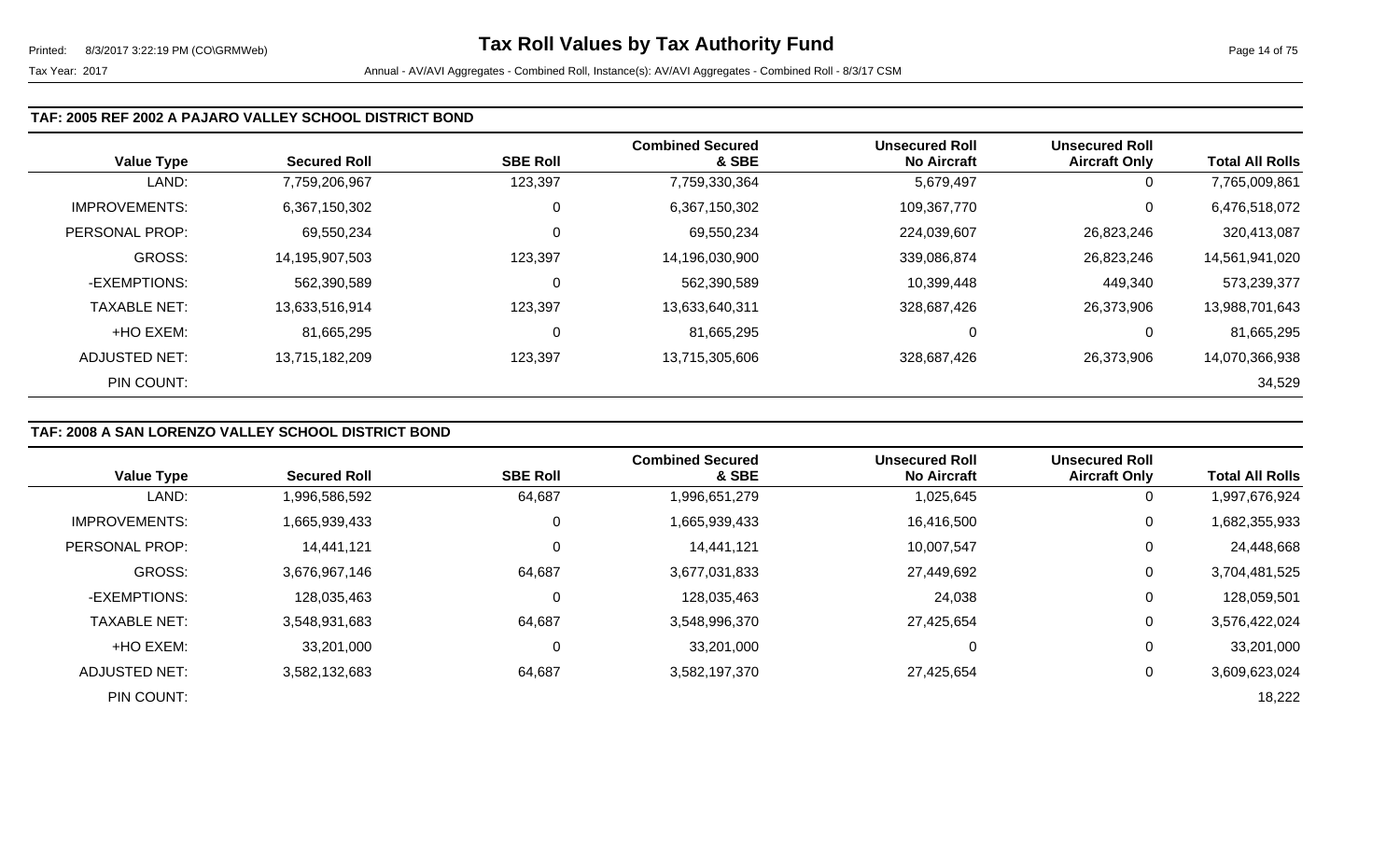### **TAF: 2008 B SAN LORENZO VALLEY SCHOOL DISTRICT BOND**

| <b>Value Type</b>    | <b>Secured Roll</b> | <b>SBE Roll</b> | <b>Combined Secured</b><br>& SBE | <b>Unsecured Roll</b><br><b>No Aircraft</b> | <b>Unsecured Roll</b><br><b>Aircraft Only</b> | <b>Total All Rolls</b> |
|----------------------|---------------------|-----------------|----------------------------------|---------------------------------------------|-----------------------------------------------|------------------------|
| LAND:                | 1,996,586,592       | 64,687          | 1,996,651,279                    | 1,025,645                                   | 0                                             | 1,997,676,924          |
| <b>IMPROVEMENTS:</b> | 1,665,939,433       | 0               | 1,665,939,433                    | 16,416,500                                  | 0                                             | 1,682,355,933          |
| PERSONAL PROP:       | 14,441,121          | 0               | 14,441,121                       | 10,007,547                                  | 0                                             | 24,448,668             |
| <b>GROSS:</b>        | 3,676,967,146       | 64,687          | 3,677,031,833                    | 27,449,692                                  | 0                                             | 3,704,481,525          |
| -EXEMPTIONS:         | 128,035,463         | 0               | 128,035,463                      | 24,038                                      | 0                                             | 128,059,501            |
| <b>TAXABLE NET:</b>  | 3,548,931,683       | 64,687          | 3,548,996,370                    | 27,425,654                                  | 0                                             | 3,576,422,024          |
| +HO EXEM:            | 33,201,000          | 0               | 33,201,000                       | 0                                           | 0                                             | 33,201,000             |
| <b>ADJUSTED NET:</b> | 3,582,132,683       | 64,687          | 3,582,197,370                    | 27,425,654                                  | 0                                             | 3,609,623,024          |
| PIN COUNT:           |                     |                 |                                  |                                             |                                               | 18,222                 |

# **TAF: 2011 REF 2000 A SAN LORENZO VALLEY SCHOOL BOND**

|                      |                     |                 | <b>Combined Secured</b> | <b>Unsecured Roll</b> | <b>Unsecured Roll</b> |                        |
|----------------------|---------------------|-----------------|-------------------------|-----------------------|-----------------------|------------------------|
| <b>Value Type</b>    | <b>Secured Roll</b> | <b>SBE Roll</b> | & SBE                   | <b>No Aircraft</b>    | <b>Aircraft Only</b>  | <b>Total All Rolls</b> |
| LAND:                | 1,996,586,592       | 64,687          | 1,996,651,279           | 1,025,645             | $\overline{0}$        | ,997,676,924           |
| <b>IMPROVEMENTS:</b> | 1,665,939,433       | 0               | 1,665,939,433           | 16,416,500            | 0                     | 1,682,355,933          |
| PERSONAL PROP:       | 14,441,121          | $\mathbf 0$     | 14,441,121              | 10,007,547            | 0                     | 24,448,668             |
| <b>GROSS:</b>        | 3,676,967,146       | 64,687          | 3,677,031,833           | 27,449,692            | $\overline{0}$        | 3,704,481,525          |
| -EXEMPTIONS:         | 128,035,463         | $\Omega$        | 128,035,463             | 24,038                | 0                     | 128,059,501            |
| <b>TAXABLE NET:</b>  | 3,548,931,683       | 64,687          | 3,548,996,370           | 27,425,654            | 0                     | 3,576,422,024          |
| +HO EXEM:            | 33,201,000          | 0               | 33,201,000              | 0                     | $\mathbf 0$           | 33,201,000             |
| ADJUSTED NET:        | 3,582,132,683       | 64,687          | 3,582,197,370           | 27,425,654            | 0                     | 3,609,623,024          |
| PIN COUNT:           |                     |                 |                         |                       |                       | 18,222                 |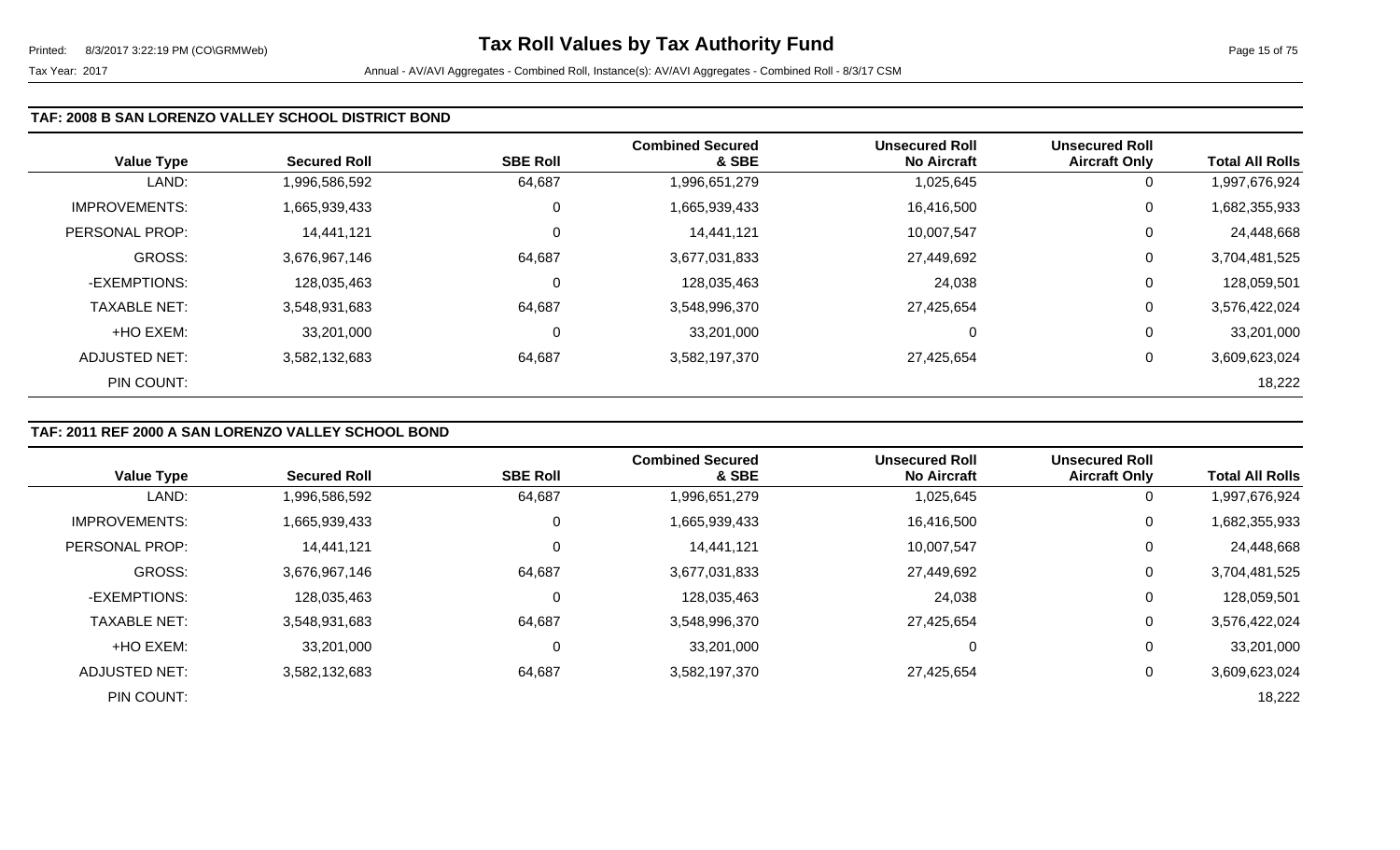### **TAF: 2012 A PAJARO VALLEY SCHOOL DISTRICT BOND**

| <b>Value Type</b>    | <b>Secured Roll</b> | <b>SBE Roll</b> | <b>Combined Secured</b><br>& SBE | <b>Unsecured Roll</b><br><b>No Aircraft</b> | <b>Unsecured Roll</b><br><b>Aircraft Only</b> | <b>Total All Rolls</b> |
|----------------------|---------------------|-----------------|----------------------------------|---------------------------------------------|-----------------------------------------------|------------------------|
| LAND:                | 7,759,206,967       | 123,397         | 7,759,330,364                    | 5,679,497                                   | 0                                             | 7,765,009,861          |
| <b>IMPROVEMENTS:</b> | 6,367,150,302       | 0               | 6,367,150,302                    | 109,367,770                                 | 0                                             | 6,476,518,072          |
| PERSONAL PROP:       | 69,550,234          | 0               | 69,550,234                       | 224,039,607                                 | 26,823,246                                    | 320,413,087            |
| <b>GROSS:</b>        | 14,195,907,503      | 123,397         | 14,196,030,900                   | 339,086,874                                 | 26,823,246                                    | 14,561,941,020         |
| -EXEMPTIONS:         | 562,390,589         | 0               | 562,390,589                      | 10,399,448                                  | 449,340                                       | 573,239,377            |
| <b>TAXABLE NET:</b>  | 13,633,516,914      | 123,397         | 13,633,640,311                   | 328,687,426                                 | 26,373,906                                    | 13,988,701,643         |
| +HO EXEM:            | 81,665,295          | 0               | 81,665,295                       | 0                                           | 0                                             | 81,665,295             |
| <b>ADJUSTED NET:</b> | 13,715,182,209      | 123,397         | 13,715,305,606                   | 328,687,426                                 | 26,373,906                                    | 14,070,366,938         |
| PIN COUNT:           |                     |                 |                                  |                                             |                                               | 34,529                 |

# **TAF: 2012 B PAJARO VALLEY SCHOOL DISTRICT BOND**

|                       |                     |                 | <b>Combined Secured</b> | <b>Unsecured Roll</b> | <b>Unsecured Roll</b> |                        |
|-----------------------|---------------------|-----------------|-------------------------|-----------------------|-----------------------|------------------------|
| <b>Value Type</b>     | <b>Secured Roll</b> | <b>SBE Roll</b> | & SBE                   | <b>No Aircraft</b>    | <b>Aircraft Only</b>  | <b>Total All Rolls</b> |
| LAND:                 | 7,759,206,967       | 123,397         | 7,759,330,364           | 5,679,497             | $\overline{0}$        | 7,765,009,861          |
| <b>IMPROVEMENTS:</b>  | 6,367,150,302       | 0               | 6,367,150,302           | 109,367,770           | 0                     | 6,476,518,072          |
| <b>PERSONAL PROP:</b> | 69,550,234          | 0               | 69,550,234              | 224,039,607           | 26,823,246            | 320,413,087            |
| GROSS:                | 14,195,907,503      | 123,397         | 14,196,030,900          | 339,086,874           | 26,823,246            | 14,561,941,020         |
| -EXEMPTIONS:          | 562.390.589         | 0               | 562,390,589             | 10,399,448            | 449,340               | 573,239,377            |
| <b>TAXABLE NET:</b>   | 13,633,516,914      | 123,397         | 13,633,640,311          | 328,687,426           | 26,373,906            | 13,988,701,643         |
| +HO EXEM:             | 81,665,295          | 0               | 81,665,295              | 0                     | $\overline{0}$        | 81,665,295             |
| ADJUSTED NET:         | 13,715,182,209      | 123,397         | 13,715,305,606          | 328,687,426           | 26,373,906            | 14,070,366,938         |
| PIN COUNT:            |                     |                 |                         |                       |                       | 34,529                 |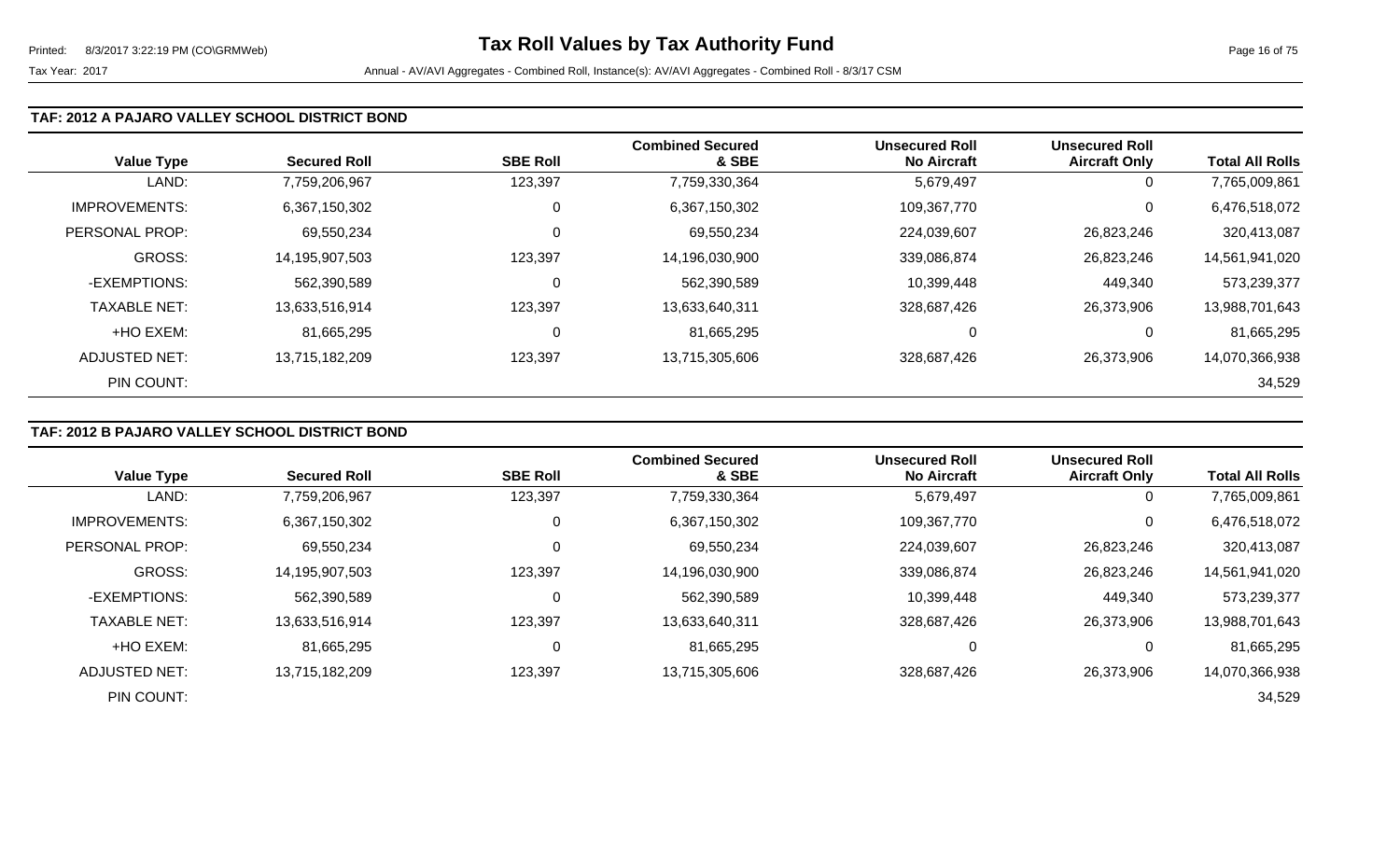### **TAF: 2012 C PAJARO VALLEY SCHOOL DISTRICT BOND**

| <b>Value Type</b>    | <b>Secured Roll</b> | <b>SBE Roll</b> | <b>Combined Secured</b><br>& SBE | <b>Unsecured Roll</b><br><b>No Aircraft</b> | <b>Unsecured Roll</b><br><b>Aircraft Only</b> | <b>Total All Rolls</b> |
|----------------------|---------------------|-----------------|----------------------------------|---------------------------------------------|-----------------------------------------------|------------------------|
| LAND:                | 7,759,206,967       | 123,397         | 7,759,330,364                    | 5,679,497                                   | 0                                             | 7,765,009,861          |
| <b>IMPROVEMENTS:</b> | 6,367,150,302       | 0               | 6,367,150,302                    | 109,367,770                                 | 0                                             | 6,476,518,072          |
| PERSONAL PROP:       | 69,550,234          | 0               | 69,550,234                       | 224,039,607                                 | 26,823,246                                    | 320,413,087            |
| <b>GROSS:</b>        | 14,195,907,503      | 123,397         | 14,196,030,900                   | 339,086,874                                 | 26,823,246                                    | 14,561,941,020         |
| -EXEMPTIONS:         | 562,390,589         | 0               | 562,390,589                      | 10,399,448                                  | 449,340                                       | 573,239,377            |
| <b>TAXABLE NET:</b>  | 13,633,516,914      | 123,397         | 13,633,640,311                   | 328,687,426                                 | 26,373,906                                    | 13,988,701,643         |
| +HO EXEM:            | 81,665,295          | $\mathbf{0}$    | 81,665,295                       | 0                                           | 0                                             | 81,665,295             |
| ADJUSTED NET:        | 13,715,182,209      | 123,397         | 13,715,305,606                   | 328,687,426                                 | 26,373,906                                    | 14,070,366,938         |
| PIN COUNT:           |                     |                 |                                  |                                             |                                               | 34,529                 |

# **TAF: 2012 PACIFIC SCHOOL BOND**

|                      |                     |                 | <b>Combined Secured</b> | <b>Unsecured Roll</b> | <b>Unsecured Roll</b> |                        |
|----------------------|---------------------|-----------------|-------------------------|-----------------------|-----------------------|------------------------|
| <b>Value Type</b>    | <b>Secured Roll</b> | <b>SBE Roll</b> | & SBE                   | <b>No Aircraft</b>    | <b>Aircraft Only</b>  | <b>Total All Rolls</b> |
| LAND:                | 79,205,029          | 7,623           | 79,212,652              | 80,099                | 0                     | 79,292,751             |
| <b>IMPROVEMENTS:</b> | 60,884,167          | 0               | 60,884,167              | 583,691               | $\overline{0}$        | 61,467,858             |
| PERSONAL PROP:       | 363,803             | 0               | 363,803                 | 2,248,669             | 0                     | 2,612,472              |
| <b>GROSS:</b>        | 140,452,999         | 7,623           | 140,460,622             | 2,912,459             | 0                     | 143,373,081            |
| -EXEMPTIONS:         | 8,336,032           | 0               | 8,336,032               |                       | 0                     | 8,336,032              |
| <b>TAXABLE NET:</b>  | 132,116,967         | 7,623           | 132,124,590             | 2,912,459             | $\mathbf 0$           | 135,037,049            |
| +HO EXEM:            | 705,848             | $\Omega$        | 705,848                 |                       | 0                     | 705,848                |
| <b>ADJUSTED NET:</b> | 132,822,815         | 7,623           | 132,830,438             | 2,912,459             | 0                     | 135,742,897            |
| PIN COUNT:           |                     |                 |                         |                       |                       | 655                    |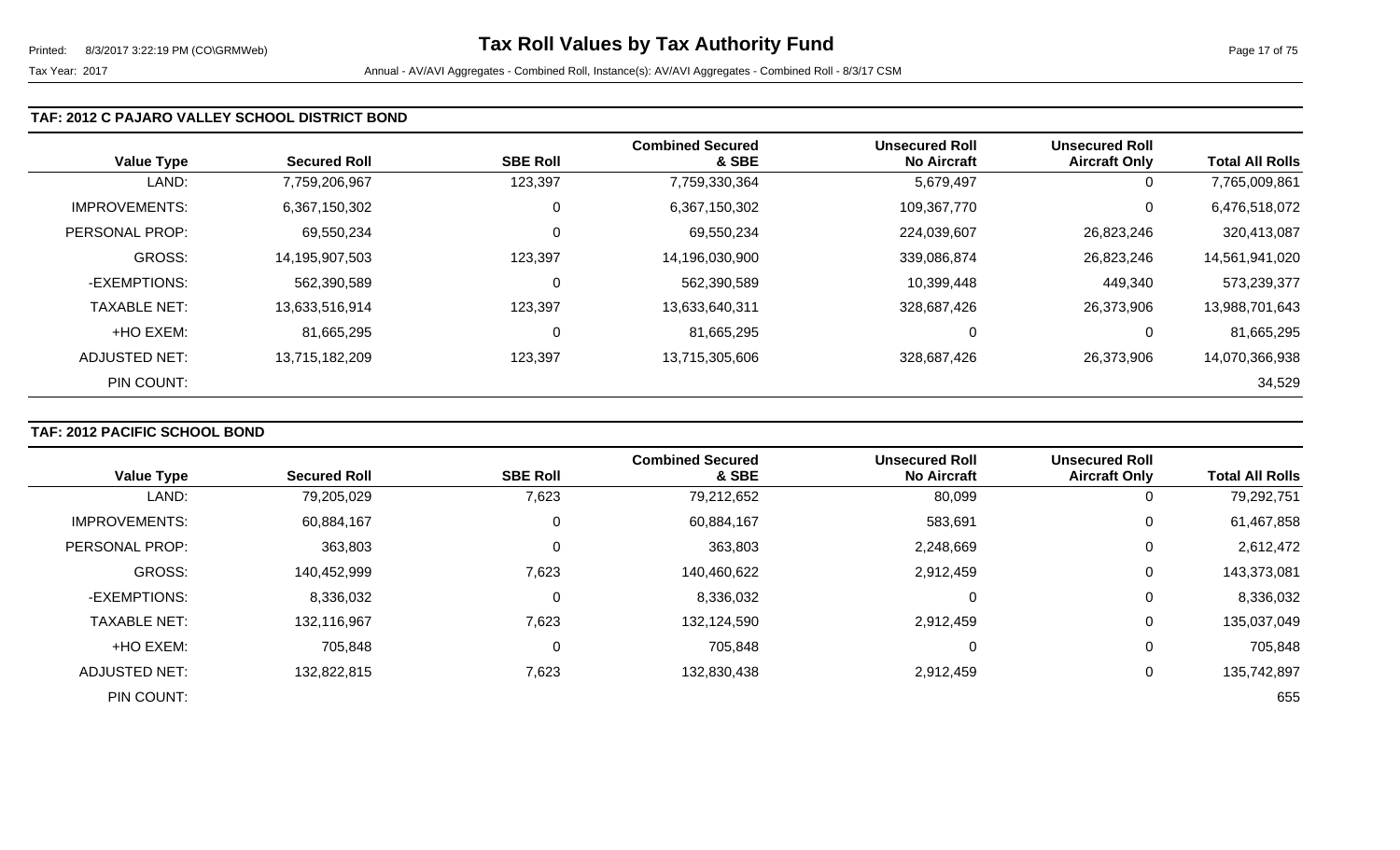#### **TAF: 2012 WEST VALLEY COLLEGE BOND**

| <b>Value Type</b>    | <b>Secured Roll</b> | <b>SBE Roll</b> | <b>Combined Secured</b><br>& SBE | <b>Unsecured Roll</b><br><b>No Aircraft</b> | <b>Unsecured Roll</b><br><b>Aircraft Only</b> | <b>Total All Rolls</b> |
|----------------------|---------------------|-----------------|----------------------------------|---------------------------------------------|-----------------------------------------------|------------------------|
| LAND:                | 696,433,061         | 0               | 696,433,061                      | 48,704                                      | 0                                             | 696,481,765            |
| <b>IMPROVEMENTS:</b> | 589,621,178         | $\mathbf 0$     | 589,621,178                      | 1,251,728                                   | 0                                             | 590,872,906            |
| PERSONAL PROP:       | 1,026,588           | $\mathbf 0$     | 1,026,588                        | 2,707,648                                   | 0                                             | 3,734,236              |
| <b>GROSS:</b>        | 1,287,080,827       | $\mathbf 0$     | 1,287,080,827                    | 4,008,080                                   | 0                                             | 1,291,088,907          |
| -EXEMPTIONS:         | 11,477,549          | 0               | 11,477,549                       | 0                                           | 0                                             | 11,477,549             |
| <b>TAXABLE NET:</b>  | 1,275,603,278       | $\mathbf 0$     | 1,275,603,278                    | 4,008,080                                   | 0                                             | 1,279,611,358          |
| +HO EXEM:            | 7,357,000           | $\mathbf 0$     | 7,357,000                        | 0                                           | 0                                             | 7,357,000              |
| ADJUSTED NET:        | 1,282,960,278       | 0               | 1,282,960,278                    | 4,008,080                                   | 0                                             | 1,286,968,358          |
| PIN COUNT:           |                     |                 |                                  |                                             |                                               | 2,471                  |

# **TAF: 2013 A REF 2002 PAJARO VALLEY SCHOOL DISTRICT BOND**

|                      |                     |                 | <b>Combined Secured</b> | <b>Unsecured Roll</b> | <b>Unsecured Roll</b> |                        |
|----------------------|---------------------|-----------------|-------------------------|-----------------------|-----------------------|------------------------|
| <b>Value Type</b>    | <b>Secured Roll</b> | <b>SBE Roll</b> | & SBE                   | <b>No Aircraft</b>    | <b>Aircraft Only</b>  | <b>Total All Rolls</b> |
| LAND:                | 7,759,206,967       | 123,397         | 7,759,330,364           | 5,679,497             | $\mathbf 0$           | 7,765,009,861          |
| <b>IMPROVEMENTS:</b> | 6,367,150,302       | 0               | 6,367,150,302           | 109,367,770           | 0                     | 6,476,518,072          |
| PERSONAL PROP:       | 69,550,234          | 0               | 69,550,234              | 224,039,607           | 26,823,246            | 320,413,087            |
| <b>GROSS:</b>        | 14,195,907,503      | 123,397         | 14,196,030,900          | 339,086,874           | 26,823,246            | 14,561,941,020         |
| -EXEMPTIONS:         | 562,390,589         | 0               | 562,390,589             | 10,399,448            | 449,340               | 573,239,377            |
| <b>TAXABLE NET:</b>  | 13,633,516,914      | 123,397         | 13,633,640,311          | 328,687,426           | 26,373,906            | 13,988,701,643         |
| +HO EXEM:            | 81,665,295          | 0               | 81,665,295              | 0                     | 0                     | 81,665,295             |
| ADJUSTED NET:        | 13,715,182,209      | 123,397         | 13,715,305,606          | 328,687,426           | 26,373,906            | 14,070,366,938         |
| PIN COUNT:           |                     |                 |                         |                       |                       | 34,529                 |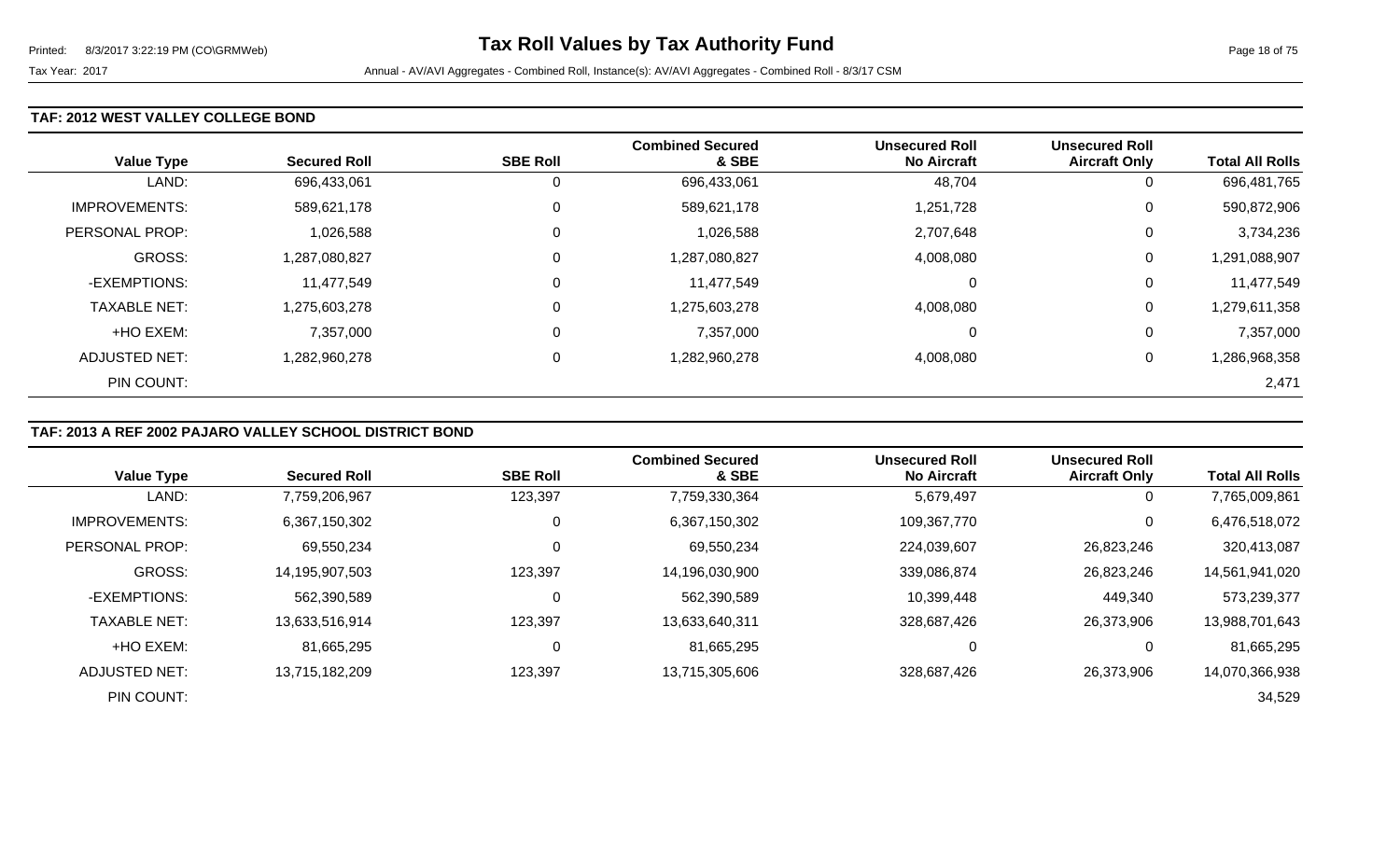### **TAF: 2013 B REF 2002 PAJARO VALLEY SCHOOL DISTRICT BOND**

| <b>Value Type</b>    | <b>Secured Roll</b> | <b>SBE Roll</b> | <b>Combined Secured</b><br>& SBE | <b>Unsecured Roll</b><br><b>No Aircraft</b> | <b>Unsecured Roll</b><br><b>Aircraft Only</b> | <b>Total All Rolls</b> |
|----------------------|---------------------|-----------------|----------------------------------|---------------------------------------------|-----------------------------------------------|------------------------|
| LAND:                | 7,759,206,967       | 123,397         | 7,759,330,364                    | 5,679,497                                   | 0                                             | 7,765,009,861          |
| <b>IMPROVEMENTS:</b> | 6,367,150,302       | υ               | 6,367,150,302                    | 109,367,770                                 | 0                                             | 6,476,518,072          |
| PERSONAL PROP:       | 69,550,234          | 0               | 69,550,234                       | 224,039,607                                 | 26,823,246                                    | 320,413,087            |
| <b>GROSS:</b>        | 14,195,907,503      | 123,397         | 14,196,030,900                   | 339,086,874                                 | 26,823,246                                    | 14,561,941,020         |
| -EXEMPTIONS:         | 562,390,589         | U               | 562,390,589                      | 10,399,448                                  | 449,340                                       | 573,239,377            |
| <b>TAXABLE NET:</b>  | 13,633,516,914      | 123,397         | 13,633,640,311                   | 328,687,426                                 | 26,373,906                                    | 13,988,701,643         |
| +HO EXEM:            | 81,665,295          | υ               | 81,665,295                       |                                             | 0                                             | 81,665,295             |
| ADJUSTED NET:        | 13,715,182,209      | 123,397         | 13,715,305,606                   | 328,687,426                                 | 26,373,906                                    | 14,070,366,938         |
| PIN COUNT:           |                     |                 |                                  |                                             |                                               | 34,529                 |

# **TAF: 2013 REF 2002 A SOQUEL ELEM SCHOOL DISTRICT BOND**

|                      |                     |                 | <b>Combined Secured</b> | <b>Unsecured Roll</b> | <b>Unsecured Roll</b> |                        |
|----------------------|---------------------|-----------------|-------------------------|-----------------------|-----------------------|------------------------|
| <b>Value Type</b>    | <b>Secured Roll</b> | <b>SBE Roll</b> | & SBE                   | <b>No Aircraft</b>    | <b>Aircraft Only</b>  | <b>Total All Rolls</b> |
| LAND:                | 3,027,231,111       | 0               | 3,027,231,111           | 977,915               | 0                     | 3,028,209,026          |
| <b>IMPROVEMENTS:</b> | 2,492,465,226       | 0               | 2,492,465,226           | 64,521,863            | 0                     | 2,556,987,089          |
| PERSONAL PROP:       | 43,479,323          | 0               | 43,479,323              | 70,888,216            | 60,094                | 114,427,633            |
| <b>GROSS:</b>        | 5,563,175,660       | 0               | 5,563,175,660           | 136,387,994           | 60,094                | 5,699,623,748          |
| -EXEMPTIONS:         | 297,647,535         | 0               | 297,647,535             | 19,591,832            | 0                     | 317,239,367            |
| <b>TAXABLE NET:</b>  | 5,265,528,125       | $\Omega$        | 5,265,528,125           | 116,796,162           | 60,094                | 5,382,384,381          |
| +HO EXEM:            | 30,734,200          | 0               | 30,734,200              | 7,000                 | 0                     | 30,741,200             |
| ADJUSTED NET:        | 5,296,262,325       | 0               | 5,296,262,325           | 116,803,162           | 60,094                | 5,413,125,581          |
| PIN COUNT:           |                     |                 |                         |                       |                       | 12,739                 |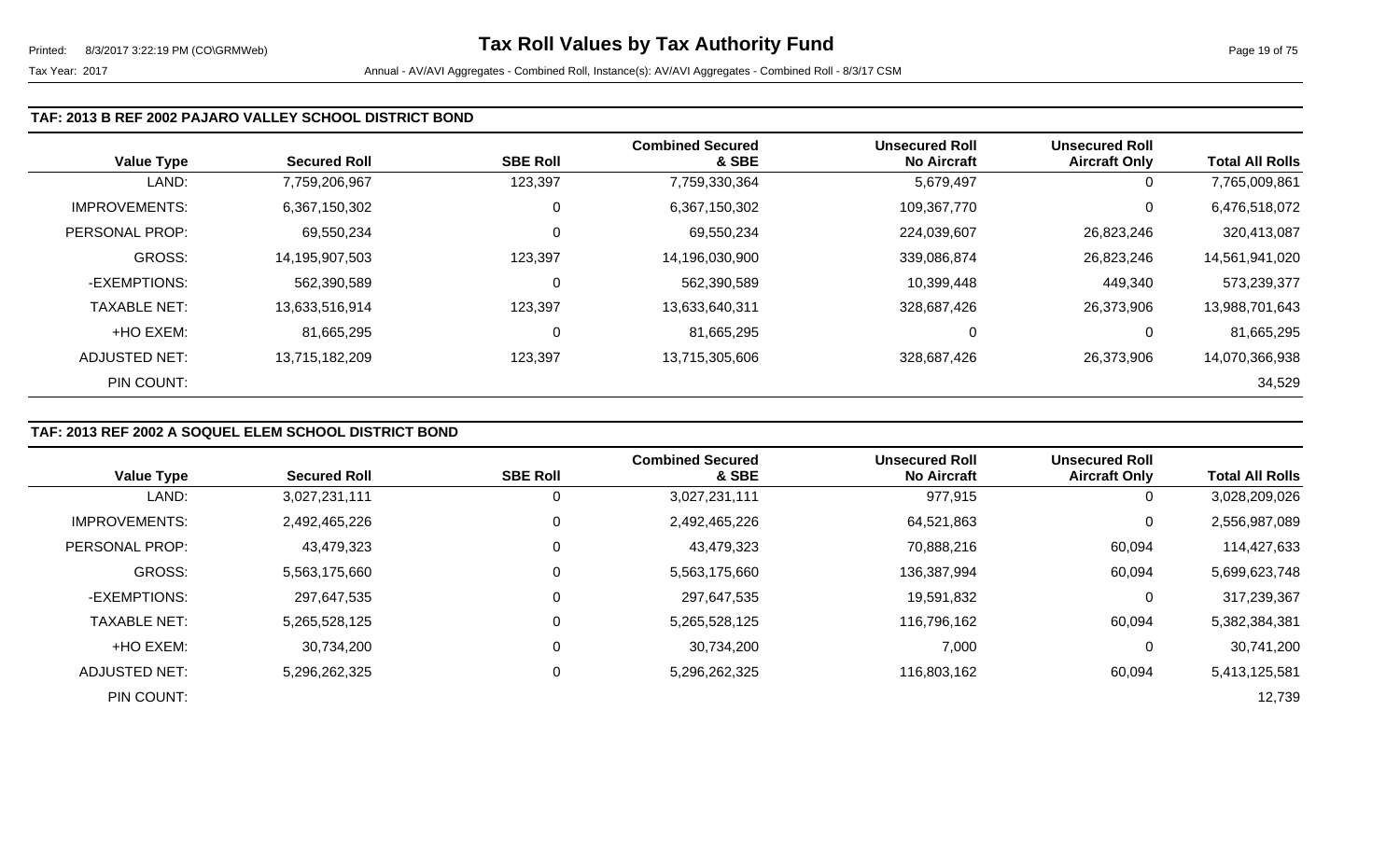#### **TAF: 2013 REF 2005 SANTA CRUZ CITY ELEM SCHOOL DISTRICT BOND**

|                      |                     |                 | <b>Combined Secured</b> | <b>Unsecured Roll</b> | <b>Unsecured Roll</b> |                        |
|----------------------|---------------------|-----------------|-------------------------|-----------------------|-----------------------|------------------------|
| <b>Value Type</b>    | <b>Secured Roll</b> | <b>SBE Roll</b> | & SBE                   | <b>No Aircraft</b>    | <b>Aircraft Only</b>  | <b>Total All Rolls</b> |
| LAND:                | 5,224,580,518       |                 | 5,224,580,518           | 13,893,055            | 0                     | 5,238,473,573          |
| <b>IMPROVEMENTS:</b> | 4,332,299,335       | 0               | 4,332,299,335           | 111,927,786           | 0                     | 4,444,227,121          |
| PERSONAL PROP:       | 47,524,888          | 0               | 47,524,888              | 150,436,250           | 0                     | 197,961,138            |
| <b>GROSS:</b>        | 9,604,404,741       | 0               | 9,604,404,741           | 276,257,091           | 0                     | 9,880,661,832          |
| -EXEMPTIONS:         | 284,829,561         |                 | 284,829,561             | 29,773,650            | 0                     | 314,603,211            |
| <b>TAXABLE NET:</b>  | 9,319,575,180       | $\mathbf 0$     | 9,319,575,180           | 246,483,441           | 0                     | 9,566,058,621          |
| +HO EXEM:            | 52,779,771          | $\Omega$        | 52,779,771              | 56,000                | 0                     | 52,835,771             |
| ADJUSTED NET:        | 9,372,354,951       | 0               | 9,372,354,951           | 246,539,441           | 0                     | 9,618,894,392          |
| PIN COUNT:           |                     |                 |                         |                       |                       | 22,298                 |

# **TAF: 2013 REF 2005 SANTA CRUZ CITY HIGH SCHOOL DISTRICT BOND**

|                      |                     |                 | <b>Combined Secured</b> | <b>Unsecured Roll</b> | <b>Unsecured Roll</b> |                        |
|----------------------|---------------------|-----------------|-------------------------|-----------------------|-----------------------|------------------------|
| <b>Value Type</b>    | <b>Secured Roll</b> | <b>SBE Roll</b> | & SBE                   | <b>No Aircraft</b>    | <b>Aircraft Only</b>  | <b>Total All Rolls</b> |
| LAND:                | 11,103,072,555      | 91,231          | 11,103,163,786          | 18,757,807            | 0                     | 11,121,921,593         |
| <b>IMPROVEMENTS:</b> | 8,961,057,966       | 0               | 8,961,057,966           | 221,786,155           | 0                     | 9,182,844,121          |
| PERSONAL PROP:       | 95,433,652          |                 | 95,433,652              | 269,896,318           | 83,767                | 365,413,737            |
| <b>GROSS:</b>        | 20,159,564,173      | 91,231          | 20,159,655,404          | 510,440,280           | 83,767                | 20,670,179,451         |
| -EXEMPTIONS:         | 668,734,594         |                 | 668,734,594             | 52,147,196            | 0                     | 720,881,790            |
| <b>TAXABLE NET:</b>  | 19,490,829,579      | 91,231          | 19,490,920,810          | 458,293,084           | 83,767                | 19,949,297,661         |
| +HO EXEM:            | 113,659,152         |                 | 113,659,152             | 119,000               | $\mathbf{0}$          | 113,778,152            |
| ADJUSTED NET:        | 19,604,488,731      | 91,231          | 19,604,579,962          | 458,412,084           | 83,767                | 20,063,075,813         |
| PIN COUNT:           |                     |                 |                         |                       |                       | 47,435                 |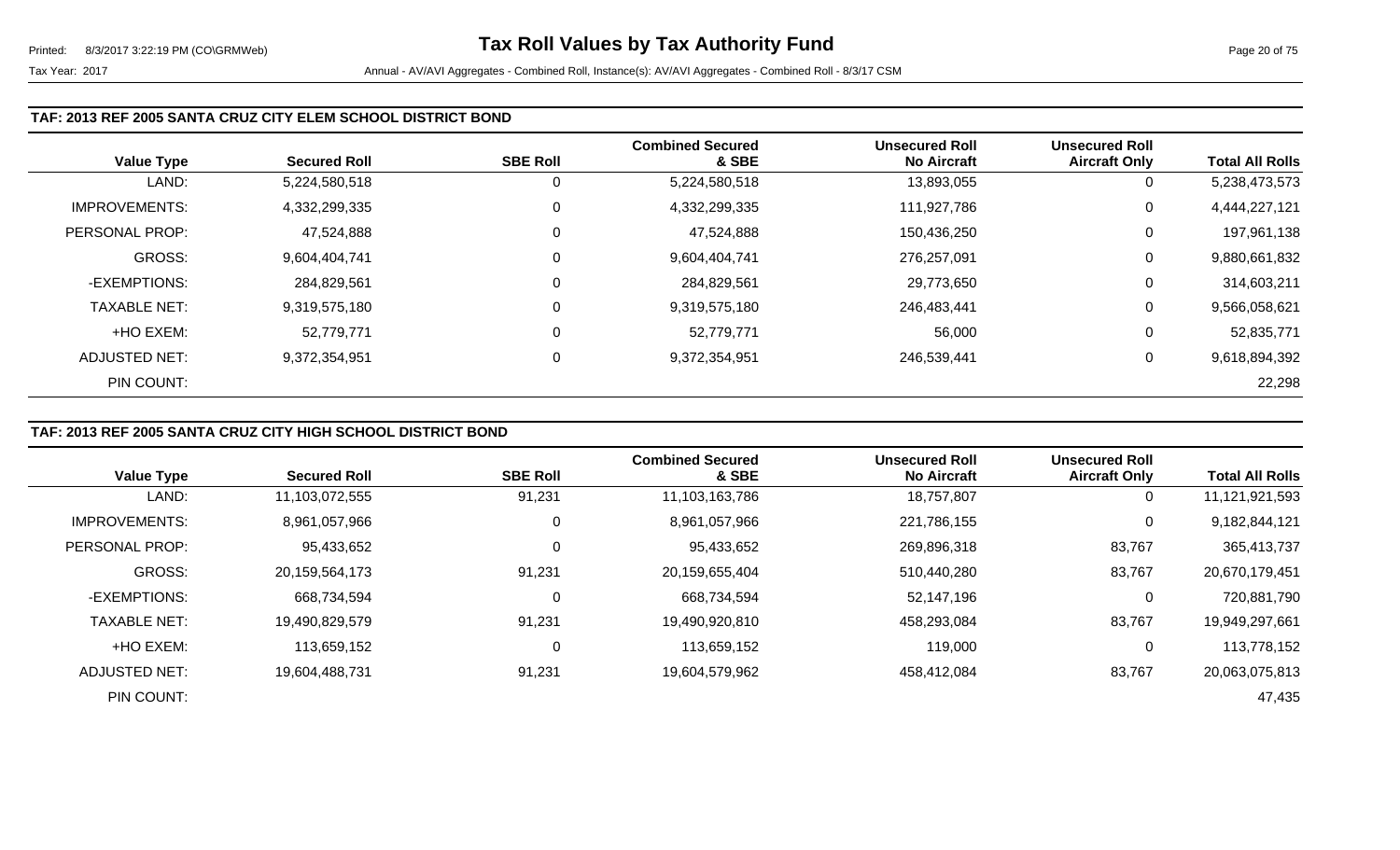#### **TAF: 2013 REF SCOTTS VALLEY USD BOND**

| <b>Value Type</b>    | <b>Secured Roll</b> | <b>SBE Roll</b> | <b>Combined Secured</b><br>& SBE | <b>Unsecured Roll</b><br><b>No Aircraft</b> | <b>Unsecured Roll</b><br><b>Aircraft Only</b> | <b>Total All Rolls</b> |
|----------------------|---------------------|-----------------|----------------------------------|---------------------------------------------|-----------------------------------------------|------------------------|
| LAND:                | 2,057,110,155       | 0               | 2,057,110,155                    | 193,911                                     | 0                                             | 2,057,304,066          |
| <b>IMPROVEMENTS:</b> | 1,945,506,328       | $\mathbf{0}$    | 1,945,506,328                    | 34,420,750                                  | 0                                             | 1,979,927,078          |
| PERSONAL PROP:       | 11,562,551          | $\mathbf 0$     | 11,562,551                       | 57,449,869                                  | 0                                             | 69,012,420             |
| <b>GROSS:</b>        | 4,014,179,034       | $\mathbf 0$     | 4,014,179,034                    | 92,064,530                                  | 0                                             | 4,106,243,564          |
| -EXEMPTIONS:         | 63,636,044          | $\mathbf 0$     | 63,636,044                       | 1,025,736                                   | 0                                             | 64,661,780             |
| <b>TAXABLE NET:</b>  | 3,950,542,990       | $\mathbf 0$     | 3,950,542,990                    | 91,038,794                                  | 0                                             | 4,041,581,784          |
| +HO EXEM:            | 24,735,200          | $\mathbf 0$     | 24,735,200                       | 0                                           | 0                                             | 24,735,200             |
| ADJUSTED NET:        | 3,975,278,190       | $\mathbf 0$     | 3,975,278,190                    | 91,038,794                                  | 0                                             | 4,066,316,984          |
| PIN COUNT:           |                     |                 |                                  |                                             |                                               | 8,542                  |

# **TAF: 2014 A SCOTTS VALLEY GO BOND**

|                      |                     |                 | <b>Combined Secured</b> | <b>Unsecured Roll</b> | <b>Unsecured Roll</b> |                        |
|----------------------|---------------------|-----------------|-------------------------|-----------------------|-----------------------|------------------------|
| <b>Value Type</b>    | <b>Secured Roll</b> | <b>SBE Roll</b> | & SBE                   | <b>No Aircraft</b>    | <b>Aircraft Only</b>  | <b>Total All Rolls</b> |
| LAND:                | 2,057,110,155       | 0               | 2,057,110,155           | 193,911               | 0                     | 2,057,304,066          |
| <b>IMPROVEMENTS:</b> | 1,945,506,328       | 0               | 1,945,506,328           | 34,420,750            | $\mathbf{0}$          | 1,979,927,078          |
| PERSONAL PROP:       | 11,562,551          | 0               | 11,562,551              | 57,449,869            | 0                     | 69,012,420             |
| <b>GROSS:</b>        | 4,014,179,034       | 0               | 4,014,179,034           | 92,064,530            | 0                     | 4,106,243,564          |
| -EXEMPTIONS:         | 63,636,044          | 0               | 63,636,044              | 1,025,736             | 0                     | 64,661,780             |
| <b>TAXABLE NET:</b>  | 3,950,542,990       | 0               | 3,950,542,990           | 91,038,794            | 0                     | 4,041,581,784          |
| +HO EXEM:            | 24,735,200          | 0               | 24,735,200              | 0                     | 0                     | 24,735,200             |
| ADJUSTED NET:        | 3,975,278,190       | 0               | 3,975,278,190           | 91,038,794            | 0                     | 4,066,316,984          |
| PIN COUNT:           |                     |                 |                         |                       |                       | 8,542                  |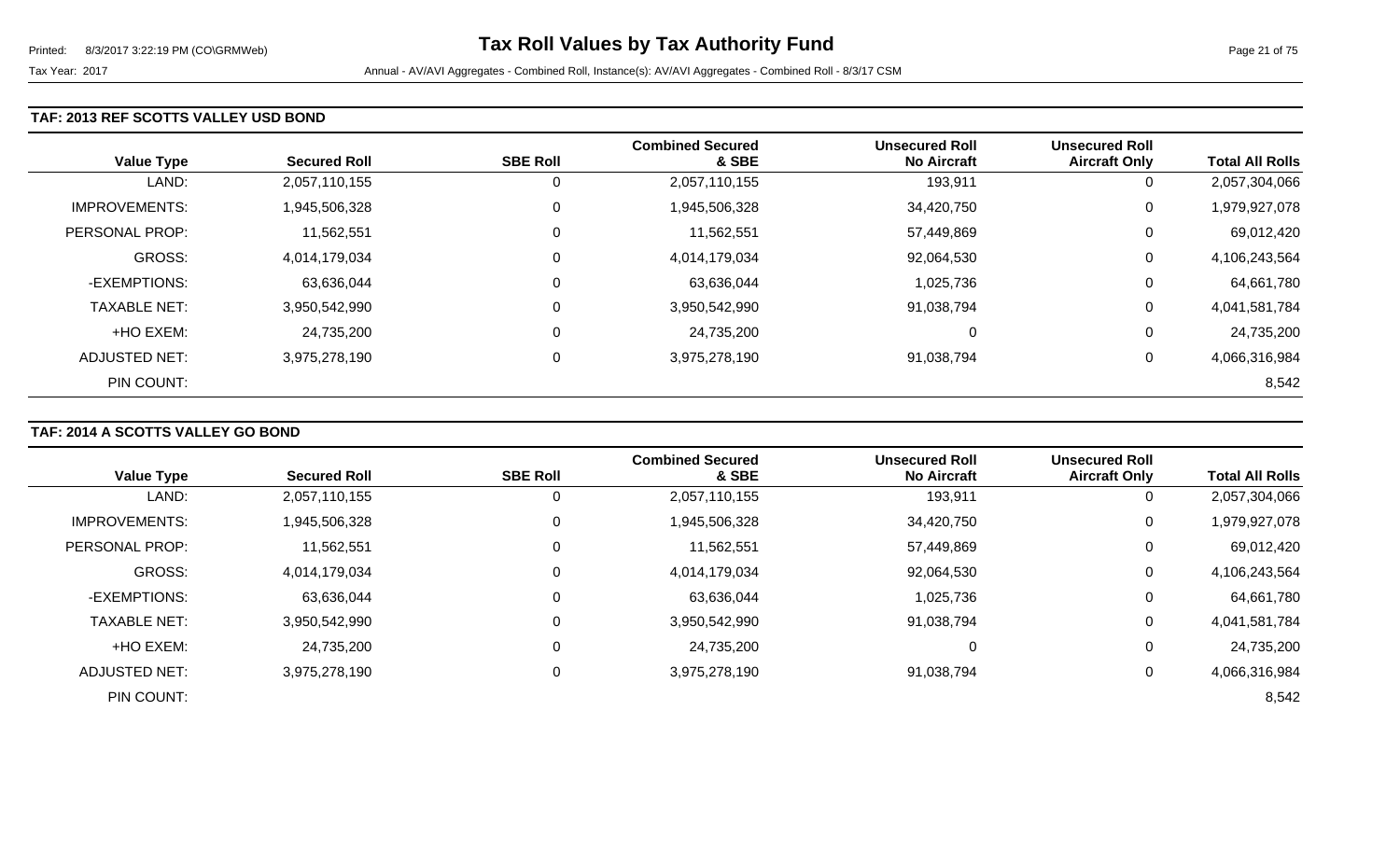#### **TAF: 2014 B SCOTTS VALLEY GO BOND**

| <b>Value Type</b>    | <b>Secured Roll</b> | <b>SBE Roll</b> | <b>Combined Secured</b><br>& SBE | <b>Unsecured Roll</b><br><b>No Aircraft</b> | <b>Unsecured Roll</b><br><b>Aircraft Only</b> | <b>Total All Rolls</b> |
|----------------------|---------------------|-----------------|----------------------------------|---------------------------------------------|-----------------------------------------------|------------------------|
| LAND:                | 2,057,110,155       | 0               | 2,057,110,155                    | 193,911                                     | 0                                             | 2,057,304,066          |
| <b>IMPROVEMENTS:</b> | 1,945,506,328       | $\mathbf 0$     | 1,945,506,328                    | 34,420,750                                  | 0                                             | 1,979,927,078          |
| PERSONAL PROP:       | 11,562,551          | $\mathbf 0$     | 11,562,551                       | 57,449,869                                  | 0                                             | 69,012,420             |
| <b>GROSS:</b>        | 4,014,179,034       | $\mathbf 0$     | 4,014,179,034                    | 92,064,530                                  | 0                                             | 4,106,243,564          |
| -EXEMPTIONS:         | 63,636,044          | $\mathbf 0$     | 63,636,044                       | 1,025,736                                   | 0                                             | 64,661,780             |
| <b>TAXABLE NET:</b>  | 3,950,542,990       | $\mathbf 0$     | 3,950,542,990                    | 91,038,794                                  | 0                                             | 4,041,581,784          |
| +HO EXEM:            | 24,735,200          | $\mathbf 0$     | 24,735,200                       | 0                                           | 0                                             | 24,735,200             |
| ADJUSTED NET:        | 3,975,278,190       | 0               | 3,975,278,190                    | 91,038,794                                  | 0                                             | 4,066,316,984          |
| PIN COUNT:           |                     |                 |                                  |                                             |                                               | 8,542                  |

### **TAF: 2014 LOS GATOS HIGH SCHOOL BOND**

|                      |                     |                 | <b>Combined Secured</b> | <b>Unsecured Roll</b> | <b>Unsecured Roll</b> |                        |
|----------------------|---------------------|-----------------|-------------------------|-----------------------|-----------------------|------------------------|
| <b>Value Type</b>    | <b>Secured Roll</b> | <b>SBE Roll</b> | & SBE                   | <b>No Aircraft</b>    | <b>Aircraft Only</b>  | <b>Total All Rolls</b> |
| LAND:                | 710,089,802         |                 | 710,089,802             | 48,704                | 0                     | 710,138,506            |
| <b>IMPROVEMENTS:</b> | 600,338,628         | 0               | 600,338,628             | 1,251,728             | 0                     | 601,590,356            |
| PERSONAL PROP:       | 1,026,588           | 0               | 1,026,588               | 2,724,642             | 0                     | 3,751,230              |
| <b>GROSS:</b>        | 1,311,455,018       | 0               | 1,311,455,018           | 4,025,074             | 0                     | 1,315,480,092          |
| -EXEMPTIONS:         | 11,619,133          | 0               | 11,619,133              |                       | 0                     | 11,619,133             |
| <b>TAXABLE NET:</b>  | 1,299,835,885       | 0               | 1,299,835,885           | 4,025,074             | 0                     | 1,303,860,959          |
| +HO EXEM:            | 7,497,000           |                 | 7,497,000               |                       | 0                     | 7,497,000              |
| <b>ADJUSTED NET:</b> | 1,307,332,885       | 0               | 1,307,332,885           | 4,025,074             | 0                     | 1,311,357,959          |
| PIN COUNT:           |                     |                 |                         |                       |                       | 2,523                  |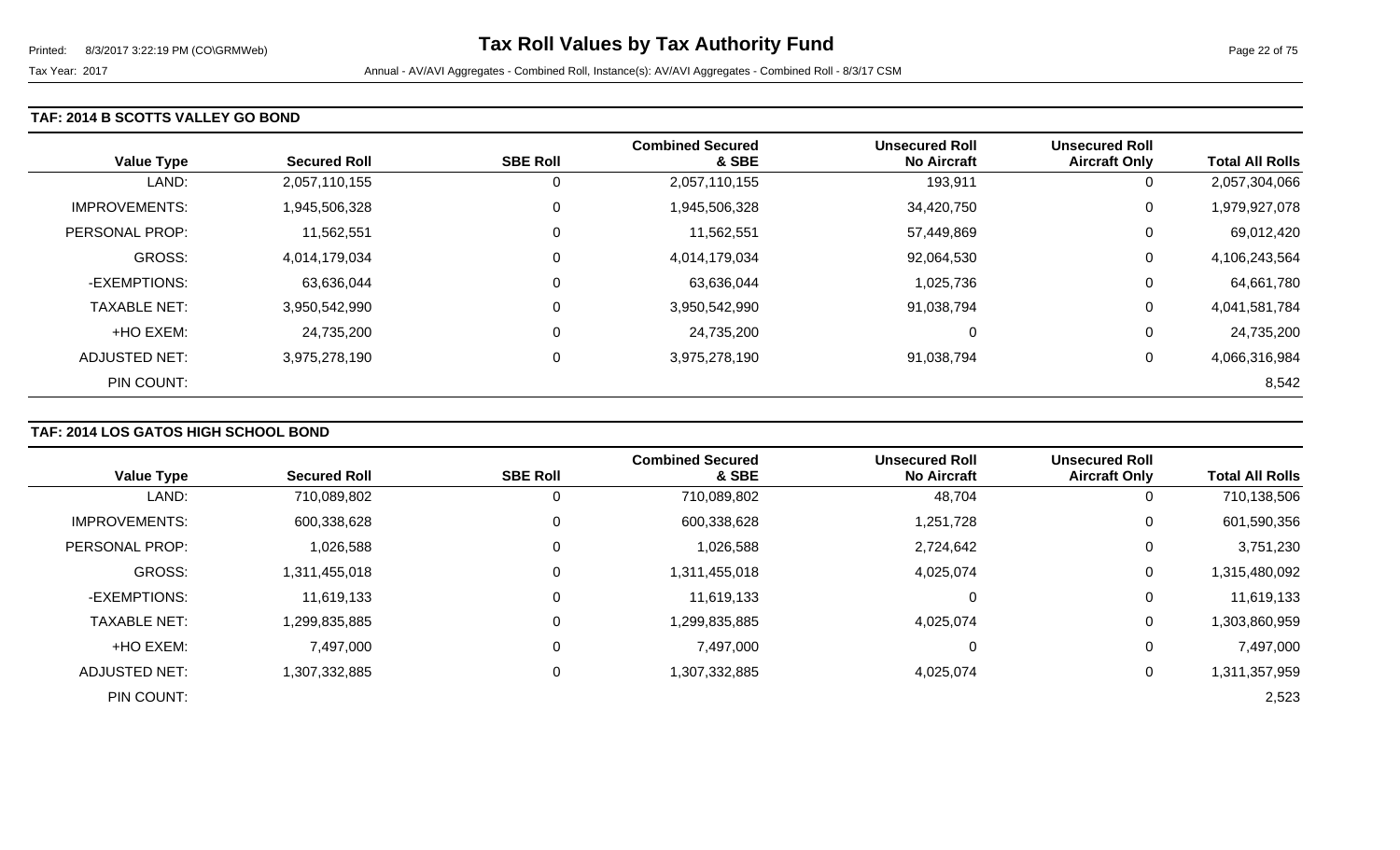#### **TAF: 2014 REF LIVE OAK SCHOOL DISTRICT BOND**

| <b>Value Type</b>    | <b>Secured Roll</b> | <b>SBE Roll</b> | <b>Combined Secured</b><br>& SBE | <b>Unsecured Roll</b><br><b>No Aircraft</b> | <b>Unsecured Roll</b><br><b>Aircraft Only</b> | <b>Total All Rolls</b> |
|----------------------|---------------------|-----------------|----------------------------------|---------------------------------------------|-----------------------------------------------|------------------------|
| LAND:                | 2,151,073,906       | 83,608          | 2,151,157,514                    | 3,723,066                                   | 0                                             | 2,154,880,580          |
| <b>IMPROVEMENTS:</b> | 1,523,290,407       | 0               | 1,523,290,407                    | 29,416,762                                  | 0                                             | 1,552,707,169          |
| PERSONAL PROP:       | 3,227,267           | 0               | 3,227,267                        | 39,577,876                                  | 0                                             | 42,805,143             |
| <b>GROSS:</b>        | 3,677,591,580       | 83,608          | 3,677,675,188                    | 72,717,704                                  | 0                                             | 3,750,392,892          |
| -EXEMPTIONS:         | 58,059,576          | 0               | 58,059,576                       | 2,769,971                                   | 0                                             | 60,829,547             |
| <b>TAXABLE NET:</b>  | 3,619,532,004       | 83,608          | 3,619,615,612                    | 69,947,733                                  | 0                                             | 3,689,563,345          |
| +HO EXEM:            | 21,306,733          | 0               | 21,306,733                       | 56,000                                      | 0                                             | 21,362,733             |
| <b>ADJUSTED NET:</b> | 3,640,838,737       | 83,608          | 3,640,922,345                    | 70,003,733                                  | 0                                             | 3,710,926,078          |
| PIN COUNT:           |                     |                 |                                  |                                             |                                               | 9,013                  |

# **TAF: 2016 A SANTA CRUZ CITY ELEM SCHOOL DISTRICT BOND**

|                      |                     |                 | <b>Combined Secured</b> | <b>Unsecured Roll</b> | <b>Unsecured Roll</b> |                        |
|----------------------|---------------------|-----------------|-------------------------|-----------------------|-----------------------|------------------------|
| <b>Value Type</b>    | <b>Secured Roll</b> | <b>SBE Roll</b> | & SBE                   | <b>No Aircraft</b>    | <b>Aircraft Only</b>  | <b>Total All Rolls</b> |
| LAND:                | 5,224,580,518       |                 | 5,224,580,518           | 13,893,055            | 0                     | 5,238,473,573          |
| <b>IMPROVEMENTS:</b> | 4,332,299,335       | 0               | 4,332,299,335           | 111,927,786           | 0                     | 4,444,227,121          |
| PERSONAL PROP:       | 47,524,888          |                 | 47,524,888              | 150,436,250           | 0                     | 197,961,138            |
| <b>GROSS:</b>        | 9,604,404,741       | 0               | 9,604,404,741           | 276,257,091           | 0                     | 9,880,661,832          |
| -EXEMPTIONS:         | 284,829,561         |                 | 284,829,561             | 29,773,650            | 0                     | 314,603,211            |
| <b>TAXABLE NET:</b>  | 9,319,575,180       |                 | 9,319,575,180           | 246,483,441           | 0                     | 9,566,058,621          |
| +HO EXEM:            | 52,779,771          | C               | 52,779,771              | 56,000                | 0                     | 52,835,771             |
| ADJUSTED NET:        | 9,372,354,951       | 0               | 9,372,354,951           | 246,539,441           | 0                     | 9,618,894,392          |
| PIN COUNT:           |                     |                 |                         |                       |                       | 22,298                 |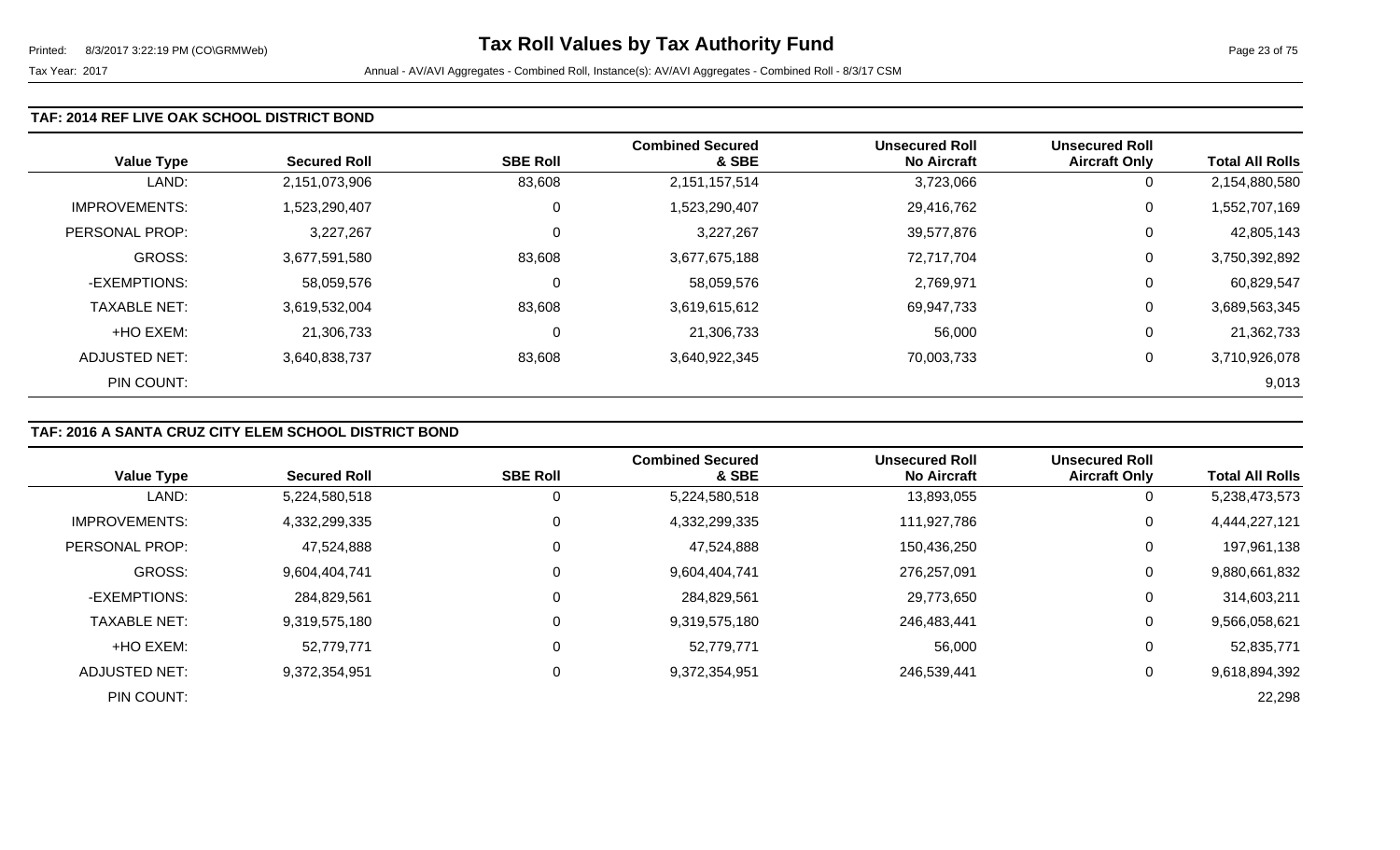#### **TAF: 2016 A SANTA CRUZ CITY HIGH SCHOOL DISTICT BOND**

|                      |                     |                 | <b>Combined Secured</b> | <b>Unsecured Roll</b> | <b>Unsecured Roll</b> |                        |
|----------------------|---------------------|-----------------|-------------------------|-----------------------|-----------------------|------------------------|
| <b>Value Type</b>    | <b>Secured Roll</b> | <b>SBE Roll</b> | & SBE                   | <b>No Aircraft</b>    | <b>Aircraft Only</b>  | <b>Total All Rolls</b> |
| LAND:                | 11,103,072,555      | 91,231          | 11,103,163,786          | 18,757,807            | 0                     | 11,121,921,593         |
| <b>IMPROVEMENTS:</b> | 8,961,057,966       | 0               | 8,961,057,966           | 221,786,155           | 0                     | 9,182,844,121          |
| PERSONAL PROP:       | 95,433,652          | 0               | 95,433,652              | 269,896,318           | 83,767                | 365,413,737            |
| <b>GROSS:</b>        | 20,159,564,173      | 91,231          | 20,159,655,404          | 510,440,280           | 83,767                | 20,670,179,451         |
| -EXEMPTIONS:         | 668,734,594         | 0               | 668,734,594             | 52,147,196            | 0                     | 720,881,790            |
| <b>TAXABLE NET:</b>  | 19,490,829,579      | 91,231          | 19,490,920,810          | 458,293,084           | 83,767                | 19,949,297,661         |
| +HO EXEM:            | 113,659,152         | 0               | 113,659,152             | 119,000               | 0                     | 113,778,152            |
| ADJUSTED NET:        | 19,604,488,731      | 91,231          | 19,604,579,962          | 458,412,084           | 83,767                | 20,063,075,813         |
| PIN COUNT:           |                     |                 |                         |                       |                       | 47,435                 |

### **TAF: 2016 REF LIVE OAK ELEMENTARY SD**

| <b>Value Type</b>     | <b>Secured Roll</b> | <b>SBE Roll</b> | <b>Combined Secured</b><br>& SBE | <b>Unsecured Roll</b><br><b>No Aircraft</b> | <b>Unsecured Roll</b><br><b>Aircraft Only</b> | <b>Total All Rolls</b> |
|-----------------------|---------------------|-----------------|----------------------------------|---------------------------------------------|-----------------------------------------------|------------------------|
| LAND:                 | 2,151,073,906       | 83,608          | 2,151,157,514                    | 3,723,066                                   | 0                                             | 2,154,880,580          |
| <b>IMPROVEMENTS:</b>  | 1,523,290,407       | 0               | 1,523,290,407                    | 29,416,762                                  | 0                                             | 1,552,707,169          |
| <b>PERSONAL PROP:</b> | 3,227,267           | 0               | 3,227,267                        | 39,577,876                                  | 0                                             | 42,805,143             |
| <b>GROSS:</b>         | 3,677,591,580       | 83,608          | 3,677,675,188                    | 72,717,704                                  | 0                                             | 3,750,392,892          |
| -EXEMPTIONS:          | 58,059,576          | 0               | 58,059,576                       | 2,769,971                                   | 0                                             | 60,829,547             |
| <b>TAXABLE NET:</b>   | 3,619,532,004       | 83,608          | 3,619,615,612                    | 69,947,733                                  | 0                                             | 3,689,563,345          |
| +HO EXEM:             | 21,306,733          | $\mathbf 0$     | 21,306,733                       | 56,000                                      | 0                                             | 21,362,733             |
| <b>ADJUSTED NET:</b>  | 3,640,838,737       | 83,608          | 3,640,922,345                    | 70,003,733                                  | 0                                             | 3,710,926,078          |
| PIN COUNT:            |                     |                 |                                  |                                             |                                               | 9,013                  |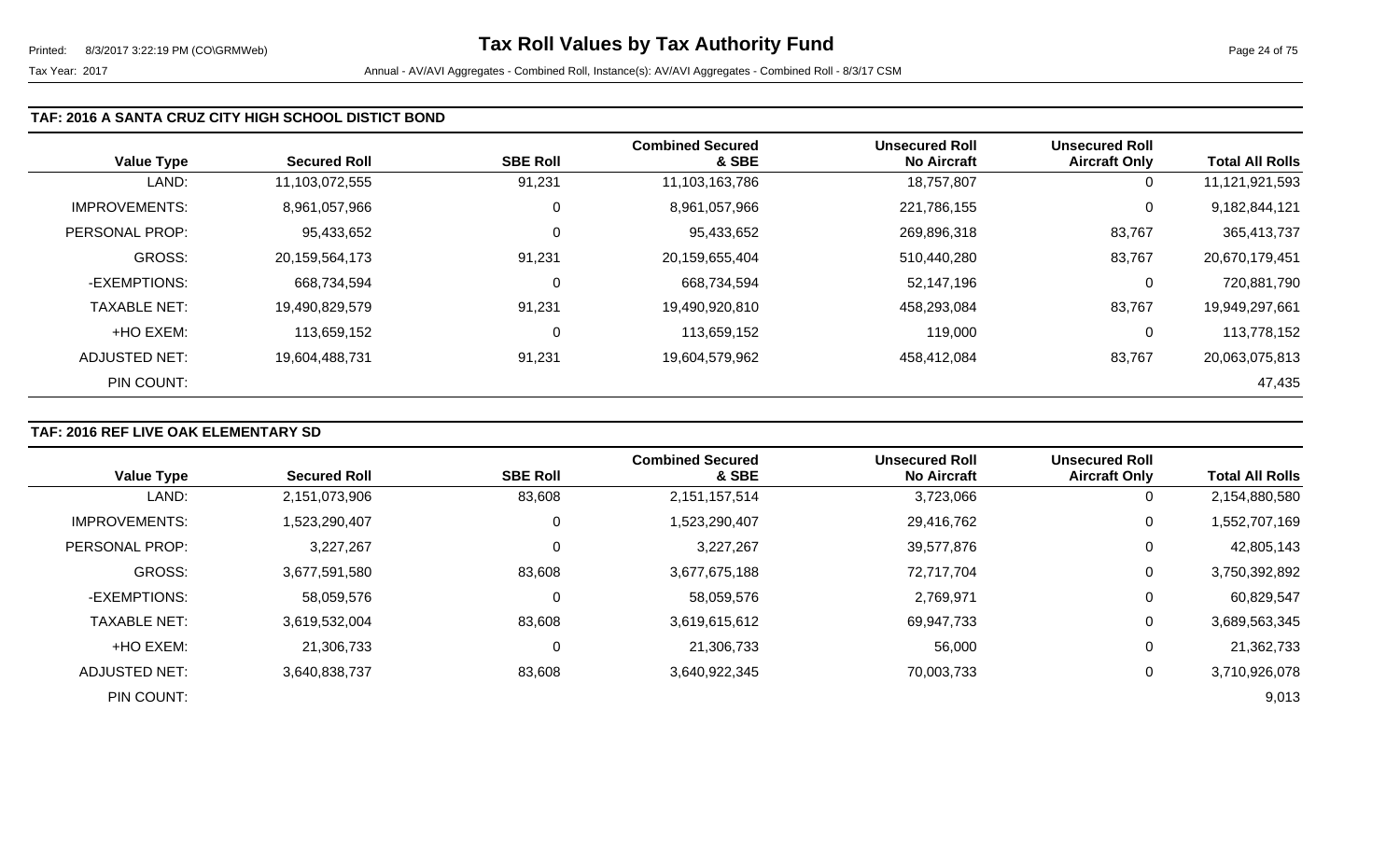Tax Year: 2017 **Annual - AV/AVI Aggregates - Combined Roll**, Instance(s): AV/AVI Aggregates - Combined Roll - 8/3/17 CSM

### **TAF: 2017 A SOQUEL ELEM SCHOOL DISTRICT BOND**

| <b>Value Type</b>    | <b>Secured Roll</b> | <b>SBE Roll</b> | <b>Combined Secured</b><br>& SBE | Unsecured Roll<br><b>No Aircraft</b> | <b>Unsecured Roll</b><br><b>Aircraft Only</b> | <b>Total All Rolls</b> |
|----------------------|---------------------|-----------------|----------------------------------|--------------------------------------|-----------------------------------------------|------------------------|
| LAND:                | 3,027,231,111       | 0               | 3,027,231,111                    | 977,915                              | 0                                             | 3,028,209,026          |
| <b>IMPROVEMENTS:</b> | 2,492,465,226       | $\mathbf 0$     | 2,492,465,226                    | 64,521,863                           | 0                                             | 2,556,987,089          |
| PERSONAL PROP:       | 43,479,323          | 0               | 43,479,323                       | 70,888,216                           | 60,094                                        | 114,427,633            |
| GROSS:               | 5,563,175,660       | $\mathbf 0$     | 5,563,175,660                    | 136,387,994                          | 60,094                                        | 5,699,623,748          |
| -EXEMPTIONS:         | 297,647,535         | 0               | 297,647,535                      | 19,591,832                           | 0                                             | 317,239,367            |
| <b>TAXABLE NET:</b>  | 5,265,528,125       | $\mathbf 0$     | 5,265,528,125                    | 116,796,162                          | 60,094                                        | 5,382,384,381          |
| +HO EXEM:            | 30,734,200          | $\mathbf 0$     | 30,734,200                       | 7,000                                | 0                                             | 30,741,200             |
| ADJUSTED NET:        | 5,296,262,325       | 0               | 5,296,262,325                    | 116,803,162                          | 60,094                                        | 5,413,125,581          |
| PIN COUNT:           |                     |                 |                                  |                                      |                                               | 12,739                 |

# **TAF: 642501 CABRILLO COMM COL DIST GENERAL**

| <b>Value Type</b>    | <b>Secured Roll</b> | <b>SBE Roll</b> | <b>Combined Secured</b><br>& SBE | <b>Unsecured Roll</b><br><b>No Aircraft</b> | <b>Unsecured Roll</b><br><b>Aircraft Only</b> | <b>Total All Rolls</b> |
|----------------------|---------------------|-----------------|----------------------------------|---------------------------------------------|-----------------------------------------------|------------------------|
| LAND:                | 22,943,925,952      | 279,315         | 22,944,205,267                   | 25,656,860                                  | 0                                             | 22,969,862,127         |
| <b>IMPROVEMENTS:</b> | 18,955,632,001      | 0               | 18,955,632,001                   | 382,041,702                                 | $\mathbf 0$                                   | 19,337,673,703         |
| PERSONAL PROP:       | 191,094,093         |                 | 191,094,093                      | 562,203,058                                 | 26,907,013                                    | 780,204,164            |
| GROSS:               | 42,090,652,046      | 279,315         | 42,090,931,361                   | 969,901,620                                 | 26,907,013                                    | 43,087,739,994         |
| -EXEMPTIONS:         | 1,423,384,689       |                 | 1,423,384,689                    | 63,596,418                                  | 449,340                                       | 1,487,430,447          |
| <b>TAXABLE NET:</b>  | 40,667,267,357      | 279,315         | 40,667,546,672                   | 906,305,202                                 | 26,457,673                                    | 41,600,309,547         |
| +HO EXEM:            | 253,463,647         |                 | 253,463,647                      | 119,000                                     | 0                                             | 253,582,647            |
| ADJUSTED NET:        | 40,920,731,004      | 279,315         | 40,921,010,319                   | 906,424,202                                 | 26,457,673                                    | 41,853,892,194         |
| PIN COUNT:           |                     |                 |                                  |                                             |                                               | 108,859                |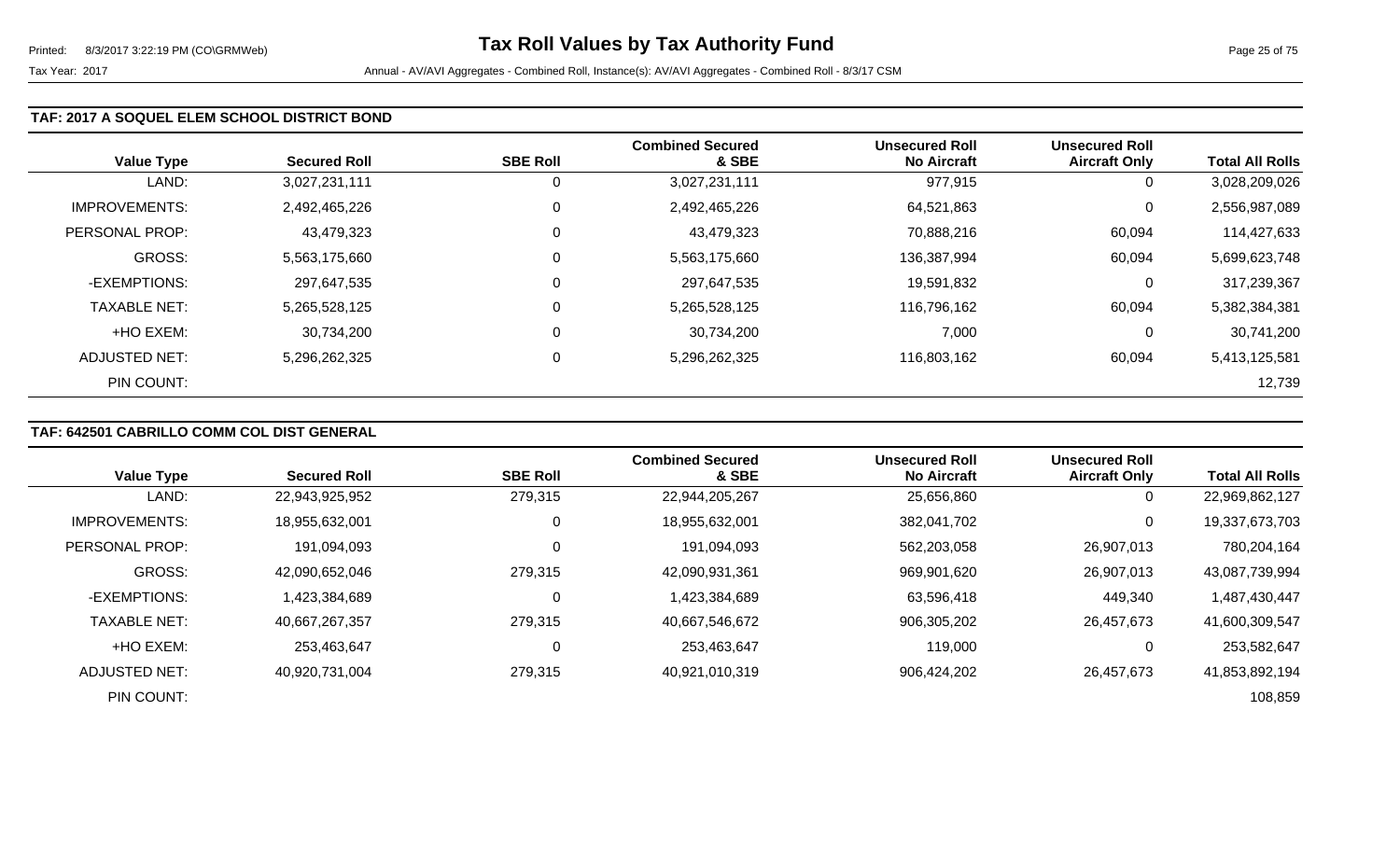#### **TAF: 642581 CABRILLO COL GO DS 1998 Series B**

| <b>Value Type</b>   | <b>Secured Roll</b> | <b>SBE Roll</b> | <b>Combined Secured</b><br>& SBE | <b>Unsecured Roll</b><br><b>No Aircraft</b> | <b>Unsecured Roll</b><br><b>Aircraft Only</b> | <b>Total All Rolls</b> |
|---------------------|---------------------|-----------------|----------------------------------|---------------------------------------------|-----------------------------------------------|------------------------|
| LAND:               | 22,943,925,952      | 279,315         | 22,944,205,267                   | 25,656,860                                  | 0                                             | 22,969,862,127         |
| IMPROVEMENTS:       | 18,955,632,001      | 0               | 18,955,632,001                   | 382,041,702                                 | 0                                             | 19,337,673,703         |
| PERSONAL PROP:      | 191,094,093         | 0               | 191,094,093                      | 562,203,058                                 | 26,907,013                                    | 780,204,164            |
| <b>GROSS:</b>       | 42,090,652,046      | 279,315         | 42,090,931,361                   | 969,901,620                                 | 26,907,013                                    | 43,087,739,994         |
| -EXEMPTIONS:        | 1,423,384,689       | $\Omega$        | 1,423,384,689                    | 63,596,418                                  | 449,340                                       | 1,487,430,447          |
| <b>TAXABLE NET:</b> | 40,667,267,357      | 279,315         | 40,667,546,672                   | 906,305,202                                 | 26,457,673                                    | 41,600,309,547         |
| +HO EXEM:           | 253,463,647         | $\Omega$        | 253,463,647                      | 119,000                                     | 0                                             | 253,582,647            |
| ADJUSTED NET:       | 40,920,731,004      | 279,315         | 40,921,010,319                   | 906,424,202                                 | 26,457,673                                    | 41,853,892,194         |
| PIN COUNT:          |                     |                 |                                  |                                             |                                               | 108,859                |

# **TAF: 642582 CABRILLO COL GO DS 1998 Series C**

|                      |                     |                 | <b>Combined Secured</b> | <b>Unsecured Roll</b> | <b>Unsecured Roll</b> |                        |
|----------------------|---------------------|-----------------|-------------------------|-----------------------|-----------------------|------------------------|
| <b>Value Type</b>    | <b>Secured Roll</b> | <b>SBE Roll</b> | & SBE                   | <b>No Aircraft</b>    | <b>Aircraft Only</b>  | <b>Total All Rolls</b> |
| LAND:                | 22,943,925,952      | 279,315         | 22,944,205,267          | 25,656,860            | 0                     | 22,969,862,127         |
| <b>IMPROVEMENTS:</b> | 18,955,632,001      | 0               | 18,955,632,001          | 382,041,702           | 0                     | 19,337,673,703         |
| PERSONAL PROP:       | 191,094,093         | 0               | 191,094,093             | 562,203,058           | 26,907,013            | 780,204,164            |
| GROSS:               | 42,090,652,046      | 279,315         | 42,090,931,361          | 969,901,620           | 26,907,013            | 43,087,739,994         |
| -EXEMPTIONS:         | 1,423,384,689       | 0               | 1,423,384,689           | 63,596,418            | 449,340               | 1,487,430,447          |
| <b>TAXABLE NET:</b>  | 40,667,267,357      | 279,315         | 40,667,546,672          | 906,305,202           | 26,457,673            | 41,600,309,547         |
| +HO EXEM:            | 253,463,647         | 0               | 253,463,647             | 119,000               | 0                     | 253,582,647            |
| ADJUSTED NET:        | 40,920,731,004      | 279,315         | 40,921,010,319          | 906,424,202           | 26.457.673            | 41,853,892,194         |
| PIN COUNT:           |                     |                 |                         |                       |                       | 108,859                |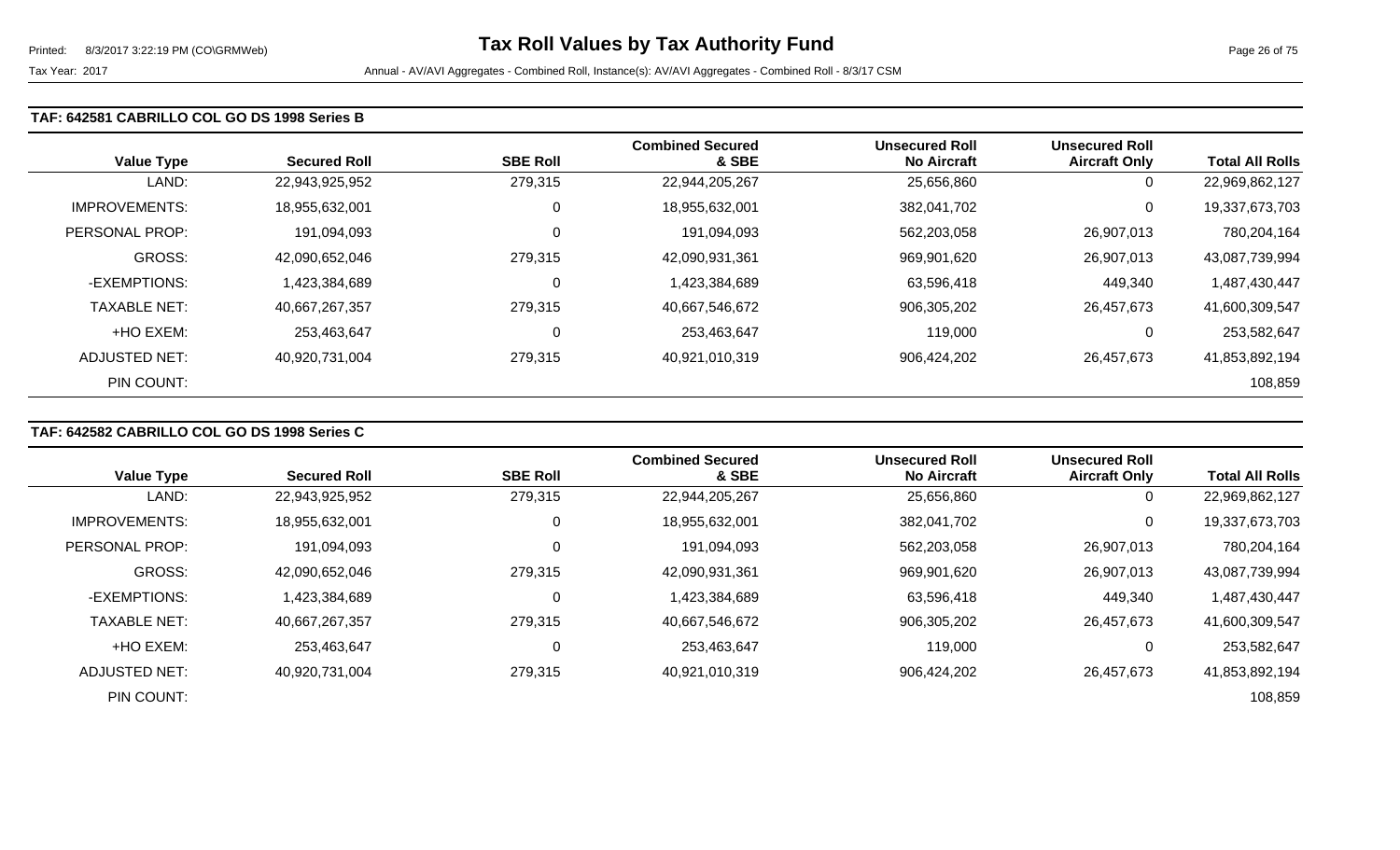# **TAF: 642583 CABRILLO COL GO DS 1998 Series D**

| <b>Value Type</b>    | <b>Secured Roll</b> | <b>SBE Roll</b> | <b>Combined Secured</b><br>& SBE | <b>Unsecured Roll</b><br><b>No Aircraft</b> | <b>Unsecured Roll</b><br><b>Aircraft Only</b> | <b>Total All Rolls</b> |
|----------------------|---------------------|-----------------|----------------------------------|---------------------------------------------|-----------------------------------------------|------------------------|
| LAND:                | 22,943,925,952      | 279,315         | 22,944,205,267                   | 25,656,860                                  | 0                                             | 22,969,862,127         |
| <b>IMPROVEMENTS:</b> | 18,955,632,001      | 0               | 18,955,632,001                   | 382,041,702                                 | 0                                             | 19,337,673,703         |
| PERSONAL PROP:       | 191,094,093         | 0               | 191,094,093                      | 562,203,058                                 | 26,907,013                                    | 780,204,164            |
| <b>GROSS:</b>        | 42,090,652,046      | 279,315         | 42,090,931,361                   | 969,901,620                                 | 26,907,013                                    | 43,087,739,994         |
| -EXEMPTIONS:         | 1,423,384,689       | $\mathbf 0$     | 1,423,384,689                    | 63,596,418                                  | 449,340                                       | 1,487,430,447          |
| <b>TAXABLE NET:</b>  | 40,667,267,357      | 279,315         | 40,667,546,672                   | 906,305,202                                 | 26,457,673                                    | 41,600,309,547         |
| +HO EXEM:            | 253,463,647         | 0               | 253,463,647                      | 119,000                                     | 0                                             | 253,582,647            |
| <b>ADJUSTED NET:</b> | 40,920,731,004      | 279,315         | 40,921,010,319                   | 906,424,202                                 | 26,457,673                                    | 41,853,892,194         |
| PIN COUNT:           |                     |                 |                                  |                                             |                                               | 108,859                |

# **TAF: 642584 CABRILLO COL GO DS 2004 Series A**

| <b>Value Type</b>    | <b>Secured Roll</b> | <b>SBE Roll</b> | <b>Combined Secured</b><br>& SBE | <b>Unsecured Roll</b><br><b>No Aircraft</b> | <b>Unsecured Roll</b><br><b>Aircraft Only</b> | <b>Total All Rolls</b> |
|----------------------|---------------------|-----------------|----------------------------------|---------------------------------------------|-----------------------------------------------|------------------------|
| LAND:                | 22,943,925,952      | 279,315         | 22,944,205,267                   | 25,656,860                                  | 0                                             | 22,969,862,127         |
|                      |                     |                 |                                  |                                             |                                               |                        |
| <b>IMPROVEMENTS:</b> | 18,955,632,001      | 0               | 18,955,632,001                   | 382,041,702                                 | 0                                             | 19,337,673,703         |
| PERSONAL PROP:       | 191,094,093         | 0               | 191,094,093                      | 562,203,058                                 | 26,907,013                                    | 780,204,164            |
| <b>GROSS:</b>        | 42,090,652,046      | 279,315         | 42,090,931,361                   | 969,901,620                                 | 26,907,013                                    | 43,087,739,994         |
| -EXEMPTIONS:         | 1,423,384,689       | 0               | 1,423,384,689                    | 63,596,418                                  | 449,340                                       | 1,487,430,447          |
| <b>TAXABLE NET:</b>  | 40,667,267,357      | 279,315         | 40,667,546,672                   | 906,305,202                                 | 26,457,673                                    | 41,600,309,547         |
| +HO EXEM:            | 253,463,647         | 0               | 253,463,647                      | 119,000                                     | 0                                             | 253,582,647            |
| ADJUSTED NET:        | 40,920,731,004      | 279,315         | 40,921,010,319                   | 906,424,202                                 | 26,457,673                                    | 41,853,892,194         |
| PIN COUNT:           |                     |                 |                                  |                                             |                                               | 108,859                |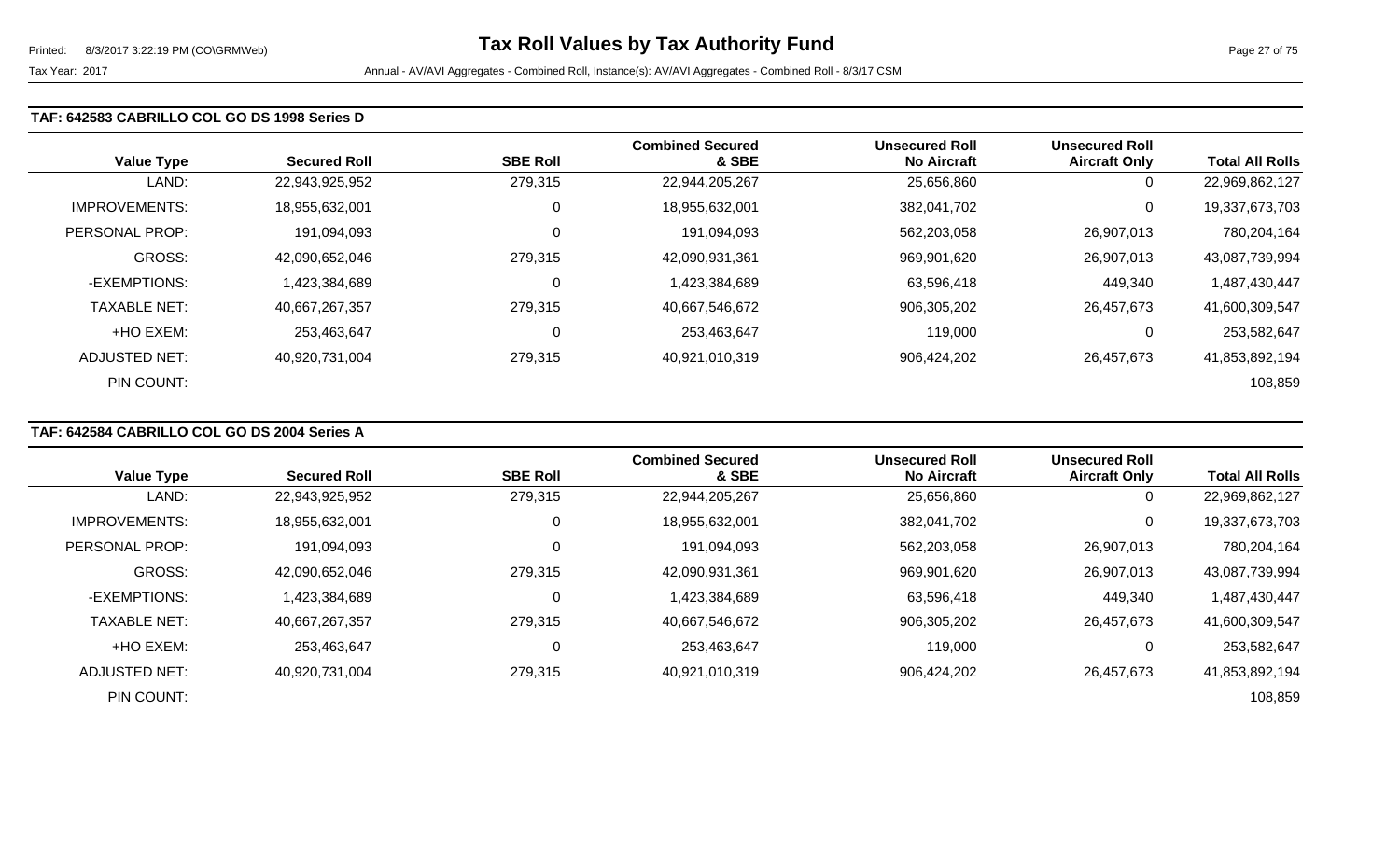# **TAF: 642585 CABRILLO COL GO DS 1998 Refund 04**

| <b>Value Type</b>    | <b>Secured Roll</b> | <b>SBE Roll</b> | <b>Combined Secured</b><br>& SBE | <b>Unsecured Roll</b><br><b>No Aircraft</b> | <b>Unsecured Roll</b><br><b>Aircraft Only</b> | <b>Total All Rolls</b> |
|----------------------|---------------------|-----------------|----------------------------------|---------------------------------------------|-----------------------------------------------|------------------------|
| LAND:                | 22,943,925,952      | 279,315         | 22,944,205,267                   | 25,656,860                                  | 0                                             | 22,969,862,127         |
| <b>IMPROVEMENTS:</b> | 18,955,632,001      | 0               | 18,955,632,001                   | 382,041,702                                 | 0                                             | 19,337,673,703         |
| PERSONAL PROP:       | 191,094,093         | 0               | 191,094,093                      | 562,203,058                                 | 26,907,013                                    | 780,204,164            |
| <b>GROSS:</b>        | 42,090,652,046      | 279,315         | 42,090,931,361                   | 969,901,620                                 | 26,907,013                                    | 43,087,739,994         |
| -EXEMPTIONS:         | 1,423,384,689       | $\mathbf 0$     | 1,423,384,689                    | 63,596,418                                  | 449,340                                       | 1,487,430,447          |
| <b>TAXABLE NET:</b>  | 40,667,267,357      | 279,315         | 40,667,546,672                   | 906,305,202                                 | 26,457,673                                    | 41,600,309,547         |
| +HO EXEM:            | 253.463.647         | 0               | 253,463,647                      | 119,000                                     | 0                                             | 253,582,647            |
| ADJUSTED NET:        | 40,920,731,004      | 279,315         | 40,921,010,319                   | 906,424,202                                 | 26,457,673                                    | 41,853,892,194         |
| PIN COUNT:           |                     |                 |                                  |                                             |                                               | 108,859                |

# **TAF: 642586 CABRILLO COL GO DS 2004 Series B**

| <b>Value Type</b>    | <b>Secured Roll</b> | <b>SBE Roll</b> | <b>Combined Secured</b><br>& SBE | <b>Unsecured Roll</b><br><b>No Aircraft</b> | <b>Unsecured Roll</b><br><b>Aircraft Only</b> | <b>Total All Rolls</b> |
|----------------------|---------------------|-----------------|----------------------------------|---------------------------------------------|-----------------------------------------------|------------------------|
|                      |                     |                 |                                  |                                             |                                               |                        |
| LAND:                | 22,943,925,952      | 279,315         | 22,944,205,267                   | 25,656,860                                  | 0                                             | 22,969,862,127         |
| <b>IMPROVEMENTS:</b> | 18,955,632,001      | υ               | 18,955,632,001                   | 382,041,702                                 | 0                                             | 19,337,673,703         |
| PERSONAL PROP:       | 191,094,093         | υ               | 191,094,093                      | 562,203,058                                 | 26,907,013                                    | 780,204,164            |
| <b>GROSS:</b>        | 42,090,652,046      | 279,315         | 42,090,931,361                   | 969,901,620                                 | 26,907,013                                    | 43,087,739,994         |
| -EXEMPTIONS:         | 1,423,384,689       | U               | 1,423,384,689                    | 63,596,418                                  | 449,340                                       | 1,487,430,447          |
| <b>TAXABLE NET:</b>  | 40,667,267,357      | 279,315         | 40,667,546,672                   | 906,305,202                                 | 26,457,673                                    | 41,600,309,547         |
| +HO EXEM:            | 253,463,647         | U               | 253,463,647                      | 119,000                                     |                                               | 253,582,647            |
| ADJUSTED NET:        | 40,920,731,004      | 279,315         | 40,921,010,319                   | 906,424,202                                 | 26,457,673                                    | 41,853,892,194         |
| PIN COUNT:           |                     |                 |                                  |                                             |                                               | 108,859                |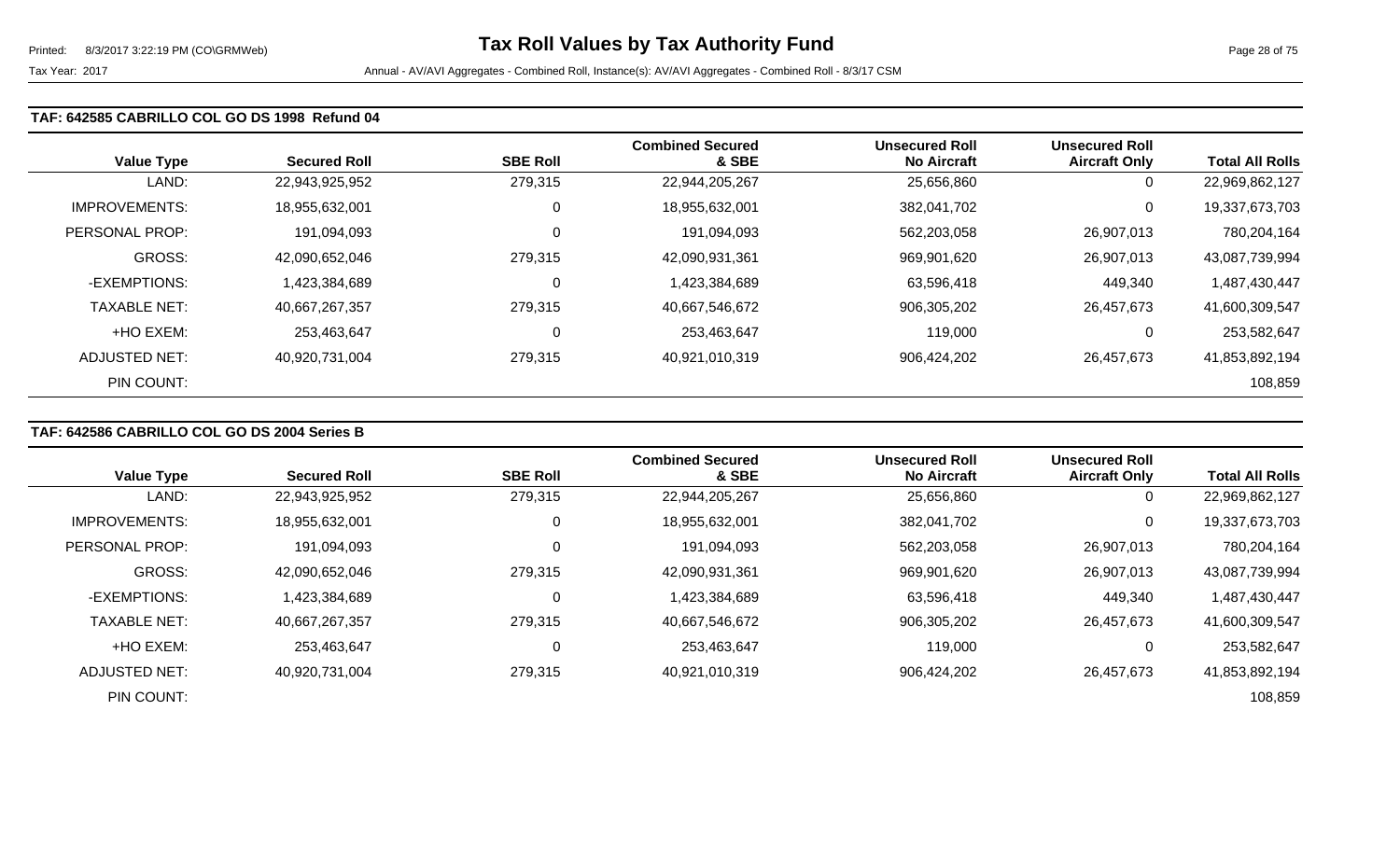#### **TAF: 642587 CABRILLO COL DS 2004A Refunded 2012**

| <b>Value Type</b>    | <b>Secured Roll</b> | <b>SBE Roll</b> | <b>Combined Secured</b><br>& SBE | Unsecured Roll<br><b>No Aircraft</b> | <b>Unsecured Roll</b><br><b>Aircraft Only</b> | <b>Total All Rolls</b> |
|----------------------|---------------------|-----------------|----------------------------------|--------------------------------------|-----------------------------------------------|------------------------|
| LAND:                | 22,943,925,952      | 279,315         | 22,944,205,267                   | 25,656,860                           | 0                                             | 22,969,862,127         |
| <b>IMPROVEMENTS:</b> | 18,955,632,001      | 0               | 18,955,632,001                   | 382,041,702                          | 0                                             | 19,337,673,703         |
| PERSONAL PROP:       | 191.094.093         | 0               | 191,094,093                      | 562,203,058                          | 26,907,013                                    | 780,204,164            |
| GROSS:               | 42,090,652,046      | 279,315         | 42,090,931,361                   | 969,901,620                          | 26,907,013                                    | 43,087,739,994         |
| -EXEMPTIONS:         | 1,423,384,689       | $\Omega$        | 1,423,384,689                    | 63,596,418                           | 449,340                                       | 1,487,430,447          |
| <b>TAXABLE NET:</b>  | 40,667,267,357      | 279,315         | 40,667,546,672                   | 906,305,202                          | 26,457,673                                    | 41,600,309,547         |
| +HO EXEM:            | 253,463,647         | 0               | 253,463,647                      | 119,000                              | 0                                             | 253,582,647            |
| ADJUSTED NET:        | 40,920,731,004      | 279,315         | 40,921,010,319                   | 906,424,202                          | 26,457,673                                    | 41,853,892,194         |
| PIN COUNT:           |                     |                 |                                  |                                      |                                               | 108,859                |

# **TAF: 642589 CABRILLO COLLEGE 2016 REF OF 2004A/B**

|                      |                     |                 | <b>Combined Secured</b> | <b>Unsecured Roll</b> | <b>Unsecured Roll</b> |                        |
|----------------------|---------------------|-----------------|-------------------------|-----------------------|-----------------------|------------------------|
| <b>Value Type</b>    | <b>Secured Roll</b> | <b>SBE Roll</b> | & SBE                   | <b>No Aircraft</b>    | <b>Aircraft Only</b>  | <b>Total All Rolls</b> |
| LAND:                | 22,943,925,952      | 279,315         | 22,944,205,267          | 25,656,860            | $\mathbf 0$           | 22,969,862,127         |
| <b>IMPROVEMENTS:</b> | 18,955,632,001      | 0               | 18,955,632,001          | 382,041,702           | 0                     | 19,337,673,703         |
| PERSONAL PROP:       | 191,094,093         |                 | 191,094,093             | 562,203,058           | 26,907,013            | 780,204,164            |
| GROSS:               | 42,090,652,046      | 279,315         | 42,090,931,361          | 969,901,620           | 26,907,013            | 43,087,739,994         |
| -EXEMPTIONS:         | 1,423,384,689       |                 | 1,423,384,689           | 63,596,418            | 449,340               | 1,487,430,447          |
| <b>TAXABLE NET:</b>  | 40,667,267,357      | 279,315         | 40,667,546,672          | 906,305,202           | 26,457,673            | 41,600,309,547         |
| +HO EXEM:            | 253.463.647         | C               | 253,463,647             | 119,000               | 0                     | 253,582,647            |
| ADJUSTED NET:        | 40,920,731,004      | 279,315         | 40,921,010,319          | 906,424,202           | 26.457.673            | 41,853,892,194         |
| PIN COUNT:           |                     |                 |                         |                       |                       | 108,859                |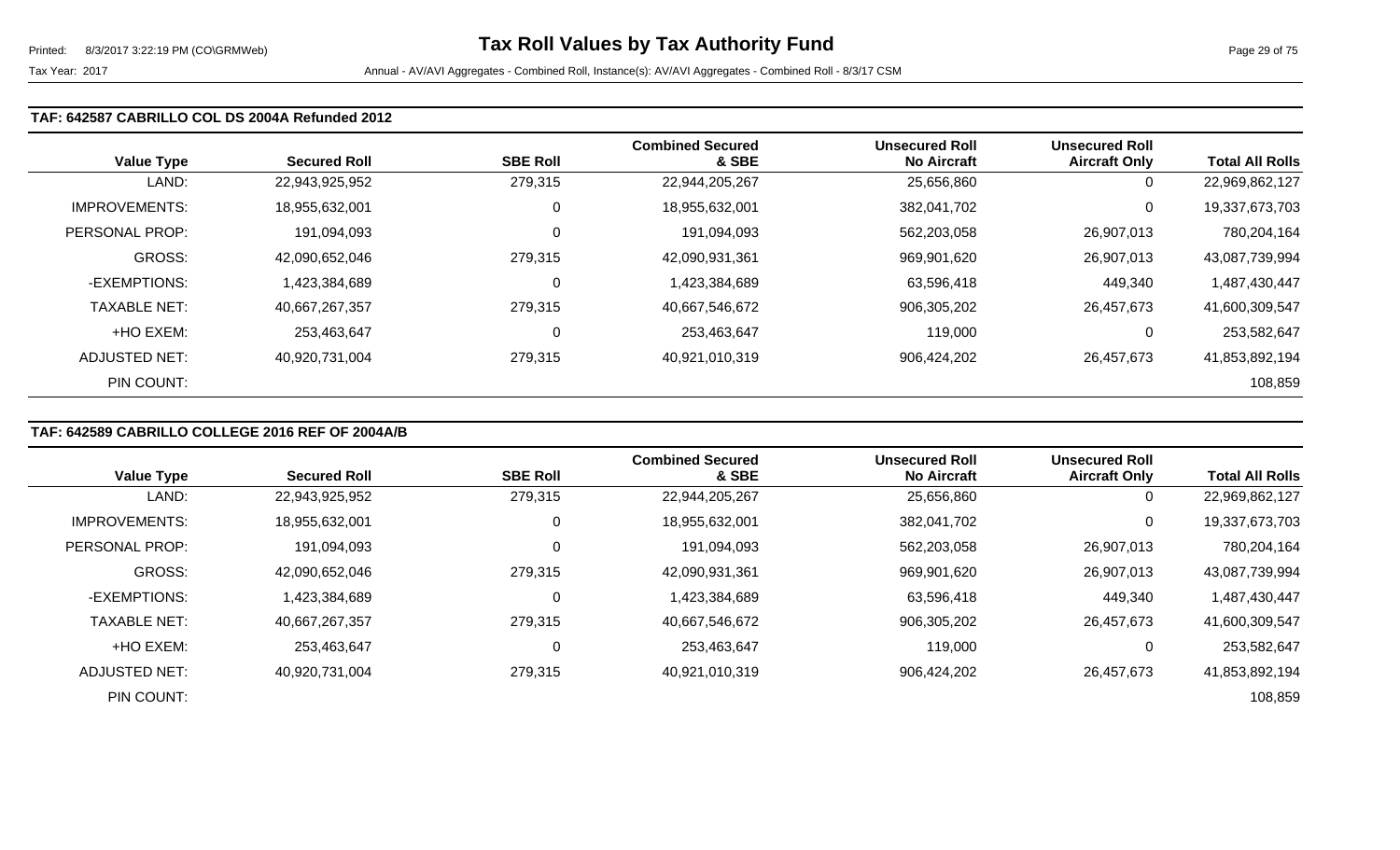Tax Year: 2017 **Annual - AV/AVI Aggregates - Combined Roll**, Instance(s): AV/AVI Aggregates - Combined Roll - 8/3/17 CSM

### **TAF: APTOS LA SELVA FPD**

| <b>Value Type</b>    | <b>Secured Roll</b> | <b>SBE Roll</b> | <b>Combined Secured</b><br>& SBE | <b>Unsecured Roll</b><br><b>No Aircraft</b> | <b>Unsecured Roll</b><br><b>Aircraft Only</b> | <b>Total All Rolls</b> |
|----------------------|---------------------|-----------------|----------------------------------|---------------------------------------------|-----------------------------------------------|------------------------|
| LAND:                | 4,098,995,672       | 90,982          | 4,099,086,654                    | 256,009                                     | 0                                             | 4,099,342,663          |
| <b>IMPROVEMENTS:</b> | 2,815,517,557       | 0               | 2,815,517,557                    | 12,891,575                                  | 0                                             | 2,828,409,132          |
| PERSONAL PROP:       | 6,674,404           | 0               | 6,674,404                        | 16,991,502                                  | 0                                             | 23,665,906             |
| <b>GROSS:</b>        | 6,921,187,633       | 90,982          | 6,921,278,615                    | 30,139,086                                  | 0                                             | 6,951,417,701          |
| -EXEMPTIONS:         | 115,512,766         | 0               | 115,512,766                      | 1,726,206                                   | 0                                             | 117,238,972            |
| <b>TAXABLE NET:</b>  | 6,805,674,867       | 90,982          | 6,805,765,849                    | 28,412,880                                  | 0                                             | 6,834,178,729          |
| +HO EXEM:            | 34,540,323          | 0               | 34,540,323                       | 0                                           | 0                                             | 34,540,323             |
| ADJUSTED NET:        | 6,840,215,190       | 90,982          | 6,840,306,172                    | 28,412,880                                  | 0                                             | 6,868,719,052          |
| PIN COUNT:           |                     |                 |                                  |                                             |                                               | 13,516                 |

# **TAF: AROMAS FIRE PROT DIST TR GENL**

|                       |                     |                 | <b>Combined Secured</b> | <b>Unsecured Roll</b> | <b>Unsecured Roll</b> |                        |
|-----------------------|---------------------|-----------------|-------------------------|-----------------------|-----------------------|------------------------|
| <b>Value Type</b>     | <b>Secured Roll</b> | <b>SBE Roll</b> | & SBE                   | <b>No Aircraft</b>    | <b>Aircraft Only</b>  | <b>Total All Rolls</b> |
| LAND:                 | 14,860,383          |                 | 14,860,383              | 0                     |                       | 14,860,383             |
| <b>IMPROVEMENTS:</b>  | 5,265,683           | $\mathbf 0$     | 5,265,683               | 50,527                | 0                     | 5,316,210              |
| <b>PERSONAL PROP:</b> | 106,535             | 0               | 106,535                 | 792,723               | 0                     | 899,258                |
| <b>GROSS:</b>         | 20,232,601          | 0               | 20,232,601              | 843,250               | 0                     | 21,075,851             |
| -EXEMPTIONS:          | 446,415             | 0               | 446,415                 | 0                     | 0                     | 446,415                |
| <b>TAXABLE NET:</b>   | 19,786,186          | 0               | 19,786,186              | 843,250               | $\Omega$              | 20,629,436             |
| +HO EXEM:             | 63,000              | 0               | 63,000                  | 0                     | 0                     | 63,000                 |
| <b>ADJUSTED NET:</b>  | 19,849,186          |                 | 19,849,186              | 843,250               |                       | 20,692,436             |
| PIN COUNT:            |                     |                 |                         |                       |                       | 82                     |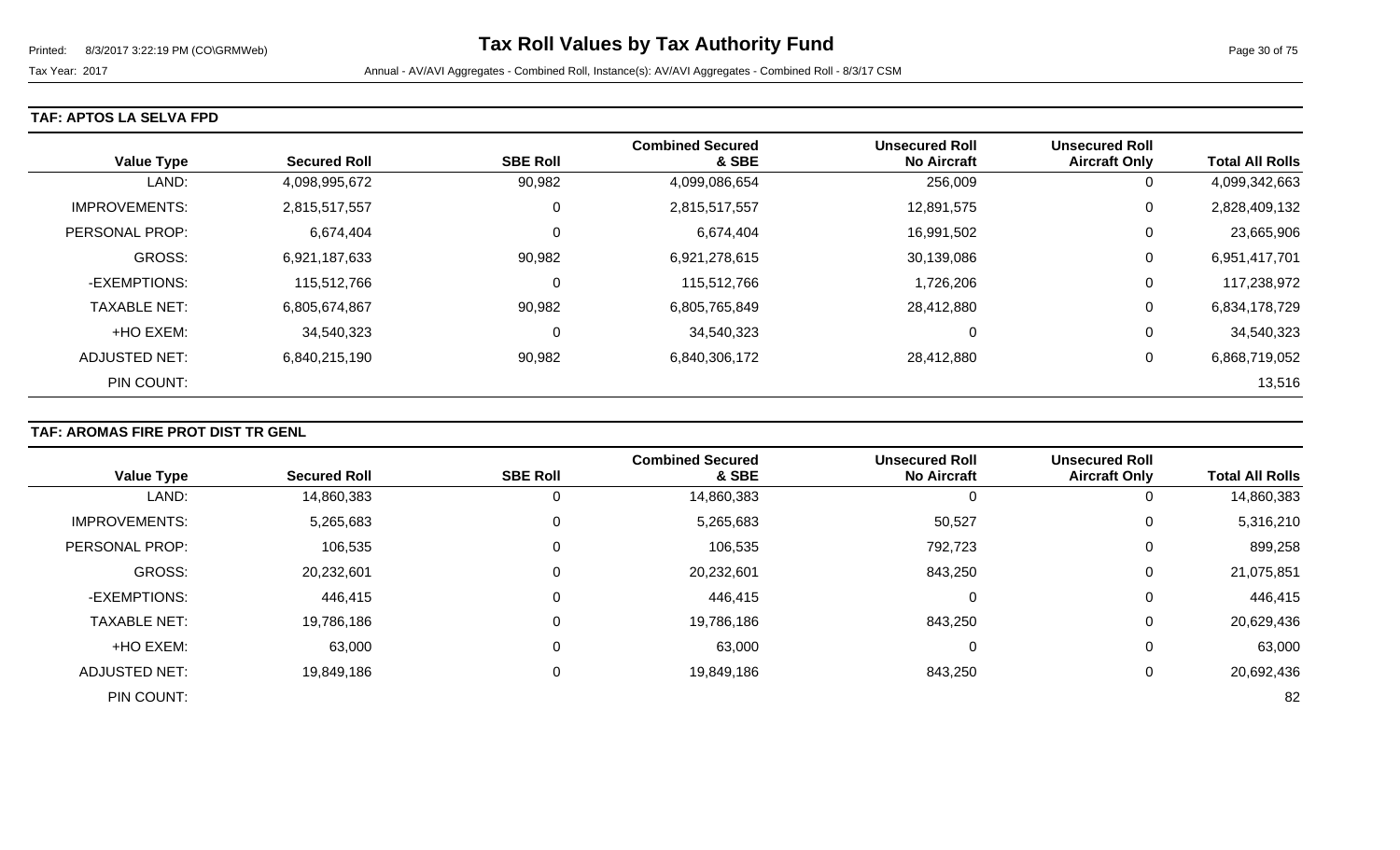#### **TAF: AROMAS/SAN JUAN JOINT USD GENERAL**

| <b>Value Type</b>    | <b>Secured Roll</b> | <b>SBE Roll</b> | <b>Combined Secured</b><br>& SBE | <b>Unsecured Roll</b><br><b>No Aircraft</b> | <b>Unsecured Roll</b><br><b>Aircraft Only</b> | <b>Total All Rolls</b> |
|----------------------|---------------------|-----------------|----------------------------------|---------------------------------------------|-----------------------------------------------|------------------------|
| LAND:                | 14,292,942          | 0               | 14,292,942                       |                                             | 0                                             | 14,292,942             |
| <b>IMPROVEMENTS:</b> | 5,260,522           | $\mathbf 0$     | 5,260,522                        | 50,527                                      | 0                                             | 5,311,049              |
| PERSONAL PROP:       | 106,535             | $\overline{0}$  | 106,535                          | 792,723                                     | 0                                             | 899,258                |
| <b>GROSS:</b>        | 19,659,999          | $\overline{0}$  | 19,659,999                       | 843,250                                     | 0                                             | 20,503,249             |
| -EXEMPTIONS:         | 446,415             | 0               | 446,415                          | 0                                           | 0                                             | 446,415                |
| <b>TAXABLE NET:</b>  | 19,213,584          | $\overline{0}$  | 19,213,584                       | 843,250                                     | 0                                             | 20,056,834             |
| +HO EXEM:            | 63,000              | $\mathbf 0$     | 63,000                           | 0                                           | 0                                             | 63,000                 |
| <b>ADJUSTED NET:</b> | 19,276,584          | 0               | 19,276,584                       | 843,250                                     | 0                                             | 20,119,834             |
| PIN COUNT:           |                     |                 |                                  |                                             |                                               | 79                     |

# **TAF: BEN LOMOND FIRE PROT DIST**

|                       |                     | <b>SBE Roll</b> | <b>Combined Secured</b><br>& SBE | <b>Unsecured Roll</b><br><b>No Aircraft</b> | <b>Unsecured Roll</b> | <b>Total All Rolls</b> |
|-----------------------|---------------------|-----------------|----------------------------------|---------------------------------------------|-----------------------|------------------------|
| <b>Value Type</b>     | <b>Secured Roll</b> |                 |                                  |                                             | <b>Aircraft Only</b>  |                        |
| LAND:                 | 388,874,505         |                 | 388,874,505                      | O                                           | U                     | 388,874,505            |
| <b>IMPROVEMENTS:</b>  | 327,923,872         |                 | 327,923,872                      | 799,702                                     | 0                     | 328,723,574            |
| <b>PERSONAL PROP:</b> | 856,845             |                 | 856,845                          | 1,558,650                                   | 0                     | 2,415,495              |
| <b>GROSS:</b>         | 717,655,222         |                 | 717,655,222                      | 2,358,352                                   | $\mathbf 0$           | 720,013,574            |
| -EXEMPTIONS:          | 14,055,537          |                 | 14,055,537                       | 15,000                                      | $\mathbf 0$           | 14,070,537             |
| <b>TAXABLE NET:</b>   | 703,599,685         |                 | 703,599,685                      | 2,343,352                                   | 0                     | 705,943,037            |
| +HO EXEM:             | 7,081,200           | 0               | 7,081,200                        | 0                                           | 0                     | 7,081,200              |
| <b>ADJUSTED NET:</b>  | 710,680,885         |                 | 710,680,885                      | 2,343,352                                   | 0                     | 713,024,237            |
| PIN COUNT:            |                     |                 |                                  |                                             |                       | 2,803                  |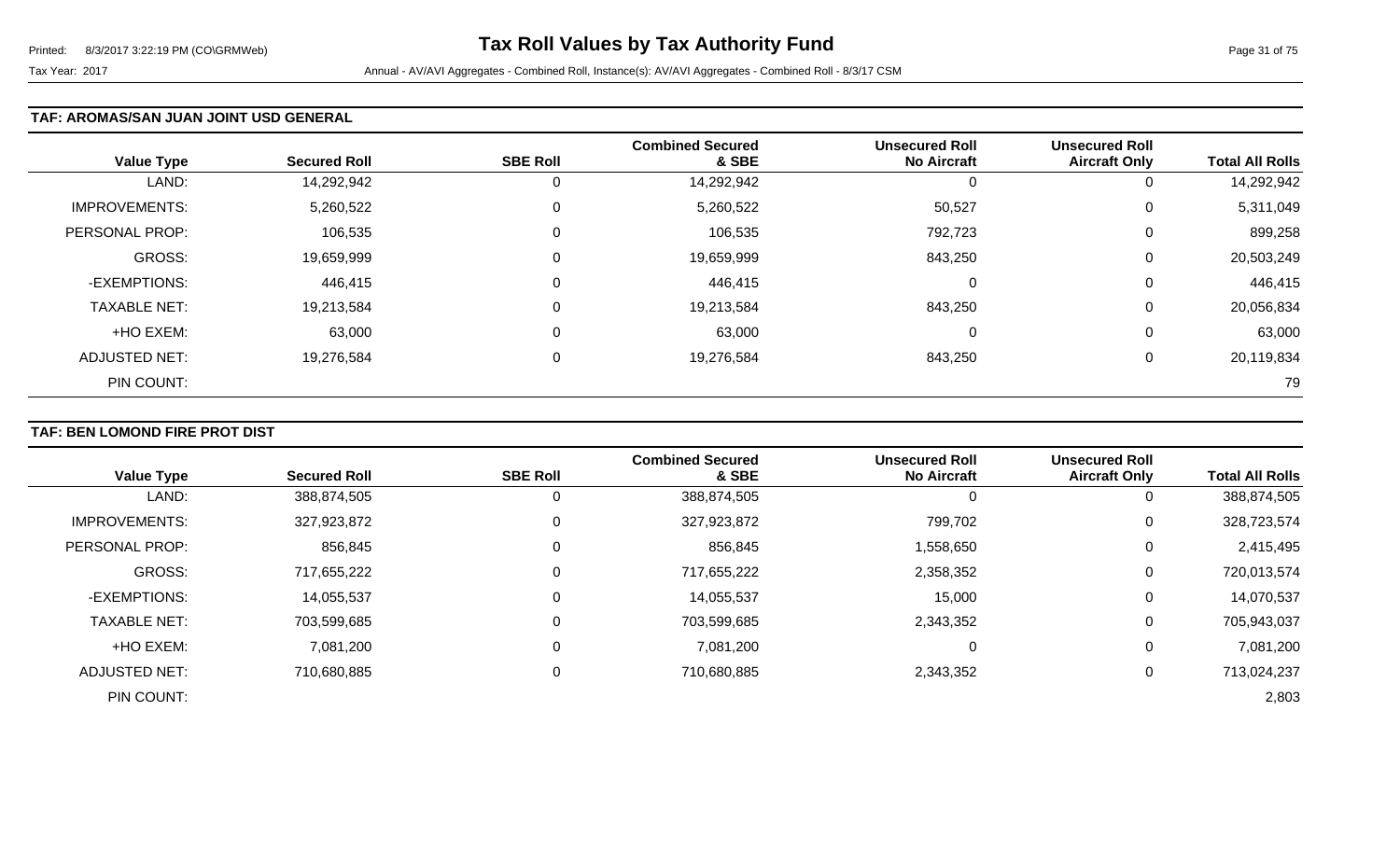#### **TAF: BLDR CREEK REC & PARK DIST**

| <b>Value Type</b>    | <b>Secured Roll</b> | <b>SBE Roll</b> | <b>Combined Secured</b><br>& SBE | <b>Unsecured Roll</b><br><b>No Aircraft</b> | <b>Unsecured Roll</b><br><b>Aircraft Only</b> | <b>Total All Rolls</b> |
|----------------------|---------------------|-----------------|----------------------------------|---------------------------------------------|-----------------------------------------------|------------------------|
| LAND:                | 779,571,238         | 0               | 779,571,238                      | 0                                           | $\theta$                                      | 779,571,238            |
| <b>IMPROVEMENTS:</b> | 637,487,879         | 0               | 637,487,879                      | 894,292                                     | 0                                             | 638,382,171            |
| PERSONAL PROP:       | 431,917             | 0               | 431,917                          | 2,414,863                                   | 0                                             | 2,846,780              |
| <b>GROSS:</b>        | 1,417,491,034       | 0               | 1,417,491,034                    | 3,309,155                                   | 0                                             | 1,420,800,189          |
| -EXEMPTIONS:         | 32,356,870          | 0               | 32,356,870                       | 7,112                                       | 0                                             | 32,363,982             |
| <b>TAXABLE NET:</b>  | 1,385,134,164       | 0               | 1,385,134,164                    | 3,302,043                                   | 0                                             | 1,388,436,207          |
| +HO EXEM:            | 12,919,200          | 0               | 12,919,200                       | $\Omega$                                    | 0                                             | 12,919,200             |
| ADJUSTED NET:        | 1,398,053,364       | 0               | 1,398,053,364                    | 3,302,043                                   | 0                                             | 1,401,355,407          |
| PIN COUNT:           |                     |                 |                                  |                                             |                                               | 6,852                  |

# **TAF: BONNY DOON SCH DIST GENL**

|                       |                     |                 | <b>Combined Secured</b> | <b>Unsecured Roll</b> | <b>Unsecured Roll</b> |                        |
|-----------------------|---------------------|-----------------|-------------------------|-----------------------|-----------------------|------------------------|
| <b>Value Type</b>     | <b>Secured Roll</b> | <b>SBE Roll</b> | & SBE                   | <b>No Aircraft</b>    | <b>Aircraft Only</b>  | <b>Total All Rolls</b> |
| LAND:                 | 322,895,389         |                 | 322,895,389             | 83,672                | 0                     | 322,979,061            |
| <b>IMPROVEMENTS:</b>  | 286,673,156         |                 | 286,673,156             | 11,115,259            | 0                     | 297,788,415            |
| <b>PERSONAL PROP:</b> | 220,536             | 0               | 220,536                 | 5,054,127             | 23,673                | 5,298,336              |
| <b>GROSS:</b>         | 609,789,081         |                 | 609,789,081             | 16,253,058            | 23,673                | 626,065,812            |
| -EXEMPTIONS:          | 11,253,934          |                 | 11,253,934              | 0                     | 0                     | 11,253,934             |
| <b>TAXABLE NET:</b>   | 598,535,147         |                 | 598,535,147             | 16,253,058            | 23,673                | 614,811,878            |
| +HO EXEM:             | 4,363,800           |                 | 4,363,800               | 0                     | 0                     | 4,363,800              |
| ADJUSTED NET:         | 602,898,947         |                 | 602,898,947             | 16,253,058            | 23,673                | 619,175,678            |
| PIN COUNT:            |                     |                 |                         |                       |                       | 1,399                  |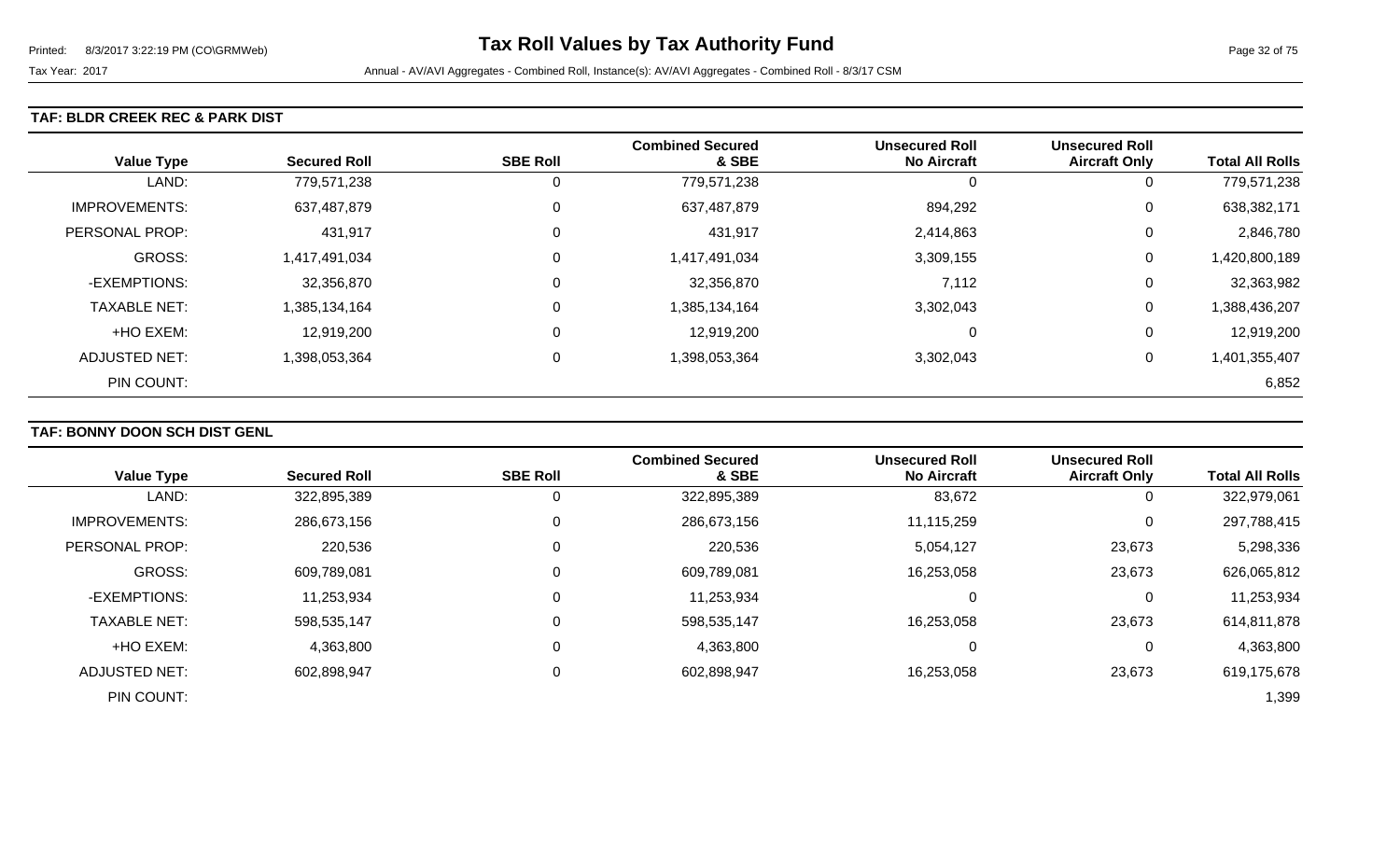#### **TAF: BOULDER CR CO SV AREA NO. 7**

| <b>Value Type</b>    | <b>Secured Roll</b> | <b>SBE Roll</b> | <b>Combined Secured</b><br>& SBE | <b>Unsecured Roll</b><br><b>No Aircraft</b> | <b>Unsecured Roll</b><br><b>Aircraft Only</b> | <b>Total All Rolls</b> |
|----------------------|---------------------|-----------------|----------------------------------|---------------------------------------------|-----------------------------------------------|------------------------|
| LAND:                | 62,350,849          | 0               | 62,350,849                       | -0                                          | U                                             | 62,350,849             |
| <b>IMPROVEMENTS:</b> | 54,014,400          | $\mathbf 0$     | 54,014,400                       | $\Omega$                                    | U                                             | 54,014,400             |
| PERSONAL PROP:       | $\Omega$            | 0               | 0                                | 122,441                                     | 0                                             | 122,441                |
| <b>GROSS:</b>        | 116,365,249         | 0               | 116,365,249                      | 122,441                                     | 0                                             | 116,487,690            |
| -EXEMPTIONS:         | 1,203,214           | 0               | 1,203,214                        | $\Omega$                                    | 0                                             | 1,203,214              |
| <b>TAXABLE NET:</b>  | 115,162,035         | 0               | 115,162,035                      | 122,441                                     | 0                                             | 115,284,476            |
| +HO EXEM:            | 873,600             | 0               | 873,600                          | $\Omega$                                    | 0                                             | 873,600                |
| ADJUSTED NET:        | 116,035,635         | 0               | 116,035,635                      | 122,441                                     | 0                                             | 116,158,076            |
| PIN COUNT:           |                     |                 |                                  |                                             |                                               | 342                    |

# **TAF: BOULDER CREEK FIRE PROT DIST**

| <b>Value Type</b>    | <b>Secured Roll</b> | <b>SBE Roll</b> | <b>Combined Secured</b><br>& SBE | <b>Unsecured Roll</b><br><b>No Aircraft</b> | <b>Unsecured Roll</b><br><b>Aircraft Only</b> | <b>Total All Rolls</b> |
|----------------------|---------------------|-----------------|----------------------------------|---------------------------------------------|-----------------------------------------------|------------------------|
|                      |                     |                 |                                  |                                             |                                               |                        |
| LAND:                | 779,736,481         | O               | 779,736,481                      |                                             | 0                                             | 779,736,481            |
| <b>IMPROVEMENTS:</b> | 638,592,425         | 0               | 638,592,425                      | 894,292                                     | 0                                             | 639,486,717            |
| PERSONAL PROP:       | 431,917             | 0               | 431,917                          | 2,530,220                                   | 0                                             | 2,962,137              |
| <b>GROSS:</b>        | 1,418,760,823       | 0               | 1,418,760,823                    | 3,424,512                                   | 0                                             | 1,422,185,335          |
| -EXEMPTIONS:         | 32,318,367          | 0               | 32,318,367                       | 7,112                                       | 0                                             | 32,325,479             |
| <b>TAXABLE NET:</b>  | 1,386,442,456       | $\mathbf{0}$    | 1,386,442,456                    | 3,417,400                                   | 0                                             | 1,389,859,856          |
| +HO EXEM:            | 12,905,200          | $\mathbf{0}$    | 12,905,200                       |                                             | 0                                             | 12,905,200             |
| <b>ADJUSTED NET:</b> | 1,399,347,656       | 0               | 1,399,347,656                    | 3,417,400                                   | 0                                             | 1,402,765,056          |
| PIN COUNT:           |                     |                 |                                  |                                             |                                               | 6,819                  |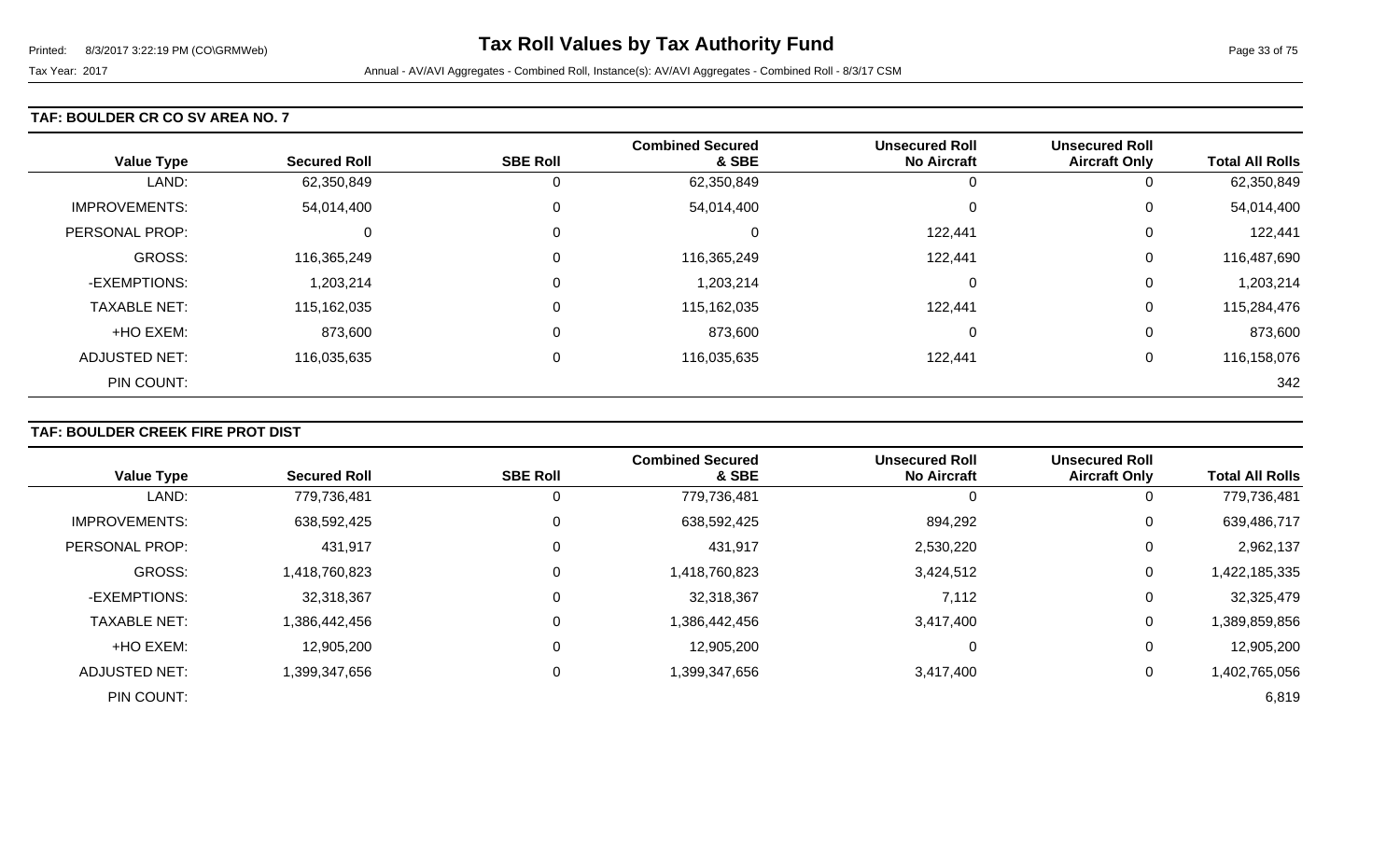#### **TAF: BRANCIFORTE FIRE PROT DIST**

| <b>Value Type</b>    | <b>Secured Roll</b> | <b>SBE Roll</b> | <b>Combined Secured</b><br>& SBE | <b>Unsecured Roll</b><br><b>No Aircraft</b> | <b>Unsecured Roll</b><br><b>Aircraft Only</b> | <b>Total All Rolls</b> |
|----------------------|---------------------|-----------------|----------------------------------|---------------------------------------------|-----------------------------------------------|------------------------|
| LAND:                | 190,270,205         | 0               | 190,270,205                      | O                                           | 0                                             | 190,270,205            |
| <b>IMPROVEMENTS:</b> | 174,086,139         | 0               | 174,086,139                      | 115,445                                     | 0                                             | 174,201,584            |
| PERSONAL PROP:       | 521,184             | 0               | 521,184                          | 494,851                                     | 0                                             | 1,016,035              |
| GROSS:               | 364,877,528         | 0               | 364,877,528                      | 610,296                                     | 0                                             | 365,487,824            |
| -EXEMPTIONS:         | 5,201,443           | 0               | 5,201,443                        | 0                                           | 0                                             | 5,201,443              |
| <b>TAXABLE NET:</b>  | 359,676,085         | 0               | 359,676,085                      | 610,296                                     | 0                                             | 360,286,381            |
| +HO EXEM:            | 2,429,000           | 0               | 2,429,000                        | 0                                           | 0                                             | 2,429,000              |
| ADJUSTED NET:        | 362,105,085         | 0               | 362,105,085                      | 610,296                                     | 0                                             | 362,715,381            |
| PIN COUNT:           |                     |                 |                                  |                                             |                                               | 793                    |

# **TAF: CAPITOLA CITY TR**

|                      |                     |                 | <b>Combined Secured</b> | <b>Unsecured Roll</b> | <b>Unsecured Roll</b> |                        |
|----------------------|---------------------|-----------------|-------------------------|-----------------------|-----------------------|------------------------|
| <b>Value Type</b>    | <b>Secured Roll</b> | <b>SBE Roll</b> | & SBE                   | <b>No Aircraft</b>    | <b>Aircraft Only</b>  | <b>Total All Rolls</b> |
| LAND:                | 1,323,105,903       | 83,608          | 1,323,189,511           | 861,678               | 0                     | ,324,051,189           |
| <b>IMPROVEMENTS:</b> | 1,001,140,567       | 0               | 1,001,140,567           | 52,536,424            | 0                     | 1,053,676,991          |
| PERSONAL PROP:       | 4,437,772           |                 | 4,437,772               | 34,984,097            | 0                     | 39,421,869             |
| <b>GROSS:</b>        | 2,328,684,242       | 83,608          | 2,328,767,850           | 88,382,199            | 0                     | 2,417,150,049          |
| -EXEMPTIONS:         | 44,435,796          |                 | 44,435,796              | 3,953,433             | 0                     | 48,389,229             |
| <b>TAXABLE NET:</b>  | 2,284,248,446       | 83,608          | 2,284,332,054           | 84,428,766            | 0                     | 2,368,760,820          |
| +HO EXEM:            | 9,926,000           | 0               | 9,926,000               | 7,000                 | $\mathbf 0$           | 9,933,000              |
| ADJUSTED NET:        | 2,294,174,446       | 83,608          | 2,294,258,054           | 84,435,766            | 0                     | 2,378,693,820          |
| PIN COUNT:           |                     |                 |                         |                       |                       | 5,354                  |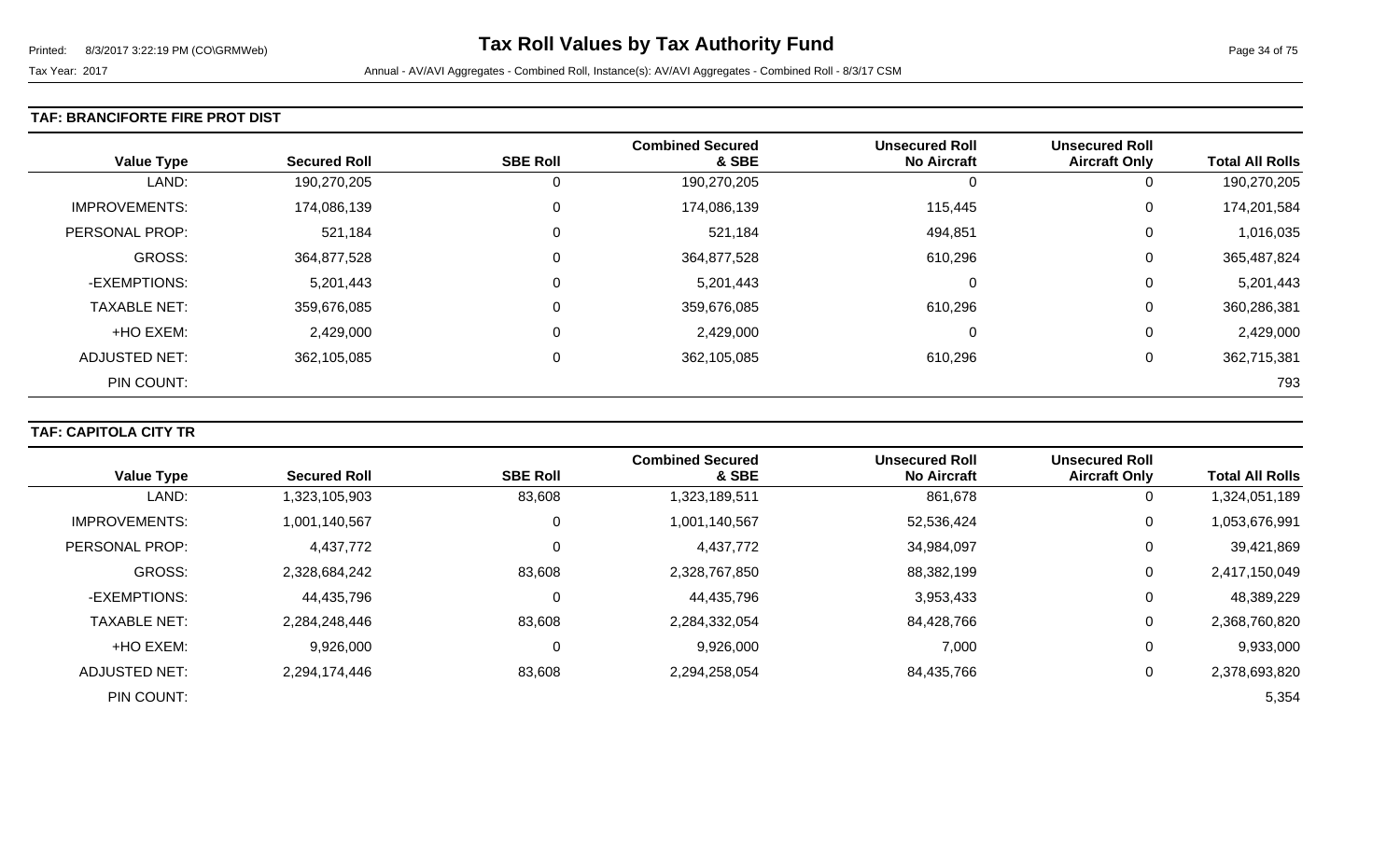#### **TAF: CENTRAL FPD OF SANTA CRUZ COUNTY**

|                      |                     |                 | <b>Combined Secured</b> | <b>Unsecured Roll</b> | <b>Unsecured Roll</b> |                        |
|----------------------|---------------------|-----------------|-------------------------|-----------------------|-----------------------|------------------------|
| <b>Value Type</b>    | <b>Secured Roll</b> | <b>SBE Roll</b> | & SBE                   | <b>No Aircraft</b>    | <b>Aircraft Only</b>  | <b>Total All Rolls</b> |
| LAND:                | 5,280,376,170       | 83,608          | 5,280,459,778           | 1,831,505             | 0                     | 5,282,291,283          |
| <b>IMPROVEMENTS:</b> | 4,097,703,745       | 0               | 4,097,703,745           | 93,834,459            | 0                     | 4,191,538,204          |
| PERSONAL PROP:       | 46,807,241          |                 | 46,807,241              | 96,102,917            | 60,094                | 142,970,252            |
| <b>GROSS:</b>        | 9,424,887,156       | 83,608          | 9,424,970,764           | 191,768,881           | 60,094                | 9,616,799,739          |
| -EXEMPTIONS:         | 358,639,909         | C               | 358,639,909             | 20,498,513            | 0                     | 379,138,422            |
| <b>TAXABLE NET:</b>  | 9,066,247,247       | 83,608          | 9,066,330,855           | 171,270,368           | 60,094                | 9,237,661,317          |
| +HO EXEM:            | 53,352,733          | 0               | 53,352,733              | 7,000                 | 0                     | 53,359,733             |
| ADJUSTED NET:        | 9,119,599,980       | 83,608          | 9,119,683,588           | 171,277,368           | 60,094                | 9,291,021,050          |
| PIN COUNT:           |                     |                 |                         |                       |                       | 21,631                 |

# **TAF: CENTRAL WATER DIST GEN**

|                      |                     |                 | <b>Combined Secured</b> | <b>Unsecured Roll</b> | <b>Unsecured Roll</b> |                        |
|----------------------|---------------------|-----------------|-------------------------|-----------------------|-----------------------|------------------------|
| <b>Value Type</b>    | <b>Secured Roll</b> | <b>SBE Roll</b> | & SBE                   | <b>No Aircraft</b>    | <b>Aircraft Only</b>  | <b>Total All Rolls</b> |
| LAND:                | 301,256,171         | 90,982          | 301,347,153             | 0                     | 0                     | 301,347,153            |
| <b>IMPROVEMENTS:</b> | 281,472,920         |                 | 281,472,920             | 27,780                | 0                     | 281,500,700            |
| PERSONAL PROP:       | 337,989             |                 | 337,989                 | 1,193,146             | 0                     | 1,531,135              |
| <b>GROSS:</b>        | 583,067,080         | 90,982          | 583,158,062             | 1,220,926             | $\mathbf 0$           | 584,378,988            |
| -EXEMPTIONS:         | 29,504,110          |                 | 29,504,110              | 0                     | 0                     | 29,504,110             |
| <b>TAXABLE NET:</b>  | 553,562,970         | 90,982          | 553,653,952             | 220,926,۱             | 0                     | 554,874,878            |
| +HO EXEM:            | 4,330,200           |                 | 4,330,200               | 0                     | 0                     | 4,330,200              |
| ADJUSTED NET:        | 557,893,170         | 90,982          | 557,984,152             | 1,220,926             | 0                     | 559,205,078            |
| PIN COUNT:           |                     |                 |                         |                       |                       | 1,180                  |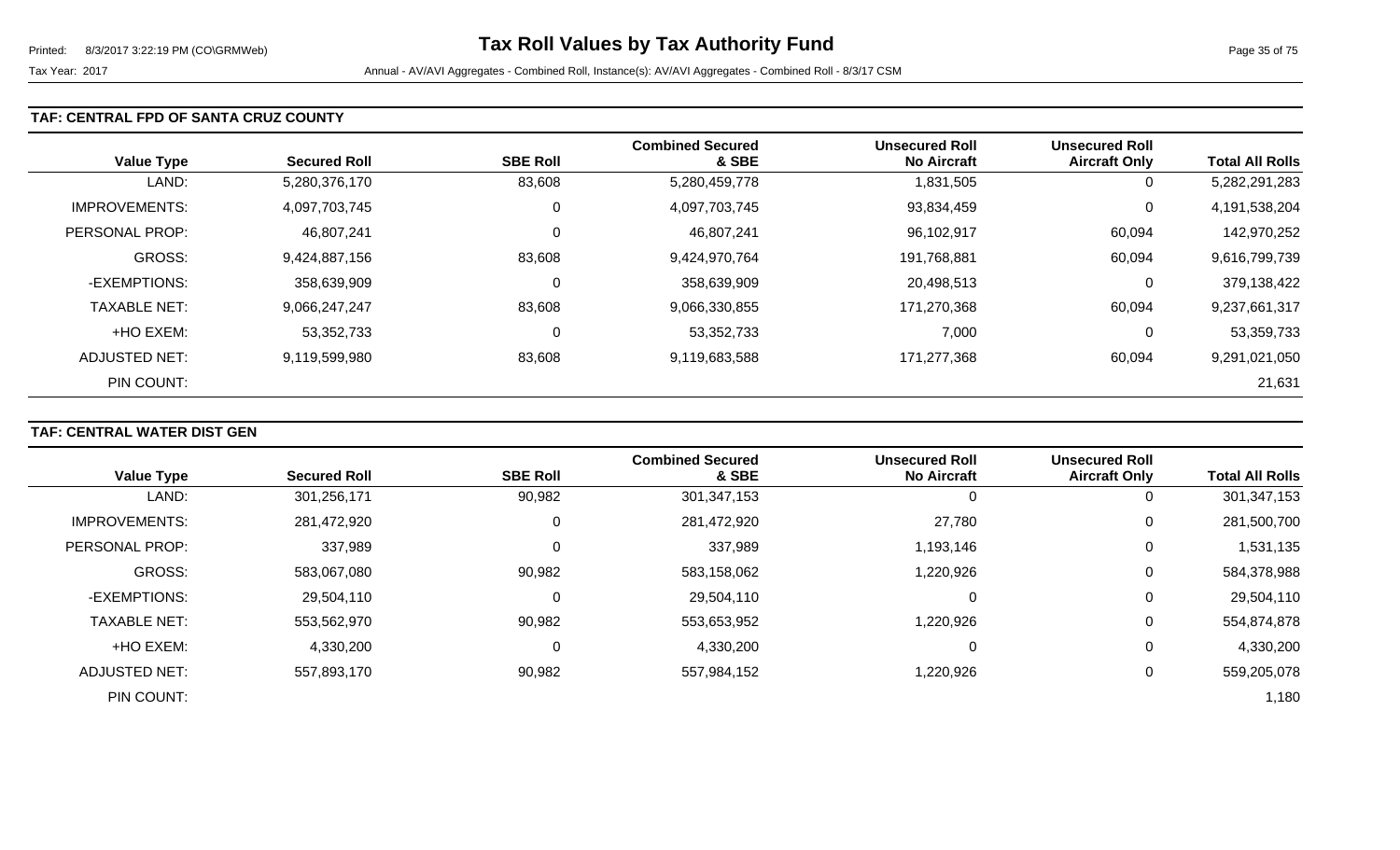#### **TAF: CO HWY SAFETY SERV AREA #9-A**

| <b>Value Type</b>    | <b>Secured Roll</b> | <b>SBE Roll</b> | <b>Combined Secured</b><br>& SBE | <b>Unsecured Roll</b><br><b>No Aircraft</b> | <b>Unsecured Roll</b><br><b>Aircraft Only</b> | <b>Total All Rolls</b> |
|----------------------|---------------------|-----------------|----------------------------------|---------------------------------------------|-----------------------------------------------|------------------------|
| LAND:                | 6,671,712,257       | 32,888          | 6,671,745,145                    | 1,565,492                                   | 0                                             | 6,673,310,637          |
| <b>IMPROVEMENTS:</b> | 5,236,644,830       | 0               | 5,236,644,830                    | 43,096,229                                  | 0                                             | 5,279,741,059          |
| PERSONAL PROP:       | 44,782,136          | 0               | 44,782,136                       | 71,027,523                                  | 0                                             | 115,809,659            |
| <b>GROSS:</b>        | 11,953,139,223      | 32,888          | 11,953,172,111                   | 115,689,244                                 | 0                                             | 12,068,861,355         |
| -EXEMPTIONS:         | 506,394,728         | 0               | 506,394,728                      | 16,459,547                                  | 0                                             | 522,854,275            |
| <b>TAXABLE NET:</b>  | 11,446,744,495      | 32,888          | 11,446,777,383                   | 99,229,697                                  | 0                                             | 11,546,007,080         |
| +HO EXEM:            | 84, 162, 781        | 0               | 84,162,781                       | υ                                           | 0                                             | 84,162,781             |
| ADJUSTED NET:        | 11,530,907,276      | 32,888          | 11,530,940,164                   | 99,229,697                                  | 0                                             | 11,630,169,861         |
| PIN COUNT:           |                     |                 |                                  |                                             |                                               | 34,283                 |

# **TAF: CO HWY SAFETY SERVICE AREA #9**

|                      |                     |                 | <b>Combined Secured</b> | <b>Unsecured Roll</b> | <b>Unsecured Roll</b> |                        |
|----------------------|---------------------|-----------------|-------------------------|-----------------------|-----------------------|------------------------|
| <b>Value Type</b>    | <b>Secured Roll</b> | <b>SBE Roll</b> | & SBE                   | <b>No Aircraft</b>    | <b>Aircraft Only</b>  | <b>Total All Rolls</b> |
| LAND:                | 14,167,903,357      | 164,587         | 14,168,067,944          | 3,945,137             | 0                     | 14,172,013,081         |
| <b>IMPROVEMENTS:</b> | 11,076,679,691      | 0               | 11,076,679,691          | 99,634,550            | 0                     | 11,176,314,241         |
| PERSONAL PROP:       | 87,104,799          |                 | 87,104,799              | 163,711,184           | 83,767                | 250,899,750            |
| <b>GROSS:</b>        | 25,331,687,847      | 164,587         | 25,331,852,434          | 267,290,871           | 83,767                | 25,599,227,072         |
| -EXEMPTIONS:         | 831,757,636         |                 | 831,757,636             | 19,376,987            | 0                     | 851,134,623            |
| <b>TAXABLE NET:</b>  | 24,499,930,211      | 164,587         | 24,500,094,798          | 247,913,884           | 83,767                | 24,748,092,449         |
| +HO EXEM:            | 160,063,075         | 0               | 160,063,075             | 0                     | 0                     | 160,063,075            |
| ADJUSTED NET:        | 24,659,993,286      | 164,587         | 24,660,157,873          | 247,913,884           | 83,767                | 24,908,155,524         |
| PIN COUNT:           |                     |                 |                         |                       |                       | 66,708                 |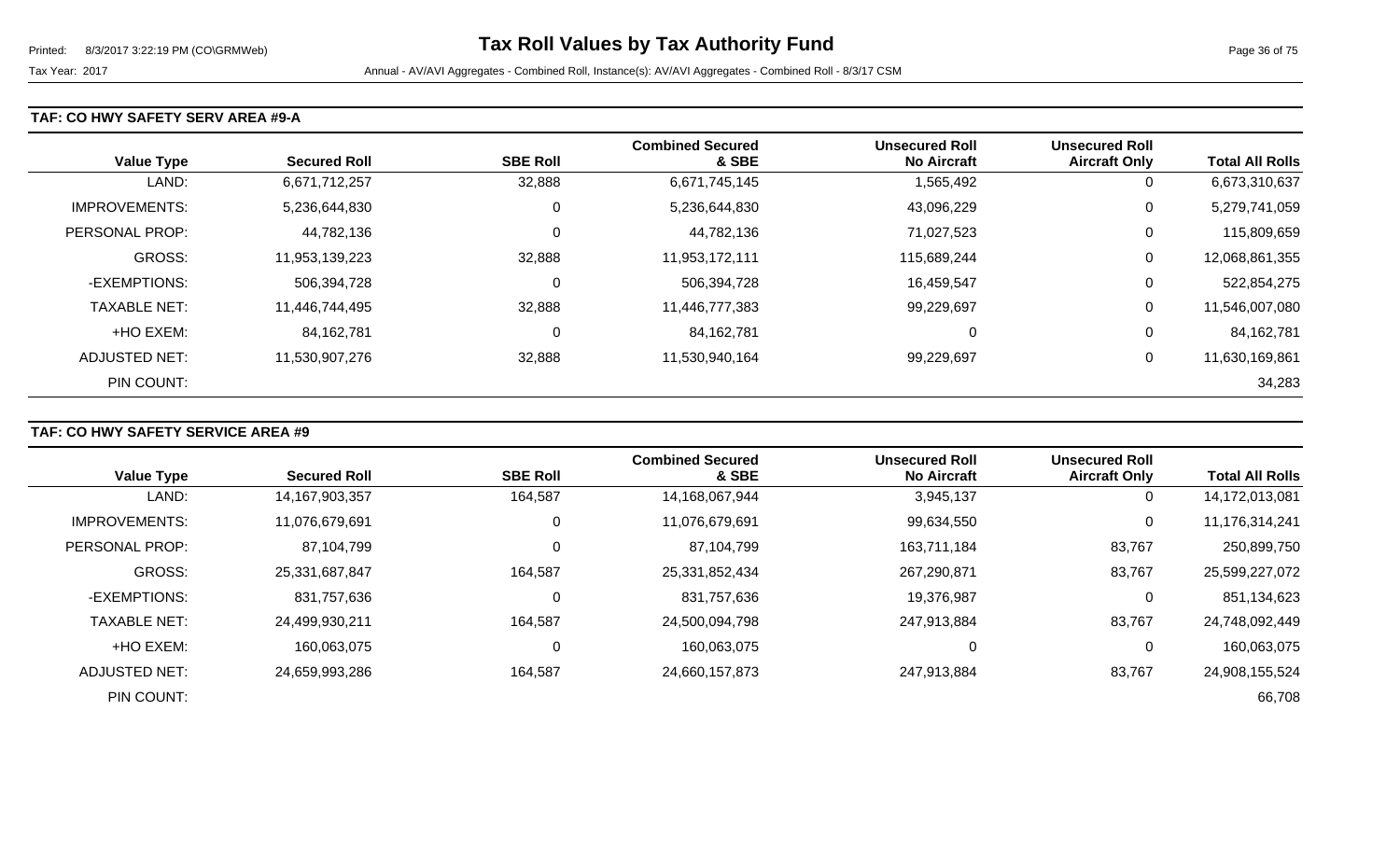#### **TAF: CO HWY SAFETY SVC AREA #9-ZN B**

| <b>Value Type</b>    | <b>Secured Roll</b> | <b>SBE Roll</b> | <b>Combined Secured</b><br>& SBE | <b>Unsecured Roll</b><br><b>No Aircraft</b> | <b>Unsecured Roll</b><br><b>Aircraft Only</b> | <b>Total All Rolls</b> |
|----------------------|---------------------|-----------------|----------------------------------|---------------------------------------------|-----------------------------------------------|------------------------|
| LAND:                | 2,042,211,908       | Ü               | 2,042,211,908                    | 853,590                                     | U                                             | 2,043,065,498          |
| <b>IMPROVEMENTS:</b> | 1,387,536,110       | 0               | 1,387,536,110                    | 10,153,553                                  | 0                                             | 1,397,689,663          |
| PERSONAL PROP:       | 1,322,895           | 0               | 1,322,895                        | 15,355,955                                  | 0                                             | 16,678,850             |
| GROSS:               | 3,431,070,913       | 0               | 3,431,070,913                    | 26,363,098                                  | 0                                             | 3,457,434,011          |
| -EXEMPTIONS:         | 46,015,679          | 0               | 46,015,679                       | 894,938                                     | 0                                             | 46,910,617             |
| <b>TAXABLE NET:</b>  | 3,385,055,234       | 0               | 3,385,055,234                    | 25,468,160                                  | 0                                             | 3,410,523,394          |
| +HO EXEM:            | 21,106,533          | 0               | 21,106,533                       | 0                                           | 0                                             | 21,106,533             |
| <b>ADJUSTED NET:</b> | 3,406,161,767       | 0               | 3,406,161,767                    | 25,468,160                                  | 0                                             | 3,431,629,927          |
| PIN COUNT:           |                     |                 |                                  |                                             |                                               | 8,133                  |

## **TAF: CO SCH SV SANTA CLARA**

|                       |                     |                 | <b>Combined Secured</b> | <b>Unsecured Roll</b> | <b>Unsecured Roll</b> |                        |
|-----------------------|---------------------|-----------------|-------------------------|-----------------------|-----------------------|------------------------|
| <b>Value Type</b>     | <b>Secured Roll</b> | <b>SBE Roll</b> | & SBE                   | <b>No Aircraft</b>    | <b>Aircraft Only</b>  | <b>Total All Rolls</b> |
| LAND:                 | 710,089,802         | O               | 710,089,802             | 48,704                | 0                     | 710,138,506            |
| <b>IMPROVEMENTS:</b>  | 600,338,628         | 0               | 600,338,628             | 1,251,728             | 0                     | 601,590,356            |
| <b>PERSONAL PROP:</b> | 1,026,588           | 0               | 1,026,588               | 2,724,642             | 0                     | 3,751,230              |
| <b>GROSS:</b>         | 1,311,455,018       | 0               | 1,311,455,018           | 4,025,074             | 0                     | 1,315,480,092          |
| -EXEMPTIONS:          | 11,619,133          | 0               | 11,619,133              | 0                     | 0                     | 11,619,133             |
| <b>TAXABLE NET:</b>   | 1,299,835,885       | 0               | 1,299,835,885           | 4,025,074             | 0                     | 1,303,860,959          |
| +HO EXEM:             | 7,497,000           | 0               | 7,497,000               | 0                     | 0                     | 7,497,000              |
| <b>ADJUSTED NET:</b>  | 1,307,332,885       | 0               | 1,307,332,885           | 4,025,074             | 0                     | 1,311,357,959          |
| PIN COUNT:            |                     |                 |                         |                       |                       | 2,523                  |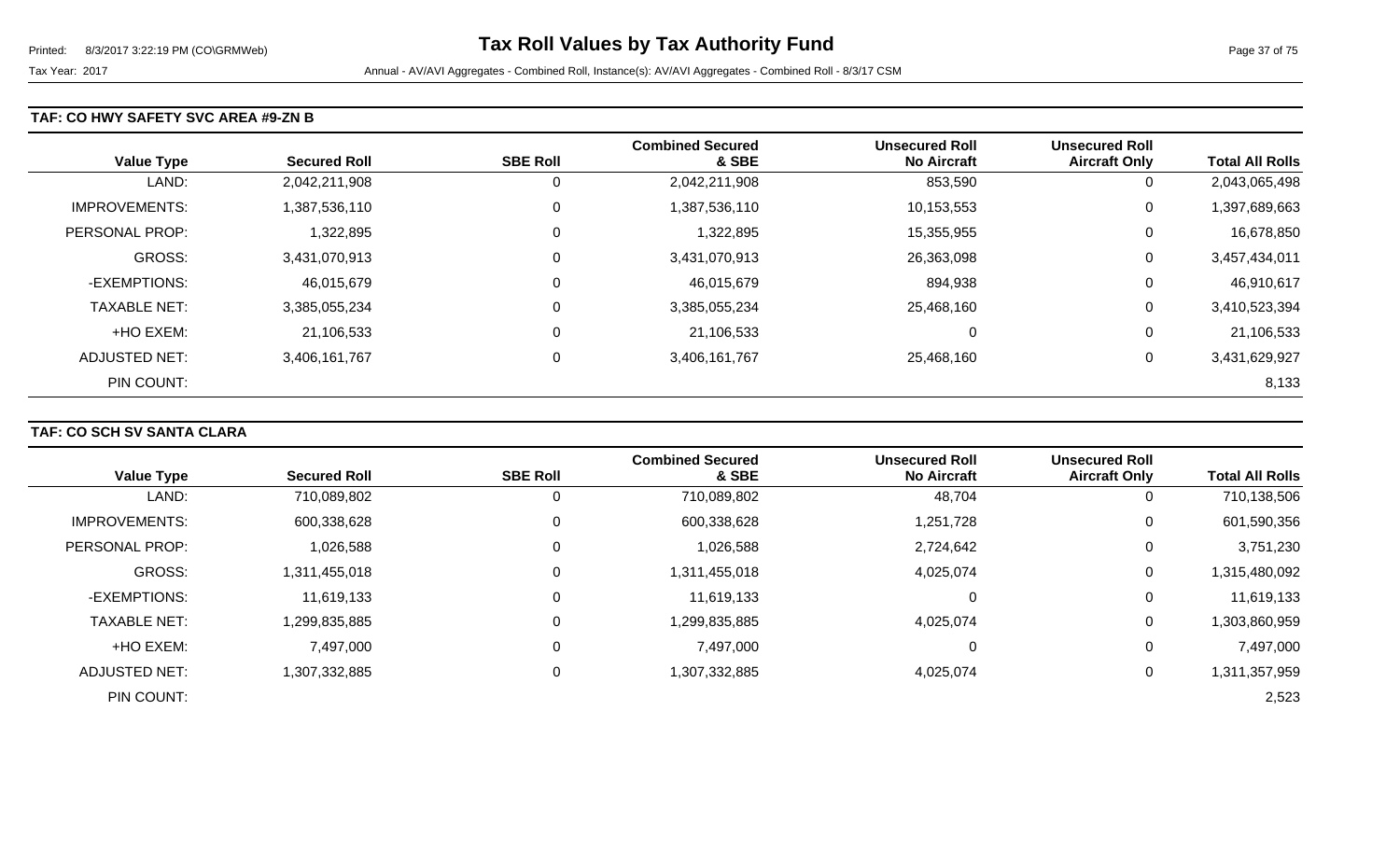**TAF: COUNTY FIRE** 

| <b>Value Type</b>    | <b>Secured Roll</b> | <b>SBE Roll</b> | <b>Combined Secured</b><br>& SBE | <b>Unsecured Roll</b><br><b>No Aircraft</b> | <b>Unsecured Roll</b><br><b>Aircraft Only</b> | <b>Total All Rolls</b> |
|----------------------|---------------------|-----------------|----------------------------------|---------------------------------------------|-----------------------------------------------|------------------------|
| LAND:                | 2,066,346,891       | 8,918           | 2,066,355,809                    | 1,795,939                                   | 0                                             | 2,068,151,748          |
| <b>IMPROVEMENTS:</b> | 1,709,762,563       | 0               | 1,709,762,563                    | 22,320,660                                  | $\overline{0}$                                | 1,732,083,223          |
| PERSONAL PROP:       | 14,116,935          | $\mathbf 0$     | 14,116,935                       | 36,697,071                                  | 23,673                                        | 50,837,679             |
| <b>GROSS:</b>        | 3,790,226,389       | 8,918           | 3,790,235,307                    | 60,813,670                                  | 23,673                                        | 3,851,072,650          |
| -EXEMPTIONS:         | 101,404,300         | 0               | 101,404,300                      | 119,882                                     | 0                                             | 101,524,182            |
| <b>TAXABLE NET:</b>  | 3,688,822,089       | 8,918           | 3,688,831,007                    | 60,693,788                                  | 23,673                                        | 3,749,548,468          |
| +HO EXEM:            | 23,752,419          | 0               | 23,752,419                       | 0                                           | 0                                             | 23,752,419             |
| ADJUSTED NET:        | 3,712,574,508       | 8,918           | 3,712,583,426                    | 60,693,788                                  | 23,673                                        | 3,773,300,887          |
| PIN COUNT:           |                     |                 |                                  |                                             |                                               | 10,428                 |

## **TAF: COUNTY LIBRARY**

|                      |                     |                 | <b>Combined Secured</b> | <b>Unsecured Roll</b> | <b>Unsecured Roll</b> |                        |
|----------------------|---------------------|-----------------|-------------------------|-----------------------|-----------------------|------------------------|
| <b>Value Type</b>    | <b>Secured Roll</b> | <b>SBE Roll</b> | & SBE                   | <b>No Aircraft</b>    | <b>Aircraft Only</b>  | <b>Total All Rolls</b> |
| LAND:                | 17,887,436,717      | 248,195         | 17,887,684,912          | 5,911,932             |                       | 17,893,596,844         |
| <b>IMPROVEMENTS:</b> | 14,517,279,042      | 0               | 14,517,279,042          | 218,833,220           | 0                     | 14,736,112,262         |
| PERSONAL PROP:       | 111,424,214         | 0               | 111,424,214             | 296,720,487           | 83,767                | 408,228,468            |
| <b>GROSS:</b>        | 32,516,139,973      | 248,195         | 32,516,388,168          | 521,465,639           | 83,767                | 33,037,937,574         |
| -EXEMPTIONS:         | 1,032,308,748       | $\Omega$        | 1,032,308,748           | 30,639,346            |                       | 1,062,948,094          |
| <b>TAXABLE NET:</b>  | 31,483,831,225      | 248,195         | 31,484,079,420          | 490,826,293           | 83,767                | 31,974,989,480         |
| +HO EXEM:            | 204,421,647         | 0               | 204,421,647             | 7,000                 | 0                     | 204,428,647            |
| ADJUSTED NET:        | 31,688,252,872      | 248,195         | 31,688,501,067          | 490,833,293           | 83,767                | 32,179,418,127         |
| PIN COUNT:           |                     |                 |                         |                       |                       | 84,219                 |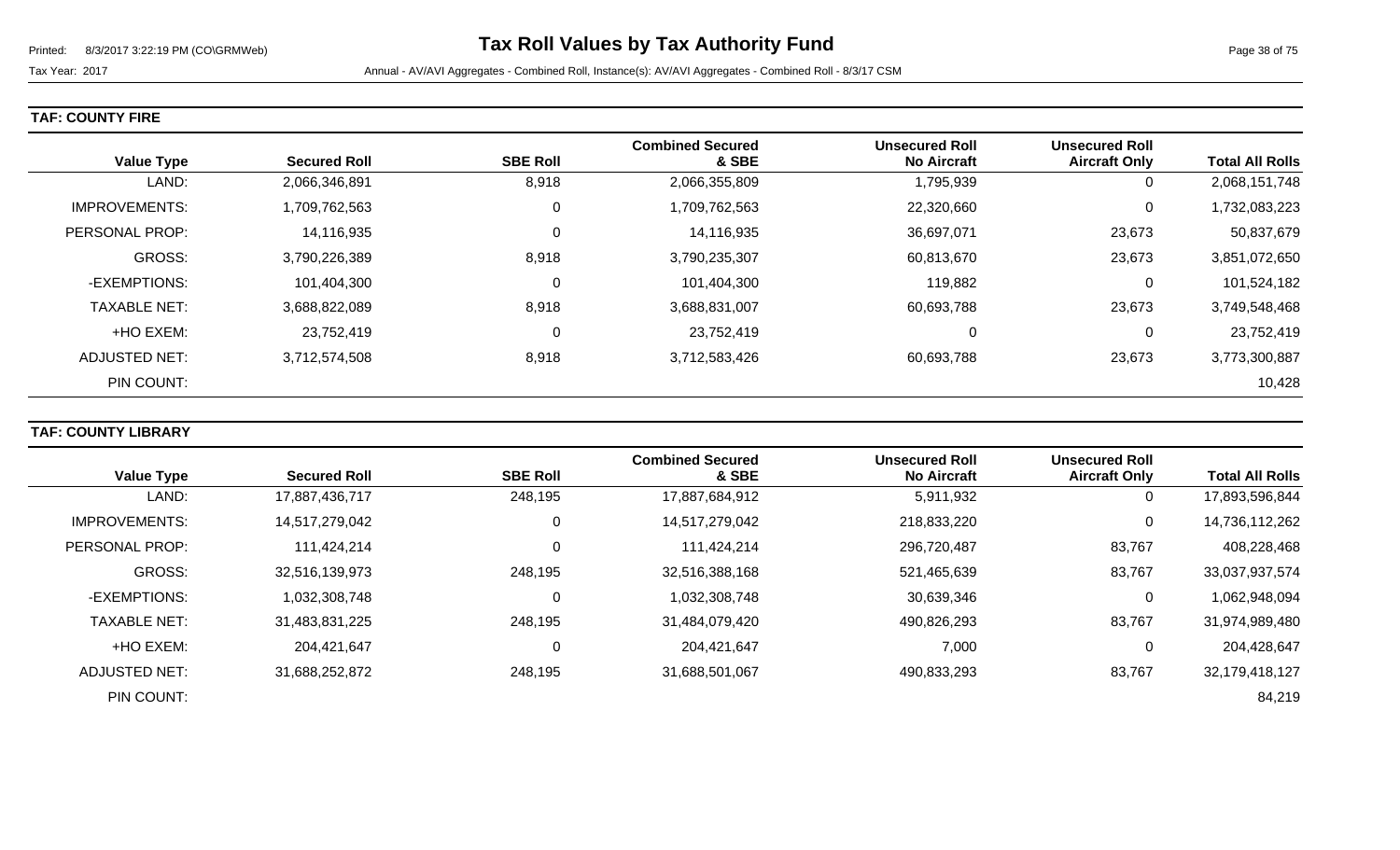#### **TAF: COUNTY SCHOOL SERVICE**

| <b>Value Type</b>    | <b>Secured Roll</b> | <b>SBE Roll</b> | <b>Combined Secured</b><br>& SBE | <b>Unsecured Roll</b><br><b>No Aircraft</b> | <b>Unsecured Roll</b><br><b>Aircraft Only</b> | <b>Total All Rolls</b> |
|----------------------|---------------------|-----------------|----------------------------------|---------------------------------------------|-----------------------------------------------|------------------------|
| LAND:                | 22,930,269,211      | 279,315         | 22,930,548,526                   | 25,656,860                                  | 0                                             | 22,956,205,386         |
| <b>IMPROVEMENTS:</b> | 18,944,914,551      | 0               | 18,944,914,551                   | 382.041.702                                 | 0                                             | 19,326,956,253         |
| PERSONAL PROP:       | 191,094,093         | 0               | 191,094,093                      | 562,186,064                                 | 26,907,013                                    | 780,187,170            |
| <b>GROSS:</b>        | 42,066,277,855      | 279,315         | 42,066,557,170                   | 969,884,626                                 | 26,907,013                                    | 43,063,348,809         |
| -EXEMPTIONS:         | 1,423,243,105       | 0               | 1,423,243,105                    | 63,596,418                                  | 449,340                                       | 1,487,288,863          |
| <b>TAXABLE NET:</b>  | 40,643,034,750      | 279,315         | 40,643,314,065                   | 906,288,208                                 | 26,457,673                                    | 41,576,059,946         |
| +HO EXEM:            | 253,323,647         | 0               | 253,323,647                      | 119,000                                     | 0                                             | 253,442,647            |
| ADJUSTED NET:        | 40,896,358,397      | 279,315         | 40,896,637,712                   | 906,407,208                                 | 26,457,673                                    | 41,829,502,593         |
| PIN COUNT:           |                     |                 |                                  |                                             |                                               | 108,807                |

## **TAF: DAVENPORT CO SAN DIST**

|                      |                     |                 | <b>Combined Secured</b> | <b>Unsecured Roll</b> | <b>Unsecured Roll</b> |                        |
|----------------------|---------------------|-----------------|-------------------------|-----------------------|-----------------------|------------------------|
| <b>Value Type</b>    | <b>Secured Roll</b> | <b>SBE Roll</b> | & SBE                   | <b>No Aircraft</b>    | <b>Aircraft Only</b>  | <b>Total All Rolls</b> |
| LAND:                | 26,310,934          |                 | 26,310,934              | 0                     | υ                     | 26,310,934             |
| <b>IMPROVEMENTS:</b> | 16,383,766          | 0               | 16,383,766              | 410,599               | 0                     | 16,794,365             |
| PERSONAL PROP:       | 2,000               | 0               | 2,000                   | 788,337               | 0                     | 790,337                |
| <b>GROSS:</b>        | 42,696,700          | 0               | 42,696,700              | 1,198,936             | 0                     | 43,895,636             |
| -EXEMPTIONS:         | 489,931             | 0               | 489,931                 | 0                     | 0                     | 489,931                |
| <b>TAXABLE NET:</b>  | 42,206,769          | 0               | 42,206,769              | 1,198,936             | 0                     | 43,405,705             |
| +HO EXEM:            | 320,848             | 0               | 320,848                 | 0                     | 0                     | 320,848                |
| <b>ADJUSTED NET:</b> | 42,527,617          | 0               | 42,527,617              | 1,198,936             | 0                     | 43,726,553             |
| PIN COUNT:           |                     |                 |                         |                       |                       | 143                    |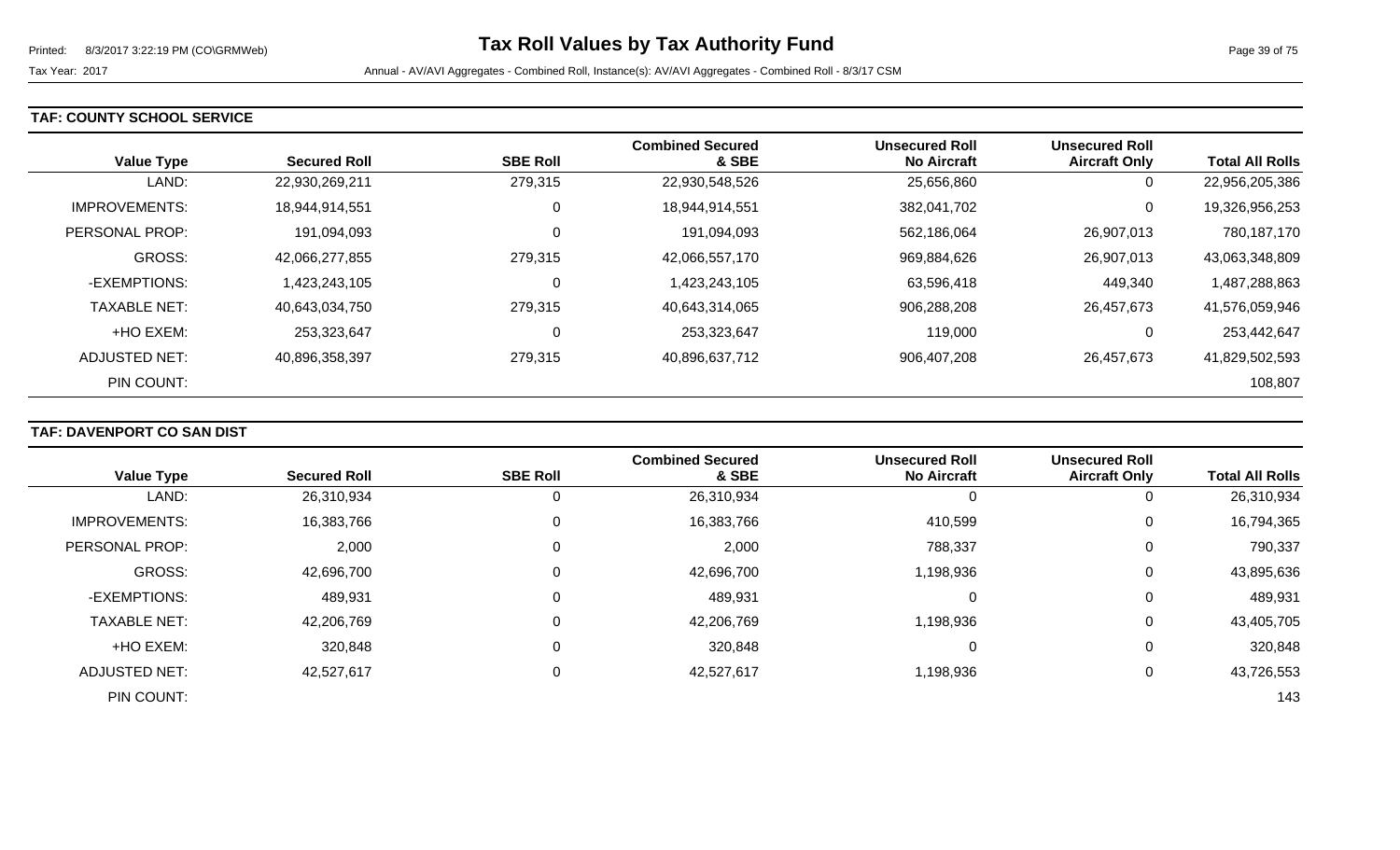#### **TAF: EDUCATION REVENUE AUGMENTATION FUND**

| <b>Value Type</b>    | <b>Secured Roll</b> | <b>SBE Roll</b> | <b>Combined Secured</b><br>& SBE | <b>Unsecured Roll</b><br><b>No Aircraft</b> | <b>Unsecured Roll</b><br><b>Aircraft Only</b> | <b>Total All Rolls</b> |
|----------------------|---------------------|-----------------|----------------------------------|---------------------------------------------|-----------------------------------------------|------------------------|
| LAND:                | 1,682,412,809       | 64,687          | 1,682,477,496                    | 20,419                                      | 0                                             | 1,682,497,915          |
| <b>IMPROVEMENTS:</b> | 1,444,694,161       | 0               | 1,444,694,161                    | 1,870,847                                   | 0                                             | 1,446,565,008          |
| PERSONAL PROP:       | 2,688,241           | 0               | 2,688,241                        | 5,436,760                                   | 0                                             | 8,125,001              |
| <b>GROSS:</b>        | 3,129,795,211       | 64,687          | 3,129,859,898                    | 7,328,026                                   | 0                                             | 3,137,187,924          |
| -EXEMPTIONS:         | 68,622,268          | 0               | 68,622,268                       | 22,112                                      | 0                                             | 68,644,380             |
| <b>TAXABLE NET:</b>  | 3,061,172,943       | 64,687          | 3,061,237,630                    | 7,305,914                                   | 0                                             | 3,068,543,544          |
| +HO EXEM:            | 28,056,000          | 0               | 28,056,000                       | 0                                           | 0                                             | 28,056,000             |
| ADJUSTED NET:        | 3,089,228,943       | 64,687          | 3,089,293,630                    | 7,305,914                                   | 0                                             | 3,096,599,544          |
| PIN COUNT:           |                     |                 |                                  |                                             |                                               | 13,898                 |

## **TAF: EMPIRE ACRES CO SV AREA #17**

|                      |                     |                 | <b>Combined Secured</b> | <b>Unsecured Roll</b> | <b>Unsecured Roll</b> |                        |
|----------------------|---------------------|-----------------|-------------------------|-----------------------|-----------------------|------------------------|
| <b>Value Type</b>    | <b>Secured Roll</b> | <b>SBE Roll</b> | & SBE                   | <b>No Aircraft</b>    | <b>Aircraft Only</b>  | <b>Total All Rolls</b> |
| LAND:                | 11,167,552          | 0               | 11, 167, 552            | 0                     |                       | 11,167,552             |
| <b>IMPROVEMENTS:</b> | 9,955,613           | 0               | 9,955,613               | 0                     | 0                     | 9,955,613              |
| PERSONAL PROP:       |                     | 0               | 0                       | 26,564                | 0                     | 26,564                 |
| <b>GROSS:</b>        | 21,123,165          | 0               | 21,123,165              | 26,564                | 0                     | 21,149,729             |
| -EXEMPTIONS:         | 224,474             | 0               | 224,474                 | 0                     | 0                     | 224,474                |
| <b>TAXABLE NET:</b>  | 20,898,691          | 0               | 20,898,691              | 26,564                | 0                     | 20,925,255             |
| +HO EXEM:            | 224,000             | 0               | 224,000                 | 0                     | 0                     | 224,000                |
| <b>ADJUSTED NET:</b> | 21,122,691          | 0               | 21,122,691              | 26,564                |                       | 21,149,255             |
| PIN COUNT:           |                     |                 |                         |                       |                       | 56                     |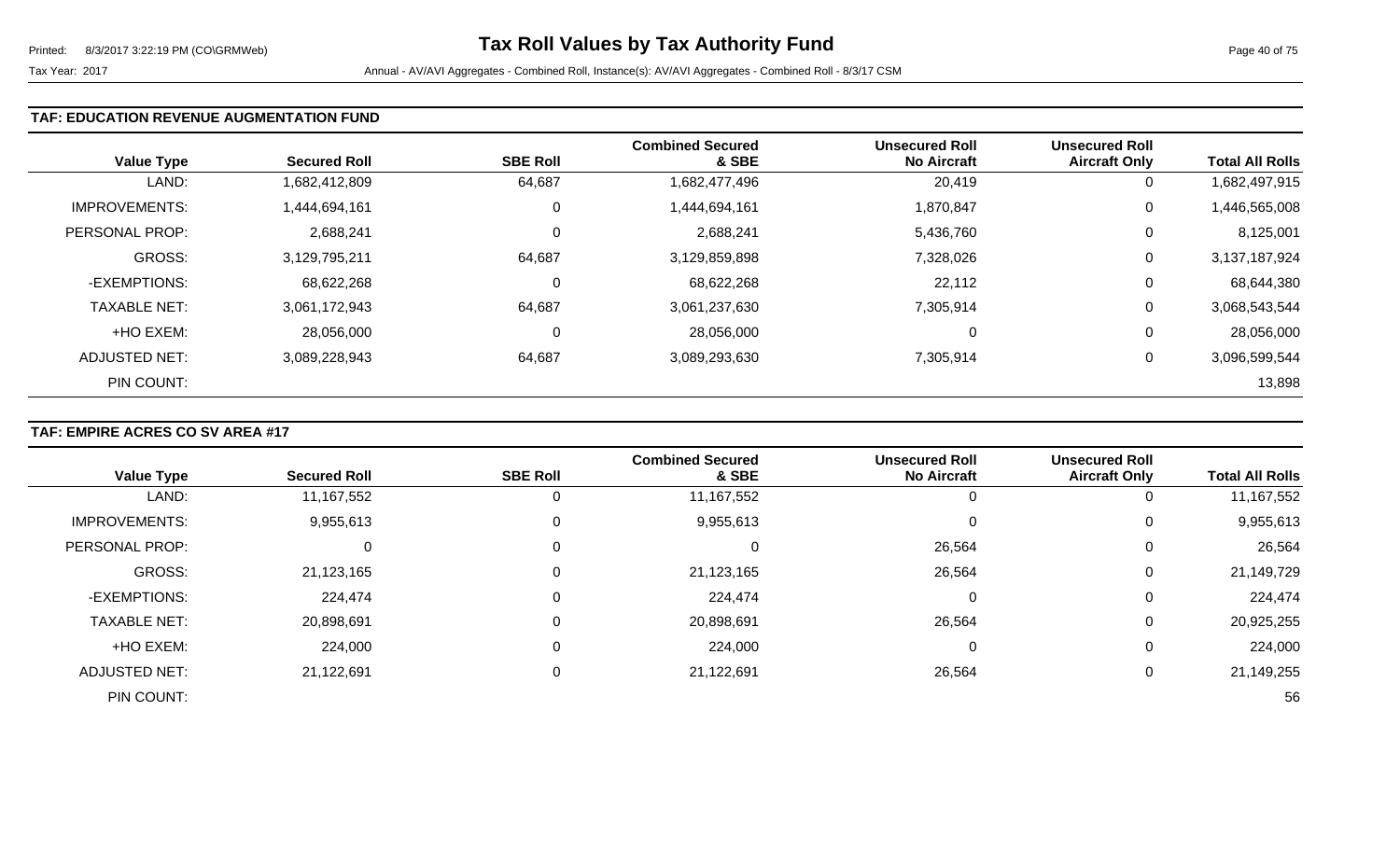#### **TAF: EXTENDED POLICE PROT CSA #38**

| <b>Value Type</b>    | <b>Secured Roll</b> | <b>SBE Roll</b> | <b>Combined Secured</b><br>& SBE | <b>Unsecured Roll</b><br><b>No Aircraft</b> | <b>Unsecured Roll</b><br><b>Aircraft Only</b> | <b>Total All Rolls</b> |
|----------------------|---------------------|-----------------|----------------------------------|---------------------------------------------|-----------------------------------------------|------------------------|
| LAND:                | 14,167,095,646      | 164,587         | 14, 167, 260, 233                | 3,945,137                                   | 0                                             | 14,171,205,370         |
| <b>IMPROVEMENTS:</b> | 11,075,372,427      | 0               | 11,075,372,427                   | 99,634,550                                  | 0                                             | 11,175,006,977         |
| PERSONAL PROP:       | 87,104,799          | 0               | 87,104,799                       | 163,711,184                                 | 83,767                                        | 250,899,750            |
| <b>GROSS:</b>        | 25,329,572,872      | 164,587         | 25,329,737,459                   | 267,290,871                                 | 83,767                                        | 25,597,112,097         |
| -EXEMPTIONS:         | 831,757,636         | 0               | 831,757,636                      | 19,376,987                                  | 0                                             | 851,134,623            |
| <b>TAXABLE NET:</b>  | 24,497,815,236      | 164,587         | 24,497,979,823                   | 247,913,884                                 | 83,767                                        | 24,745,977,474         |
| +HO EXEM:            | 160,063,075         | 0               | 160,063,075                      | 0                                           | 0                                             | 160,063,075            |
| <b>ADJUSTED NET:</b> | 24,657,878,311      | 164,587         | 24,658,042,898                   | 247,913,884                                 | 83,767                                        | 24,906,040,549         |
| PIN COUNT:           |                     |                 |                                  |                                             |                                               | 66,707                 |

## **TAF: FELTON FIRE PROT DIST**

|                      |                     |                 | <b>Combined Secured</b> | <b>Unsecured Roll</b> | <b>Unsecured Roll</b> |                        |
|----------------------|---------------------|-----------------|-------------------------|-----------------------|-----------------------|------------------------|
| <b>Value Type</b>    | <b>Secured Roll</b> | <b>SBE Roll</b> | & SBE                   | <b>No Aircraft</b>    | <b>Aircraft Only</b>  | <b>Total All Rolls</b> |
| LAND:                | 477,338,366         |                 | 477,338,366             | 98,006                | 0                     | 477,436,372            |
| <b>IMPROVEMENTS:</b> | 415,819,447         | 0               | 415,819,447             | 9,003,922             | 0                     | 424,823,369            |
| PERSONAL PROP:       | 2,676,028           | 0               | 2,676,028               | 5,198,118             | 0                     | 7,874,146              |
| GROSS:               | 895,833,841         | 0               | 895,833,841             | 14,300,046            | 0                     | 910,133,887            |
| -EXEMPTIONS:         | 64,095,797          | 0               | 64,095,797              | 1,926                 | 0                     | 64,097,723             |
| <b>TAXABLE NET:</b>  | 831,738,044         | 0               | 831,738,044             | 14,298,120            | 0                     | 846,036,164            |
| +HO EXEM:            | 7,728,000           | 0               | 7,728,000               | 0                     | 0                     | 7,728,000              |
| <b>ADJUSTED NET:</b> | 839,466,044         | 0               | 839,466,044             | 14,298,120            | 0                     | 853,764,164            |
| PIN COUNT:           |                     |                 |                         |                       |                       | 3,192                  |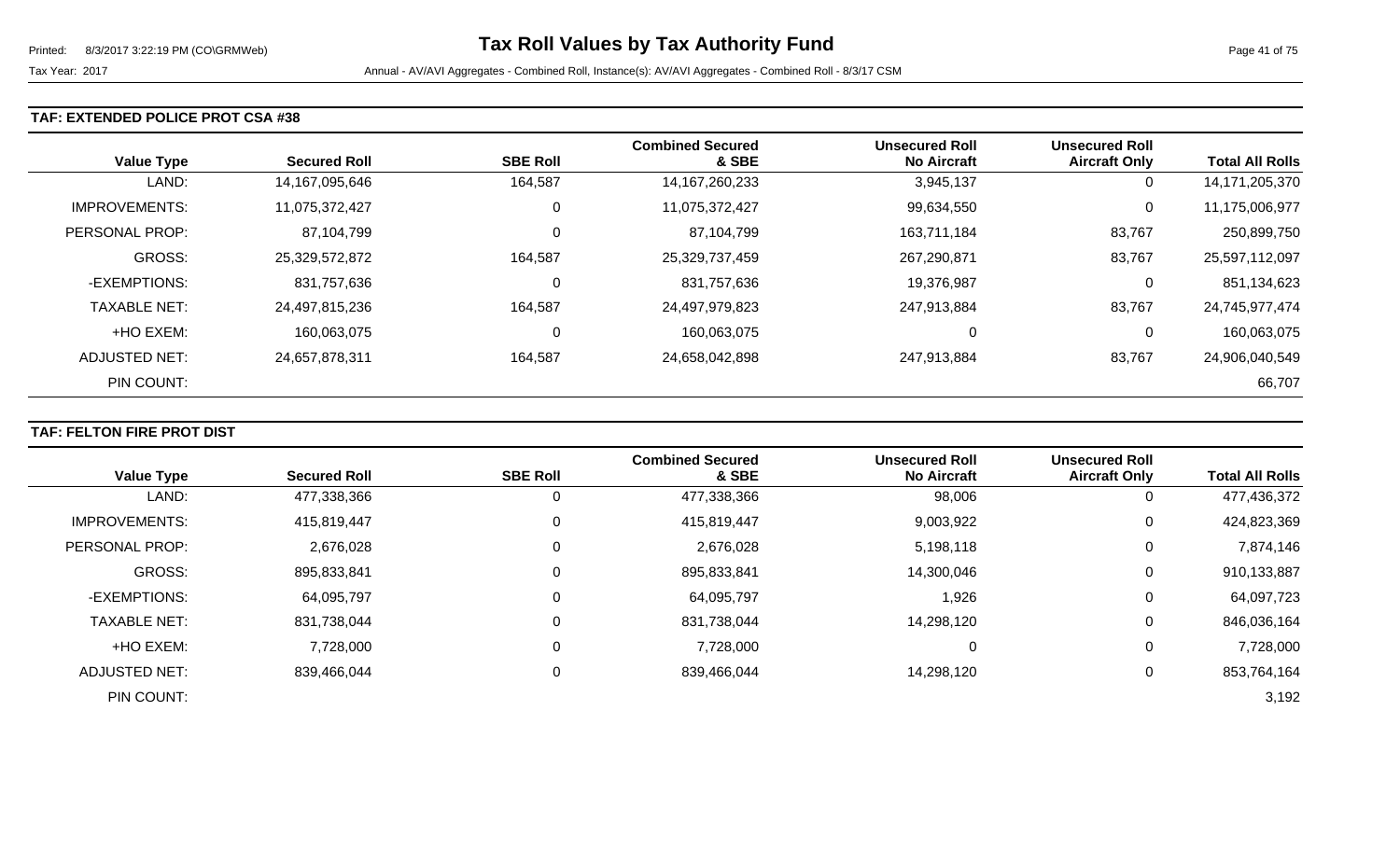#### **TAF: HAPPY VALLEY SCH DIST GENL**

| <b>Value Type</b>    | <b>Secured Roll</b> | <b>SBE Roll</b> | <b>Combined Secured</b><br>& SBE | <b>Unsecured Roll</b><br><b>No Aircraft</b> | <b>Unsecured Roll</b><br><b>Aircraft Only</b> | <b>Total All Rolls</b> |
|----------------------|---------------------|-----------------|----------------------------------|---------------------------------------------|-----------------------------------------------|------------------------|
| LAND:                | 154,071,782         | 0               | 154,071,782                      |                                             | 0                                             | 154,071,782            |
| <b>IMPROVEMENTS:</b> | 142,445,447         | 0               | 142,445,447                      | 115,445                                     | 0                                             | 142,560,892            |
| PERSONAL PROP:       | 513,184             | 0               | 513,184                          | 463,758                                     | 0                                             | 976,942                |
| <b>GROSS:</b>        | 297,030,413         | $\mathbf 0$     | 297,030,413                      | 579,203                                     | 0                                             | 297,609,616            |
| -EXEMPTIONS:         | 4,692,215           | 0               | 4,692,215                        | $\Omega$                                    | 0                                             | 4,692,215              |
| <b>TAXABLE NET:</b>  | 292,338,198         | 0               | 292,338,198                      | 579,203                                     | 0                                             | 292,917,401            |
| +HO EXEM:            | 1,932,000           | 0               | 1,932,000                        | $\Omega$                                    | 0                                             | 1,932,000              |
| ADJUSTED NET:        | 294,270,198         | 0               | 294,270,198                      | 579,203                                     | 0                                             | 294,849,401            |
| PIN COUNT:           |                     |                 |                                  |                                             |                                               | 614                    |

## **TAF: HUCKLEBERRY WDS CO SV AREA #15**

|                      |                     |                 | <b>Combined Secured</b> | <b>Unsecured Roll</b> | <b>Unsecured Roll</b> |                        |
|----------------------|---------------------|-----------------|-------------------------|-----------------------|-----------------------|------------------------|
| <b>Value Type</b>    | <b>Secured Roll</b> | <b>SBE Roll</b> | & SBE                   | <b>No Aircraft</b>    | <b>Aircraft Only</b>  | <b>Total All Rolls</b> |
| LAND:                | 12,500,573          | 0               | 12,500,573              | 0                     | U                     | 12,500,573             |
| <b>IMPROVEMENTS:</b> | 12,616,973          | 0               | 12,616,973              | 0                     | 0                     | 12,616,973             |
| GROSS:               | 25,117,546          | 0               | 25,117,546              | 0                     | 0                     | 25,117,546             |
| -EXEMPTIONS:         | 390,439             | 0               | 390,439                 | 0                     | 0                     | 390,439                |
| <b>TAXABLE NET:</b>  | 24,727,107          | 0               | 24,727,107              | 0                     | 0                     | 24,727,107             |
| +HO EXEM:            | 245,000             | 0               | 245,000                 | 0                     | 0                     | 245,000                |
| ADJUSTED NET:        | 24,972,107          | $\Omega$        | 24,972,107              | 0                     | 0                     | 24,972,107             |
| PIN COUNT:           |                     |                 |                         |                       |                       | 85                     |

**TAF: HUTCHINSON RD CO SV AREA NO13** 

| Value Type | Roll<br>ממנ                       | <b>SBE Rol</b> | .∩ed Secured<br>:ombin<br><b>SBE</b> | <b>Unsecured Roll</b><br>No Aircraft | secured Roll<br>Aircraft Only | <b>Dalle</b><br>∫0'<br>I ROIIS |
|------------|-----------------------------------|----------------|--------------------------------------|--------------------------------------|-------------------------------|--------------------------------|
| LAND:      | ີ 2 ດລ?<br>0.10<br>OU.<br>100.900 |                | 60,183,963                           |                                      |                               | $\sim$ $\sim$<br>1 UU.JUU      |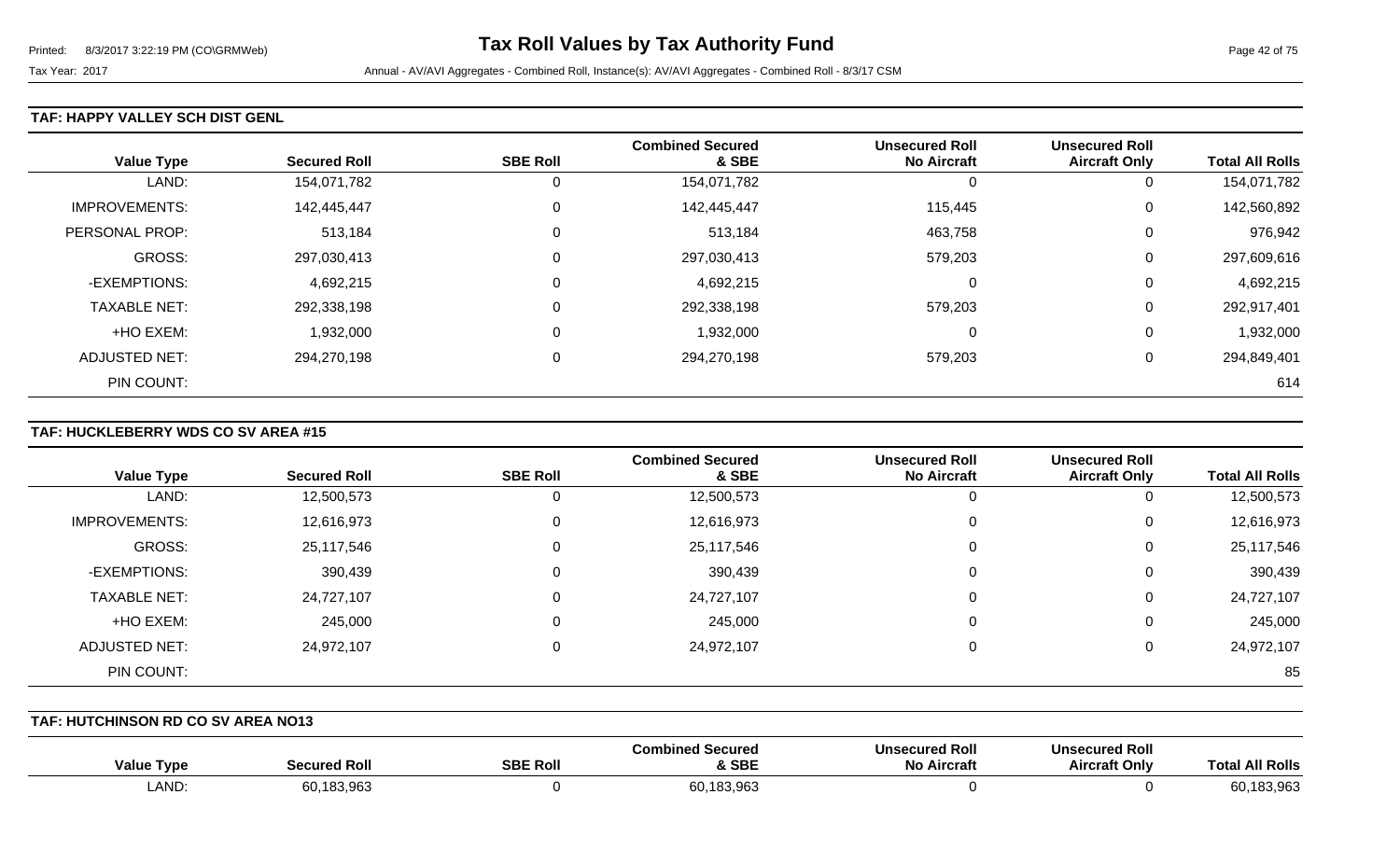| 8/3/2017 3:22:19 PM (CO\GRMWeb)<br>Printed: |             |                                                                                                         | <b>Tax Roll Values by Tax Authority Fund</b> |        |          | Page 43 of 75 |  |
|---------------------------------------------|-------------|---------------------------------------------------------------------------------------------------------|----------------------------------------------|--------|----------|---------------|--|
| Tax Year: 2017                              |             | Annual - AV/AVI Aggregates - Combined Roll, Instance(s): AV/AVI Aggregates - Combined Roll - 8/3/17 CSM |                                              |        |          |               |  |
| <b>IMPROVEMENTS:</b>                        | 56,276,497  |                                                                                                         | 56,276,497                                   | 0      | 0        | 56,276,497    |  |
| PERSONAL PROP:                              |             |                                                                                                         | U                                            | 18,310 | 0        | 18,310        |  |
| <b>GROSS:</b>                               | 116,460,460 |                                                                                                         | 116,460,460                                  | 18,310 | 0        | 116,478,770   |  |
| -EXEMPTIONS:                                | 793,107     |                                                                                                         | 793,107                                      | 0      | 0        | 793,107       |  |
| <b>TAXABLE NET:</b>                         | 115,667,353 |                                                                                                         | 115,667,353                                  | 18,310 | 0        | 115,685,663   |  |
| +HO EXEM:                                   | 791,000     |                                                                                                         | 791,000                                      | 0      | 0        | 791,000       |  |
| ADJUSTED NET:                               | 116,458,353 |                                                                                                         | 116,458,353                                  | 18,310 | $\Omega$ | 116,476,663   |  |
| PIN COUNT:                                  |             |                                                                                                         |                                              |        |          | 197           |  |

# **TAF: JUVENILE HALL SCH SANTA CLARA**

| <b>Value Type</b>    | <b>Secured Roll</b> | <b>SBE Roll</b> | <b>Combined Secured</b><br>& SBE | <b>Unsecured Roll</b><br><b>No Aircraft</b> | <b>Unsecured Roll</b><br><b>Aircraft Only</b> | <b>Total All Rolls</b> |
|----------------------|---------------------|-----------------|----------------------------------|---------------------------------------------|-----------------------------------------------|------------------------|
| LAND:                | 710,089,802         | 0               | 710,089,802                      | 48,704                                      | 0                                             | 710,138,506            |
| <b>IMPROVEMENTS:</b> | 600,338,628         | 0               | 600,338,628                      | 1,251,728                                   | 0                                             | 601,590,356            |
| PERSONAL PROP:       | 1,026,588           | $\mathbf 0$     | 1,026,588                        | 2,724,642                                   | 0                                             | 3,751,230              |
| <b>GROSS:</b>        | 1,311,455,018       | $\overline{0}$  | 1,311,455,018                    | 4,025,074                                   | $\pmb{0}$                                     | 1,315,480,092          |
| -EXEMPTIONS:         | 11,619,133          | 0               | 11,619,133                       |                                             | 0                                             | 11,619,133             |
| <b>TAXABLE NET:</b>  | 1,299,835,885       | $\overline{0}$  | 1,299,835,885                    | 4,025,074                                   | $\pmb{0}$                                     | 1,303,860,959          |
| +HO EXEM:            | 7,497,000           | 0               | 7,497,000                        |                                             | 0                                             | 7,497,000              |
| <b>ADJUSTED NET:</b> | 1,307,332,885       | $\mathbf 0$     | 1,307,332,885                    | 4,025,074                                   | $\pmb{0}$                                     | 1,311,357,959          |
| PIN COUNT:           |                     |                 |                                  |                                             |                                               | 2,523                  |

## **TAF: LA SELVA REC & PARK DIST**

|                   |                     |                 | <b>Combined Secured</b> | <b>Unsecured Roll</b> | <b>Unsecured Roll</b> |                        |
|-------------------|---------------------|-----------------|-------------------------|-----------------------|-----------------------|------------------------|
| <b>Value Type</b> | <b>Secured Roll</b> | <b>SBE Roll</b> | & SBE                   | <b>No Aircraft</b>    | <b>Aircraft Only</b>  | <b>Total All Rolls</b> |
| LAND:             | 233,093,086         |                 | 233,093,086             |                       | ັ                     | 233,093,086            |
| IMPROVEMENTS:     | 167,360,982         |                 | 167,360,982             | 3,000                 | ັ                     | 167,363,982            |
| PERSONAL PROP:    | 4,000               |                 | 4,000                   | 224,143               |                       | 228,143                |
| GROSS:            | 400,458,068         |                 | 400,458,068             | 227,143               | ັ                     | 400,685,211            |
| -EXEMPTIONS:      | 4,641,126           |                 | 4,641,126               |                       |                       | 4,641,126              |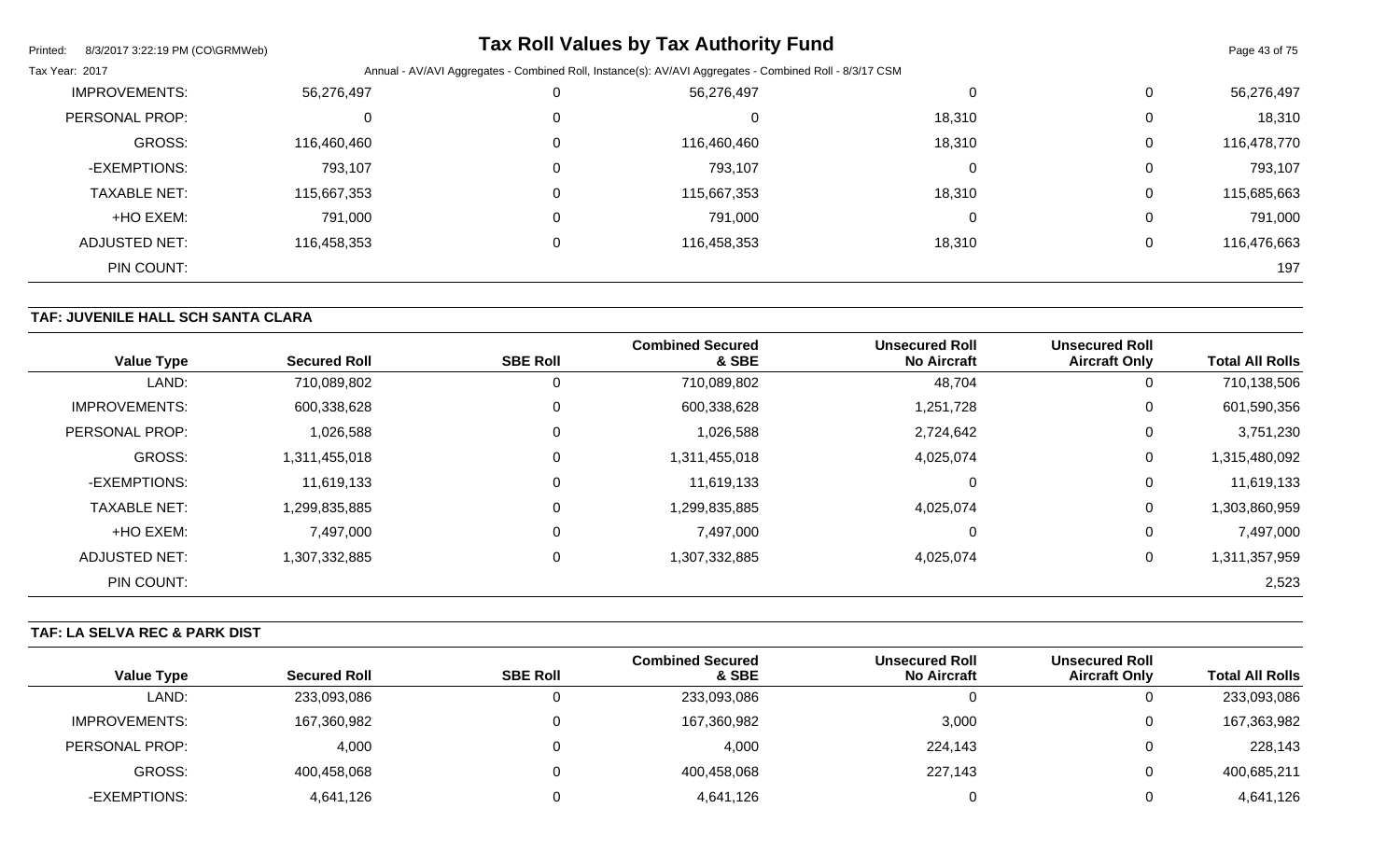| Printed: 8/3/2017 3:22:19 PM (CO\GRMWeb)                                                                                  |             |  | Tax Roll Values by Tax Authority Fund |         |                | Page 44 of 75 |
|---------------------------------------------------------------------------------------------------------------------------|-------------|--|---------------------------------------|---------|----------------|---------------|
| Tax Year: 2017<br>Annual - AV/AVI Aggregates - Combined Roll, Instance(s): AV/AVI Aggregates - Combined Roll - 8/3/17 CSM |             |  |                                       |         |                |               |
| <b>TAXABLE NET:</b>                                                                                                       | 395,816,942 |  | 395,816,942                           | 227,143 | $\overline{0}$ | 396,044,085   |
| +HO EXEM:                                                                                                                 | 2,646,000   |  | 2,646,000                             |         | $\overline{0}$ | 2,646,000     |
| ADJUSTED NET:                                                                                                             | 398,462,942 |  | 398,462,942                           | 227,143 | $\mathbf{0}$   | 398,690,085   |
| PIN COUNT:                                                                                                                |             |  |                                       |         |                | 865           |

# **TAF: LAKESIDE AREAWIDE**

| <b>Value Type</b>    | <b>Secured Roll</b> | <b>SBE Roll</b> | <b>Combined Secured</b><br>& SBE | <b>Unsecured Roll</b><br><b>No Aircraft</b> | <b>Unsecured Roll</b><br><b>Aircraft Only</b> | <b>Total All Rolls</b> |
|----------------------|---------------------|-----------------|----------------------------------|---------------------------------------------|-----------------------------------------------|------------------------|
| LAND:                | 190,156,660         |                 | 190,156,660                      | 48,704                                      | 0                                             | 190,205,364            |
| <b>IMPROVEMENTS:</b> | 160,742,958         | 0               | 160,742,958                      | 513,850                                     | 0                                             | 161,256,808            |
| PERSONAL PROP:       | 995,088             | $\Omega$        | 995,088                          | 1,593,076                                   | 0                                             | 2,588,164              |
| <b>GROSS:</b>        | 351,894,706         | $\Omega$        | 351,894,706                      | 2,155,630                                   | 0                                             | 354,050,336            |
| -EXEMPTIONS:         | 4,484,240           | $\Omega$        | 4,484,240                        |                                             | 0                                             | 4,484,240              |
| <b>TAXABLE NET:</b>  | 347,410,466         | $\Omega$        | 347,410,466                      | 2,155,630                                   | 0                                             | 349,566,096            |
| +HO EXEM:            | 1,906,800           | $\Omega$        | 1,906,800                        |                                             | 0                                             | 1,906,800              |
| ADJUSTED NET:        | 349,317,266         | $\Omega$        | 349,317,266                      | 2,155,630                                   | 0                                             | 351,472,896            |
| PIN COUNT:           |                     |                 |                                  |                                             |                                               | 813                    |

# **TAF: LAKESIDE SCH DIST TR-GEN**

| <b>Value Type</b>     | <b>Secured Roll</b> | <b>SBE Roll</b> | <b>Combined Secured</b><br>& SBE | <b>Unsecured Roll</b><br><b>No Aircraft</b> | <b>Unsecured Roll</b><br><b>Aircraft Only</b> | <b>Total All Rolls</b> |
|-----------------------|---------------------|-----------------|----------------------------------|---------------------------------------------|-----------------------------------------------|------------------------|
|                       |                     |                 |                                  |                                             |                                               |                        |
| LAND:                 | 190,156,660         |                 | 190,156,660                      | 48,704                                      | 0                                             | 190,205,364            |
| <b>IMPROVEMENTS:</b>  | 160,742,958         |                 | 160,742,958                      | 513,850                                     | 0                                             | 161,256,808            |
| <b>PERSONAL PROP:</b> | 995,088             |                 | 995,088                          | 1,593,076                                   | 0                                             | 2,588,164              |
| GROSS:                | 351,894,706         |                 | 351,894,706                      | 2,155,630                                   | 0                                             | 354,050,336            |
| -EXEMPTIONS:          | 4,484,240           |                 | 4,484,240                        | 0                                           | 0                                             | 4,484,240              |
| <b>TAXABLE NET:</b>   | 347,410,466         |                 | 347,410,466                      | 2,155,630                                   | 0                                             | 349,566,096            |
| +HO EXEM:             | 1,906,800           |                 | 1,906,800                        | $\Omega$                                    | 0                                             | 1,906,800              |
| ADJUSTED NET:         | 349,317,266         |                 | 349,317,266                      | 2,155,630                                   | 0                                             | 351,472,896            |
| PIN COUNT:            |                     |                 |                                  |                                             |                                               | 813                    |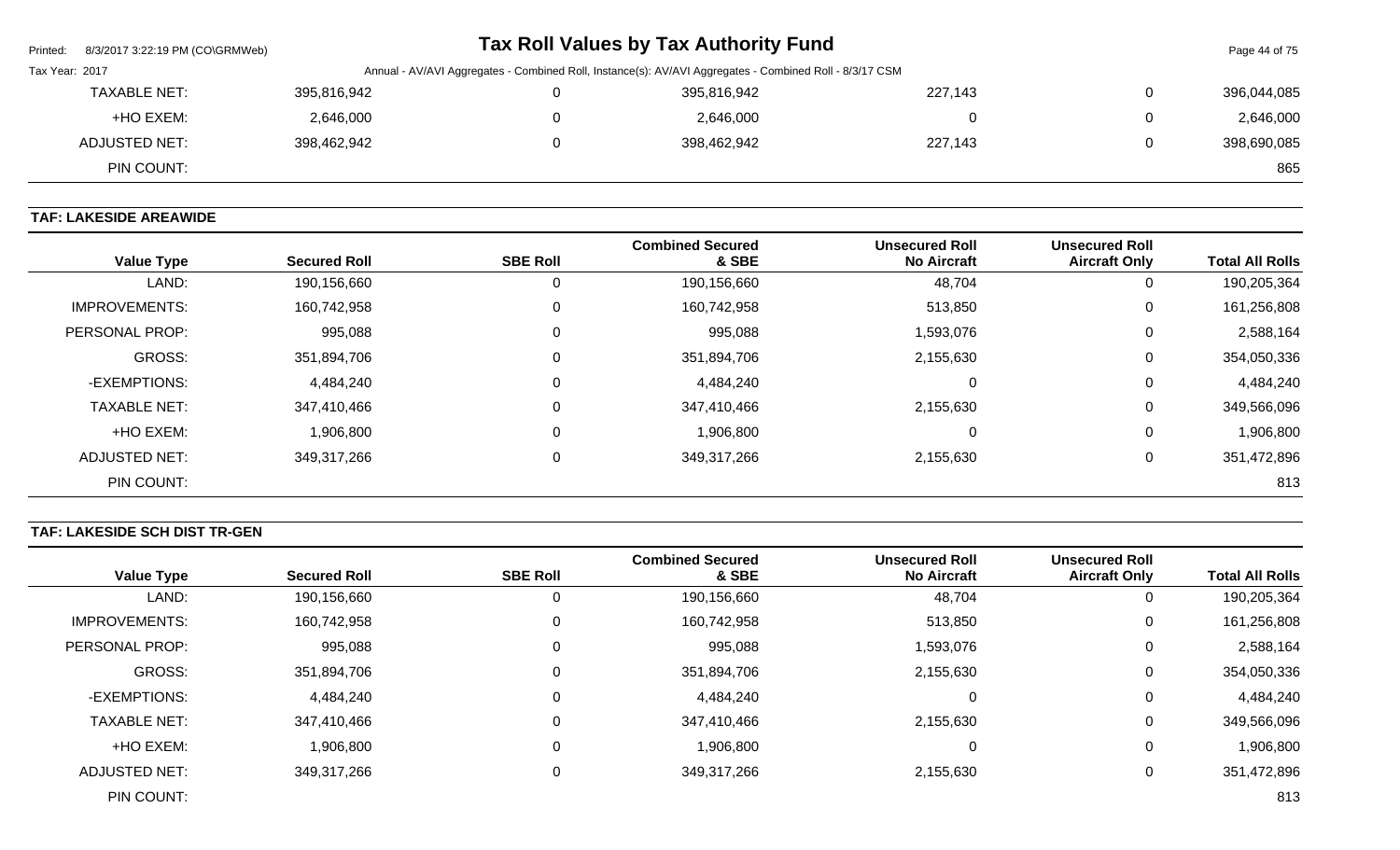### **TAF: LIVE OAK SCH DIST GENL**

|                      |                     |                 | <b>Combined Secured</b> | <b>Unsecured Roll</b> | <b>Unsecured Roll</b> |                        |
|----------------------|---------------------|-----------------|-------------------------|-----------------------|-----------------------|------------------------|
| <b>Value Type</b>    | <b>Secured Roll</b> | <b>SBE Roll</b> | & SBE                   | <b>No Aircraft</b>    | <b>Aircraft Only</b>  | <b>Total All Rolls</b> |
| LAND:                | 2,151,073,906       | 83,608          | 2,151,157,514           | 3,723,066             | 0                     | 2,154,880,580          |
| <b>IMPROVEMENTS:</b> | 1,523,290,407       |                 | 1,523,290,407           | 29,416,762            | 0                     | 1,552,707,169          |
| PERSONAL PROP:       | 3,227,267           |                 | 3,227,267               | 39,577,876            | 0                     | 42,805,143             |
| <b>GROSS:</b>        | 3,677,591,580       | 83,608          | 3,677,675,188           | 72,717,704            | 0                     | 3,750,392,892          |
| -EXEMPTIONS:         | 58,059,576          |                 | 58,059,576              | 2,769,971             | 0                     | 60,829,547             |
| <b>TAXABLE NET:</b>  | 3,619,532,004       | 83,608          | 3,619,615,612           | 69,947,733            | 0                     | 3,689,563,345          |
| +HO EXEM:            | 21,306,733          |                 | 21,306,733              | 56,000                | 0                     | 21,362,733             |
| ADJUSTED NET:        | 3,640,838,737       | 83,608          | 3,640,922,345           | 70,003,733            | 0                     | 3,710,926,078          |
| PIN COUNT:           |                     |                 |                         |                       |                       | 9,013                  |

## **TAF: LOMA PRIETA SCH AREAWIDE**

|                      |                     |                 | <b>Combined Secured</b> | <b>Unsecured Roll</b> | <b>Unsecured Roll</b> |                        |
|----------------------|---------------------|-----------------|-------------------------|-----------------------|-----------------------|------------------------|
| <b>Value Type</b>    | <b>Secured Roll</b> | <b>SBE Roll</b> | & SBE                   | <b>No Aircraft</b>    | <b>Aircraft Only</b>  | <b>Total All Rolls</b> |
| LAND:                | 519,326,211         |                 | 519,326,211             | 0                     | U                     | 519,326,211            |
| <b>IMPROVEMENTS:</b> | 438,636,062         | $\Omega$        | 438,636,062             | 737,878               | 0                     | 439,373,940            |
| PERSONAL PROP:       | 31,500              |                 | 31,500                  | 1,131,566             | 0                     | 1,163,066              |
| <b>GROSS:</b>        | 957,993,773         |                 | 957,993,773             | 1,869,444             | 0                     | 959,863,217            |
| -EXEMPTIONS:         | 7,120,893           | 0               | 7,120,893               | 0                     | 0                     | 7,120,893              |
| <b>TAXABLE NET:</b>  | 950,872,880         |                 | 950,872,880             | 1,869,444             | 0                     | 952,742,324            |
| +HO EXEM:            | 5,576,200           | $\Omega$        | 5,576,200               | 0                     | 0                     | 5,576,200              |
| <b>ADJUSTED NET:</b> | 956,449,080         |                 | 956,449,080             | 1,869,444             | 0                     | 958,318,524            |
| PIN COUNT:           |                     |                 |                         |                       |                       | 1,706                  |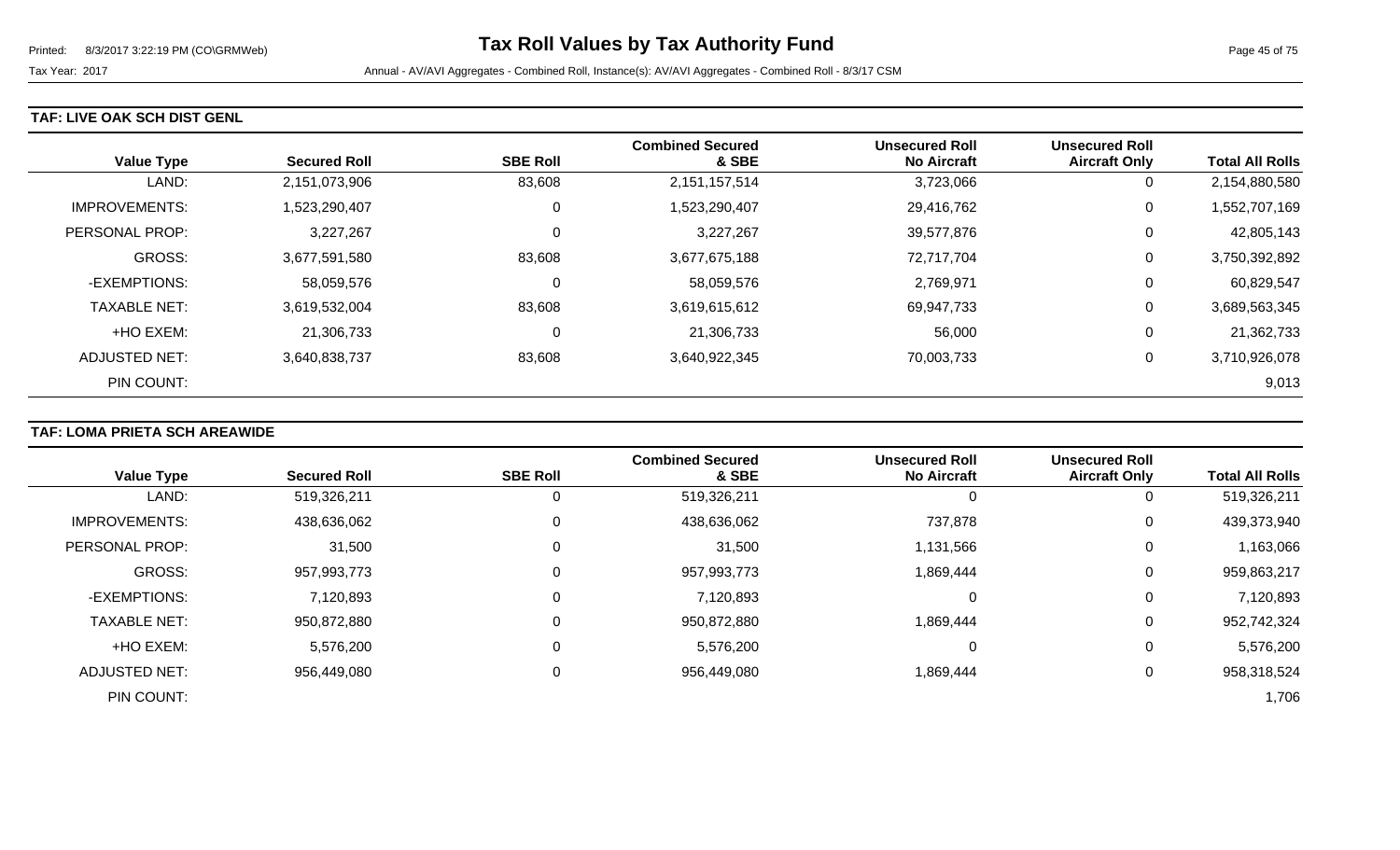#### **TAF: LOMA PRIETA SCH DIST TR GENL**

| <b>Value Type</b>    | <b>Secured Roll</b> | <b>SBE Roll</b> | <b>Combined Secured</b><br>& SBE | <b>Unsecured Roll</b><br><b>No Aircraft</b> | <b>Unsecured Roll</b><br><b>Aircraft Only</b> | <b>Total All Rolls</b> |
|----------------------|---------------------|-----------------|----------------------------------|---------------------------------------------|-----------------------------------------------|------------------------|
| LAND:                | 519,933,142         | 0               | 519,933,142                      |                                             | 0                                             | 519,933,142            |
| <b>IMPROVEMENTS:</b> | 439,595,670         | 0               | 439,595,670                      | 737,878                                     | 0                                             | 440,333,548            |
| PERSONAL PROP:       | 31,500              | 0               | 31,500                           | 1,131,566                                   | 0                                             | 1,163,066              |
| <b>GROSS:</b>        | 959,560,312         | 0               | 959,560,312                      | 1,869,444                                   | 0                                             | 961,429,756            |
| -EXEMPTIONS:         | 7,134,893           | 0               | 7,134,893                        | 0                                           | 0                                             | 7,134,893              |
| <b>TAXABLE NET:</b>  | 952,425,419         | 0               | 952,425,419                      | 1,869,444                                   | 0                                             | 954,294,863            |
| +HO EXEM:            | 5,590,200           | 0               | 5,590,200                        | 0                                           | 0                                             | 5,590,200              |
| <b>ADJUSTED NET:</b> | 958,015,619         | 0               | 958,015,619                      | 1,869,444                                   | 0                                             | 959,885,063            |
| PIN COUNT:           |                     |                 |                                  |                                             |                                               | 1,710                  |

## **TAF: LOMPICO CO WATER DIST TR GENL**

| <b>Value Type</b>    | <b>Secured Roll</b> | <b>SBE Roll</b> | <b>Combined Secured</b><br>& SBE | <b>Unsecured Roll</b><br><b>No Aircraft</b> | <b>Unsecured Roll</b><br><b>Aircraft Only</b> | <b>Total All Rolls</b> |
|----------------------|---------------------|-----------------|----------------------------------|---------------------------------------------|-----------------------------------------------|------------------------|
| LAND:                | 75,265,448          |                 | 75,265,448                       | 0                                           |                                               | 75,265,448             |
| <b>IMPROVEMENTS:</b> | 55,298,717          |                 | 55,298,717                       | 1,436                                       | 0                                             | 55,300,153             |
| PERSONAL PROP:       |                     |                 | υ                                | 149,258                                     | $\Omega$                                      | 149,258                |
| <b>GROSS:</b>        | 130,564,165         |                 | 130,564,165                      | 150,694                                     | 0                                             | 130,714,859            |
| -EXEMPTIONS:         | 3,469,167           |                 | 3,469,167                        | 0                                           | 0                                             | 3,469,167              |
| <b>TAXABLE NET:</b>  | 127,094,999         |                 | 127,094,999                      | 150,694                                     | 0                                             | 127,245,693            |
| +HO EXEM:            | 1,691,200           |                 | 1,691,200                        | 0                                           | 0                                             | 1,691,200              |
| <b>ADJUSTED NET:</b> | 128,786,199         |                 | 128,786,199                      | 150,694                                     | 0                                             | 128,936,893            |
| PIN COUNT:           |                     |                 |                                  |                                             |                                               | 1,649                  |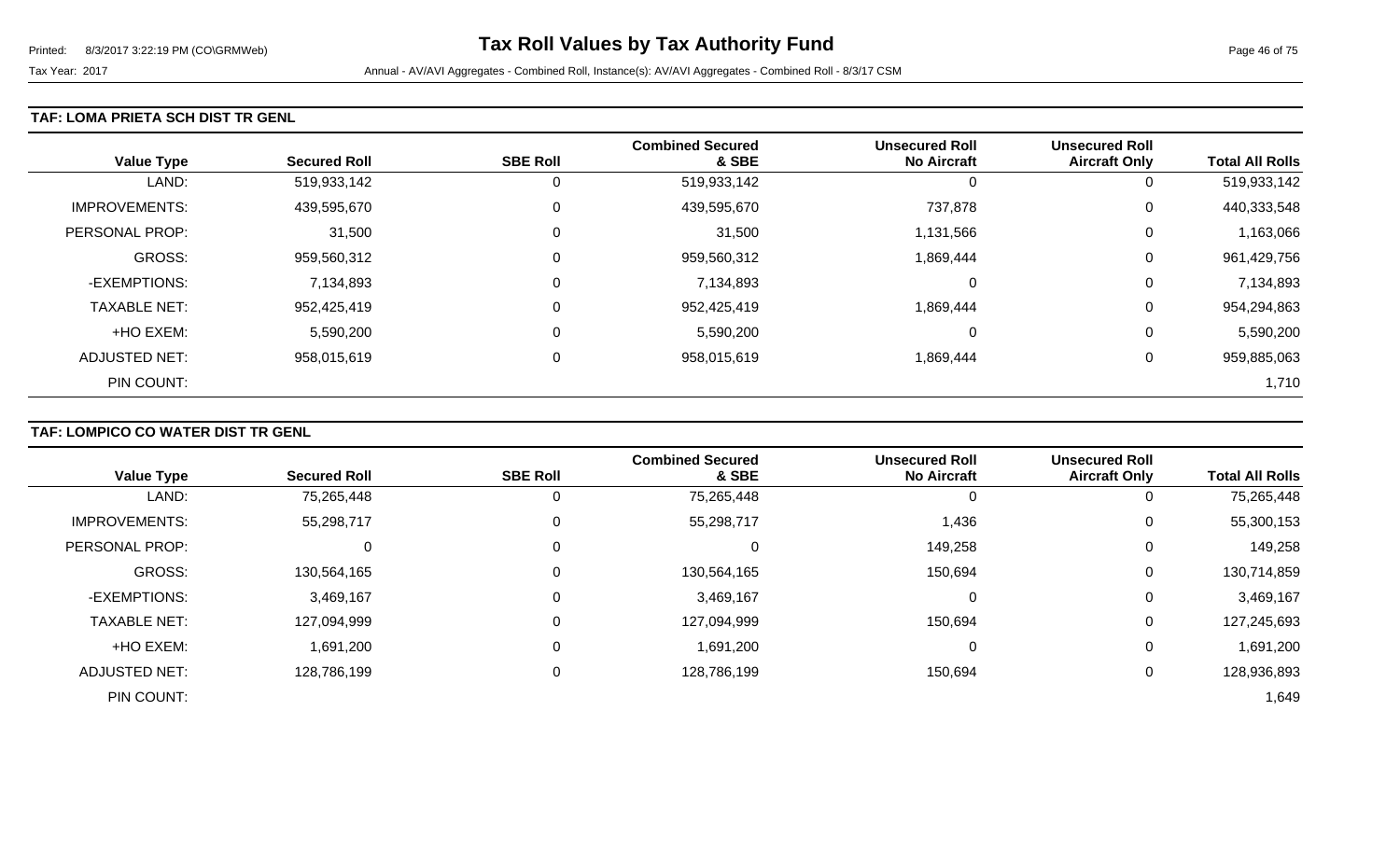#### **TAF: LOMPICO CO WATER DISTRICT BOND**

| <b>Value Type</b>    | <b>Secured Roll</b> | <b>SBE Roll</b> | <b>Combined Secured</b><br>& SBE | <b>Unsecured Roll</b><br><b>No Aircraft</b> | <b>Unsecured Roll</b><br><b>Aircraft Only</b> | <b>Total All Rolls</b> |
|----------------------|---------------------|-----------------|----------------------------------|---------------------------------------------|-----------------------------------------------|------------------------|
| LAND:                | 75,265,448          | 0               | 75,265,448                       | 0                                           | 0                                             | 75,265,448             |
| <b>IMPROVEMENTS:</b> | 55,298,717          | 0               | 55,298,717                       | 1,436                                       | 0                                             | 55,300,153             |
| PERSONAL PROP:       | 0                   | 0               | 0                                | 149,258                                     | 0                                             | 149,258                |
| GROSS:               | 130,564,165         | 0               | 130,564,165                      | 150,694                                     | 0                                             | 130,714,859            |
| -EXEMPTIONS:         | 3,469,167           | 0               | 3,469,167                        | 0                                           | 0                                             | 3,469,167              |
| <b>TAXABLE NET:</b>  | 127,094,999         | 0               | 127,094,999                      | 150,694                                     | 0                                             | 127,245,693            |
| +HO EXEM:            | 1,691,200           | 0               | 1,691,200                        | 0                                           | 0                                             | 1,691,200              |
| <b>ADJUSTED NET:</b> | 128,786,199         | 0               | 128,786,199                      | 150,694                                     | 0                                             | 128,936,893            |
| PIN COUNT:           |                     |                 |                                  |                                             |                                               | 1,649                  |

## **TAF: LOS GATOS HIGH DIST TR GENL**

|                      |                     |                 | <b>Combined Secured</b> | <b>Unsecured Roll</b> | <b>Unsecured Roll</b> |                        |
|----------------------|---------------------|-----------------|-------------------------|-----------------------|-----------------------|------------------------|
| <b>Value Type</b>    | <b>Secured Roll</b> | <b>SBE Roll</b> | & SBE                   | <b>No Aircraft</b>    | <b>Aircraft Only</b>  | <b>Total All Rolls</b> |
| LAND:                | 710,089,802         | 0               | 710,089,802             | 48,704                | 0                     | 710,138,506            |
| <b>IMPROVEMENTS:</b> | 600,338,628         | 0               | 600,338,628             | 1,251,728             | 0                     | 601,590,356            |
| PERSONAL PROP:       | 1,026,588           | 0               | 1,026,588               | 2,724,642             | 0                     | 3,751,230              |
| <b>GROSS:</b>        | 1,311,455,018       | 0               | 1,311,455,018           | 4,025,074             | 0                     | 1,315,480,092          |
| -EXEMPTIONS:         | 11,619,133          | 0               | 11,619,133              |                       | $\overline{0}$        | 11,619,133             |
| <b>TAXABLE NET:</b>  | 1,299,835,885       | 0               | 1,299,835,885           | 4,025,074             | 0                     | 1,303,860,959          |
| +HO EXEM:            | 7,497,000           | 0               | 7,497,000               | 0                     | 0                     | 7,497,000              |
| ADJUSTED NET:        | 1,307,332,885       | 0               | 1,307,332,885           | 4,025,074             | 0                     | 1,311,357,959          |
| PIN COUNT:           |                     |                 |                         |                       |                       | 2,523                  |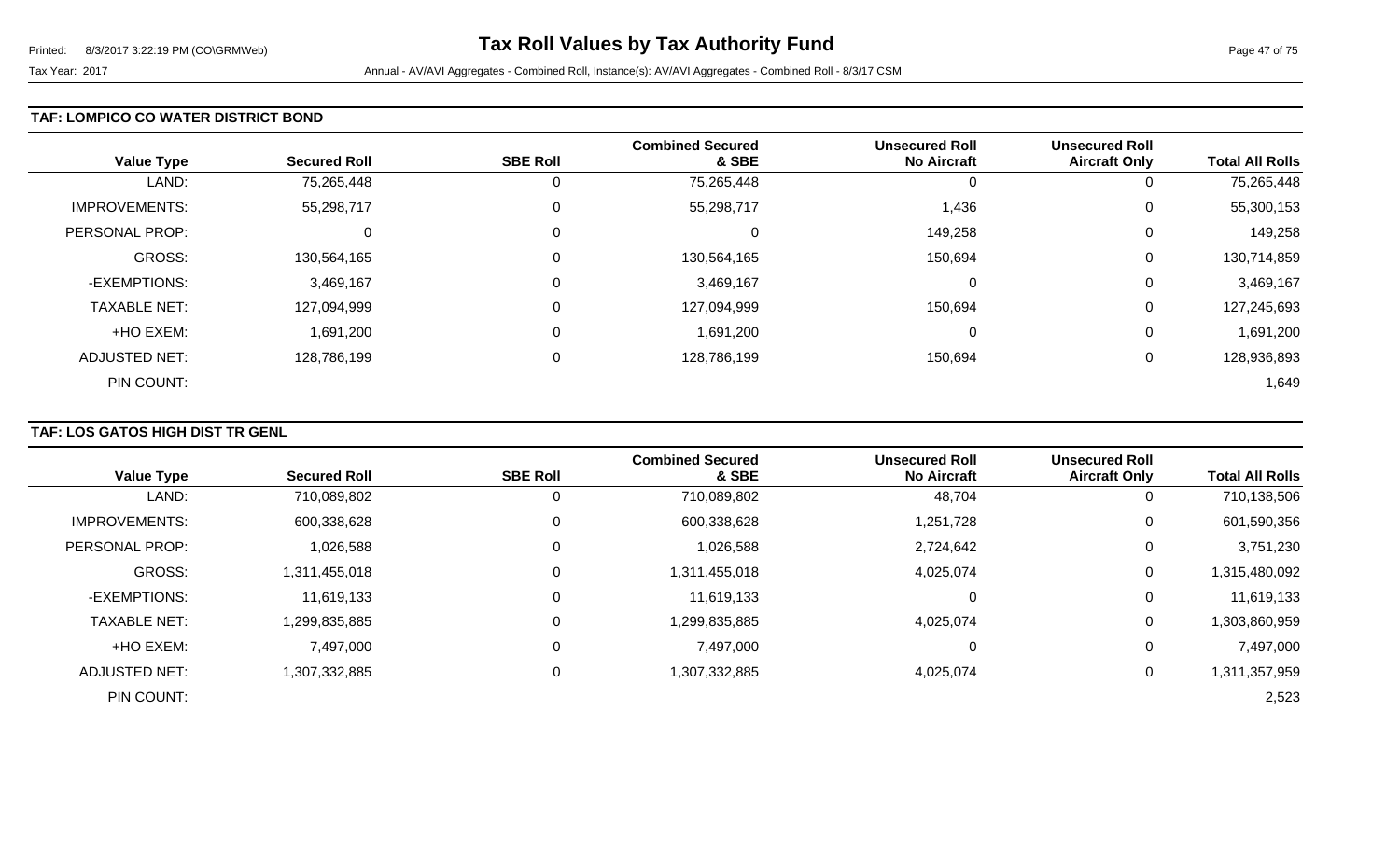#### **TAF: MIDPENINSULA REGIONAL OS GO BONDS**

| <b>Value Type</b>    | <b>Secured Roll</b> | <b>SBE Roll</b> | <b>Combined Secured</b><br>& SBE | <b>Unsecured Roll</b><br><b>No Aircraft</b> | <b>Unsecured Roll</b><br><b>Aircraft Only</b> | <b>Total All Rolls</b> |
|----------------------|---------------------|-----------------|----------------------------------|---------------------------------------------|-----------------------------------------------|------------------------|
|                      |                     |                 |                                  |                                             |                                               |                        |
| LAND:                | 305,919             | 0               | 305,919                          |                                             |                                               | 305,919                |
| <b>IMPROVEMENTS:</b> | 327,771             | 0               | 327,771                          |                                             | ັ                                             | 327,771                |
| GROSS:               | 633,690             | 0               | 633,690                          |                                             |                                               | 633,690                |
| -EXEMPTIONS:         | 633,690             | $\Omega$        | 633,690                          |                                             | ν                                             | 633,690                |
| PIN COUNT:           |                     |                 |                                  |                                             |                                               | 12                     |

#### **TAF: MOUNTAIN SCH DIST GENL**

| <b>Value Type</b>    | <b>Secured Roll</b> | <b>SBE Roll</b> | <b>Combined Secured</b><br>& SBE | <b>Unsecured Roll</b><br><b>No Aircraft</b> | <b>Unsecured Roll</b><br><b>Aircraft Only</b> | <b>Total All Rolls</b> |
|----------------------|---------------------|-----------------|----------------------------------|---------------------------------------------|-----------------------------------------------|------------------------|
| LAND:                | 144,014,820         | 0               | 144,014,820                      | -U                                          | U                                             | 144,014,820            |
| <b>IMPROVEMENTS:</b> | 123,000,228         | $\overline{0}$  | 123,000,228                      | 4,105,349                                   | 0                                             | 127,105,577            |
| PERSONAL PROP:       | 104,651             | $\overline{0}$  | 104,651                          | 1,227,422                                   | 0                                             | 1,332,073              |
| <b>GROSS:</b>        | 267,119,699         | $\overline{0}$  | 267,119,699                      | 5,332,771                                   | 0                                             | 272,452,470            |
| -EXEMPTIONS:         | 3,915,741           | $\overline{0}$  | 3,915,741                        | 11,743                                      | 0                                             | 3,927,484              |
| <b>TAXABLE NET:</b>  | 263,203,958         | $\overline{0}$  | 263,203,958                      | 5,321,028                                   | 0                                             | 268,524,986            |
| +HO EXEM:            | 836,800             | $\overline{0}$  | 1,836,800                        | $\Omega$                                    | 0                                             | 1,836,800              |
| ADJUSTED NET:        | 265,040,758         | $\mathbf 0$     | 265,040,758                      | 5,321,028                                   | 0                                             | 270,361,786            |
| PIN COUNT:           |                     |                 |                                  |                                             |                                               | 717                    |

#### **TAF: OPAL CLIFFS REC & PARK DIST**

|                   |                     |                 | <b>Combined Secured</b> | <b>Unsecured Roll</b> | <b>Unsecured Roll</b> |                        |
|-------------------|---------------------|-----------------|-------------------------|-----------------------|-----------------------|------------------------|
| <b>Value Type</b> | <b>Secured Roll</b> | <b>SBE Roll</b> | & SBE                   | <b>No Aircraft</b>    | <b>Aircraft Only</b>  | <b>Total All Rolls</b> |
| LAND:             | 193,597,969         |                 | 193,597,969             |                       |                       | 193,597,969            |
| IMPROVEMENTS:     | 104,539,282         |                 | 104,539,282             | 1,182,384             |                       | 105,721,666            |
| PERSONAL PROP:    | 25,000              |                 | 25,000                  | ,459,006              | 0                     | 1,484,006              |
| GROSS:            | 298,162,251         |                 | 298,162,251             | 2,641,390             |                       | 300,803,641            |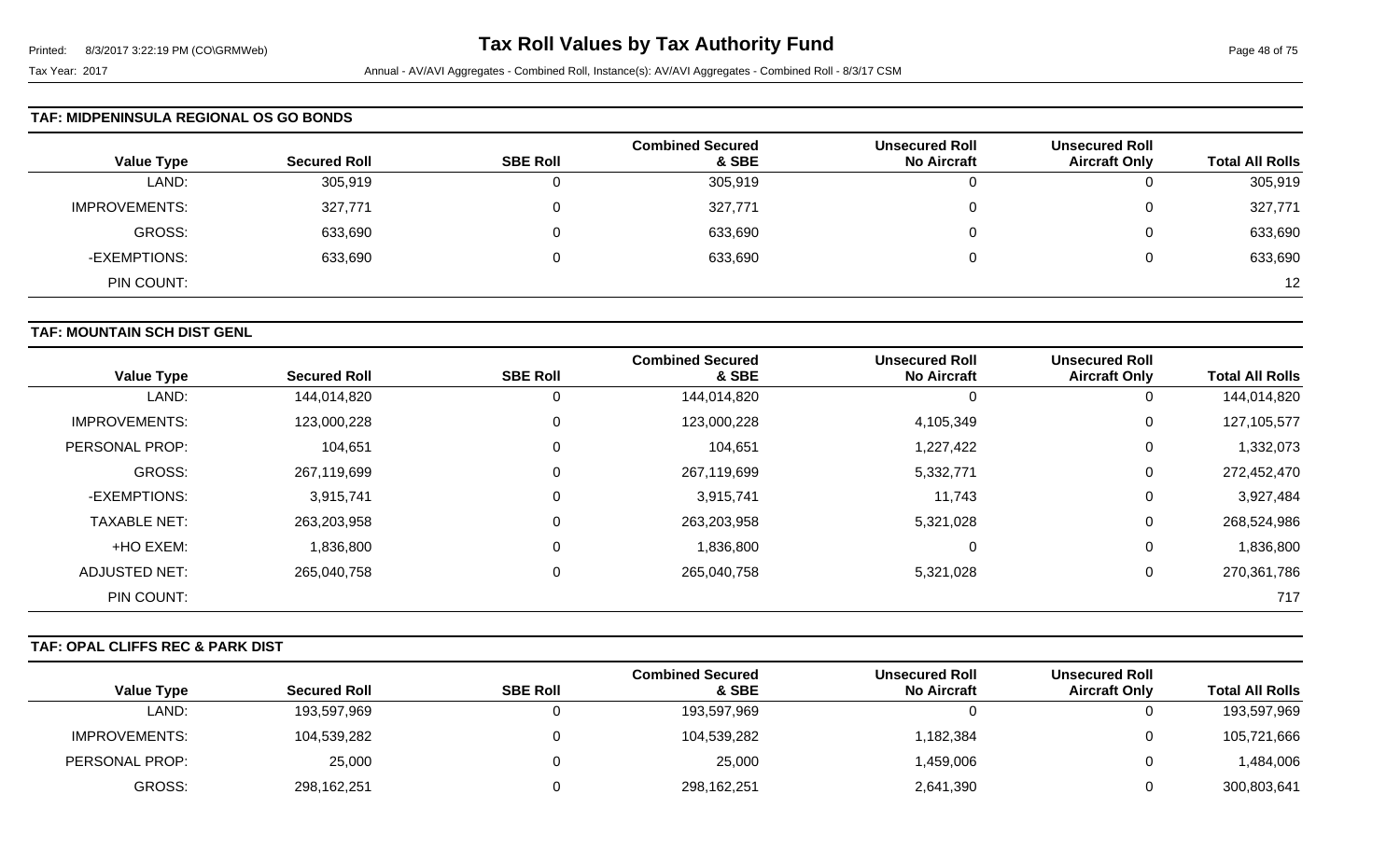| Printed:       | 8/3/2017 3:22:19 PM (CO\GRMWeb) |             |              | <b>Tax Roll Values by Tax Authority Fund</b>                                                            |           |   | Page 49 of 75 |
|----------------|---------------------------------|-------------|--------------|---------------------------------------------------------------------------------------------------------|-----------|---|---------------|
| Tax Year: 2017 |                                 |             |              | Annual - AV/AVI Aggregates - Combined Roll, Instance(s): AV/AVI Aggregates - Combined Roll - 8/3/17 CSM |           |   |               |
|                | -EXEMPTIONS:                    | 319,457,١   | 0            | 1,319,457                                                                                               |           | 0 | 1,319,457     |
|                | <b>TAXABLE NET:</b>             | 296,842,794 | $\mathbf{0}$ | 296,842,794                                                                                             | 2,641,390 | 0 | 299,484,184   |
|                | +HO EXEM:                       | .146,600    | 0            | 1,146,600                                                                                               |           | 0 | 1,146,600     |
|                | <b>ADJUSTED NET:</b>            | 297,989,394 | $\mathbf{0}$ | 297,989,394                                                                                             | 2,641,390 | 0 | 300,630,784   |
|                | PIN COUNT:                      |             |              |                                                                                                         |           |   | 478           |

## **TAF: PACIFIC SCH DIST GENL**

| <b>Value Type</b>     | <b>Secured Roll</b> | <b>SBE Roll</b> | <b>Combined Secured</b><br>& SBE | <b>Unsecured Roll</b><br><b>No Aircraft</b> | <b>Unsecured Roll</b><br><b>Aircraft Only</b> | <b>Total All Rolls</b> |
|-----------------------|---------------------|-----------------|----------------------------------|---------------------------------------------|-----------------------------------------------|------------------------|
| LAND:                 | 79,205,029          | 7,623           | 79,212,652                       | 80,099                                      | 0                                             | 79,292,751             |
| <b>IMPROVEMENTS:</b>  | 60,884,167          | 0               | 60,884,167                       | 583,691                                     | 0                                             | 61,467,858             |
| <b>PERSONAL PROP:</b> | 363,803             | $\Omega$        | 363,803                          | 2,248,669                                   | 0                                             | 2,612,472              |
| <b>GROSS:</b>         | 140,452,999         | 7,623           | 140,460,622                      | 2,912,459                                   | 0                                             | 143,373,081            |
| -EXEMPTIONS:          | 8,336,032           | 0               | 8,336,032                        | 0                                           | 0                                             | 8,336,032              |
| <b>TAXABLE NET:</b>   | 132,116,967         | 7,623           | 132,124,590                      | 2,912,459                                   | 0                                             | 135,037,049            |
| +HO EXEM:             | 705,848             | 0               | 705,848                          | 0                                           | 0                                             | 705,848                |
| <b>ADJUSTED NET:</b>  | 132,822,815         | 7,623           | 132,830,438                      | 2,912,459                                   | 0                                             | 135,742,897            |
| PIN COUNT:            |                     |                 |                                  |                                             |                                               | 655                    |

# **TAF: PAJ VAL UNIF SCH DIST GENL**

|                      |                     |                 | <b>Combined Secured</b> | <b>Unsecured Roll</b> | <b>Unsecured Roll</b> |                        |
|----------------------|---------------------|-----------------|-------------------------|-----------------------|-----------------------|------------------------|
| <b>Value Type</b>    | <b>Secured Roll</b> | <b>SBE Roll</b> | & SBE                   | <b>No Aircraft</b>    | <b>Aircraft Only</b>  | <b>Total All Rolls</b> |
| LAND:                | 7,759,206,967       | 123,397         | 7,759,330,364           | 5,679,497             | 0                     | 7,765,009,861          |
| <b>IMPROVEMENTS:</b> | 6,367,150,302       | $\Omega$        | 6,367,150,302           | 109,367,770           | 0                     | 6,476,518,072          |
| PERSONAL PROP:       | 69,550,234          | 0               | 69,550,234              | 224,039,607           | 26,823,246            | 320,413,087            |
| <b>GROSS:</b>        | 14,195,907,503      | 123,397         | 14,196,030,900          | 339,086,874           | 26,823,246            | 14,561,941,020         |
| -EXEMPTIONS:         | 562,390,589         |                 | 562,390,589             | 10,399,448            | 449,340               | 573,239,377            |
| <b>TAXABLE NET:</b>  | 13,633,516,914      | 123,397         | 13,633,640,311          | 328,687,426           | 26,373,906            | 13,988,701,643         |
| +HO EXEM:            | 81,665,295          | 0               | 81,665,295              | 0                     | 0                     | 81,665,295             |
| ADJUSTED NET:        | 13,715,182,209      | 123,397         | 13,715,305,606          | 328,687,426           | 26,373,906            | 14,070,366,938         |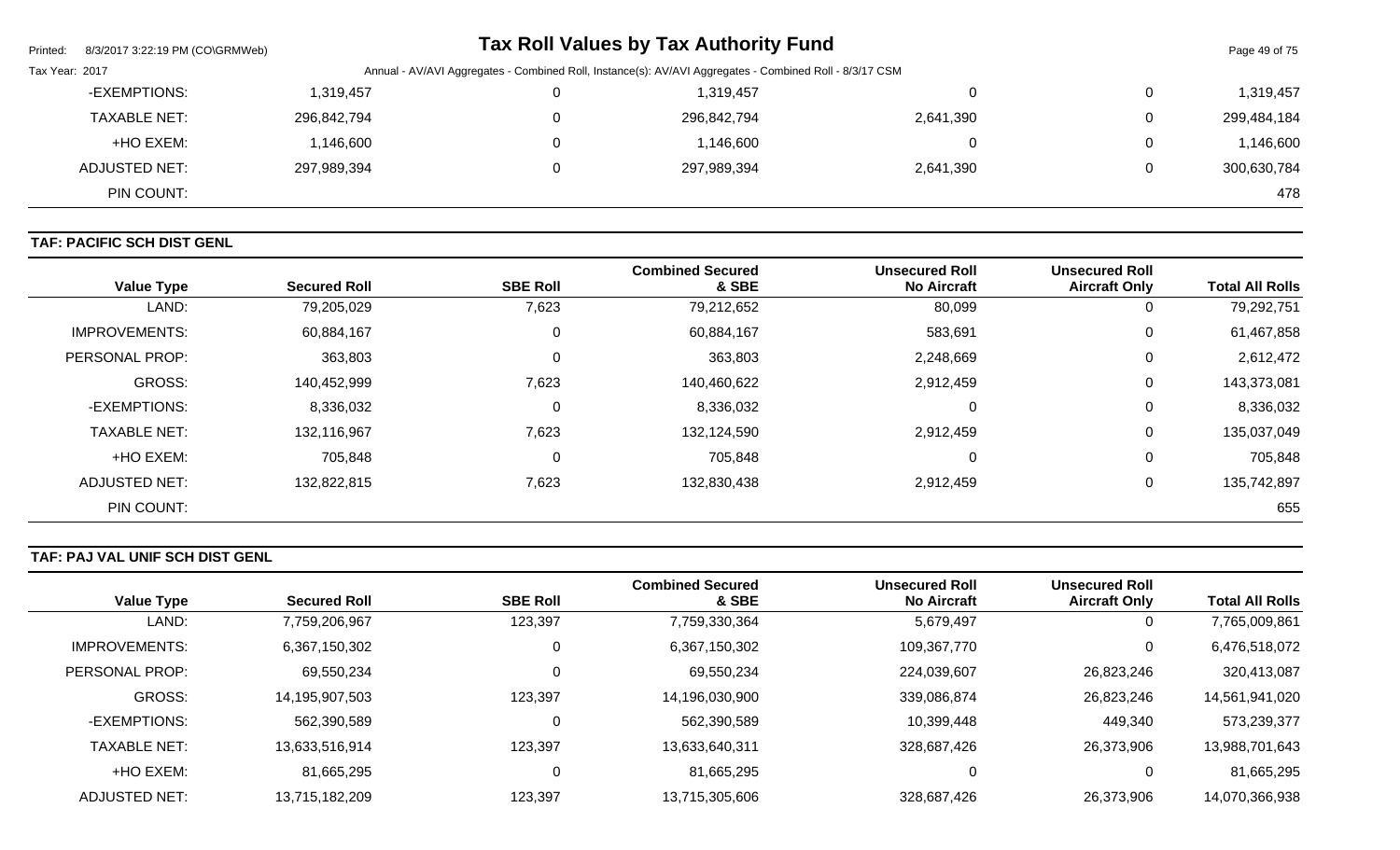# Printed: 8/3/2017 3:22:19 PM (CO\GRMWeb) **Tax Roll Values by Tax Authority Fund** Page 50 of 75

Tax Year: 2017 **Annual - AV/AVI Aggregates - Combined Roll**, Instance(s): AV/AVI Aggregates - Combined Roll - 8/3/17 CSM

PIN COUNT: 34,529

| <b>Value Type</b>    | <b>Secured Roll</b> | <b>SBE Roll</b> | <b>Combined Secured</b><br>& SBE | <b>Unsecured Roll</b><br><b>No Aircraft</b> | <b>Unsecured Roll</b><br><b>Aircraft Only</b> | <b>Total All Rolls</b> |
|----------------------|---------------------|-----------------|----------------------------------|---------------------------------------------|-----------------------------------------------|------------------------|
| LAND:                | 244,064,054         | 0               | 244,064,054                      |                                             | 0                                             | 244,064,054            |
| <b>IMPROVEMENTS:</b> | 141,624,084         | 0               | 141,624,084                      | 500,400                                     | 0                                             | 142,124,484            |
| PERSONAL PROP:       | 76,781              | 0               | 76,781                           | 50,823                                      | 0                                             | 127,604                |
| <b>GROSS:</b>        | 385,764,919         | 0               | 385,764,919                      | 551,223                                     | 0                                             | 386,316,142            |
| -EXEMPTIONS:         | 279,786             | 0               | 279,786                          | 0                                           | 0                                             | 279,786                |
| <b>TAXABLE NET:</b>  | 385,485,133         | 0               | 385,485,133                      | 551,223                                     | 0                                             | 386,036,356            |
| +HO EXEM:            | 147,000             | 0               | 147,000                          | 0                                           | 0                                             | 147,000                |
| ADJUSTED NET:        | 385,632,133         | $\mathbf{0}$    | 385,632,133                      | 551,223                                     | 0                                             | 386,183,356            |
| PIN COUNT:           |                     |                 |                                  |                                             |                                               | 637                    |

### **TAF: PAJARO STORM DRAIN MAINT DIST**

|                      |                     |                 | <b>Combined Secured</b> | <b>Unsecured Roll</b> | <b>Unsecured Roll</b> |                        |
|----------------------|---------------------|-----------------|-------------------------|-----------------------|-----------------------|------------------------|
| <b>Value Type</b>    | <b>Secured Roll</b> | <b>SBE Roll</b> | & SBE                   | <b>No Aircraft</b>    | <b>Aircraft Only</b>  | <b>Total All Rolls</b> |
| LAND:                | 3,331,490,056       | 31,120          | 3,331,521,176           | 5,339,147             | 0                     | 3,336,860,323          |
| <b>IMPROVEMENTS:</b> | 3,262,195,292       | $\mathbf 0$     | 3,262,195,292           | 95,291,237            | 0                     | 3,357,486,529          |
| PERSONAL PROP:       | 61,548,605          | 0               | 61,548,605              | 196,839,258           | 26,823,246            | 285,211,109            |
| GROSS:               | 6,655,233,953       | 31,120          | 6,655,265,073           | 297,469,642           | 26,823,246            | 6,979,557,961          |
| -EXEMPTIONS:         | 422,037,672         | $\overline{0}$  | 422,037,672             | 8,673,242             | 449,340               | 431,160,254            |
| <b>TAXABLE NET:</b>  | 6,233,196,281       | 31,120          | 6,233,227,401           | 288,796,400           | 26,373,906            | 6,548,397,707          |
| +HO EXEM:            | 43,561,972          | 0               | 43,561,972              | 0                     | 0                     | 43,561,972             |
| ADJUSTED NET:        | 6,276,758,253       | 31,120          | 6,276,789,373           | 288,796,400           | 26,373,906            | 6,591,959,679          |
| PIN COUNT:           |                     |                 |                         |                       |                       | 19,550                 |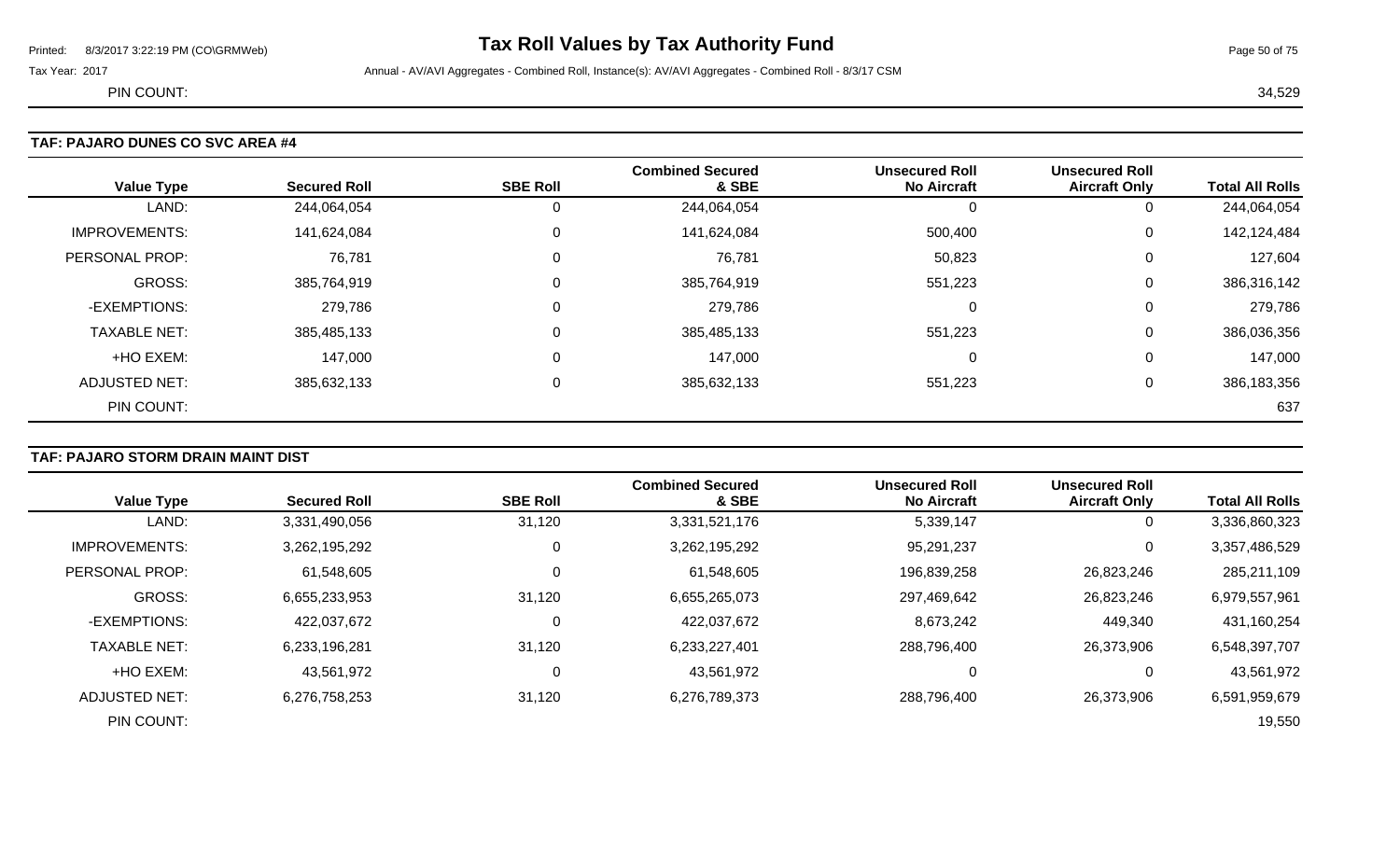#### **TAF: PAJARO VALLEY FIRE PROTECTION DIST G**

| <b>Value Type</b>    | <b>Secured Roll</b> | <b>SBE Roll</b> | <b>Combined Secured</b><br>& SBE | <b>Unsecured Roll</b><br><b>No Aircraft</b> | <b>Unsecured Roll</b><br><b>Aircraft Only</b> | <b>Total All Rolls</b> |
|----------------------|---------------------|-----------------|----------------------------------|---------------------------------------------|-----------------------------------------------|------------------------|
| LAND:                | 824,424,309         | 0               | 824,424,309                      | 666,884                                     | 0                                             | 825,091,193            |
| <b>IMPROVEMENTS:</b> | 760,234,047         | 0               | 760,234,047                      | 10,626,885                                  | 0                                             | 770,860,932            |
| PERSONAL PROP:       | 11,384,572          | 0               | 11,384,572                       | 36,214,624                                  | 0                                             | 47,599,196             |
| GROSS:               | 1,596,042,928       | 0               | 1,596,042,928                    | 47,508,393                                  | 0                                             | 1,643,551,321          |
| -EXEMPTIONS:         | 142,860,823         | 0               | 142,860,823                      | 956,781                                     | 0                                             | 143,817,604            |
| <b>TAXABLE NET:</b>  | 1,453,182,105       | 0               | 1,453,182,105                    | 46,551,612                                  | 0                                             | 1,499,733,717          |
| +HO EXEM:            | 13,063,400          | 0               | 13,063,400                       | 0                                           | 0                                             | 13,063,400             |
| ADJUSTED NET:        | 1,466,245,505       | 0               | 1,466,245,505                    | 46,551,612                                  | 0                                             | 1,512,797,117          |
| PIN COUNT:           |                     |                 |                                  |                                             |                                               | 4,551                  |

## **TAF: PAJARO VALLEY PUB CEM DIST**

| <b>Value Type</b>    | <b>Secured Roll</b> | <b>SBE Roll</b> | <b>Combined Secured</b><br>& SBE | <b>Unsecured Roll</b><br><b>No Aircraft</b> | <b>Unsecured Roll</b><br><b>Aircraft Only</b> | <b>Total All Rolls</b> |
|----------------------|---------------------|-----------------|----------------------------------|---------------------------------------------|-----------------------------------------------|------------------------|
|                      |                     |                 |                                  |                                             |                                               |                        |
| LAND:                | 3,837,332,878       | 31,120          | 3,837,363,998                    | 5,339,147                                   | O                                             | 3,842,703,145          |
| <b>IMPROVEMENTS:</b> | 3,718,349,578       |                 | 3,718,349,578                    | 94,762,282                                  | 0                                             | 3,813,111,860          |
| PERSONAL PROP:       | 61,302,259          |                 | 61,302,259                       | 203,743,404                                 | 26,823,246                                    | 291,868,909            |
| <b>GROSS:</b>        | 7,616,984,715       | 31,120          | 7,617,015,835                    | 303,844,833                                 | 26,823,246                                    | 7,947,683,914          |
| -EXEMPTIONS:         | 425.508.762         |                 | 425,508,762                      | 7,716,461                                   | 449,340                                       | 433,674,563            |
| <b>TAXABLE NET:</b>  | 7,191,475,953       | 31,120          | 7,191,507,073                    | 296,128,372                                 | 26,373,906                                    | 7,514,009,351          |
| +HO EXEM:            | 50,006,172          |                 | 50,006,172                       | 0                                           | 0                                             | 50,006,172             |
| ADJUSTED NET:        | 7,241,482,125       | 31,120          | 7,241,513,245                    | 296,128,372                                 | 26,373,906                                    | 7,564,015,523          |
| PIN COUNT:           |                     |                 |                                  |                                             |                                               | 21,638                 |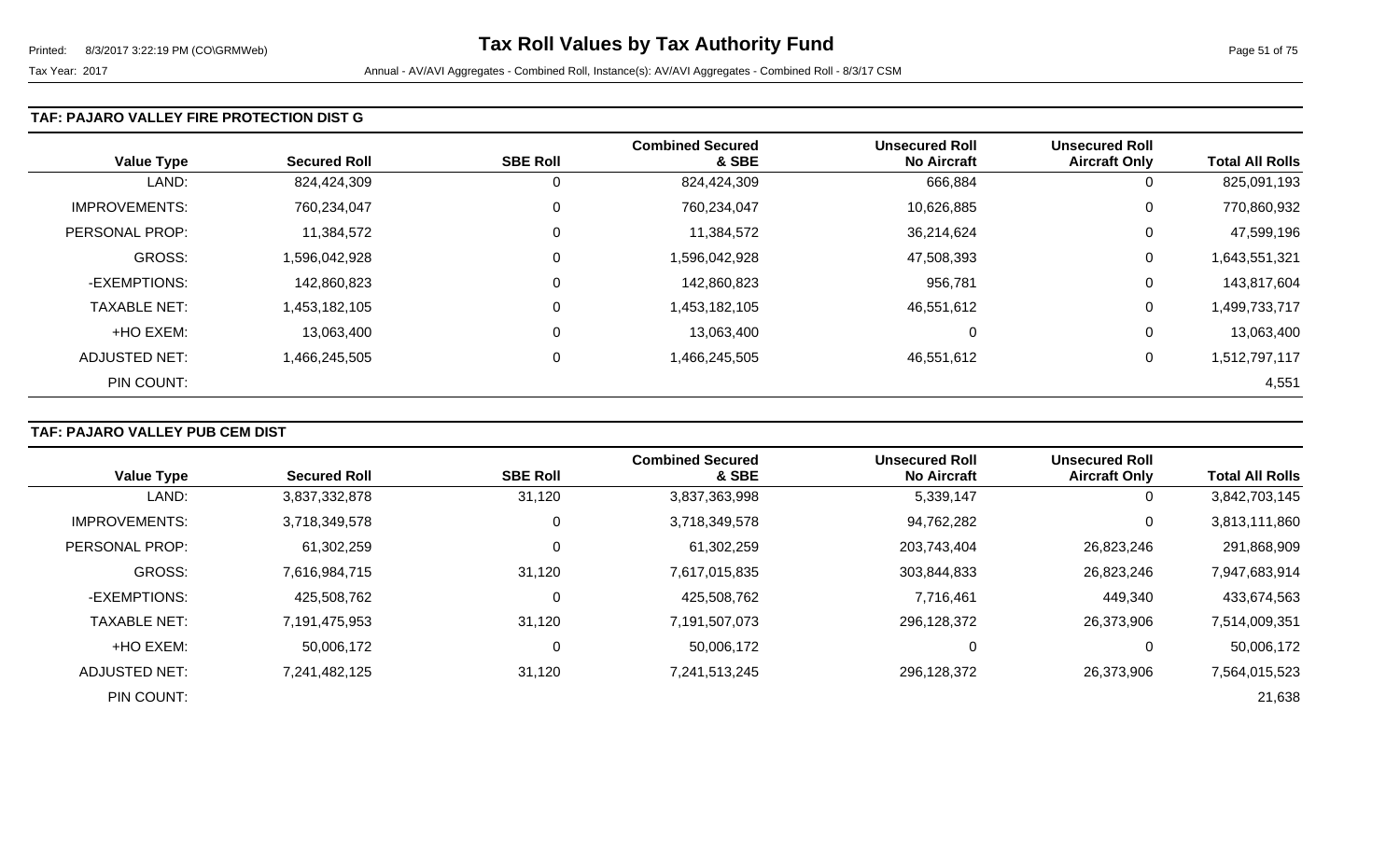#### **TAF: PLACE DE MER CO SERV AREA #2**

|                      |                     |                 | <b>Combined Secured</b> | <b>Unsecured Roll</b> | <b>Unsecured Roll</b> |                        |
|----------------------|---------------------|-----------------|-------------------------|-----------------------|-----------------------|------------------------|
| <b>Value Type</b>    | <b>Secured Roll</b> | <b>SBE Roll</b> | & SBE                   | <b>No Aircraft</b>    | <b>Aircraft Only</b>  | <b>Total All Rolls</b> |
| LAND:                | 50,858,153          | 0               | 50,858,153              | U                     | υ                     | 50,858,153             |
| <b>IMPROVEMENTS:</b> | 24,771,570          | 0               | 24,771,570              | 0                     | U                     | 24,771,570             |
| GROSS:               | 75,629,723          | 0               | 75,629,723              | 0                     | U                     | 75,629,723             |
| -EXEMPTIONS:         | 96,768              | 0               | 96,768                  | 0                     | υ                     | 96,768                 |
| <b>TAXABLE NET:</b>  | 75,532,955          | 0               | 75,532,955              | 0                     | U                     | 75,532,955             |
| +HO EXEM:            | 91,000              | $\mathbf 0$     | 91,000                  | 0                     | U                     | 91,000                 |
| <b>ADJUSTED NET:</b> | 75,623,955          | 0               | 75,623,955              | $\Omega$              | υ                     | 75,623,955             |
| PIN COUNT:           |                     |                 |                         |                       |                       | 111                    |

#### **TAF: RAILROAD UNITARY REV & TAX 100.95**

|                      |                     |                 | <b>Combined Secured</b> | <b>Unsecured Roll</b> | <b>Unsecured Roll</b> |                        |
|----------------------|---------------------|-----------------|-------------------------|-----------------------|-----------------------|------------------------|
| <b>Value Type</b>    | <b>Secured Roll</b> | <b>SBE Roll</b> | & SBE                   | <b>No Aircraft</b>    | <b>Aircraft Only</b>  | <b>Total All Rolls</b> |
| LAND:                |                     | 1,449,973       | 1,449,973               |                       | 0                     | 1,449,973              |
| IMPROVEMENTS:        |                     | 963,732         | 963,732                 |                       | 0                     | 963,732                |
| PERSONAL PROP:       |                     | 707,030         | 707,030                 |                       | 0                     | 707,030                |
| GROSS:               |                     | 3,120,735       | 3,120,735               |                       | 0                     | 3,120,735              |
| <b>TAXABLE NET:</b>  |                     | 3,120,735       | 3,120,735               |                       | 0                     | 3,120,735              |
| <b>ADJUSTED NET:</b> |                     | 3,120,735       | 3,120,735               |                       | 0                     | 3,120,735              |
| PIN COUNT:           |                     |                 |                         |                       |                       | 3                      |

#### **TAF: RDA PASS THRU TO SCHOOLS IMPOUND**

| <b>Value Type</b> | <b>Secured Roll</b> | <b>SBE Roll</b> | <b>Combined Secured</b><br>& SBE | <b>Unsecured Roll</b><br><b>No Aircraft</b> | <b>Unsecured Roll</b><br><b>Aircraft Only</b> | <b>Total All Rolls</b> |
|-------------------|---------------------|-----------------|----------------------------------|---------------------------------------------|-----------------------------------------------|------------------------|
| LAND:             | 1,682,412,809       | 64,687          | 1,682,477,496                    | 20,419                                      |                                               | 1,682,497,915          |
| IMPROVEMENTS:     | 1,444,694,161       |                 | 1.444.694.161                    | 1,870,847                                   |                                               | ,446,565,008           |
| PERSONAL PROP:    | 2,688,241           |                 | 2,688,241                        | 5,436,760                                   |                                               | 8,125,001              |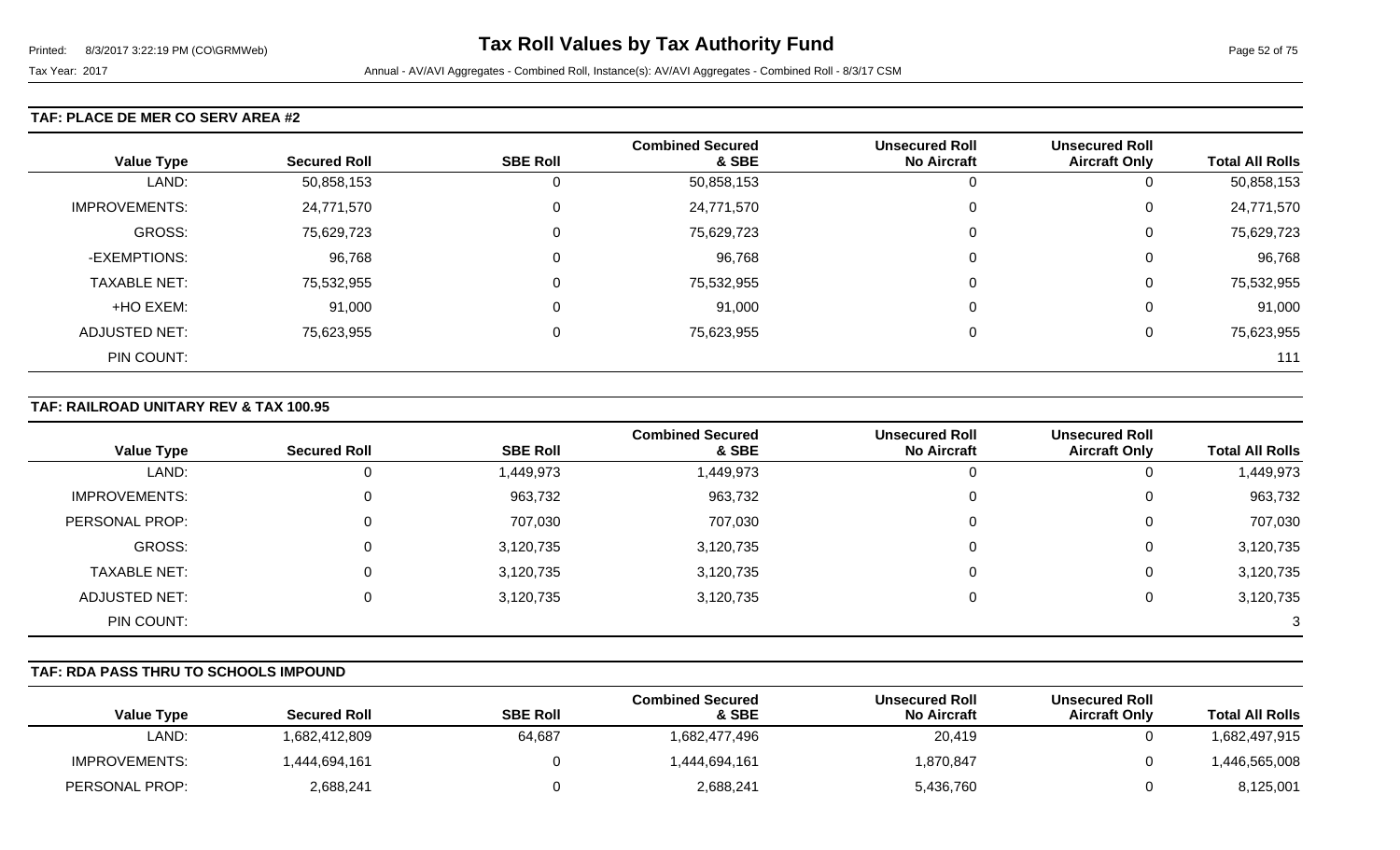| Printed:       | 8/3/2017 3:22:19 PM (CO\GRMWeb) |               |        | <b>Tax Roll Values by Tax Authority Fund</b>                                                            |           |   | Page 53 of 75 |
|----------------|---------------------------------|---------------|--------|---------------------------------------------------------------------------------------------------------|-----------|---|---------------|
| Tax Year: 2017 |                                 |               |        | Annual - AV/AVI Aggregates - Combined Roll, Instance(s): AV/AVI Aggregates - Combined Roll - 8/3/17 CSM |           |   |               |
|                | GROSS:                          | 3,129,795,211 | 64,687 | 3,129,859,898                                                                                           | 7,328,026 | 0 | 3,137,187,924 |
|                | -EXEMPTIONS:                    | 68,622,268    | υ      | 68,622,268                                                                                              | 22,112    | 0 | 68,644,380    |
|                | <b>TAXABLE NET:</b>             | 3,061,172,943 | 64,687 | 3,061,237,630                                                                                           | 7,305,914 | 0 | 3,068,543,544 |
|                | +HO EXEM:                       | 28,056,000    |        | 28,056,000                                                                                              |           | 0 | 28,056,000    |
|                | ADJUSTED NET:                   | 3,089,228,943 | 64,687 | 3,089,293,630                                                                                           | 7,305,914 | 0 | 3,096,599,544 |
|                | PIN COUNT:                      |               |        |                                                                                                         |           |   | 13,898        |

## **TAF: REC & PARKS - CO SERV AREA #11**

| <b>Value Type</b>    | <b>Secured Roll</b> | <b>SBE Roll</b> | <b>Combined Secured</b><br>& SBE | <b>Unsecured Roll</b><br><b>No Aircraft</b> | <b>Unsecured Roll</b><br><b>Aircraft Only</b> | <b>Total All Rolls</b> |
|----------------------|---------------------|-----------------|----------------------------------|---------------------------------------------|-----------------------------------------------|------------------------|
| LAND:                | 12,977,037,752      | 164,587         | 12,977,202,339                   | 3,945,137                                   | 0                                             | 12,981,147,476         |
| <b>IMPROVEMENTS:</b> | 10,173,763,295      | 0               | 10,173,763,295                   | 97,787,996                                  | 0                                             | 10,271,551,291         |
| PERSONAL PROP:       | 86,643,882          |                 | 86,643,882                       | 159,680,592                                 | 83,767                                        | 246,408,241            |
| GROSS:               | 23,237,444,929      | 164,587         | 23,237,609,516                   | 261,413,725                                 | 83,767                                        | 23,499,107,008         |
| -EXEMPTIONS:         | 793,513,798         |                 | 793,513,798                      | 19,369,875                                  | 0                                             | 812,883,673            |
| <b>TAXABLE NET:</b>  | 22,443,931,131      | 164,587         | 22,444,095,718                   | 242,043,850                                 | 83,767                                        | 22,686,223,335         |
| +HO EXEM:            | 143,426,875         | C               | 143,426,875                      |                                             | $\mathbf 0$                                   | 143,426,875            |
| ADJUSTED NET:        | 22,587,358,006      | 164,587         | 22,587,522,593                   | 242,043,850                                 | 83,767                                        | 22,829,650,210         |
| PIN COUNT:           |                     |                 |                                  |                                             |                                               | 58,563                 |

## **TAF: ROBAK DR CO SV AREA #16**

| <b>Value Type</b>    | <b>Secured Roll</b> | <b>SBE Roll</b> | <b>Combined Secured</b><br>& SBE | <b>Unsecured Roll</b><br><b>No Aircraft</b> | <b>Unsecured Roll</b><br><b>Aircraft Only</b> | <b>Total All Rolls</b> |
|----------------------|---------------------|-----------------|----------------------------------|---------------------------------------------|-----------------------------------------------|------------------------|
| LAND:                | 19,289,562          | 0               | 19,289,562                       |                                             |                                               | 19,289,562             |
|                      |                     |                 |                                  |                                             |                                               |                        |
| <b>IMPROVEMENTS:</b> | 15,615,807          | 0               | 15,615,807                       |                                             | 0                                             | 15,615,807             |
| PERSONAL PROP:       | 0                   | 0               |                                  | 36,784                                      | 0                                             | 36,784                 |
| GROSS:               | 34,905,369          | 0               | 34,905,369                       | 36,784                                      | 0                                             | 34,942,153             |
| -EXEMPTIONS:         | 303,507             | 0               | 303,507                          |                                             | $\overline{0}$                                | 303,507                |
| <b>TAXABLE NET:</b>  | 34,601,862          | 0               | 34,601,862                       | 36,784                                      | 0                                             | 34,638,646             |
| +HO EXEM:            | 301,000             |                 | 301,000                          |                                             | 0                                             | 301,000                |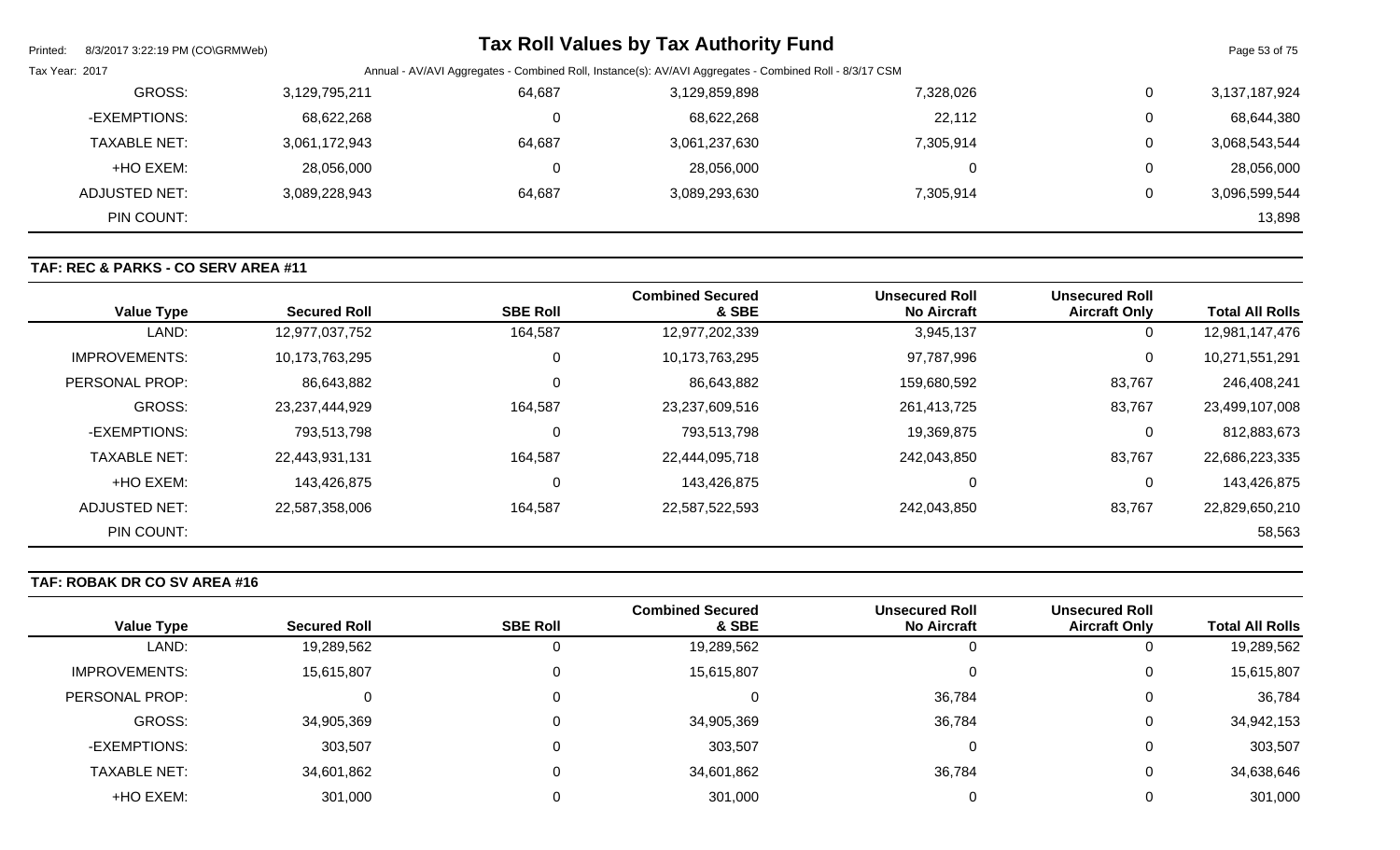|                | Printed: 8/3/2017 3:22:19 PM (CO\GRMWeb) | Tax Roll Values by Tax Authority Fund |  |                                                                                                         |        |  |            |
|----------------|------------------------------------------|---------------------------------------|--|---------------------------------------------------------------------------------------------------------|--------|--|------------|
| Tax Year: 2017 |                                          |                                       |  | Annual - AV/AVI Aggregates - Combined Roll, Instance(s): AV/AVI Aggregates - Combined Roll - 8/3/17 CSM |        |  |            |
|                | ADJUSTED NET:                            | 34,902,862                            |  | 34,902,862                                                                                              | 36,784 |  | 34,939,646 |
|                | PIN COUNT:                               |                                       |  |                                                                                                         |        |  | 78         |
|                |                                          |                                       |  |                                                                                                         |        |  |            |

**TAF: S C CO RESOURCE CONS DIST** 

| <b>Value Type</b>    | <b>Secured Roll</b> | <b>SBE Roll</b> | <b>Combined Secured</b><br>& SBE | <b>Unsecured Roll</b><br><b>No Aircraft</b> | <b>Unsecured Roll</b><br><b>Aircraft Only</b> | <b>Total All Rolls</b> |
|----------------------|---------------------|-----------------|----------------------------------|---------------------------------------------|-----------------------------------------------|------------------------|
| LAND:                | 15,490,276,063      | 248,195         | 15,490,524,258                   | 4,806,815                                   | 0                                             | 15,495,331,073         |
| <b>IMPROVEMENTS:</b> | 12,077,337,242      |                 | 12,077,337,242                   | 152,834,446                                 | 0                                             | 12,230,171,688         |
| PERSONAL PROP:       | 91,542,571          |                 | 91,542,571                       | 199,189,260                                 | 83,767                                        | 290,815,598            |
| <b>GROSS:</b>        | 27,659,155,876      | 248,195         | 27,659,404,071                   | 356,830,521                                 | 83,767                                        | 28,016,318,359         |
| -EXEMPTIONS:         | 876,193,433         |                 | 876,193,433                      | 24,261,241                                  |                                               | 900,454,674            |
| <b>TAXABLE NET:</b>  | 26,782,962,443      | 248,195         | 26,783,210,638                   | 332,569,280                                 | 83,767                                        | 27,115,863,685         |
| +HO EXEM:            | 169.989.075         |                 | 169,989,075                      | 7,000                                       |                                               | 169,996,075            |
| ADJUSTED NET:        | 26,952,951,518      | 248,195         | 26,953,199,713                   | 332,576,280                                 | 83,767                                        | 27,285,859,760         |
| PIN COUNT:           |                     |                 |                                  |                                             |                                               | 72,068                 |

# **TAF: S C COUNTY GENERAL**

| <b>Value Type</b>    | <b>Secured Roll</b> | <b>SBE Roll</b> | <b>Combined Secured</b><br>& SBE | <b>Unsecured Roll</b><br><b>No Aircraft</b> | <b>Unsecured Roll</b><br><b>Aircraft Only</b> | <b>Total All Rolls</b> |
|----------------------|---------------------|-----------------|----------------------------------|---------------------------------------------|-----------------------------------------------|------------------------|
|                      |                     |                 |                                  |                                             |                                               |                        |
| LAND:                | 23,640,359,013      | 279,315         | 23,640,638,328                   | 25,705,564                                  | 0                                             | 23,666,343,892         |
| <b>IMPROVEMENTS:</b> | 19,545,253,179      | 0               | 19,545,253,179                   | 383,293,430                                 | 0                                             | 19,928,546,609         |
| PERSONAL PROP:       | 192,120,681         | 0               | 192,120,681                      | 564,910,706                                 | 26,907,013                                    | 783,938,400            |
| <b>GROSS:</b>        | 43,377,732,873      | 279,315         | 43,378,012,188                   | 973,909,700                                 | 26,907,013                                    | 44,378,828,901         |
| -EXEMPTIONS:         | 1,434,862,238       | 0               | 1,434,862,238                    | 63,596,418                                  | 449,340                                       | 1,498,907,996          |
| <b>TAXABLE NET:</b>  | 41,942,870,635      | 279,315         | 41,943,149,950                   | 910,313,282                                 | 26,457,673                                    | 42,879,920,905         |
| +HO EXEM:            | 260.820.647         | 0               | 260,820,647                      | 119,000                                     | 0                                             | 260,939,647            |
| ADJUSTED NET:        | 42,203,691,282      | 279,315         | 42,203,970,597                   | 910,432,282                                 | 26,457,673                                    | 43,140,860,552         |
| PIN COUNT:           |                     |                 |                                  |                                             |                                               | 111,330                |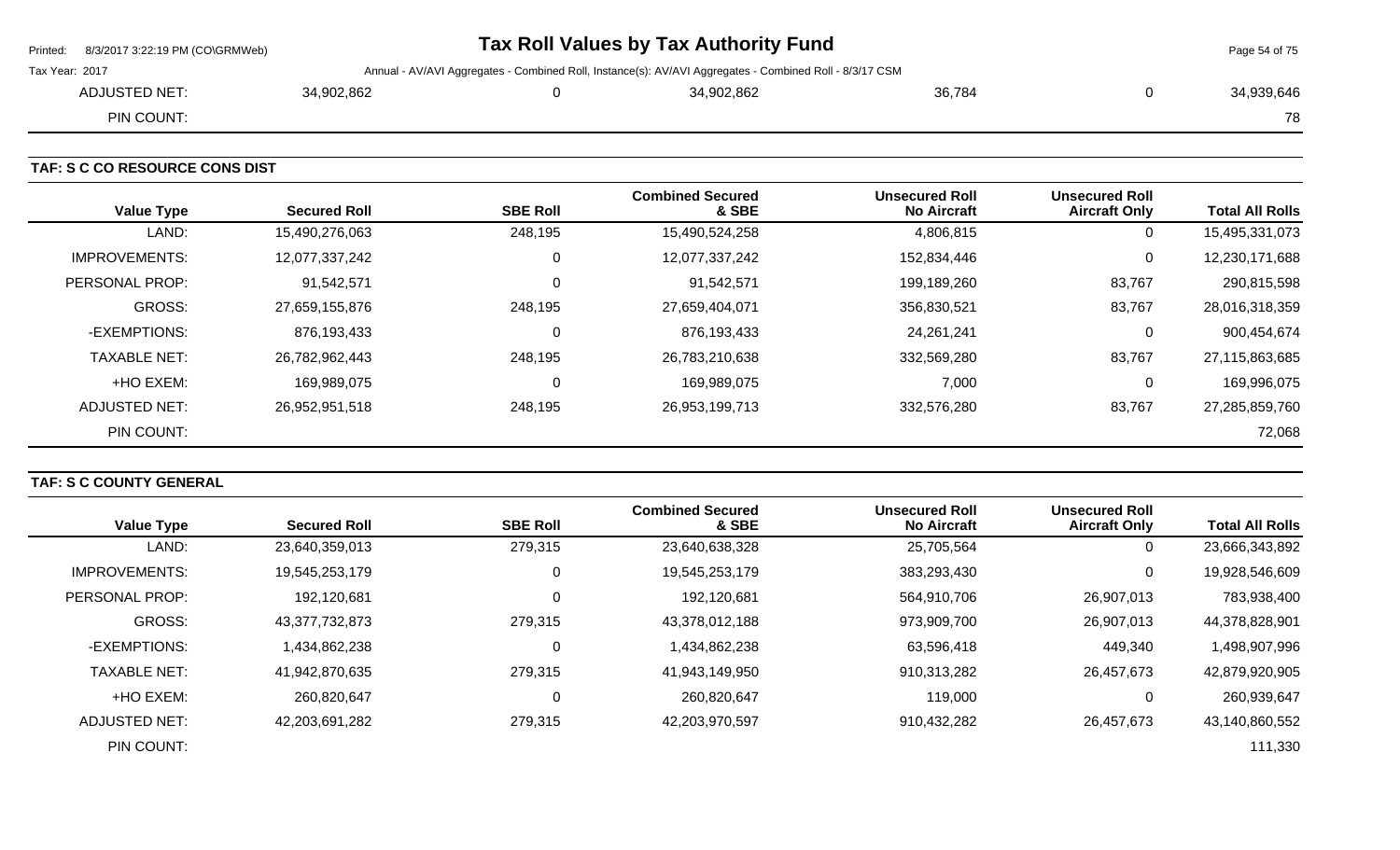## **TAF: S C HI SCH DIST GENL**

| <b>Value Type</b>    | <b>Secured Roll</b> | <b>SBE Roll</b> | <b>Combined Secured</b><br>& SBE | <b>Unsecured Roll</b><br><b>No Aircraft</b> | <b>Unsecured Roll</b><br><b>Aircraft Only</b> | <b>Total All Rolls</b> |
|----------------------|---------------------|-----------------|----------------------------------|---------------------------------------------|-----------------------------------------------|------------------------|
| LAND:                | 11,103,072,555      | 91,231          | 11,103,163,786                   | 18,757,807                                  | 0                                             | 11,121,921,593         |
| <b>IMPROVEMENTS:</b> | 8,961,057,966       | 0               | 8,961,057,966                    | 221,786,155                                 | 0                                             | 9,182,844,121          |
| PERSONAL PROP:       | 95,433,652          | 0               | 95,433,652                       | 269,896,318                                 | 83,767                                        | 365,413,737            |
| <b>GROSS:</b>        | 20,159,564,173      | 91,231          | 20,159,655,404                   | 510,440,280                                 | 83,767                                        | 20,670,179,451         |
| -EXEMPTIONS:         | 668,734,594         | 0               | 668,734,594                      | 52,147,196                                  | 0                                             | 720,881,790            |
| <b>TAXABLE NET:</b>  | 19,490,829,579      | 91,231          | 19,490,920,810                   | 458,293,084                                 | 83,767                                        | 19,949,297,661         |
| +HO EXEM:            | 113,659,152         | C               | 113,659,152                      | 119,000                                     | 0                                             | 113,778,152            |
| ADJUSTED NET:        | 19,604,488,731      | 91,231          | 19,604,579,962                   | 458,412,084                                 | 83,767                                        | 20,063,075,813         |
| PIN COUNT:           |                     |                 |                                  |                                             |                                               | 47,435                 |

## **TAF: S C PORT DIST TR GENL**

| <b>Value Type</b>    | <b>Secured Roll</b> | <b>SBE Roll</b> | <b>Combined Secured</b><br>& SBE | <b>Unsecured Roll</b><br><b>No Aircraft</b> | <b>Unsecured Roll</b><br><b>Aircraft Only</b> | <b>Total All Rolls</b> |
|----------------------|---------------------|-----------------|----------------------------------|---------------------------------------------|-----------------------------------------------|------------------------|
| LAND:                | 8,932,969,449       | Ü               | 8,932,969,449                    | 14,813,825                                  | 0                                             | 8,947,783,274          |
| <b>IMPROVEMENTS:</b> | 7,164,366,818       | 0               | 7,164,366,818                    | 148,353,440                                 | 0                                             | 7,312,720,258          |
| PERSONAL PROP:       | 93,323,955          | 0               | 93,323,955                       | 221,535,381                                 | 0                                             | 314,859,336            |
| <b>GROSS:</b>        | 16,190,660,222      | 0               | 16,190,660,222                   | 384,702,646                                 | 0                                             | 16,575,362,868         |
| -EXEMPTIONS:         | 582,726,247         | 0               | 582,726,247                      | 47,877,772                                  | 0                                             | 630,604,019            |
| <b>TAXABLE NET:</b>  | 15,607,933,975      | 0               | 15,607,933,975                   | 336,824,874                                 | 0                                             | 15,944,758,849         |
| +HO EXEM:            | 92,611,304          | 0               | 92,611,304                       | 112,000                                     | 0                                             | 92,723,304             |
| ADJUSTED NET:        | 15,700,545,279      | 0               | 15,700,545,279                   | 336,936,874                                 | 0                                             | 16,037,482,153         |
| PIN COUNT:           |                     |                 |                                  |                                             |                                               | 37,837                 |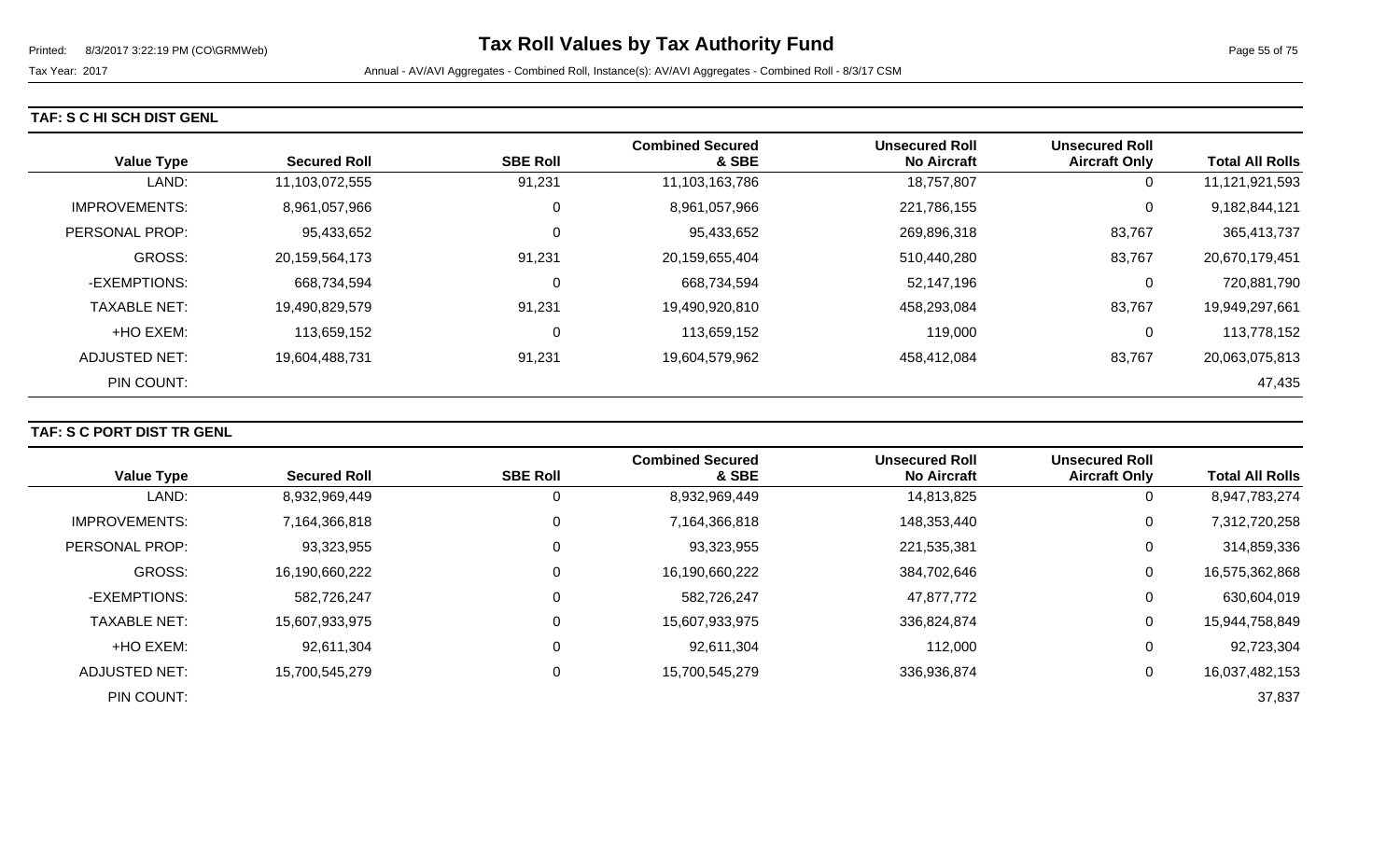#### **TAF: S C SCH DIST GENL**

| <b>Value Type</b>     | <b>Secured Roll</b> | <b>SBE Roll</b> | <b>Combined Secured</b><br>& SBE | <b>Unsecured Roll</b><br><b>No Aircraft</b> | <b>Unsecured Roll</b><br><b>Aircraft Only</b> | <b>Total All Rolls</b> |
|-----------------------|---------------------|-----------------|----------------------------------|---------------------------------------------|-----------------------------------------------|------------------------|
| LAND:                 | 5,224,580,518       | 0               | 5,224,580,518                    | 13,893,055                                  | 0                                             | 5,238,473,573          |
| <b>IMPROVEMENTS:</b>  | 4,332,299,335       | 0               | 4,332,299,335                    | 111,927,786                                 | 0                                             | 4,444,227,121          |
| <b>PERSONAL PROP:</b> | 47,524,888          | 0               | 47,524,888                       | 150,436,250                                 | 0                                             | 197,961,138            |
| <b>GROSS:</b>         | 9,604,404,741       | 0               | 9,604,404,741                    | 276,257,091                                 | 0                                             | 9,880,661,832          |
| -EXEMPTIONS:          | 284,829,561         | 0               | 284,829,561                      | 29,773,650                                  | 0                                             | 314,603,211            |
| <b>TAXABLE NET:</b>   | 9,319,575,180       | 0               | 9,319,575,180                    | 246,483,441                                 | 0                                             | 9,566,058,621          |
| +HO EXEM:             | 52,779,771          | 0               | 52,779,771                       | 56,000                                      | 0                                             | 52,835,771             |
| ADJUSTED NET:         | 9,372,354,951       | $\pmb{0}$       | 9,372,354,951                    | 246,539,441                                 | 0                                             | 9,618,894,392          |
| PIN COUNT:            |                     |                 |                                  |                                             |                                               | 22,298                 |

## **TAF: SALSIPUEDES SANITARY DIST GEN**

|                       |                     |                 | <b>Combined Secured</b> | <b>Unsecured Roll</b> | <b>Unsecured Roll</b> |                        |
|-----------------------|---------------------|-----------------|-------------------------|-----------------------|-----------------------|------------------------|
| <b>Value Type</b>     | <b>Secured Roll</b> | <b>SBE Roll</b> | & SBE                   | <b>No Aircraft</b>    | <b>Aircraft Only</b>  | <b>Total All Rolls</b> |
| LAND:                 | 80,661,225          | 0               | 80,661,225              | 237,096               | 0                     | 80,898,321             |
| <b>IMPROVEMENTS:</b>  | 84,247,751          | 0               | 84,247,751              | 444,576               | 0                     | 84,692,327             |
| <b>PERSONAL PROP:</b> | 347,547             | 0               | 347,547                 | 635,606               | $\mathbf 0$           | 983,153                |
| <b>GROSS:</b>         | 165,256,523         | 0               | 165,256,523             | 1,317,278             | 0                     | 166,573,801            |
| -EXEMPTIONS:          | 16,419,980          | 0               | 16,419,980              |                       | 0                     | 16,419,980             |
| <b>TAXABLE NET:</b>   | 148,836,543         | $\mathbf 0$     | 148,836,543             | 1,317,278             | 0                     | 150,153,821            |
| +HO EXEM:             | 1,748,600           | $\Omega$        | 1,748,600               | 0                     | 0                     | 1,748,600              |
| <b>ADJUSTED NET:</b>  | 150,585,143         | 0               | 150,585,143             | 1,317,278             | 0                     | 151,902,421            |
| PIN COUNT:            |                     |                 |                         |                       |                       | 527                    |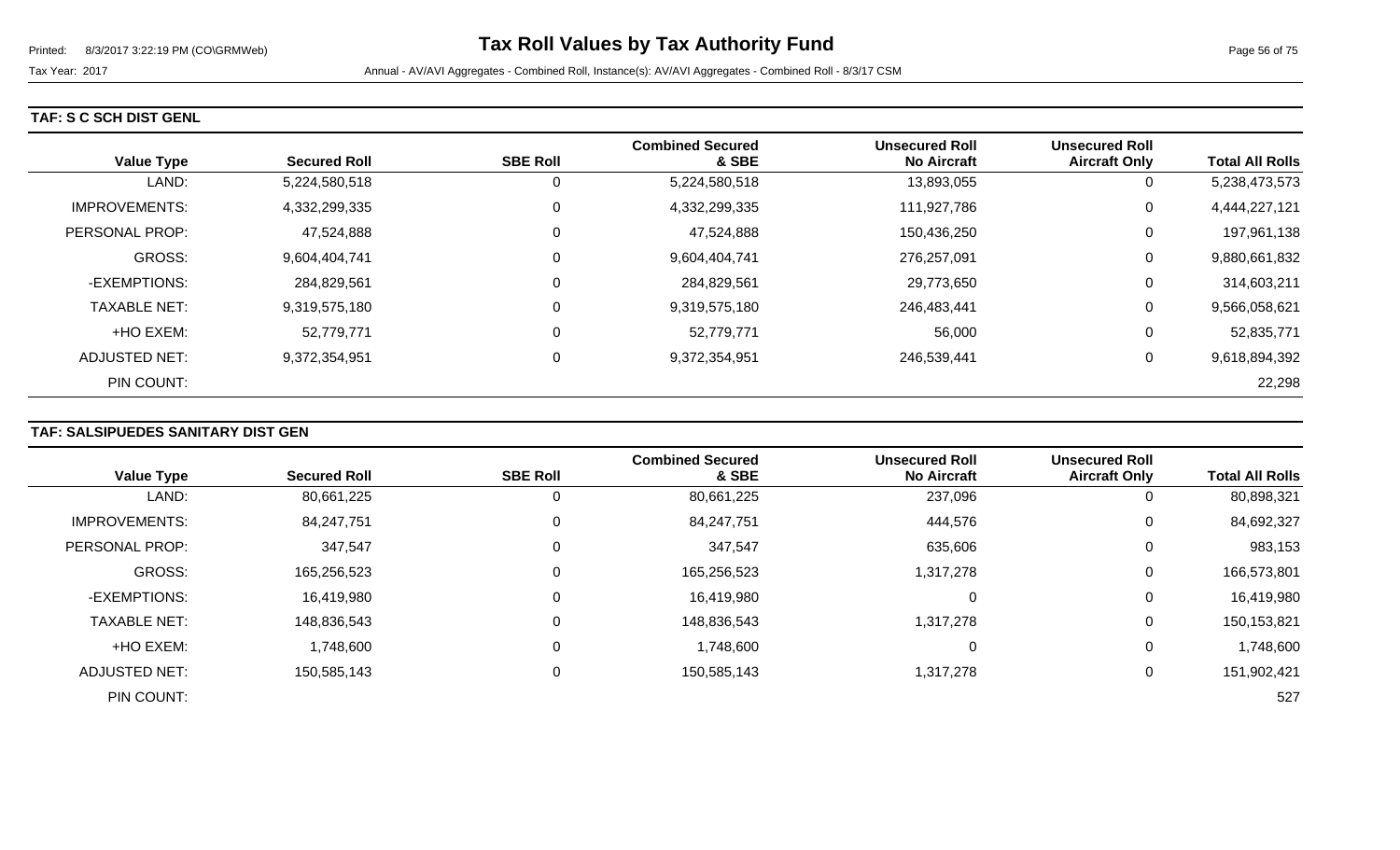#### **TAF: SAN LOR VAL CO WAT DIST TR GEN**

| <b>Value Type</b>    | <b>Secured Roll</b> | <b>SBE Roll</b> | <b>Combined Secured</b><br>& SBE | <b>Unsecured Roll</b><br><b>No Aircraft</b> | <b>Unsecured Roll</b><br><b>Aircraft Only</b> | <b>Total All Rolls</b> |
|----------------------|---------------------|-----------------|----------------------------------|---------------------------------------------|-----------------------------------------------|------------------------|
| LAND:                | 1,530,114,844       | 32,888          | 1,530,147,732                    | 8,319                                       | 0                                             | 1,530,156,051          |
| <b>IMPROVEMENTS:</b> | 1,313,724,391       | 0               | 1,313,724,391                    | 1,839,747                                   | 0                                             | 1,315,564,138          |
| PERSONAL PROP:       | 1,725,287           | 0               | 1,725,287                        | 5,279,990                                   | 0                                             | 7,005,277              |
| <b>GROSS:</b>        | 2,845,564,522       | 32,888          | 2,845,597,410                    | 7,128,056                                   | 0                                             | 2,852,725,466          |
| -EXEMPTIONS:         | 65,954,671          | $\Omega$        | 65,954,671                       | 22,112                                      | 0                                             | 65,976,783             |
| <b>TAXABLE NET:</b>  | 2,779,609,851       | 32,888          | 2,779,642,739                    | 7,105,944                                   | 0                                             | 2,786,748,683          |
| +HO EXEM:            | 26,692,400          | 0               | 26,692,400                       |                                             | 0                                             | 26,692,400             |
| ADJUSTED NET:        | 2,806,302,251       | 32,888          | 2,806,335,139                    | 7,105,944                                   | 0                                             | 2,813,441,083          |
| PIN COUNT:           |                     |                 |                                  |                                             |                                               | 12,297                 |

## **TAF: SAND DOLLAR BCH CO SERV AREA 5**

|                      |                     |                 | <b>Combined Secured</b> | <b>Unsecured Roll</b> | <b>Unsecured Roll</b> |                        |
|----------------------|---------------------|-----------------|-------------------------|-----------------------|-----------------------|------------------------|
| <b>Value Type</b>    | <b>Secured Roll</b> | <b>SBE Roll</b> | & SBE                   | <b>No Aircraft</b>    | <b>Aircraft Only</b>  | <b>Total All Rolls</b> |
| LAND:                | 78,376,418          | 0               | 78,376,418              | 20,935                | 0                     | 78,397,353             |
| <b>IMPROVEMENTS:</b> | 50,116,281          | 0               | 50,116,281              | 20,934                | 0                     | 50,137,215             |
| GROSS:               | 128,492,699         | 0               | 128,492,699             | 41,869                | 0                     | 128,534,568            |
| -EXEMPTIONS:         | 259,000             | 0               | 259,000                 | 0                     | 0                     | 259,000                |
| <b>TAXABLE NET:</b>  | 128,233,699         | 0               | 128,233,699             | 41,869                | 0                     | 128,275,568            |
| +HO EXEM:            | 259,000             | $\Omega$        | 259,000                 | 0                     | 0                     | 259,000                |
| ADJUSTED NET:        | 128,492,699         | 0               | 128,492,699             | 41,869                | 0                     | 128,534,568            |
| PIN COUNT:           |                     |                 |                         |                       |                       | 196                    |

#### **TAF: SANTA CLARA - ALL CAPITAL OUTL**

| <b>Value Type</b> | Secured Rol | <b>SBE Roll</b> | <b>Combined Secured</b><br>& SBE | Unsecured Roll<br><b>No Aircraft</b> | <b>Unsecured Roll</b><br><b>Aircraft Only</b> | <b>All Rolls</b><br>Tota |
|-------------------|-------------|-----------------|----------------------------------|--------------------------------------|-----------------------------------------------|--------------------------|
| LAND              | 710,089,802 |                 | 710,089,802                      | 48,704                               |                                               | 740<br>138,506           |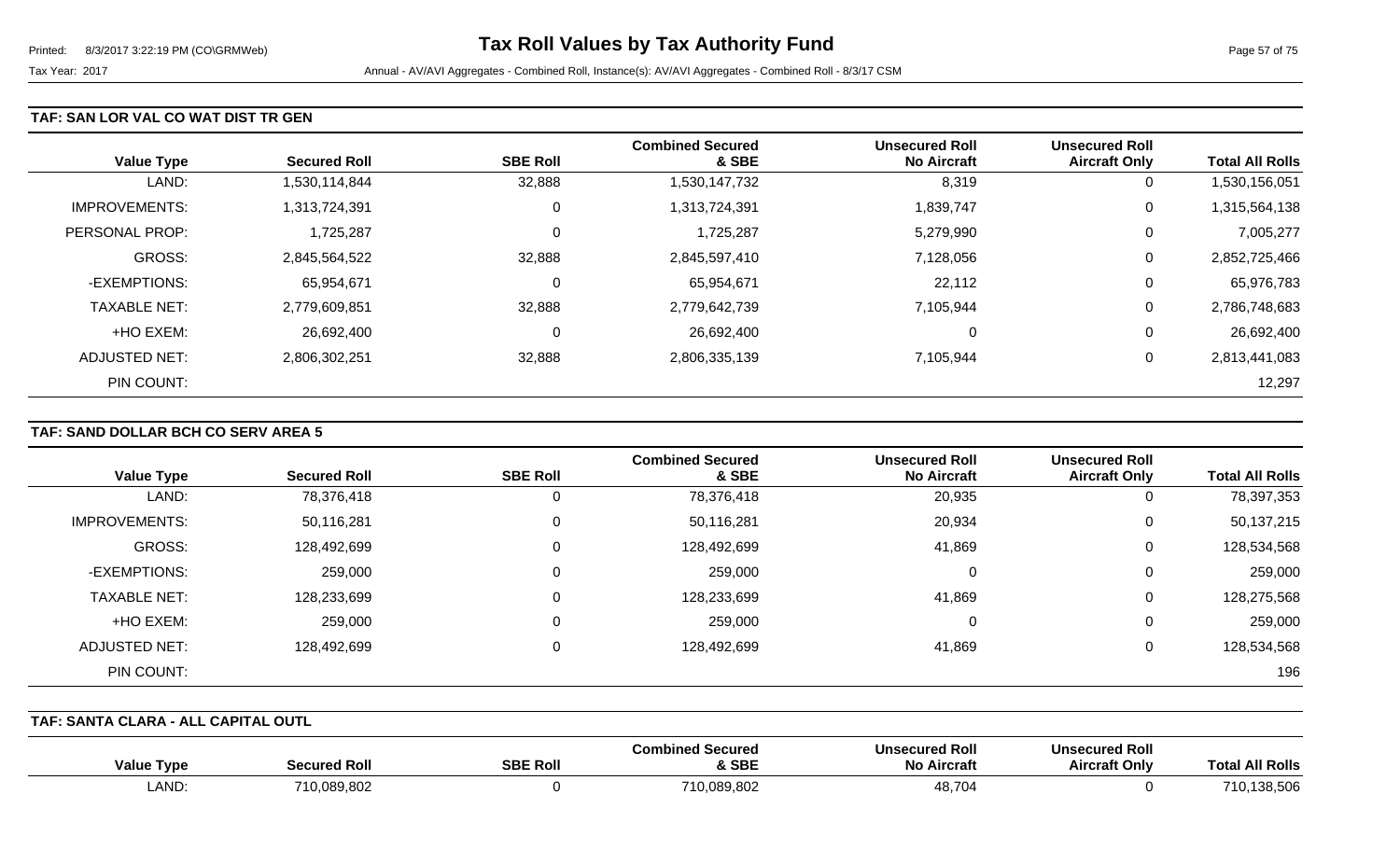| Printed:<br>8/3/2017 3:22:19 PM (CO\GRMWeb) |               |          | <b>Tax Roll Values by Tax Authority Fund</b>                                                            |           |              | Page 58 of 75 |
|---------------------------------------------|---------------|----------|---------------------------------------------------------------------------------------------------------|-----------|--------------|---------------|
| Tax Year: 2017                              |               |          | Annual - AV/AVI Aggregates - Combined Roll, Instance(s): AV/AVI Aggregates - Combined Roll - 8/3/17 CSM |           |              |               |
| <b>IMPROVEMENTS:</b>                        | 600,338,628   |          | 600,338,628                                                                                             | 1,251,728 | $\mathbf 0$  | 601,590,356   |
| PERSONAL PROP:                              | 1,026,588     |          | 1,026,588                                                                                               | 2,724,642 | $\Omega$     | 3,751,230     |
| <b>GROSS:</b>                               | 1,311,455,018 |          | 1,311,455,018                                                                                           | 4,025,074 | 0            | 1,315,480,092 |
| -EXEMPTIONS:                                | 11,619,133    |          | 11,619,133                                                                                              |           | $\mathbf 0$  | 11,619,133    |
| <b>TAXABLE NET:</b>                         | 1,299,835,885 | $\Omega$ | 1,299,835,885                                                                                           | 4,025,074 | 0            | 1,303,860,959 |
| +HO EXEM:                                   | 7,497,000     | 0        | 7,497,000                                                                                               |           | 0            | 7,497,000     |
| ADJUSTED NET:                               | 1,307,332,885 |          | 1,307,332,885                                                                                           | 4,025,074 | $\mathbf{0}$ | 1,311,357,959 |
| PIN COUNT:                                  |               |          |                                                                                                         |           |              | 2,523         |

## **TAF: SANTA CLARA DEV CTR-HNDCPD MIN**

| <b>Value Type</b>    | <b>Secured Roll</b> | <b>SBE Roll</b> | <b>Combined Secured</b><br>& SBE | <b>Unsecured Roll</b><br><b>No Aircraft</b> | <b>Unsecured Roll</b><br><b>Aircraft Only</b> | <b>Total All Rolls</b> |
|----------------------|---------------------|-----------------|----------------------------------|---------------------------------------------|-----------------------------------------------|------------------------|
| LAND:                | 710,089,802         | 0               | 710,089,802                      | 48,704                                      | 0                                             | 710,138,506            |
| <b>IMPROVEMENTS:</b> | 600,338,628         | $\mathbf 0$     | 600,338,628                      | 1,251,728                                   | 0                                             | 601,590,356            |
| PERSONAL PROP:       | 1,026,588           | $\mathbf 0$     | 1,026,588                        | 2,724,642                                   | 0                                             | 3,751,230              |
| <b>GROSS:</b>        | 1,311,455,018       | $\mathbf 0$     | 1,311,455,018                    | 4,025,074                                   | 0                                             | 1,315,480,092          |
| -EXEMPTIONS:         | 11,619,133          | $\mathbf 0$     | 11,619,133                       | 0                                           | 0                                             | 11,619,133             |
| <b>TAXABLE NET:</b>  | 1,299,835,885       | $\mathbf 0$     | 1,299,835,885                    | 4,025,074                                   | 0                                             | 1,303,860,959          |
| +HO EXEM:            | 7,497,000           | 0               | 7,497,000                        | 0                                           | 0                                             | 7,497,000              |
| <b>ADJUSTED NET:</b> | 1,307,332,885       | $\mathbf 0$     | 1,307,332,885                    | 4,025,074                                   | 0                                             | 1,311,357,959          |
| PIN COUNT:           |                     |                 |                                  |                                             |                                               | 2,523                  |

## **TAF: SANTA CLARA INST TUITION TAX**

|                      |                     |                 | <b>Combined Secured</b> | <b>Unsecured Roll</b> | <b>Unsecured Roll</b> |                        |
|----------------------|---------------------|-----------------|-------------------------|-----------------------|-----------------------|------------------------|
| <b>Value Type</b>    | <b>Secured Roll</b> | <b>SBE Roll</b> | & SBE                   | <b>No Aircraft</b>    | <b>Aircraft Only</b>  | <b>Total All Rolls</b> |
| LAND:                | 710,089,802         |                 | 710,089,802             | 48,704                | U                     | 710,138,506            |
| <b>IMPROVEMENTS:</b> | 600,338,628         |                 | 600,338,628             | 1,251,728             | 0                     | 601,590,356            |
| PERSONAL PROP:       | 1,026,588           |                 | 1,026,588               | 2,724,642             | 0                     | 3,751,230              |
| GROSS:               | 1,311,455,018       |                 | 1,311,455,018           | 4,025,074             | 0                     | ,315,480,092           |
| -EXEMPTIONS:         | 11,619,133          |                 | 11,619,133              |                       | 0                     | 11,619,133             |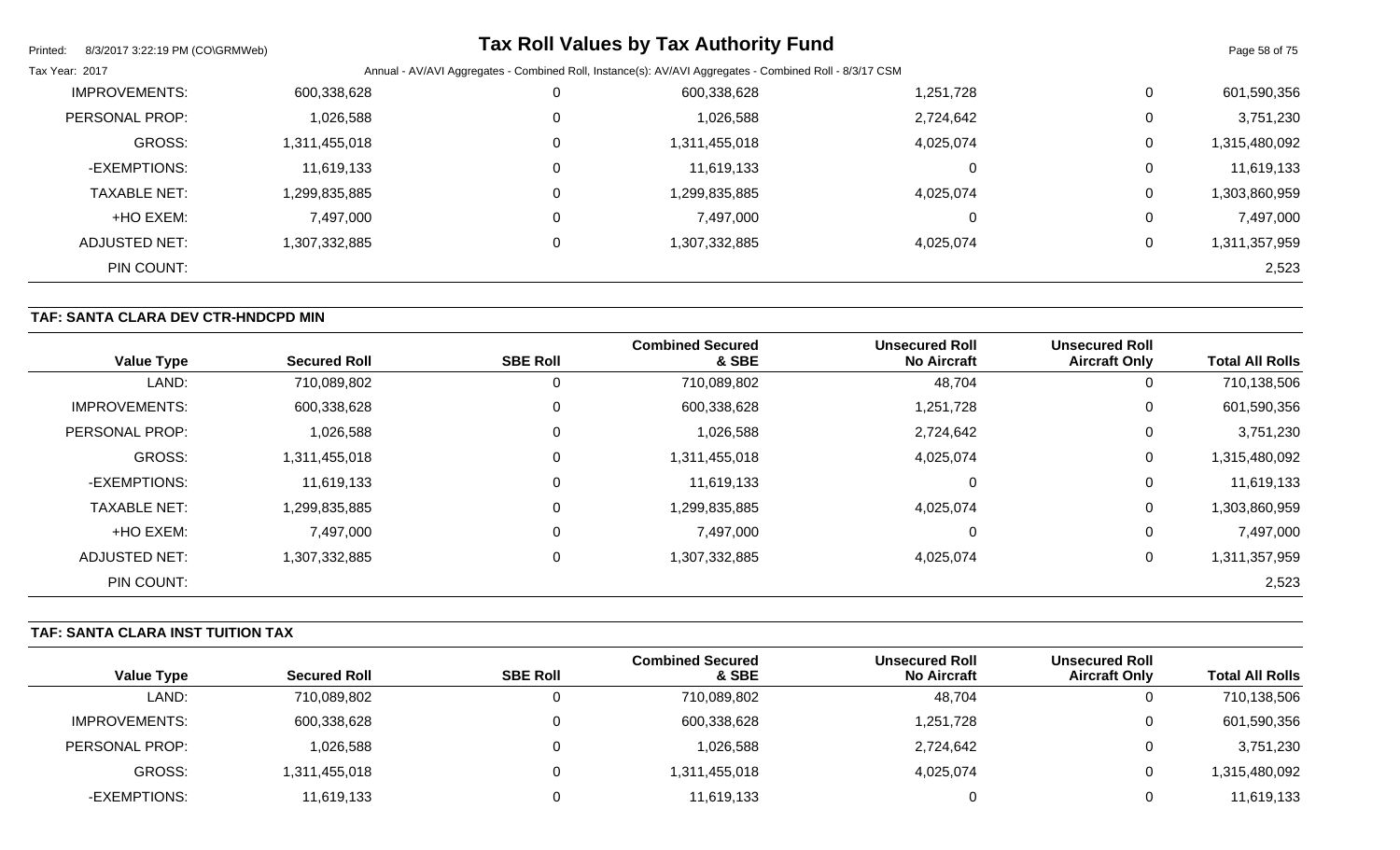| Printed:       | 8/3/2017 3:22:19 PM (CO\GRMWeb) |                                                                                                         | <b>Tax Roll Values by Tax Authority Fund</b> |           | Page 59 of 75 |
|----------------|---------------------------------|---------------------------------------------------------------------------------------------------------|----------------------------------------------|-----------|---------------|
| Tax Year: 2017 |                                 | Annual - AV/AVI Aggregates - Combined Roll, Instance(s): AV/AVI Aggregates - Combined Roll - 8/3/17 CSM |                                              |           |               |
|                | <b>TAXABLE NET:</b>             | 1,299,835,885                                                                                           | 1,299,835,885                                | 4,025,074 | 1,303,860,959 |
|                | +HO EXEM:                       | 7,497,000                                                                                               | 7,497,000                                    |           | 7,497,000     |
|                | ADJUSTED NET:                   | 1,307,332,885                                                                                           | 1,307,332,885                                | 4,025,074 | 1,311,357,959 |
|                | PIN COUNT:                      |                                                                                                         |                                              |           | 2,523         |

# **TAF: SANTA CLARA PHYSICALLY HANDCPP**

| <b>Value Type</b>    | <b>Secured Roll</b> | <b>SBE Roll</b> | <b>Combined Secured</b><br>& SBE | <b>Unsecured Roll</b><br><b>No Aircraft</b> | <b>Unsecured Roll</b><br><b>Aircraft Only</b> | <b>Total All Rolls</b> |
|----------------------|---------------------|-----------------|----------------------------------|---------------------------------------------|-----------------------------------------------|------------------------|
| LAND:                | 710,089,802         | 0               | 710,089,802                      | 48,704                                      | υ                                             | 710,138,506            |
| <b>IMPROVEMENTS:</b> | 600,338,628         | $\mathbf 0$     | 600,338,628                      | 1,251,728                                   | U                                             | 601,590,356            |
| PERSONAL PROP:       | 1,026,588           | 0               | 1,026,588                        | 2,724,642                                   | 0                                             | 3,751,230              |
| <b>GROSS:</b>        | 1,311,455,018       | $\mathbf 0$     | 1,311,455,018                    | 4,025,074                                   | 0                                             | 1,315,480,092          |
| -EXEMPTIONS:         | 11,619,133          | 0               | 11,619,133                       | 0                                           | 0                                             | 11,619,133             |
| <b>TAXABLE NET:</b>  | 1,299,835,885       | $\mathbf 0$     | 1,299,835,885                    | 4,025,074                                   | 0                                             | 1,303,860,959          |
| +HO EXEM:            | 7,497,000           | $\mathbf 0$     | 7,497,000                        | 0                                           | 0                                             | 7,497,000              |
| ADJUSTED NET:        | 1,307,332,885       | $\mathbf 0$     | 1,307,332,885                    | 4,025,074                                   | 0                                             | 1,311,357,959          |
| PIN COUNT:           |                     |                 |                                  |                                             |                                               | 2,523                  |

# **TAF: SANTA CLARA SPEC SCHOOL TRAINI**

| <b>Value Type</b>    | <b>Secured Roll</b> | <b>SBE Roll</b> | <b>Combined Secured</b><br>& SBE | <b>Unsecured Roll</b><br><b>No Aircraft</b> | <b>Unsecured Roll</b><br><b>Aircraft Only</b> | <b>Total All Rolls</b> |
|----------------------|---------------------|-----------------|----------------------------------|---------------------------------------------|-----------------------------------------------|------------------------|
| LAND:                | 710,089,802         |                 | 710,089,802                      | 48,704                                      | U                                             | 710,138,506            |
| <b>IMPROVEMENTS:</b> | 600,338,628         | 0               | 600,338,628                      | 1,251,728                                   | 0                                             | 601,590,356            |
| PERSONAL PROP:       | 1,026,588           | 0               | 1,026,588                        | 2,724,642                                   | 0                                             | 3,751,230              |
| <b>GROSS:</b>        | 1,311,455,018       | 0               | 1,311,455,018                    | 4,025,074                                   | 0                                             | 1,315,480,092          |
| -EXEMPTIONS:         | 11,619,133          |                 | 11,619,133                       | 0                                           | 0                                             | 11,619,133             |
| <b>TAXABLE NET:</b>  | 1,299,835,885       | $\mathbf{0}$    | 1,299,835,885                    | 4,025,074                                   | 0                                             | 1,303,860,959          |
| +HO EXEM:            | 7,497,000           | 0               | 7,497,000                        | 0                                           | 0                                             | 7,497,000              |
| <b>ADJUSTED NET:</b> | 1,307,332,885       | 0               | 1,307,332,885                    | 4,025,074                                   | 0                                             | 1,311,357,959          |
| PIN COUNT:           |                     |                 |                                  |                                             |                                               | 2,523                  |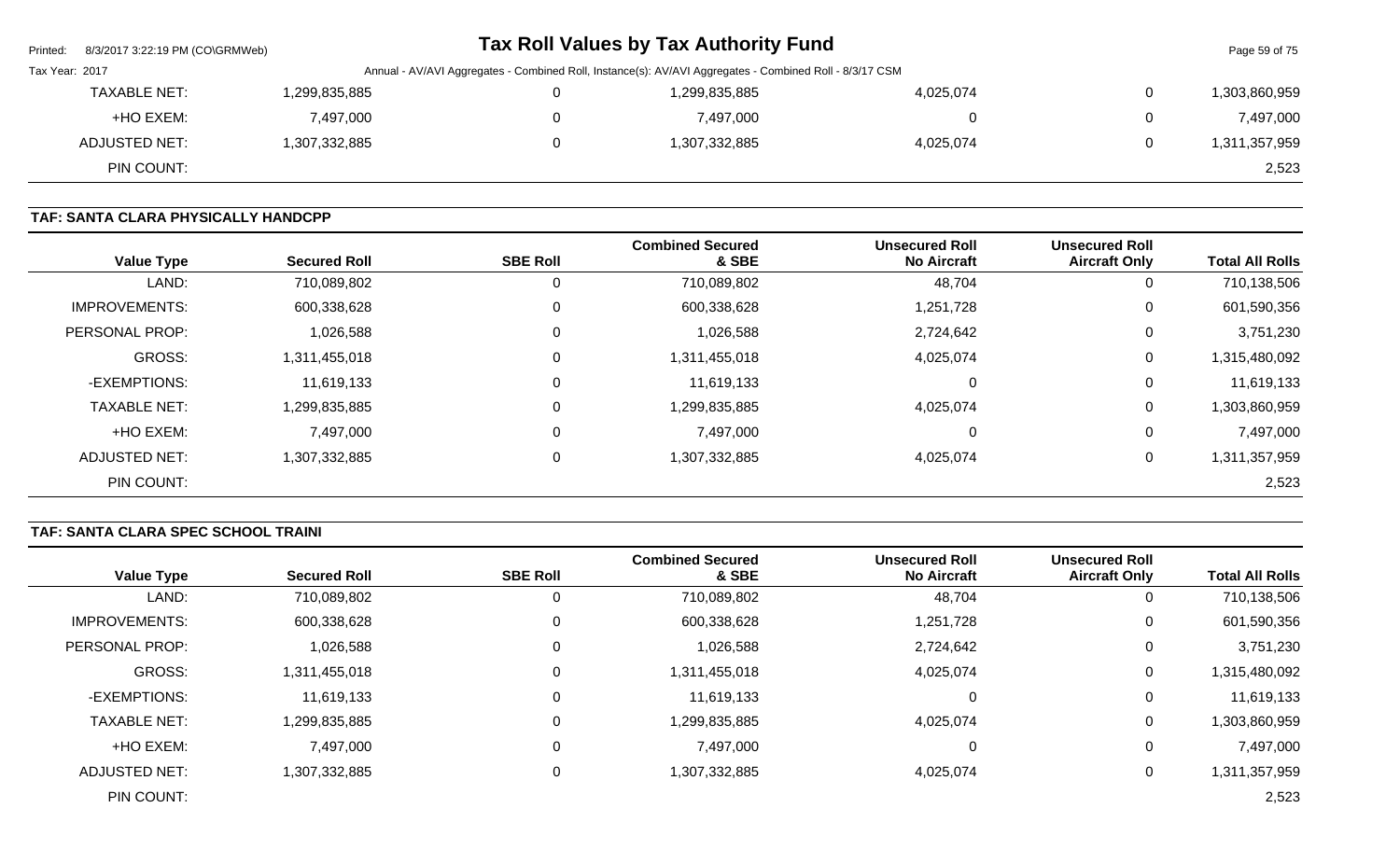### **TAF: SANTA CRUZ CITY TR**

| <b>Value Type</b>    | <b>Secured Roll</b> | <b>SBE Roll</b> | <b>Combined Secured</b><br>& SBE | <b>Unsecured Roll</b><br><b>No Aircraft</b> | <b>Unsecured Roll</b><br><b>Aircraft Only</b> | <b>Total All Rolls</b> |
|----------------------|---------------------|-----------------|----------------------------------|---------------------------------------------|-----------------------------------------------|------------------------|
| LAND:                | 5,002,691,357       | 0               | 5,002,691,357                    | 16,077,906                                  | 0                                             | 5,018,769,263          |
| <b>IMPROVEMENTS:</b> | 4,113,901,882       | $\Omega$        | 4,113,901,882                    | 115,143,407                                 | 0                                             | 4,229,045,289          |
| PERSONAL PROP:       | 47,092,909          | 0               | 47,092,909                       | 163,791,568                                 | 0                                             | 210,884,477            |
| <b>GROSS:</b>        | 9,163,686,148       | $\Omega$        | 9,163,686,148                    | 295,012,881                                 | 0                                             | 9,458,699,029          |
| -EXEMPTIONS:         | 276,350,904         | 0               | 276,350,904                      | 31,523,801                                  | 0                                             | 307,874,705            |
| <b>TAXABLE NET:</b>  | 8,887,335,244       | $\mathbf 0$     | 8,887,335,244                    | 263,489,080                                 | 0                                             | 9,150,824,324          |
| +HO EXEM:            | 49,656,600          | $\mathbf 0$     | 49,656,600                       | 112,000                                     | 0                                             | 49,768,600             |
| ADJUSTED NET:        | 8,936,991,844       | $\mathbf 0$     | 8,936,991,844                    | 263,601,080                                 | 0                                             | 9,200,592,924          |
| PIN COUNT:           |                     |                 |                                  |                                             |                                               | 21,645                 |

## **TAF: SANTA CRUZ PARKING #1**

|                       |                     |                 | <b>Combined Secured</b> | <b>Unsecured Roll</b> | <b>Unsecured Roll</b> |                        |
|-----------------------|---------------------|-----------------|-------------------------|-----------------------|-----------------------|------------------------|
| <b>Value Type</b>     | <b>Secured Roll</b> | <b>SBE Roll</b> | & SBE                   | <b>No Aircraft</b>    | <b>Aircraft Only</b>  | <b>Total All Rolls</b> |
| LAND:                 | 133,700,486         |                 | 133,700,486             | 780,728               | 0                     | 134,481,214            |
| <b>IMPROVEMENTS:</b>  | 238,306,607         |                 | 238,306,607             | 28,901,562            | 0                     | 267,208,169            |
| <b>PERSONAL PROP:</b> | 832,807             |                 | 832,807                 | 17,939,664            | 0                     | 18,772,471             |
| <b>GROSS:</b>         | 372,839,900         |                 | 372,839,900             | 47,621,954            | 0                     | 420,461,854            |
| -EXEMPTIONS:          | 29,180,459          |                 | 29,180,459              | 2,747,919             | 0                     | 31,928,378             |
| <b>TAXABLE NET:</b>   | 343,659,441         |                 | 343,659,441             | 44,874,035            | 0                     | 388,533,476            |
| +HO EXEM:             | 123,200             |                 | 123,200                 | 0                     | 0                     | 123,200                |
| <b>ADJUSTED NET:</b>  | 343,782,641         |                 | 343,782,641             | 44,874,035            | 0                     | 388,656,676            |
| PIN COUNT:            |                     |                 |                         |                       |                       | 833                    |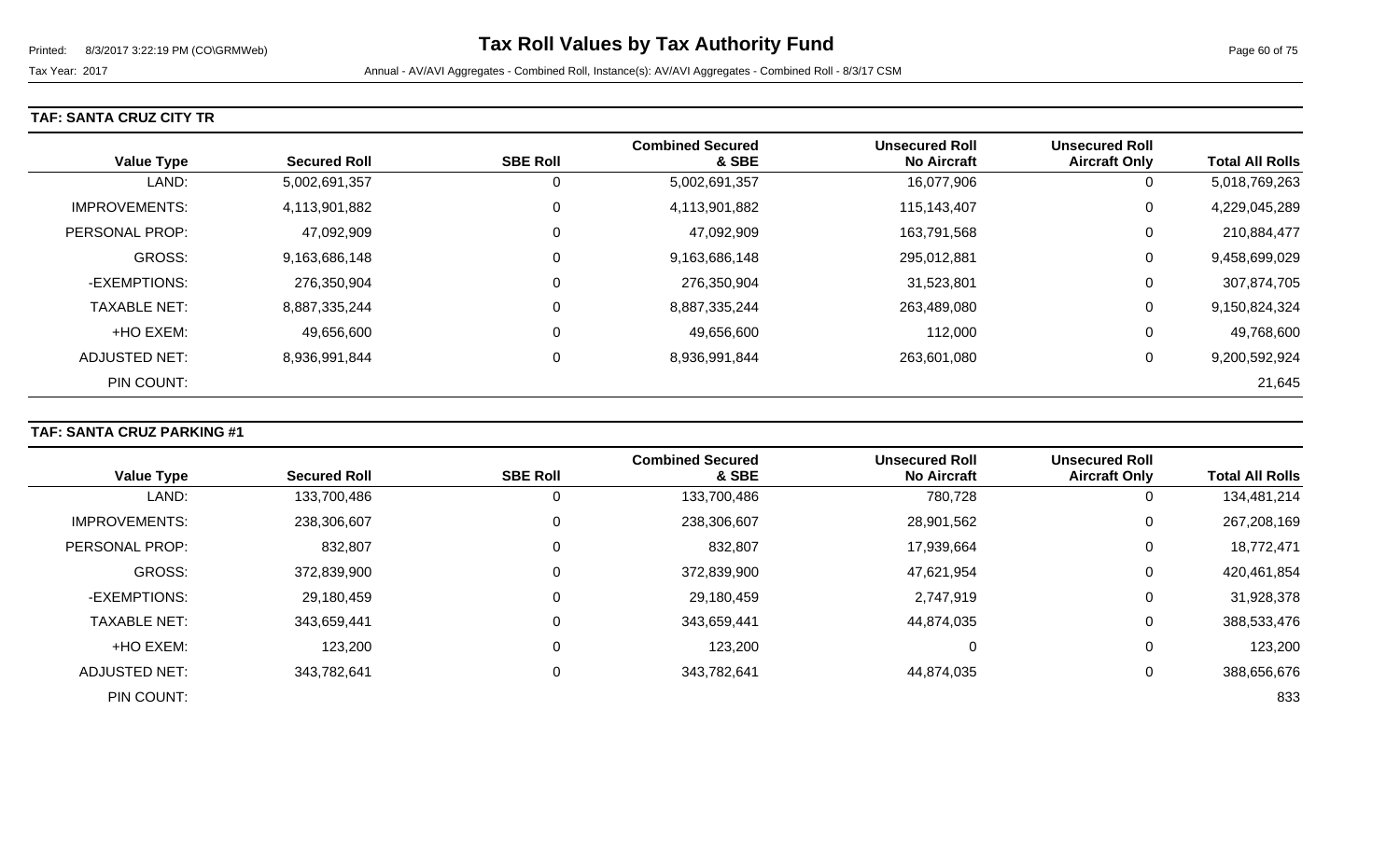#### **TAF: SC FLOOD CONT & WAT CONS DISTGEN**

| <b>Value Type</b>    | <b>Secured Roll</b> | <b>SBE Roll</b> | <b>Combined Secured</b><br>& SBE | <b>Unsecured Roll</b><br><b>No Aircraft</b> | <b>Unsecured Roll</b><br><b>Aircraft Only</b> | <b>Total All Rolls</b> |
|----------------------|---------------------|-----------------|----------------------------------|---------------------------------------------|-----------------------------------------------|------------------------|
| LAND:                | 23,640,359,013      | 279,315         | 23,640,638,328                   | 25,705,564                                  | 0                                             | 23,666,343,892         |
| <b>IMPROVEMENTS:</b> | 19.545.253.179      | 0               | 19,545,253,179                   | 383,293,430                                 | 0                                             | 19,928,546,609         |
| PERSONAL PROP:       | 192,120,681         | 0               | 192,120,681                      | 564,910,706                                 | 26,907,013                                    | 783,938,400            |
| <b>GROSS:</b>        | 43,377,732,873      | 279,315         | 43,378,012,188                   | 973,909,700                                 | 26,907,013                                    | 44,378,828,901         |
| -EXEMPTIONS:         | 1,434,862,238       | 0               | 1,434,862,238                    | 63,596,418                                  | 449,340                                       | 1,498,907,996          |
| <b>TAXABLE NET:</b>  | 41,942,870,635      | 279,315         | 41,943,149,950                   | 910,313,282                                 | 26,457,673                                    | 42,879,920,905         |
| +HO EXEM:            | 260,820,647         | 0               | 260,820,647                      | 119,000                                     | 0                                             | 260,939,647            |
| ADJUSTED NET:        | 42,203,691,282      | 279,315         | 42,203,970,597                   | 910,432,282                                 | 26,457,673                                    | 43,140,860,552         |
| PIN COUNT:           |                     |                 |                                  |                                             |                                               | 111,330                |

#### **TAF: SC FLOOD CONT & WTR CONS ZONE 4**

|                      |                     |                 | <b>Combined Secured</b> | <b>Unsecured Roll</b> | <b>Unsecured Roll</b> |                        |
|----------------------|---------------------|-----------------|-------------------------|-----------------------|-----------------------|------------------------|
| <b>Value Type</b>    | <b>Secured Roll</b> | <b>SBE Roll</b> | & SBE                   | <b>No Aircraft</b>    | <b>Aircraft Only</b>  | <b>Total All Rolls</b> |
| LAND:                | 23,639,328,746      | 279,315         | 23,639,608,061          | 25,705,564            | 0                     | 23,665,313,625         |
| <b>IMPROVEMENTS:</b> | 19,544,273,992      | 0               | 19,544,273,992          | 383,293,430           | 0                     | 19,927,567,422         |
| PERSONAL PROP:       | 192,120,681         | 0               | 192,120,681             | 564,910,706           | 26,907,013            | 783,938,400            |
| GROSS:               | 43,375,723,419      | 279,315         | 43,376,002,734          | 973,909,700           | 26,907,013            | 44,376,819,447         |
| -EXEMPTIONS:         | 1,434,848,238       | 0               | 1,434,848,238           | 63,596,418            | 449,340               | 1,498,893,996          |
| <b>TAXABLE NET:</b>  | 41,940,875,181      | 279,315         | 41,941,154,496          | 910,313,282           | 26,457,673            | 42,877,925,451         |
| +HO EXEM:            | 260,806,647         | 0               | 260,806,647             | 119,000               | 0                     | 260,925,647            |
| ADJUSTED NET:        | 42,201,681,828      | 279,315         | 42,201,961,143          | 910,432,282           | 26,457,673            | 43,138,851,098         |
| PIN COUNT:           |                     |                 |                         |                       |                       | 111,322                |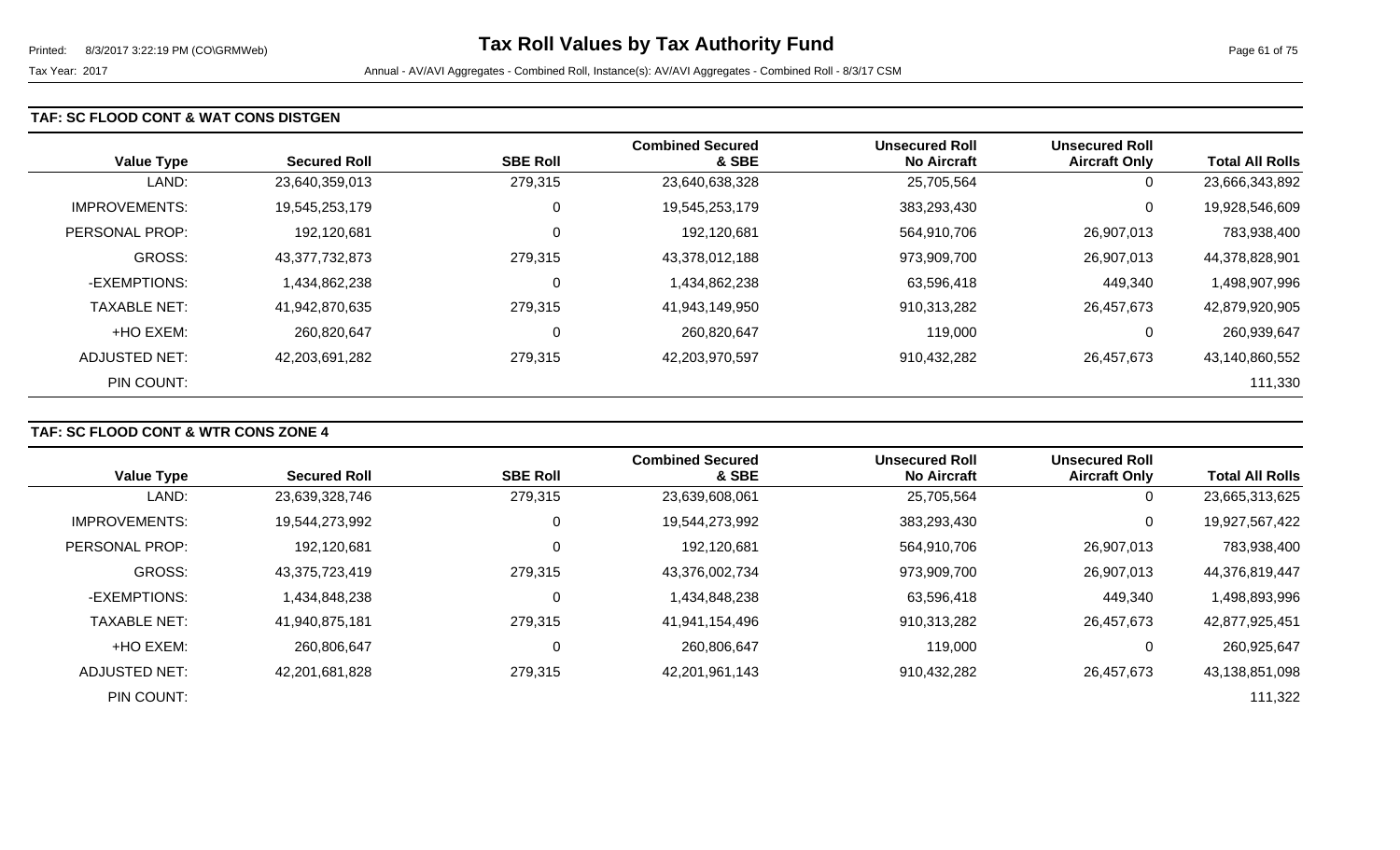#### **TAF: SC FLOOD CONT & WTR CONS ZONE 5**

| <b>Value Type</b>    | <b>Secured Roll</b> | <b>SBE Roll</b> | <b>Combined Secured</b><br>& SBE | <b>Unsecured Roll</b><br><b>No Aircraft</b> | <b>Unsecured Roll</b><br><b>Aircraft Only</b> | <b>Total All Rolls</b> |
|----------------------|---------------------|-----------------|----------------------------------|---------------------------------------------|-----------------------------------------------|------------------------|
| LAND:                | 4,816,539,310       | 83,608          | 4,816,622,918                    | 1,696,716                                   | 0                                             | 4,818,319,634          |
| <b>IMPROVEMENTS:</b> | 3,711,800,039       | 0               | 3,711,800,039                    | 90,419,772                                  | 0                                             | 3,802,219,811          |
| PERSONAL PROP:       | 46,567,889          | 0               | 46,567,889                       | 96,430,281                                  | 60,094                                        | 143,058,264            |
| <b>GROSS:</b>        | 8,574,907,238       | 83,608          | 8,574,990,846                    | 188,546,769                                 | 60,094                                        | 8,763,597,709          |
| -EXEMPTIONS:         | 344,854,627         | 0               | 344,854,627                      | 21,703,410                                  | 0                                             | 366,558,037            |
| <b>TAXABLE NET:</b>  | 8,230,052,611       | 83,608          | 8,230,136,219                    | 166,843,359                                 | 60,094                                        | 8,397,039,672          |
| +HO EXEM:            | 48,252,533          | 0               | 48,252,533                       | 7,000                                       | 0                                             | 48,259,533             |
| ADJUSTED NET:        | 8,278,305,144       | 83,608          | 8,278,388,752                    | 166,850,359                                 | 60,094                                        | 8,445,299,205          |
| PIN COUNT:           |                     |                 |                                  |                                             |                                               | 19,958                 |

## **TAF: SCOTTS VAL SCH DIST GENL**

|                      |                     |                 | <b>Combined Secured</b> | <b>Unsecured Roll</b> | <b>Unsecured Roll</b> |                        |
|----------------------|---------------------|-----------------|-------------------------|-----------------------|-----------------------|------------------------|
| <b>Value Type</b>    | <b>Secured Roll</b> | <b>SBE Roll</b> | & SBE                   | <b>No Aircraft</b>    | <b>Aircraft Only</b>  | <b>Total All Rolls</b> |
| LAND:                | 2,057,110,155       |                 | 2,057,110,155           | 193,911               | 0                     | 2,057,304,066          |
| <b>IMPROVEMENTS:</b> | 1,945,506,328       |                 | 1,945,506,328           | 34,420,750            | 0                     | 1,979,927,078          |
| PERSONAL PROP:       | 11,562,551          |                 | 11,562,551              | 57,449,869            | 0                     | 69,012,420             |
| <b>GROSS:</b>        | 4,014,179,034       |                 | 4,014,179,034           | 92,064,530            | 0                     | 4,106,243,564          |
| -EXEMPTIONS:         | 63,636,044          |                 | 63,636,044              | 1,025,736             | 0                     | 64,661,780             |
| <b>TAXABLE NET:</b>  | 3,950,542,990       |                 | 3,950,542,990           | 91,038,794            | 0                     | 4,041,581,784          |
| +HO EXEM:            | 24,735,200          |                 | 24,735,200              | 0                     | 0                     | 24,735,200             |
| ADJUSTED NET:        | 3,975,278,190       |                 | 3,975,278,190           | 91,038,794            | 0                     | 4,066,316,984          |
| PIN COUNT:           |                     |                 |                         |                       |                       | 8,542                  |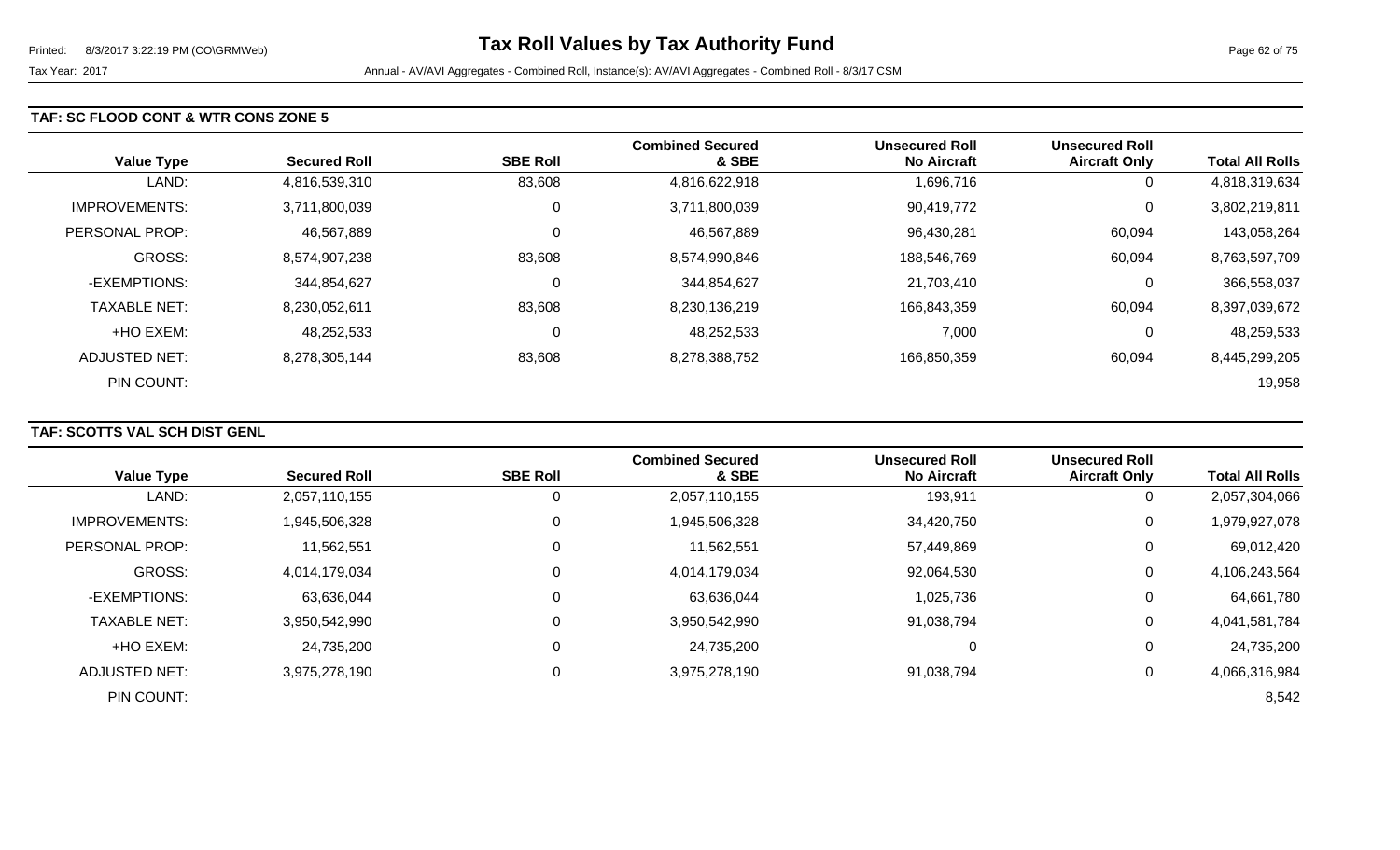#### **TAF: SCOTTS VAL WATER DIST TR GEN**

| <b>Value Type</b>    | <b>Secured Roll</b> | <b>SBE Roll</b> | <b>Combined Secured</b><br>& SBE | <b>Unsecured Roll</b><br><b>No Aircraft</b> | <b>Unsecured Roll</b><br><b>Aircraft Only</b> | <b>Total All Rolls</b> |
|----------------------|---------------------|-----------------|----------------------------------|---------------------------------------------|-----------------------------------------------|------------------------|
| LAND:                | 1,136,763,877       | $\overline{0}$  | 1,136,763,877                    | 193,911                                     | 0                                             | 1,136,957,788          |
| <b>IMPROVEMENTS:</b> | 1,077,245,875       | 0               | 1,077,245,875                    | 33,539,321                                  | 0                                             | 1,110,785,196          |
| PERSONAL PROP:       | 2,864,839           | 0               | 2,864,839                        | 55,266,303                                  | 0                                             | 58,131,142             |
| <b>GROSS:</b>        | 2,216,874,591       | 0               | 2,216,874,591                    | 88,999,535                                  | 0                                             | 2,305,874,126          |
| -EXEMPTIONS:         | 33,288,131          | 0               | 33,288,131                       | 1,025,736                                   | 0                                             | 34,313,867             |
| <b>TAXABLE NET:</b>  | 2,183,586,460       | 0               | 2,183,586,460                    | 87,973,799                                  | 0                                             | 2,271,560,259          |
| +HO EXEM:            | 12,476,800          | 0               | 12,476,800                       | 0                                           | 0                                             | 12,476,800             |
| ADJUSTED NET:        | 2,196,063,260       | 0               | 2,196,063,260                    | 87,973,799                                  | 0                                             | 2,284,037,059          |
| PIN COUNT:           |                     |                 |                                  |                                             |                                               | 4,680                  |

## **TAF: SCOTTS VALLEY CITY TR**

|                       |                     | <b>SBE Roll</b> | <b>Combined Secured</b><br>& SBE | <b>Unsecured Roll</b><br><b>No Aircraft</b> | <b>Unsecured Roll</b> | <b>Total All Rolls</b> |
|-----------------------|---------------------|-----------------|----------------------------------|---------------------------------------------|-----------------------|------------------------|
| <b>Value Type</b>     | <b>Secured Roll</b> |                 |                                  |                                             | <b>Aircraft Only</b>  |                        |
| LAND:                 | 1,303,186,674       | 0               | 1,303,186,674                    | 193,911                                     | 0                     | 1,303,380,585          |
| <b>IMPROVEMENTS:</b>  | 1,276,022,302       | 0               | 1,276,022,302                    | 33,623,670                                  | 0                     | 1,309,645,972          |
| <b>PERSONAL PROP:</b> | 4,741,805           | 0               | 4,741,805                        | 55,902,900                                  | 0                     | 60,644,705             |
| <b>GROSS:</b>         | 2,583,950,781       | $\Omega$        | 2,583,950,781                    | 89,720,481                                  | 0                     | 2,673,671,262          |
| -EXEMPTIONS:          | 37,618,328          | $\mathbf 0$     | 37,618,328                       | 1,025,736                                   | 0                     | 38,644,064             |
| <b>TAXABLE NET:</b>   | 2,546,332,453       | $\Omega$        | 2,546,332,453                    | 88,694,745                                  | 0                     | 2,635,027,198          |
| +HO EXEM:             | 15,506,400          | $\mathbf 0$     | 15,506,400                       | 0                                           | 0                     | 15,506,400             |
| <b>ADJUSTED NET:</b>  | 2,561,838,853       | 0               | 2,561,838,853                    | 88,694,745                                  | 0                     | 2,650,533,598          |
| PIN COUNT:            |                     |                 |                                  |                                             |                       | 5,281                  |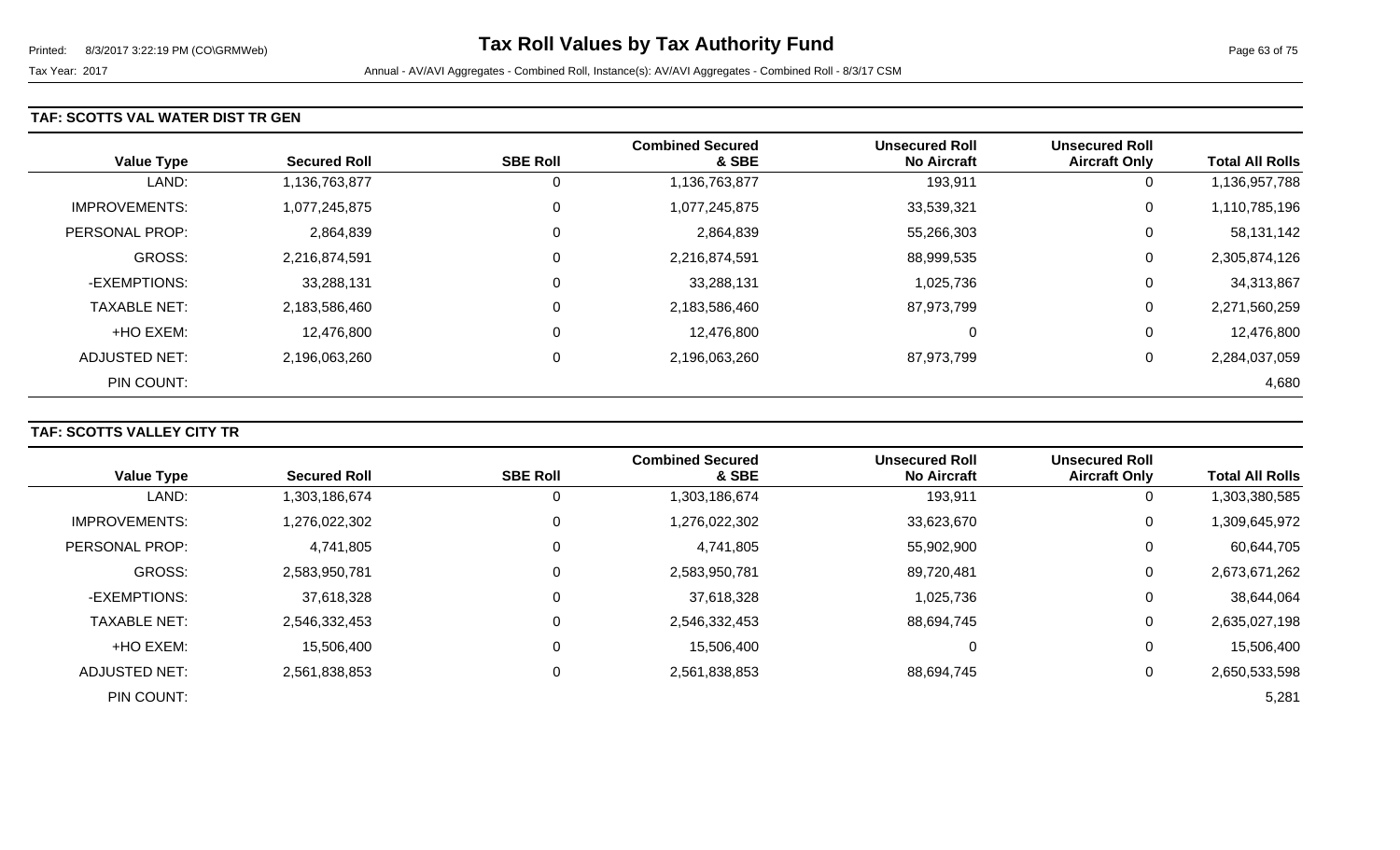#### **TAF: SCOTTS VALLEY FIRE PROT DIST**

| <b>Value Type</b>    | <b>Secured Roll</b> | <b>SBE Roll</b> | <b>Combined Secured</b><br>& SBE | <b>Unsecured Roll</b><br><b>No Aircraft</b> | <b>Unsecured Roll</b><br><b>Aircraft Only</b> | <b>Total All Rolls</b> |
|----------------------|---------------------|-----------------|----------------------------------|---------------------------------------------|-----------------------------------------------|------------------------|
| LAND:                | 2,142,713,903       | 0               | 2,142,713,903                    | 340,283                                     | 0                                             | 2,143,054,186          |
| <b>IMPROVEMENTS:</b> | 2,037,439,368       | $\mathbf 0$     | 2,037,439,368                    | 34,718,741                                  | 0                                             | 2,072,158,109          |
| PERSONAL PROP:       | 11,612,480          | $\mathbf 0$     | 11,612,480                       | 57,565,434                                  | 0                                             | 69,177,914             |
| <b>GROSS:</b>        | 4,191,765,751       | $\mathbf 0$     | 4,191,765,751                    | 92,624,458                                  | 0                                             | 4,284,390,209          |
| -EXEMPTIONS:         | 68,295,861          | $\mathbf 0$     | 68,295,861                       | 1,030,736                                   | 0                                             | 69,326,597             |
| <b>TAXABLE NET:</b>  | 4,123,469,890       | $\mathbf 0$     | 4,123,469,890                    | 91,593,722                                  | 0                                             | 4,215,063,612          |
| +HO EXEM:            | 25,478,600          | $\mathbf 0$     | 25,478,600                       | 0                                           | 0                                             | 25,478,600             |
| ADJUSTED NET:        | 4,148,948,490       | 0               | 4,148,948,490                    | 91,593,722                                  | 0                                             | 4,240,542,212          |
| PIN COUNT:           |                     |                 |                                  |                                             |                                               | 8,728                  |

## **TAF: SCOTTS VALLEY FIRE ZONE A**

|                       |                     |                 | <b>Combined Secured</b> | <b>Unsecured Roll</b> | <b>Unsecured Roll</b> |                        |
|-----------------------|---------------------|-----------------|-------------------------|-----------------------|-----------------------|------------------------|
| <b>Value Type</b>     | <b>Secured Roll</b> | <b>SBE Roll</b> | & SBE                   | <b>No Aircraft</b>    | <b>Aircraft Only</b>  | <b>Total All Rolls</b> |
| LAND:                 | 334,097,635         | 0               | 334,097,635             | 0                     |                       | 334,097,635            |
| <b>IMPROVEMENTS:</b>  | 292,981,610         | 0               | 292,981,610             | 620,749               | 0                     | 293,602,359            |
| <b>PERSONAL PROP:</b> | 6,389,553           | 0               | 6,389,553               | 223,854               | 0                     | 6,613,407              |
| <b>GROSS:</b>         | 633,468,798         | 0               | 633,468,798             | 844,603               | 0                     | 634,313,401            |
| -EXEMPTIONS:          | 4,584,663           | 0               | 4,584,663               | 0                     | 0                     | 4,584,663              |
| <b>TAXABLE NET:</b>   | 628,884,135         | 0               | 628,884,135             | 844,603               | 0                     | 629,728,738            |
| +HO EXEM:             | 3,382,400           | 0               | 3,382,400               | 0                     | 0                     | 3,382,400              |
| <b>ADJUSTED NET:</b>  | 632,266,535         | $\mathbf 0$     | 632,266,535             | 844,603               |                       | 633,111,138            |
| PIN COUNT:            |                     |                 |                         |                       |                       | 969                    |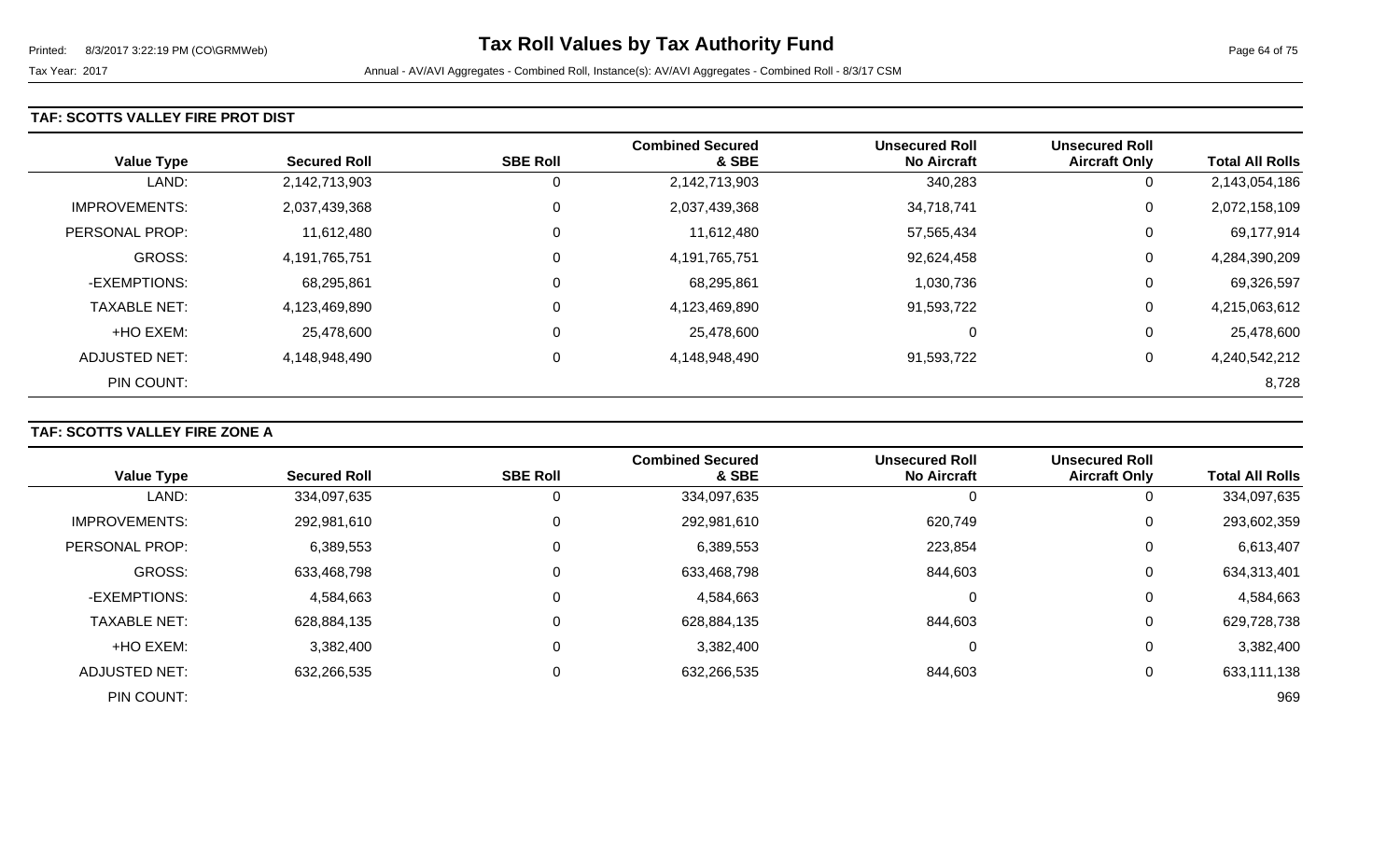#### **TAF: SLV UNIF SCH DIST GENL**

|                      |                     |                 | <b>Combined Secured</b> | <b>Unsecured Roll</b> | <b>Unsecured Roll</b> |                        |
|----------------------|---------------------|-----------------|-------------------------|-----------------------|-----------------------|------------------------|
| <b>Value Type</b>    | <b>Secured Roll</b> | <b>SBE Roll</b> | & SBE                   | <b>No Aircraft</b>    | <b>Aircraft Only</b>  | <b>Total All Rolls</b> |
| LAND:                | 1,996,586,592       | 64,687          | 1,996,651,279           | 1,025,645             | 0                     | 1,997,676,924          |
| <b>IMPROVEMENTS:</b> | 1,665,939,433       | 0               | 1,665,939,433           | 16,416,500            | 0                     | 1,682,355,933          |
| PERSONAL PROP:       | 14,441,121          | 0               | 14,441,121              | 10,007,547            | 0                     | 24,448,668             |
| <b>GROSS:</b>        | 3,676,967,146       | 64,687          | 3,677,031,833           | 27,449,692            | 0                     | 3,704,481,525          |
| -EXEMPTIONS:         | 128,035,463         | C               | 128,035,463             | 24,038                | 0                     | 128,059,501            |
| <b>TAXABLE NET:</b>  | 3,548,931,683       | 64,687          | 3,548,996,370           | 27,425,654            | 0                     | 3,576,422,024          |
| +HO EXEM:            | 33,201,000          | 0               | 33,201,000              | 0                     | 0                     | 33,201,000             |
| ADJUSTED NET:        | 3,582,132,683       | 64,687          | 3,582,197,370           | 27,425,654            | 0                     | 3,609,623,024          |
| PIN COUNT:           |                     |                 |                         |                       |                       | 18,222                 |

## **TAF: SOQUEL SCH DIST GENL**

| <b>Value Type</b>     | <b>Secured Roll</b> | <b>SBE Roll</b> | <b>Combined Secured</b><br>& SBE | <b>Unsecured Roll</b><br><b>No Aircraft</b> | <b>Unsecured Roll</b><br><b>Aircraft Only</b> | <b>Total All Rolls</b> |
|-----------------------|---------------------|-----------------|----------------------------------|---------------------------------------------|-----------------------------------------------|------------------------|
|                       |                     |                 |                                  |                                             |                                               |                        |
| LAND:                 | 3,027,231,111       |                 | 3,027,231,111                    | 977,915                                     | 0                                             | 3,028,209,026          |
| <b>IMPROVEMENTS:</b>  | 2,492,465,226       |                 | 2,492,465,226                    | 64,521,863                                  | 0                                             | 2,556,987,089          |
| <b>PERSONAL PROP:</b> | 43,479,323          | 0               | 43,479,323                       | 70,888,216                                  | 60,094                                        | 114,427,633            |
| <b>GROSS:</b>         | 5,563,175,660       |                 | 5,563,175,660                    | 136,387,994                                 | 60,094                                        | 5,699,623,748          |
| -EXEMPTIONS:          | 297,647,535         |                 | 297,647,535                      | 19,591,832                                  | 0                                             | 317,239,367            |
| <b>TAXABLE NET:</b>   | 5,265,528,125       |                 | 5,265,528,125                    | 116,796,162                                 | 60,094                                        | 5,382,384,381          |
| +HO EXEM:             | 30,734,200          |                 | 30,734,200                       | 7,000                                       | 0                                             | 30,741,200             |
| ADJUSTED NET:         | 5,296,262,325       |                 | 5,296,262,325                    | 116,803,162                                 | 60,094                                        | 5,413,125,581          |
| PIN COUNT:            |                     |                 |                                  |                                             |                                               | 12,739                 |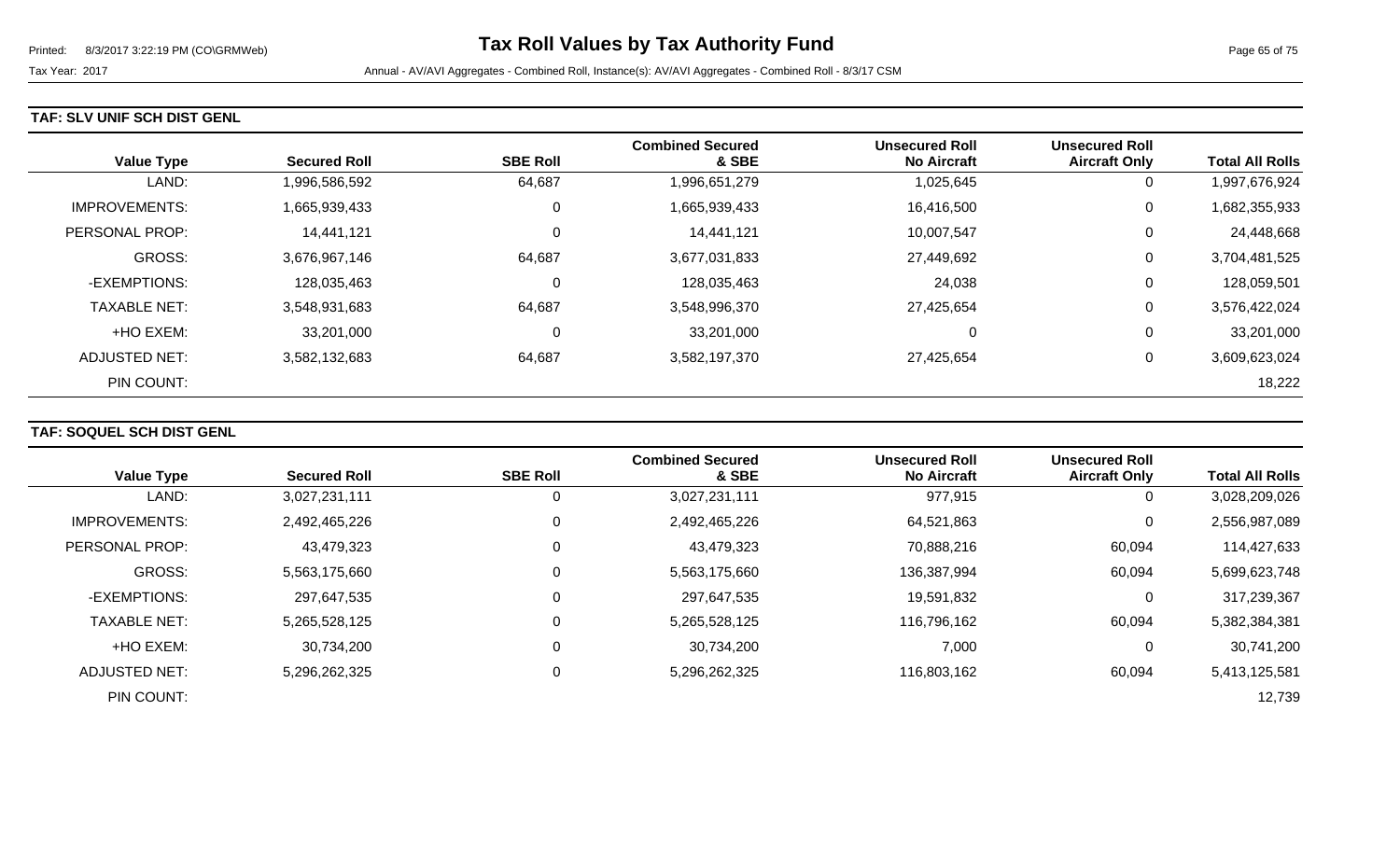## **TAF: UNITARY DEBT SERVICE**

| <b>Value Type</b>    | <b>Secured Roll</b> | <b>SBE Roll</b> | <b>Combined Secured</b><br>& SBE | <b>Unsecured Roll</b><br><b>No Aircraft</b> | <b>Unsecured Roll</b><br><b>Aircraft Only</b> | <b>Total All Rolls</b> |
|----------------------|---------------------|-----------------|----------------------------------|---------------------------------------------|-----------------------------------------------|------------------------|
| LAND:                | 0                   | 34,123,139      | 34,123,139                       | 0                                           | ν                                             | 34,123,139             |
| <b>IMPROVEMENTS:</b> | $\Omega$            | 315,319,798     | 315,319,798                      | 0                                           | U                                             | 315,319,798            |
| PERSONAL PROP:       | 0                   | 55,090,057      | 55,090,057                       | 0                                           | U                                             | 55,090,057             |
| GROSS:               | 0                   | 404,532,994     | 404,532,994                      | 0                                           | U                                             | 404,532,994            |
| <b>TAXABLE NET:</b>  | $\Omega$            | 404,532,994     | 404,532,994                      | 0                                           | U                                             | 404,532,994            |
| <b>ADJUSTED NET:</b> | $\Omega$            | 404,532,994     | 404,532,994                      | $\mathbf{0}$                                | υ                                             | 404,532,994            |
| PIN COUNT:           |                     |                 |                                  |                                             |                                               | 36                     |

### **TAF: UNITARY TAX RATE**

|                      |                     |                 | <b>Combined Secured</b> | <b>Unsecured Roll</b> | <b>Unsecured Roll</b> |                        |
|----------------------|---------------------|-----------------|-------------------------|-----------------------|-----------------------|------------------------|
| <b>Value Type</b>    | <b>Secured Roll</b> | <b>SBE Roll</b> | & SBE                   | <b>No Aircraft</b>    | <b>Aircraft Only</b>  | <b>Total All Rolls</b> |
| LAND:                |                     | 32,673,166      | 32,673,166              | 0                     |                       | 32,673,166             |
| <b>IMPROVEMENTS:</b> |                     | 314,356,066     | 314,356,066             | 0                     | 0                     | 314,356,066            |
| PERSONAL PROP:       |                     | 54,383,027      | 54,383,027              | 0                     | 0                     | 54,383,027             |
| GROSS:               |                     | 401,412,259     | 401,412,259             | 0                     | 0                     | 401,412,259            |
| <b>TAXABLE NET:</b>  |                     | 401,412,259     | 401,412,259             | 0                     | 0                     | 401,412,259            |
| ADJUSTED NET:        |                     | 401,412,259     | 401,412,259             | 0                     | 0                     | 401,412,259            |
| PIN COUNT:           |                     |                 |                         |                       |                       | 33                     |

## **TAF: WATSONVILLE CITY - RETIREMENT**

|                   |                     |                 | <b>Combined Secured</b> | <b>Unsecured Roll</b> | <b>Unsecured Roll</b> |                        |
|-------------------|---------------------|-----------------|-------------------------|-----------------------|-----------------------|------------------------|
| <b>Value Type</b> | <b>Secured Roll</b> | <b>SBE Roll</b> | & SBE                   | <b>No Aircraft</b>    | <b>Aircraft Only</b>  | <b>Total All Rolls</b> |
| LAND:             | 1,844,279,433       | 31,120          | 1,844,310,553           | 4,626,932             |                       | 1,848,937,485          |
| IMPROVEMENTS:     | 2,078,816,001       |                 | 2,078,816,001           | 82,355,379            |                       | 2,161,171,380          |
| PERSONAL PROP:    | 48,743,396          |                 | 48,743,396              | 146.520.957           | 26,823,246            | 222,087,599            |
| GROSS:            | 3,971,838,830       | 31,120          | 3,971,869,950           | 233,503,268           | 26,823,246            | 4,232,196,464          |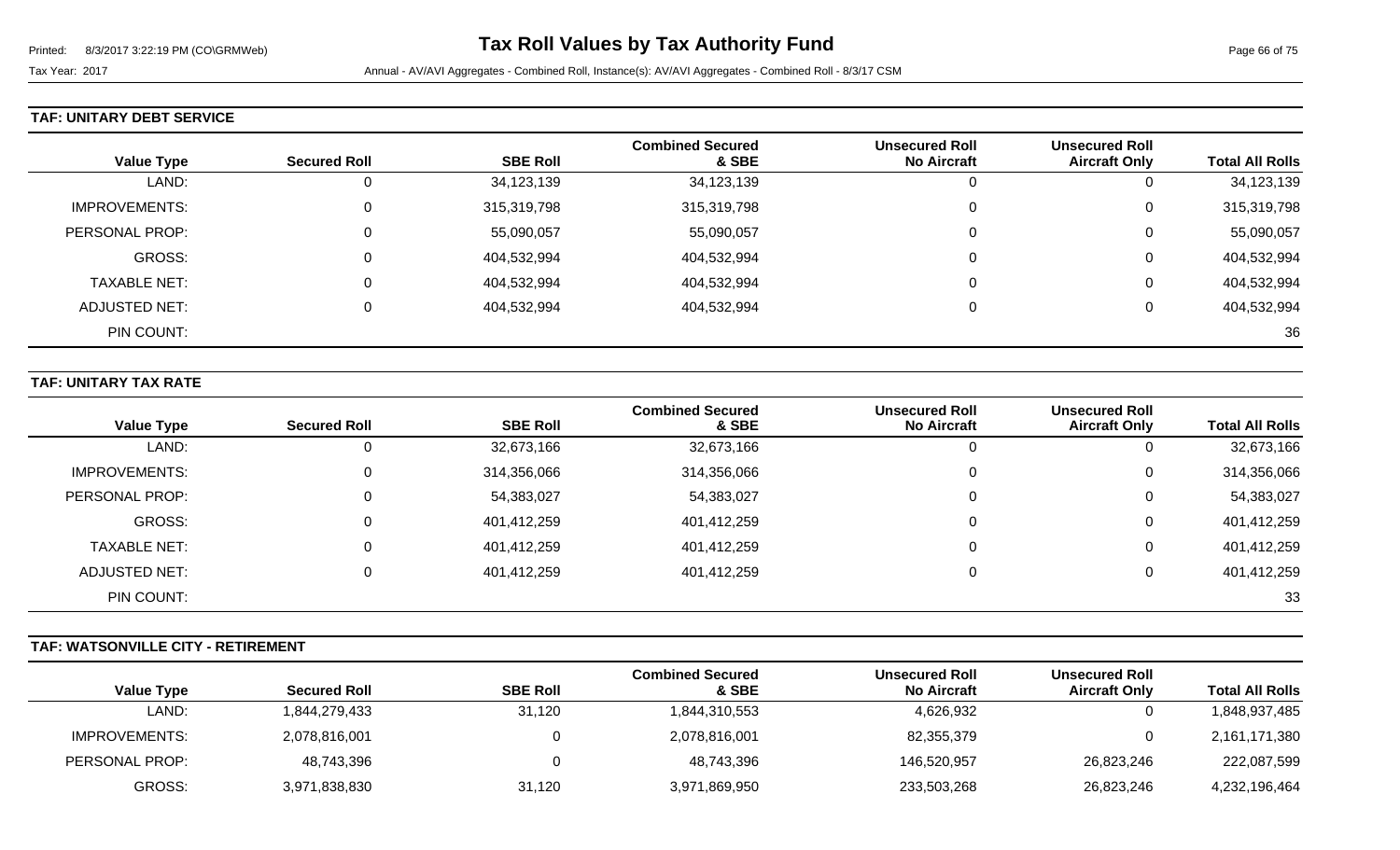| Printed:                                                                                                                  | 8/3/2017 3:22:19 PM (CO\GRMWeb) |               |        | <b>Tax Roll Values by Tax Authority Fund</b> |             |            | Page 67 of 75 |
|---------------------------------------------------------------------------------------------------------------------------|---------------------------------|---------------|--------|----------------------------------------------|-------------|------------|---------------|
| Annual - AV/AVI Aggregates - Combined Roll, Instance(s): AV/AVI Aggregates - Combined Roll - 8/3/17 CSM<br>Tax Year: 2017 |                                 |               |        |                                              |             |            |               |
|                                                                                                                           | -EXEMPTIONS:                    | 244,699,573   | 0      | 244,699,573                                  | 7,716,461   | 449.340    | 252,865,374   |
|                                                                                                                           | <b>TAXABLE NET:</b>             | 3,727,139,257 | 31,120 | 3,727,170,377                                | 225,786,807 | 26,373,906 | 3,979,331,090 |
|                                                                                                                           | +HO EXEM:                       | 25,668,572    |        | 25,668,572                                   |             |            | 25,668,572    |
|                                                                                                                           | ADJUSTED NET:                   | 3.752.807.829 | 31,120 | 3,752,838,949                                | 225.786.807 | 26,373,906 | 4,004,999,662 |
|                                                                                                                           | PIN COUNT:                      |               |        |                                              |             |            | 12,345        |

## **TAF: WATSONVILLE CITY - TRUST**

| <b>Value Type</b>    | <b>Secured Roll</b> | <b>SBE Roll</b> | <b>Combined Secured</b><br>& SBE | Unsecured Roll<br><b>No Aircraft</b> | <b>Unsecured Roll</b><br><b>Aircraft Only</b> | <b>Total All Rolls</b> |
|----------------------|---------------------|-----------------|----------------------------------|--------------------------------------|-----------------------------------------------|------------------------|
| LAND:                | 1,844,279,433       | 31,120          | 1,844,310,553                    | 4,626,932                            | 0                                             | 1,848,937,485          |
| <b>IMPROVEMENTS:</b> | 2,078,816,001       | 0               | 2,078,816,001                    | 82,355,379                           | 0                                             | 2,161,171,380          |
| PERSONAL PROP:       | 48,743,396          | $\mathbf 0$     | 48,743,396                       | 146,520,957                          | 26,823,246                                    | 222,087,599            |
| GROSS:               | 3,971,838,830       | 31,120          | 3,971,869,950                    | 233,503,268                          | 26,823,246                                    | 4,232,196,464          |
| -EXEMPTIONS:         | 244,699,573         | 0               | 244,699,573                      | 7,716,461                            | 449,340                                       | 252,865,374            |
| <b>TAXABLE NET:</b>  | 3,727,139,257       | 31,120          | 3,727,170,377                    | 225,786,807                          | 26,373,906                                    | 3,979,331,090          |
| +HO EXEM:            | 25,668,572          | 0               | 25,668,572                       | 0                                    | 0                                             | 25,668,572             |
| ADJUSTED NET:        | 3,752,807,829       | 31,120          | 3,752,838,949                    | 225,786,807                          | 26,373,906                                    | 4,004,999,662          |
| PIN COUNT:           |                     |                 |                                  |                                      |                                               | 12,345                 |

# **TAF: WEST VALLEY COM COLL TR GENL**

|                      | <b>Secured Roll</b> | <b>SBE Roll</b> | <b>Combined Secured</b><br>& SBE | <b>Unsecured Roll</b><br><b>No Aircraft</b> | <b>Unsecured Roll</b><br><b>Aircraft Only</b> | <b>Total All Rolls</b> |
|----------------------|---------------------|-----------------|----------------------------------|---------------------------------------------|-----------------------------------------------|------------------------|
| <b>Value Type</b>    |                     |                 |                                  |                                             |                                               |                        |
| LAND:                | 696,433,061         | U               | 696,433,061                      | 48,704                                      |                                               | 696,481,765            |
| <b>IMPROVEMENTS:</b> | 589,621,178         | U               | 589,621,178                      | 1,251,728                                   | 0                                             | 590,872,906            |
| PERSONAL PROP:       | 1,026,588           | υ               | 1,026,588                        | 2,707,648                                   | 0                                             | 3,734,236              |
| GROSS:               | ,287,080,827        |                 | 1,287,080,827                    | 4,008,080                                   | 0                                             | 1,291,088,907          |
| -EXEMPTIONS:         | 11,477,549          | 0               | 11,477,549                       | 0                                           |                                               | 11,477,549             |
| <b>TAXABLE NET:</b>  | 1,275,603,278       |                 | 1,275,603,278                    | 4,008,080                                   | 0                                             | 1,279,611,358          |
| +HO EXEM:            | 7,357,000           |                 | 7,357,000                        | 0                                           | 0                                             | 7,357,000              |
| ADJUSTED NET:        | .282,960,278        |                 | 1,282,960,278                    | 4,008,080                                   |                                               | 1,286,968,358          |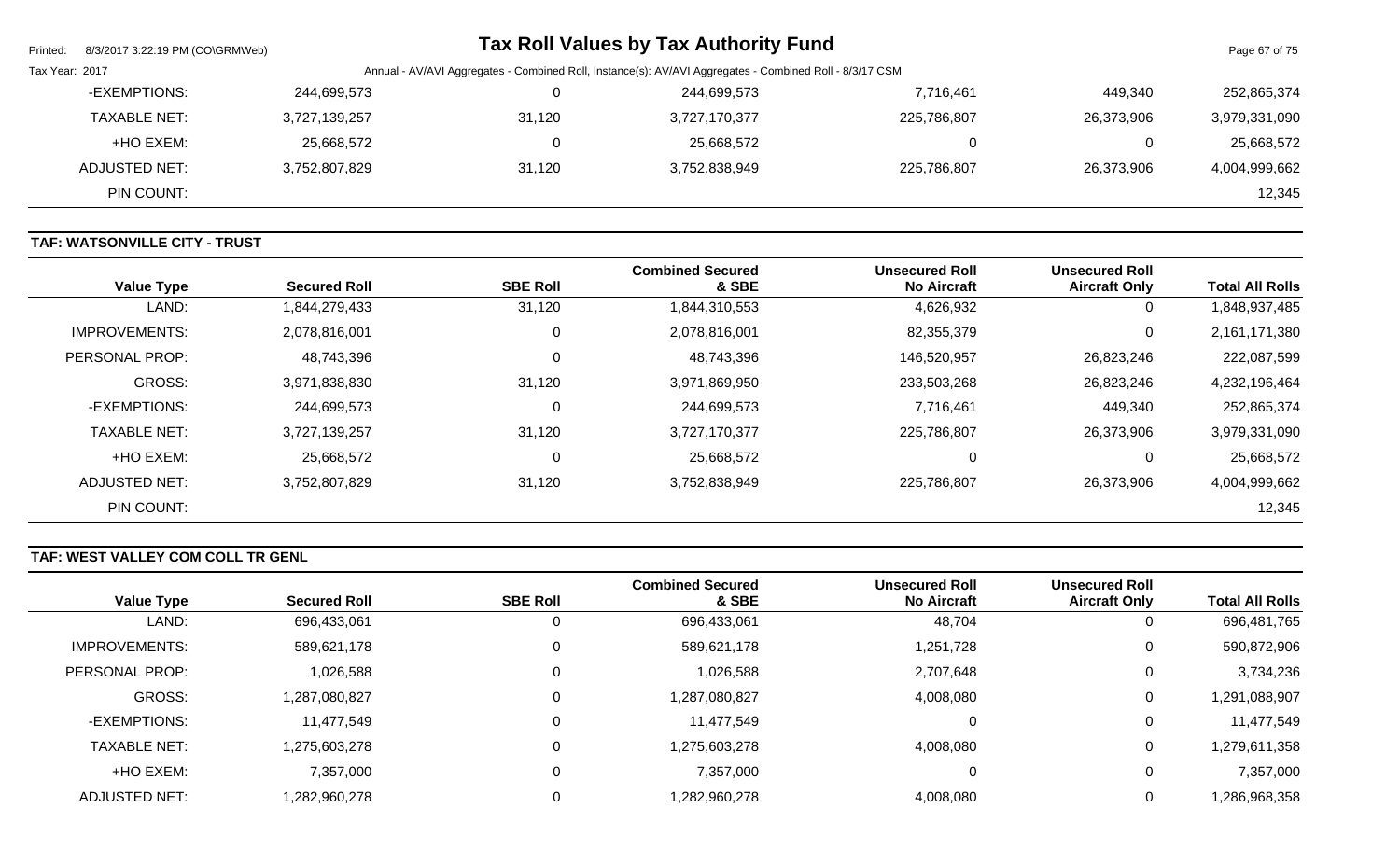# Printed: 8/3/2017 3:22:19 PM (CO\GRMWeb) **Tax Roll Values by Tax Authority Fund** Page 68 of 75

Tax Year: 2017 **Annual - AV/AVI Aggregates - Combined Roll**, Instance(s): AV/AVI Aggregates - Combined Roll - 8/3/17 CSM

PIN COUNT: 2,471

### **TAF: WHITEHOUSE CYN RD CSA #18**

| <b>Value Type</b>    | <b>Secured Roll</b> | <b>SBE Roll</b> | <b>Combined Secured</b><br>& SBE | <b>Unsecured Roll</b><br><b>No Aircraft</b> | <b>Unsecured Roll</b><br><b>Aircraft Only</b> | <b>Total All Rolls</b> |
|----------------------|---------------------|-----------------|----------------------------------|---------------------------------------------|-----------------------------------------------|------------------------|
| LAND:                | 5,457,875           | 0               | 5,457,875                        | U                                           | 0                                             | 5,457,875              |
| <b>IMPROVEMENTS:</b> | 3,387,859           | 0               | 3,387,859                        | 0                                           | 0                                             | 3,387,859              |
| PERSONAL PROP:       | 115,203             | 0               | 115,203                          | 0                                           | 0                                             | 115,203                |
| <b>GROSS:</b>        | 8,960,937           | 0               | 8,960,937                        | 0                                           | 0                                             | 8,960,937              |
| -EXEMPTIONS:         | 963,404             | 0               | 963,404                          | 0                                           | 0                                             | 963,404                |
| <b>TAXABLE NET:</b>  | 7,997,533           | 0               | 7,997,533                        | $\Omega$                                    | 0                                             | 7,997,533              |
| +HO EXEM:            | 70,000              | 0               | 70,000                           | $\Omega$                                    | 0                                             | 70,000                 |
| <b>ADJUSTED NET:</b> | 8,067,533           | 0               | 8,067,533                        | 0                                           | 0                                             | 8,067,533              |
| PIN COUNT:           |                     |                 |                                  |                                             |                                               | 69                     |

#### **TAF: ZAYANTE FIRE PROT DIST**

|                      |                     |                 | <b>Combined Secured</b> | <b>Unsecured Roll</b> | <b>Unsecured Roll</b> |                        |
|----------------------|---------------------|-----------------|-------------------------|-----------------------|-----------------------|------------------------|
| <b>Value Type</b>    | <b>Secured Roll</b> | <b>SBE Roll</b> | & SBE                   | <b>No Aircraft</b>    | <b>Aircraft Only</b>  | <b>Total All Rolls</b> |
| LAND:                | 285,775,639         | 64,687          | 285,840,326             | 12,100                | 0                     | 285,852,426            |
| <b>IMPROVEMENTS:</b> | 228,771,639         | 0               | 228,771,639             | 38,036                | 0                     | 228,809,675            |
| PERSONAL PROP:       | 1,019,454           |                 | 1,019,454               | 401,248               | 0                     | 1,420,702              |
| <b>GROSS:</b>        | 515,566,732         | 64,687          | 515,631,419             | 451,384               | 0                     | 516,082,803            |
| -EXEMPTIONS:         | 10,700,758          | 0               | 10,700,758              | $\Omega$              | 0                     | 10,700,758             |
| <b>TAXABLE NET:</b>  | 504,865,975         | 64,687          | 504,930,662             | 451,384               | 0                     | 505,382,046            |
| +HO EXEM:            | 4,954,600           | 0               | 4,954,600               | -0                    | 0                     | 4,954,600              |
| ADJUSTED NET:        | 509,820,575         | 64,687          | 509,885,262             | 451,384               | 0                     | 510,336,646            |
| PIN COUNT:           |                     |                 |                         |                       |                       | 4,163                  |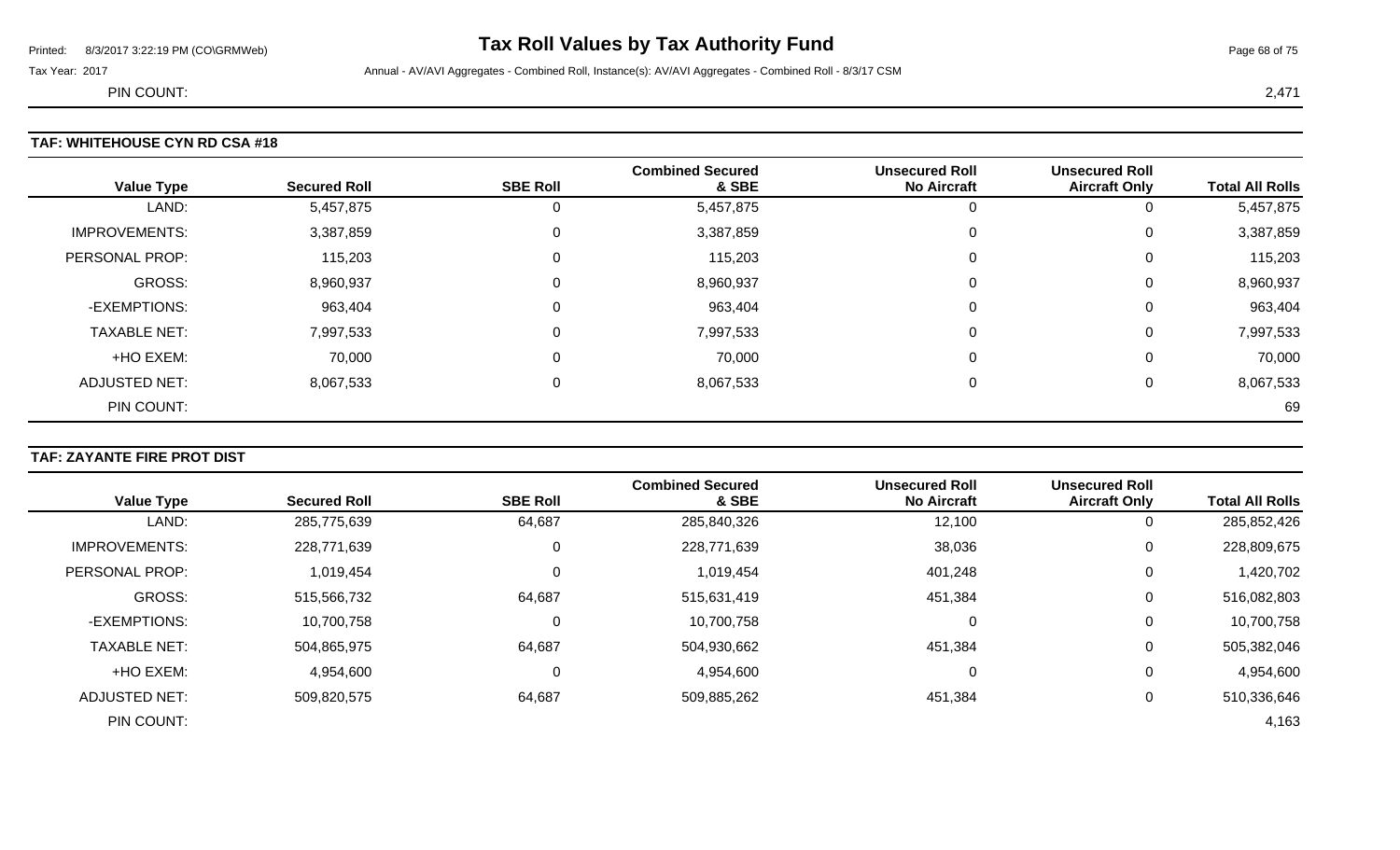#### **TAF: ZAYANTE FIRE PROTECTION BOND**

| <b>Value Type</b>    | <b>Secured Roll</b> | <b>SBE Roll</b> | <b>Combined Secured</b><br>& SBE | <b>Unsecured Roll</b><br><b>No Aircraft</b> | <b>Unsecured Roll</b><br><b>Aircraft Only</b> | <b>Total All Rolls</b> |
|----------------------|---------------------|-----------------|----------------------------------|---------------------------------------------|-----------------------------------------------|------------------------|
| LAND:                | 285,775,639         | 64,687          | 285,840,326                      | 12,100                                      | 0                                             | 285,852,426            |
| <b>IMPROVEMENTS:</b> | 228,771,639         | υ               | 228,771,639                      | 38,036                                      | 0                                             | 228,809,675            |
| PERSONAL PROP:       | 1,019,454           | υ               | 1,019,454                        | 401,248                                     | 0                                             | 1,420,702              |
| GROSS:               | 515,566,732         | 64,687          | 515,631,419                      | 451,384                                     | 0                                             | 516,082,803            |
| -EXEMPTIONS:         | 10,700,758          | υ               | 10,700,758                       |                                             | 0                                             | 10,700,758             |
| <b>TAXABLE NET:</b>  | 504,865,975         | 64,687          | 504,930,662                      | 451,384                                     | 0                                             | 505,382,046            |
| +HO EXEM:            | 4,954,600           | 0               | 4,954,600                        |                                             | 0                                             | 4,954,600              |
| ADJUSTED NET:        | 509,820,575         | 64,687          | 509,885,262                      | 451,384                                     | 0                                             | 510,336,646            |
| PIN COUNT:           |                     |                 |                                  |                                             |                                               | 4,163                  |

## **TIF: CAPITOLA RDA**

|                      |                     |                 | <b>Combined Secured</b> | <b>Unsecured Roll</b> | <b>Unsecured Roll</b> |                        |
|----------------------|---------------------|-----------------|-------------------------|-----------------------|-----------------------|------------------------|
| <b>Value Type</b>    | <b>Secured Roll</b> | <b>SBE Roll</b> | & SBE                   | <b>No Aircraft</b>    | <b>Aircraft Only</b>  | <b>Total All Rolls</b> |
| LAND:                | 152,279,971         | 83,608          | 152,363,579             | 0                     | U                     | 152,363,579            |
| <b>IMPROVEMENTS:</b> | 174,777,541         | 0               | 174,777,541             | 24,469,540            | 0                     | 199,247,081            |
| PERSONAL PROP:       | 2,376,986           | 0               | 2,376,986               | 16,843,409            | 0                     | 19,220,395             |
| <b>GROSS:</b>        | 329,434,498         | 83,608          | 329,518,106             | 41,312,949            | 0                     | 370,831,055            |
| -EXEMPTIONS:         | 4,527,359           | $\pmb{0}$       | 4,527,359               | 1,097,932             | 0                     | 5,625,291              |
| <b>TAXABLE NET:</b>  | 324,907,139         | 83,608          | 324,990,747             | 40,215,017            |                       | 365,205,764            |
| +HO EXEM:            | 441,000             | $\Omega$        | 441,000                 | 0                     | 0                     | 441,000                |
| ADJUSTED NET:        | 325,348,139         | 83,608          | 325,431,747             | 40,215,017            | 0                     | 365,646,764            |
| PIN COUNT:           |                     |                 |                         |                       |                       | 438                    |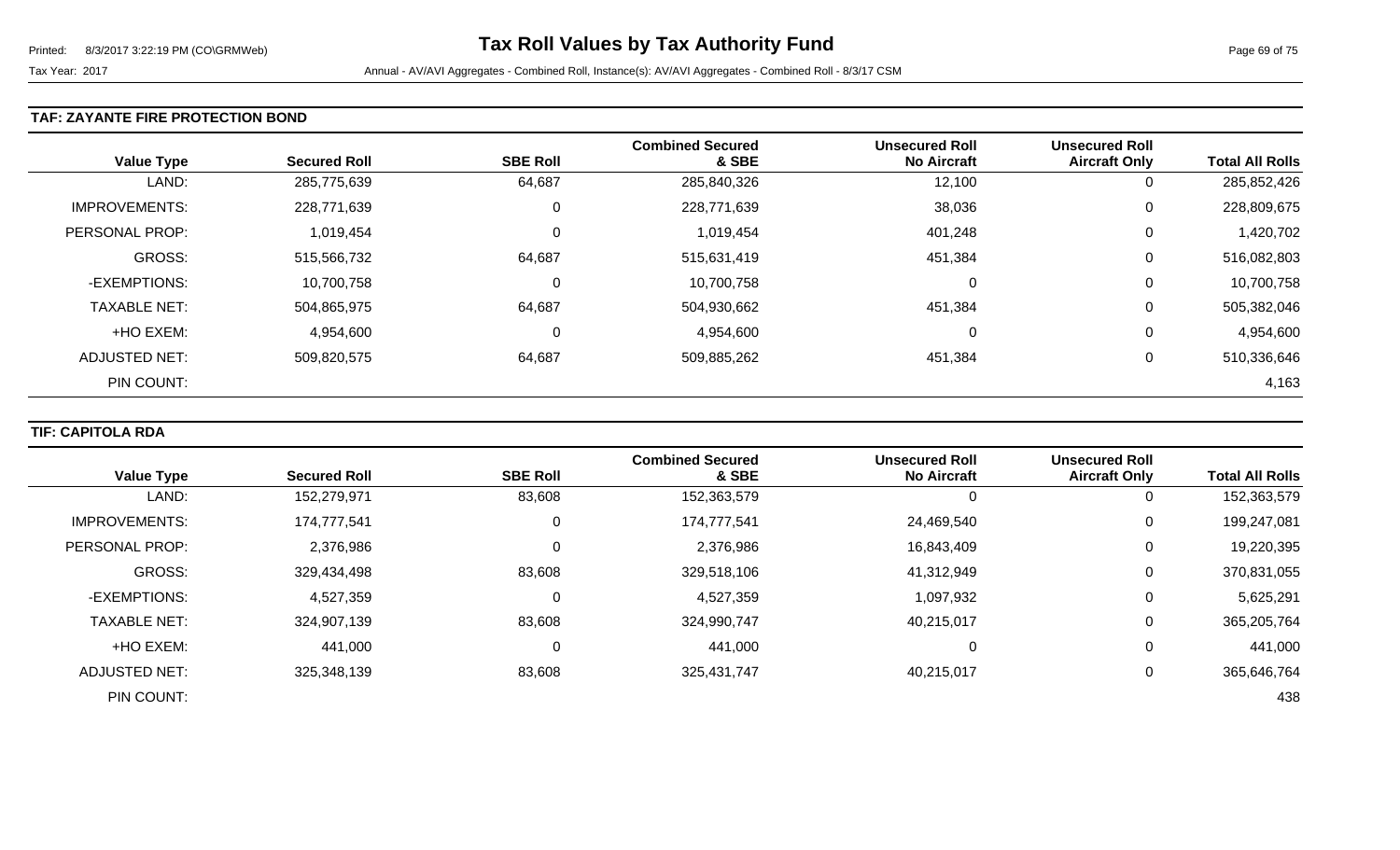#### **TIF: LIVE OAK RDA**

| <b>Value Type</b>    | <b>Secured Roll</b> | <b>SBE Roll</b> | <b>Combined Secured</b><br>& SBE | <b>Unsecured Roll</b><br><b>No Aircraft</b> | <b>Unsecured Roll</b><br><b>Aircraft Only</b> | <b>Total All Rolls</b> |
|----------------------|---------------------|-----------------|----------------------------------|---------------------------------------------|-----------------------------------------------|------------------------|
| LAND:                | 3,364,625,965       | 0               | 3,364,625,965                    | 961,966                                     | U                                             | 3,365,587,931          |
| <b>IMPROVEMENTS:</b> | 2,581,668,140       | 0               | 2,581,668,140                    | 36,639,568                                  | 0                                             | 2,618,307,708          |
| PERSONAL PROP:       | 39,105,086          | 0               | 39,105,086                       | 59,097,421                                  | U                                             | 98,202,507             |
| <b>GROSS:</b>        | 5,985,399,191       | 0               | 5,985,399,191                    | 96,698,955                                  | 0                                             | 6,082,098,146          |
| -EXEMPTIONS:         | 289,307,587         | $\mathbf 0$     | 289,307,587                      | 16,348,971                                  | U                                             | 305,656,558            |
| <b>TAXABLE NET:</b>  | 5,696,091,604       | 0               | 5,696,091,604                    | 80,349,984                                  | 0                                             | 5,776,441,588          |
| +HO EXEM:            | 37,283,533          | 0               | 37,283,533                       | 0                                           | U                                             | 37,283,533             |
| <b>ADJUSTED NET:</b> | 5,733,375,137       | 0               | 5,733,375,137                    | 80,349,984                                  | U                                             | 5,813,725,121          |
| PIN COUNT:           |                     |                 |                                  |                                             |                                               | 14,246                 |

#### **TIF: Santa Cruz North Mall 1991 RDA**

|                      |                     |                 | <b>Combined Secured</b> | <b>Unsecured Roll</b> | <b>Unsecured Roll</b> |                        |
|----------------------|---------------------|-----------------|-------------------------|-----------------------|-----------------------|------------------------|
| <b>Value Type</b>    | <b>Secured Roll</b> | <b>SBE Roll</b> | & SBE                   | <b>No Aircraft</b>    | <b>Aircraft Only</b>  | <b>Total All Rolls</b> |
| LAND:                | 3,957,726           |                 | 3,957,726               | 0                     |                       | 3,957,726              |
| <b>IMPROVEMENTS:</b> | 9,338,083           | 0               | 9,338,083               | 645,423               | 0                     | 9,983,506              |
| PERSONAL PROP:       | 50,000              |                 | 50,000                  | 554,410               | 0                     | 604,410                |
| GROSS:               | 13,345,809          |                 | 13,345,809              | 1,199,833             | 0                     | 14,545,642             |
| <b>TAXABLE NET:</b>  | 13,345,809          |                 | 13,345,809              | 1,199,833             | 0                     | 14,545,642             |
| ADJUSTED NET:        | 13,345,809          |                 | 13,345,809              | 1,199,833             | 0                     | 14,545,642             |
| PIN COUNT:           |                     |                 |                         |                       |                       | 27                     |

## **TIF: Santa Cruz North Mall RDA**

| <b>Value Type</b>    | <b>Secured Roll</b> | <b>SBE Roll</b> | <b>Combined Secured</b><br>& SBE | <b>Unsecured Roll</b><br><b>No Aircraft</b> | <b>Unsecured Roll</b><br><b>Aircraft Only</b> | <b>Total All Rolls</b> |
|----------------------|---------------------|-----------------|----------------------------------|---------------------------------------------|-----------------------------------------------|------------------------|
| ∟AND:                | 49,146,860          |                 | 49,146,860                       | 189,256                                     |                                               | 49,336,116             |
| <b>IMPROVEMENTS:</b> | 109,953,270         |                 | 109,953,270                      | 18,811,974                                  |                                               | 128,765,244            |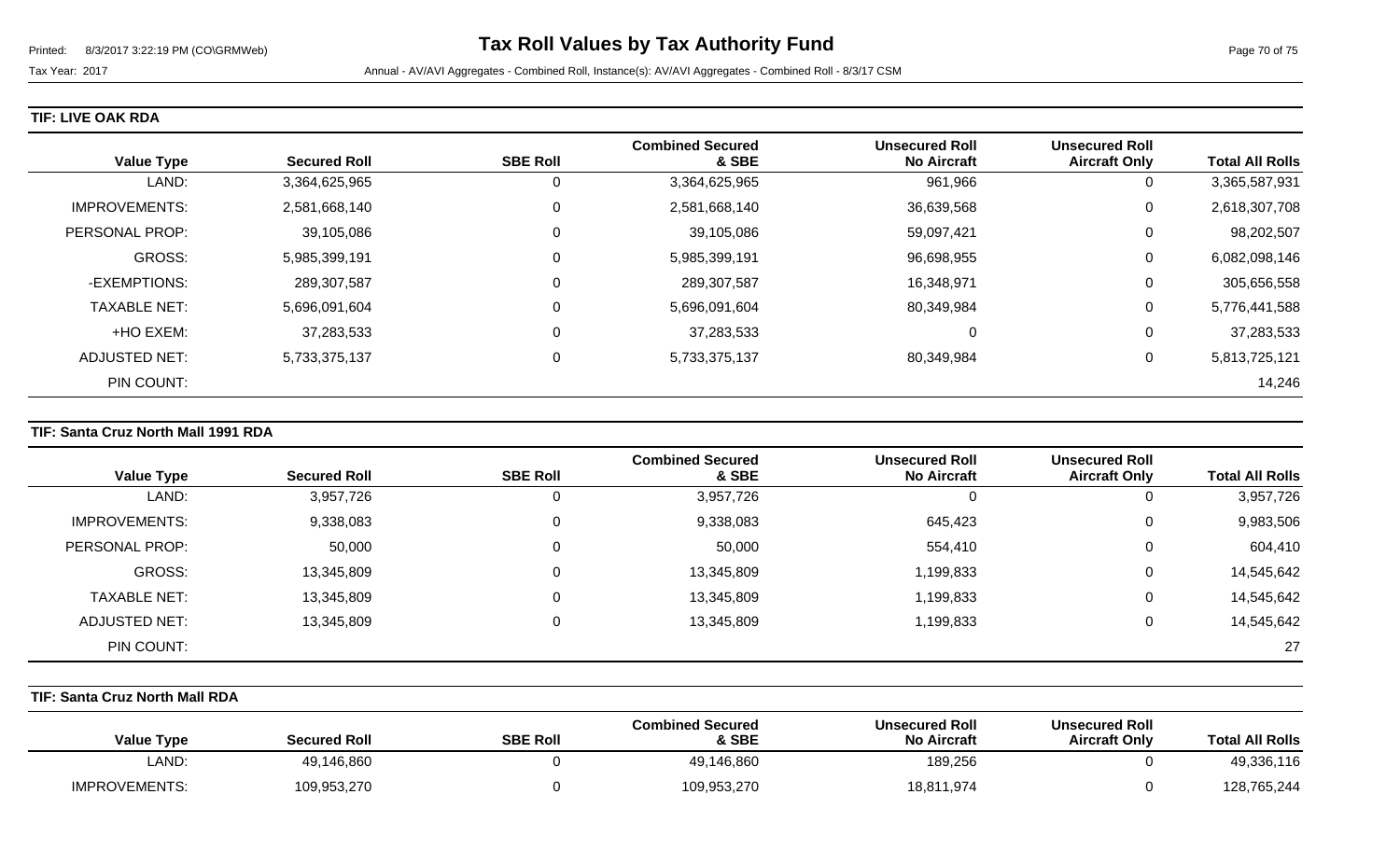| 8/3/2017 3:22:19 PM (CO\GRMWeb)<br>Printed: |             |                                                                                                         | <b>Tax Roll Values by Tax Authority Fund</b> |            |              | Page 71 of 75 |  |
|---------------------------------------------|-------------|---------------------------------------------------------------------------------------------------------|----------------------------------------------|------------|--------------|---------------|--|
| Tax Year: 2017                              |             | Annual - AV/AVI Aggregates - Combined Roll, Instance(s): AV/AVI Aggregates - Combined Roll - 8/3/17 CSM |                                              |            |              |               |  |
| PERSONAL PROP:                              | 40,398      |                                                                                                         | 40,398                                       | 10,991,324 | 0            | 11,031,722    |  |
| GROSS:                                      | 159,140,528 |                                                                                                         | 159,140,528                                  | 29,992,554 | 0            | 189,133,082   |  |
| -EXEMPTIONS:                                | 4,676,722   |                                                                                                         | 4,676,722                                    | 540,153    | $\mathbf{0}$ | 5,216,875     |  |
| <b>TAXABLE NET:</b>                         | 154,463,806 |                                                                                                         | 154,463,806                                  | 29,452,401 | 0            | 183,916,207   |  |
| ADJUSTED NET:                               | 154,463,806 |                                                                                                         | 154,463,806                                  | 29,452,401 | 0            | 183,916,207   |  |
| PIN COUNT:                                  |             |                                                                                                         |                                              |            |              | 325           |  |

# **TIF: Santa Cruz SL River 1991 RDA**

| <b>Value Type</b>    | <b>Secured Roll</b> | <b>SBE Roll</b> | <b>Combined Secured</b><br>& SBE | <b>Unsecured Roll</b><br><b>No Aircraft</b> | <b>Unsecured Roll</b><br><b>Aircraft Only</b> | <b>Total All Rolls</b> |
|----------------------|---------------------|-----------------|----------------------------------|---------------------------------------------|-----------------------------------------------|------------------------|
| LAND:                | 489,028,584         | 0               | 489,028,584                      | 2,373,732                                   | 0                                             | 491,402,316            |
| <b>IMPROVEMENTS:</b> | 596,582,320         | 0               | 596,582,320                      | 37,177,867                                  | $\overline{0}$                                | 633,760,187            |
| PERSONAL PROP:       | 33,142,003          | 0               | 33,142,003                       | 72,512,120                                  | 0                                             | 105,654,123            |
| <b>GROSS:</b>        | 1,118,752,907       | 0               | 1,118,752,907                    | 112,063,719                                 | $\mathbf 0$                                   | 1,230,816,626          |
| -EXEMPTIONS:         | 51,182,172          | 0               | 51,182,172                       | 7,068,451                                   | 0                                             | 58,250,623             |
| <b>TAXABLE NET:</b>  | 1,067,570,735       | 0               | 1,067,570,735                    | 104,995,268                                 | $\mathbf 0$                                   | 1,172,566,003          |
| +HO EXEM:            | 610,400             | 0               | 610,400                          |                                             | 0                                             | 610,400                |
| ADJUSTED NET:        | 1,068,181,135       | 0               | 1,068,181,135                    | 104,995,268                                 | $\mathbf 0$                                   | 1,173,176,403          |
| PIN COUNT:           |                     |                 |                                  |                                             |                                               | 2,087                  |

## **TIF: Santa Cruz SL River Amendment RDA**

| <b>Value Type</b>   | <b>Secured Roll</b> | <b>SBE Roll</b> | <b>Combined Secured</b><br>& SBE | <b>Unsecured Roll</b><br><b>No Aircraft</b> | <b>Unsecured Roll</b><br><b>Aircraft Only</b> | <b>Total All Rolls</b> |
|---------------------|---------------------|-----------------|----------------------------------|---------------------------------------------|-----------------------------------------------|------------------------|
| LAND:               | 98,969,531          |                 | 98,969,531                       |                                             | 0                                             | 98,969,531             |
| IMPROVEMENTS:       | 104,982,184         |                 | 104,982,184                      | 51,156                                      | 0                                             | 105,033,340            |
| PERSONAL PROP:      | 570,565             |                 | 570,565                          | 229,795                                     | $\mathbf{0}$                                  | 800,360                |
| GROSS:              | 204,522,280         |                 | 204,522,280                      | 280,951                                     | 0                                             | 204,803,231            |
| -EXEMPTIONS:        | 10,471,774          |                 | 10,471,774                       |                                             | 0                                             | 10,471,774             |
| <b>TAXABLE NET:</b> | 194,050,506         |                 | 194,050,506                      | 280,951                                     | 0                                             | 194,331,457            |
| +HO EXEM:           | 610,400             |                 | 610,400                          |                                             | 0                                             | 610,400                |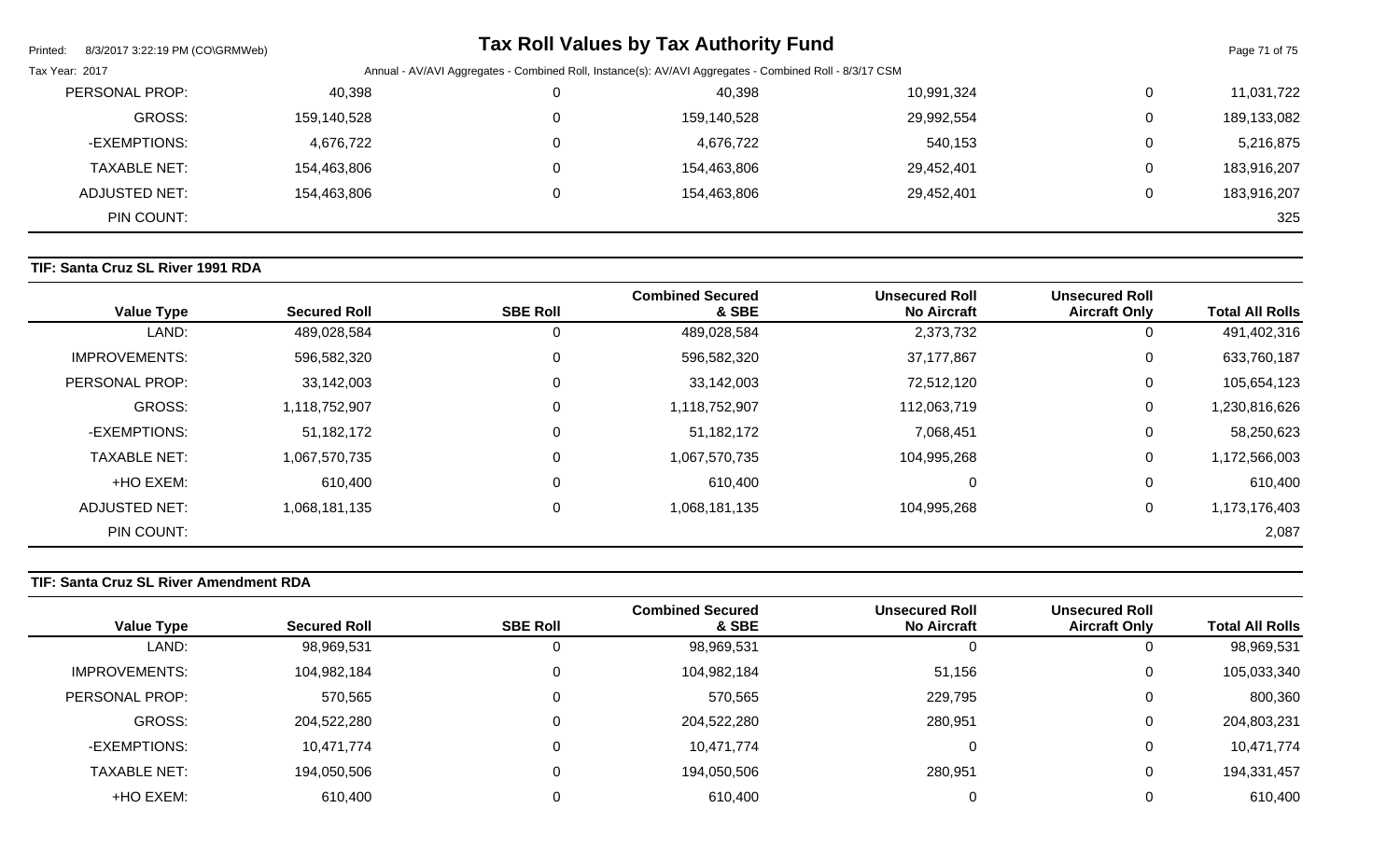| Printed: 8/3/2017 3:22:19 PM (CO\GRMWeb)                                                                                  | Tax Roll Values by Tax Authority Fund |  |             |         |  | Page 72 of 75 |
|---------------------------------------------------------------------------------------------------------------------------|---------------------------------------|--|-------------|---------|--|---------------|
| Tax Year: 2017<br>Annual - AV/AVI Aggregates - Combined Roll, Instance(s): AV/AVI Aggregates - Combined Roll - 8/3/17 CSM |                                       |  |             |         |  |               |
| ADJUSTED NET:                                                                                                             | 194,660,906                           |  | 194.660.906 | 280,951 |  | 194,941,857   |
| PIN COUNT:                                                                                                                |                                       |  |             |         |  | 351           |
|                                                                                                                           |                                       |  |             |         |  |               |

## **TIF: Santa Cruz SL River RDA**

| <b>Value Type</b>    | <b>Secured Roll</b> | <b>SBE Roll</b> | <b>Combined Secured</b><br>& SBE | <b>Unsecured Roll</b><br><b>No Aircraft</b> | <b>Unsecured Roll</b><br><b>Aircraft Only</b> | <b>Total All Rolls</b> |
|----------------------|---------------------|-----------------|----------------------------------|---------------------------------------------|-----------------------------------------------|------------------------|
| LAND:                | 353,987,211         | 0               | 353,987,211                      | 6,442,742                                   | υ                                             | 360,429,953            |
| <b>IMPROVEMENTS:</b> | 358,144,180         | $\mathbf 0$     | 358,144,180                      | 26,706,972                                  | U                                             | 384,851,152            |
| PERSONAL PROP:       | 1,924,724           | 0               | 1,924,724                        | 12,530,119                                  | U                                             | 14,454,843             |
| <b>GROSS:</b>        | 714,056,115         | 0               | 714,056,115                      | 45,679,833                                  | U                                             | 759,735,948            |
| -EXEMPTIONS:         | 46,319,487          | $\Omega$        | 46,319,487                       | 18,803,263                                  | U                                             | 65,122,751             |
| <b>TAXABLE NET:</b>  | 667,736,628         | $\mathbf 0$     | 667,736,628                      | 26,876,570                                  | 0                                             | 694,613,197            |
| +HO EXEM:            | 2,254,000           | 0               | 2,254,000                        | 0                                           | 0                                             | 2,254,000              |
| ADJUSTED NET:        | 669,990,628         | 0               | 669,990,628                      | 26,876,570                                  | U                                             | 696,867,197            |
| PIN COUNT:           |                     |                 |                                  |                                             |                                               | 1,717                  |

# **TIF: SCOTTS VALLEY RDA**

|                      |                     |                 | <b>Combined Secured</b> | <b>Unsecured Roll</b> | <b>Unsecured Roll</b> |                        |
|----------------------|---------------------|-----------------|-------------------------|-----------------------|-----------------------|------------------------|
| <b>Value Type</b>    | <b>Secured Roll</b> | <b>SBE Roll</b> | & SBE                   | <b>No Aircraft</b>    | <b>Aircraft Only</b>  | <b>Total All Rolls</b> |
| LAND:                | 522,441,915         | 0               | 522,441,915             | 49,683                | 0                     | 522,491,598            |
| <b>IMPROVEMENTS:</b> | 506,629,743         | 0               | 506,629,743             | 29,268,482            | 0                     | 535,898,225            |
| PERSONAL PROP:       | 2,797,941           | 0               | 2,797,941               | 50,551,031            | 0                     | 53,348,972             |
| <b>GROSS:</b>        | 1,031,869,599       | 0               | 1,031,869,599           | 79,869,196            | 0                     | 1,111,738,795          |
| -EXEMPTIONS:         | 17,016,523          | 0               | 17,016,523              | 824,611               | 0                     | 17,841,134             |
| <b>TAXABLE NET:</b>  | 1,014,853,076       | $\Omega$        | 1,014,853,076           | 79,044,585            | 0                     | 1,093,897,661          |
| +HO EXEM:            | 4,396,000           | 0               | 4,396,000               | 0                     | 0                     | 4,396,000              |
| <b>ADJUSTED NET:</b> | 1,019,249,076       | 0               | 1,019,249,076           | 79,044,585            | 0                     | 1,098,293,661          |
| PIN COUNT:           |                     |                 |                         |                       |                       | 2,214                  |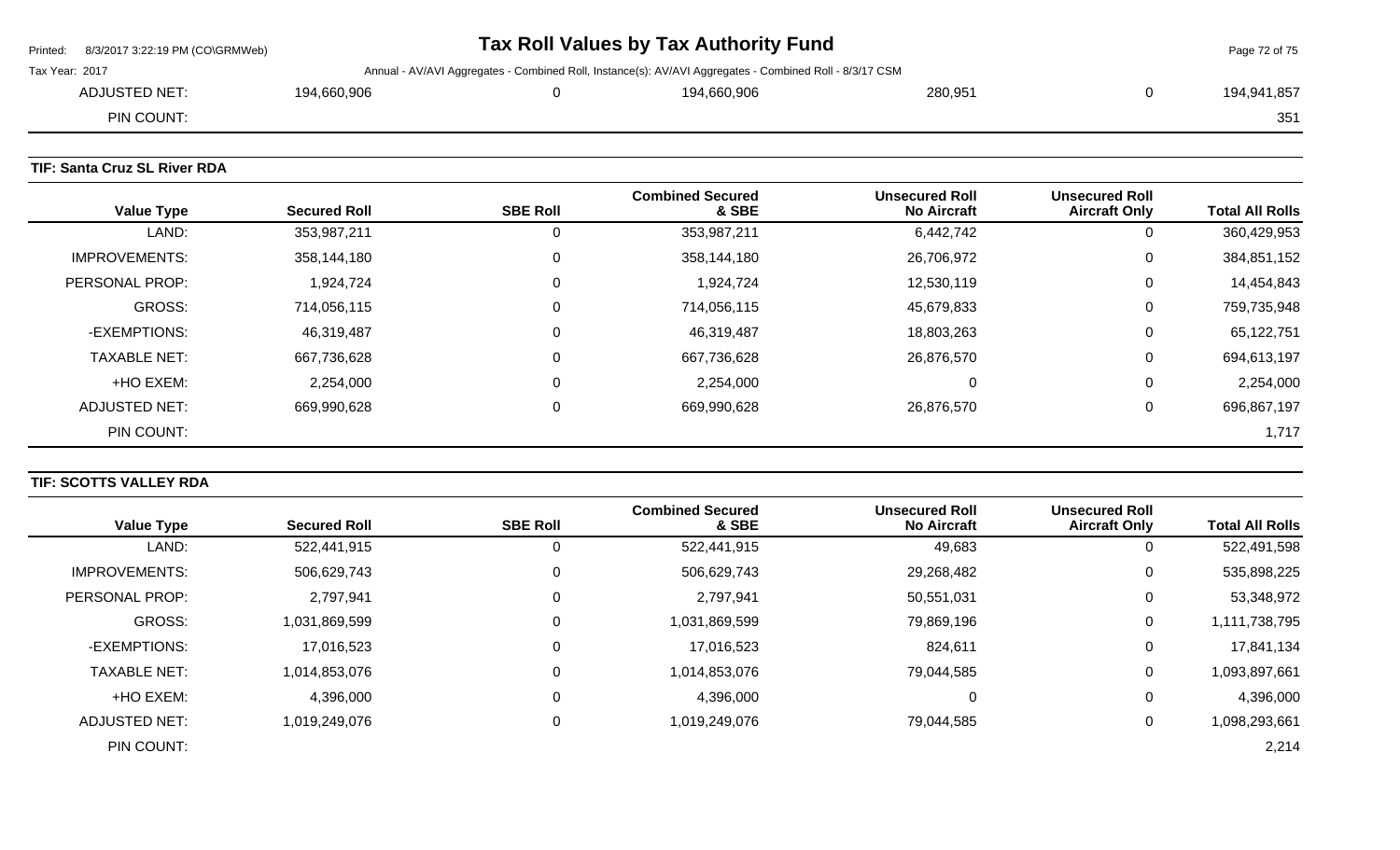Tax Year: 2017 **Annual - AV/AVI Aggregates - Combined Roll**, Instance(s): AV/AVI Aggregates - Combined Roll - 8/3/17 CSM

### **TIF: WATSONVILLE RDA 2000 AMENDMENT**

| <b>Value Type</b>    | <b>Secured Roll</b> | <b>SBE Roll</b> | <b>Combined Secured</b><br>& SBE | <b>Unsecured Roll</b><br><b>No Aircraft</b> | <b>Unsecured Roll</b><br><b>Aircraft Only</b> | <b>Total All Rolls</b> |
|----------------------|---------------------|-----------------|----------------------------------|---------------------------------------------|-----------------------------------------------|------------------------|
| LAND:                | 401,215,668         | 0               | 401,215,668                      | 3,351,860                                   | 0                                             | 404,567,528            |
| <b>IMPROVEMENTS:</b> | 494,533,095         | 0               | 494,533,095                      | 35,976,896                                  | 0                                             | 530,509,991            |
| PERSONAL PROP:       | 8,363,305           | 0               | 8,363,305                        | 52,386,236                                  | 26,823,246                                    | 87,572,787             |
| GROSS:               | 904,112,068         | 0               | 904,112,068                      | 91,714,992                                  | 26,823,246                                    | 1,022,650,306          |
| -EXEMPTIONS:         | 45,918,522          | 0               | 45,918,522                       | 1,369,283                                   | 449,340                                       | 47,737,145             |
| <b>TAXABLE NET:</b>  | 858,193,546         | 0               | 858,193,546                      | 90,345,709                                  | 26,373,906                                    | 974,913,161            |
| +HO EXEM:            | 3,024,000           | 0               | 3,024,000                        | 0                                           | 0                                             | 3,024,000              |
| ADJUSTED NET:        | 861,217,546         | 0               | 861,217,546                      | 90,345,709                                  | 26,373,906                                    | 977,937,161            |
| PIN COUNT:           |                     |                 |                                  |                                             |                                               | 3,214                  |

# **TIF: WATSONVILLE RDA CENTRAL 1998 ANNEXATION**

|                      |                     |                 | <b>Combined Secured</b> | <b>Unsecured Roll</b> | <b>Unsecured Roll</b> |                        |
|----------------------|---------------------|-----------------|-------------------------|-----------------------|-----------------------|------------------------|
| <b>Value Type</b>    | <b>Secured Roll</b> | <b>SBE Roll</b> | & SBE                   | <b>No Aircraft</b>    | <b>Aircraft Only</b>  | <b>Total All Rolls</b> |
| LAND:                | 6,269,295           | U               | 6,269,295               |                       | 0                     | 6,269,295              |
| <b>IMPROVEMENTS:</b> | 14,065,886          | 0               | 14,065,886              | 36,052                | 0                     | 14,101,938             |
| PERSONAL PROP:       | 1,942,751           | 0               | 1,942,751               | 168,667               | 0                     | 2,111,418              |
| GROSS:               | 22,277,932          | 0               | 22,277,932              | 204,719               | 0                     | 22,482,651             |
| -EXEMPTIONS:         | 13,876,288          | 0               | 13,876,288              |                       | 0                     | 13,876,288             |
| <b>TAXABLE NET:</b>  | 8,401,644           | 0               | 8,401,644               | 204,719               | 0                     | 8,606,363              |
| ADJUSTED NET:        | 8,401,644           | 0               | 8,401,644               | 204,719               | 0                     | 8,606,363              |
| PIN COUNT:           |                     |                 |                         |                       |                       | 25                     |

#### **TIF: WATSONVILLE RDA WESTSIDE 1998 ANNEXATION**

| Value<br>Tvpe | <b>Secured Roll</b>             | <b>SBE Roll</b> | ed Secured<br>∴ombined<br>& SBE | <b>Unsecured Roll</b><br>No<br>⊦ Aircrafı | <b>Unsecured Roll</b><br><b>Aircraft Only</b> | <b>All Rolls</b><br>Total |
|---------------|---------------------------------|-----------------|---------------------------------|-------------------------------------------|-----------------------------------------------|---------------------------|
| <b>LAND</b>   | 1,856<br><b>22 051</b><br>uu.uu |                 | 33.951<br>,856                  |                                           |                                               | 33,951,856                |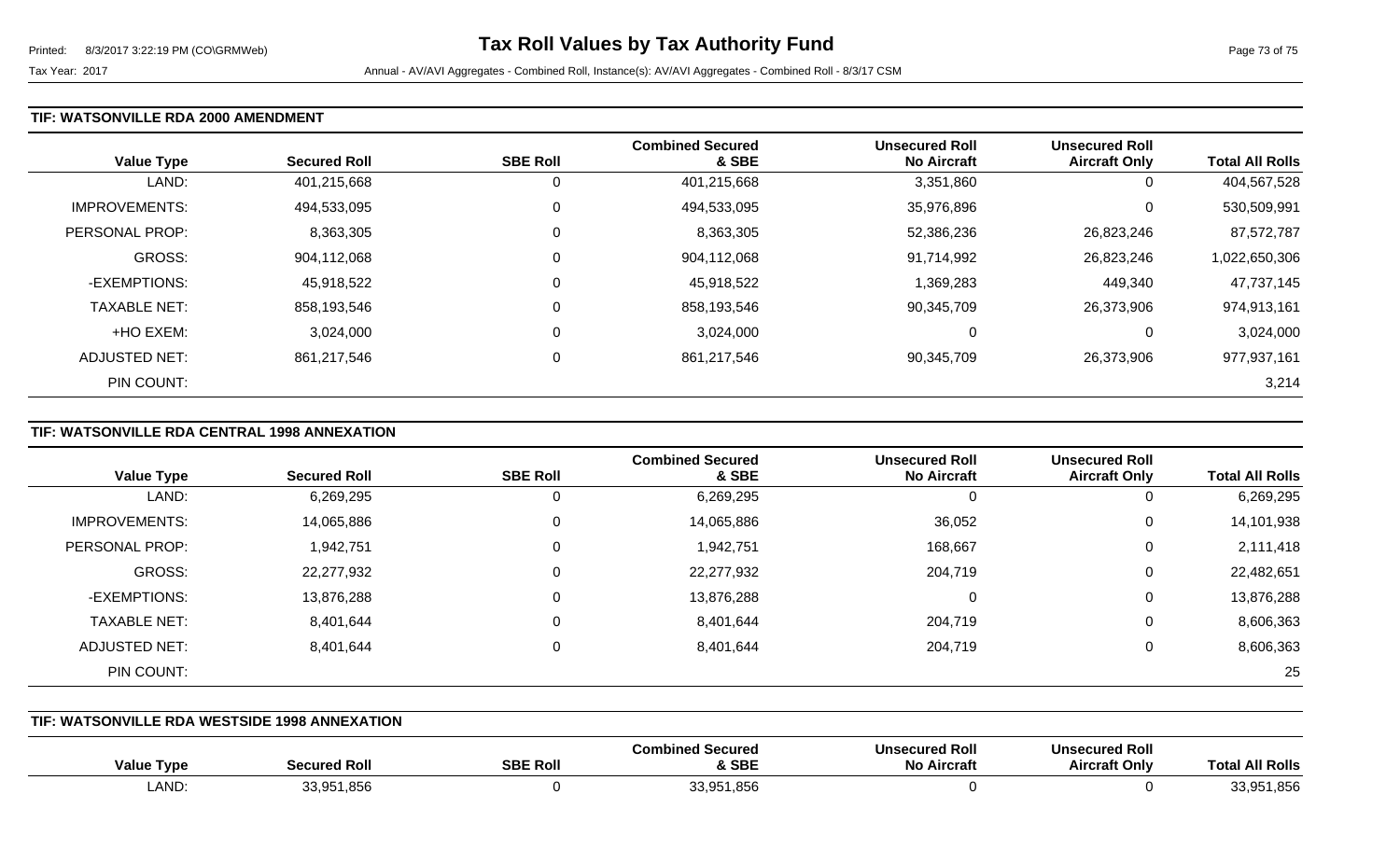| Printed:<br>8/3/2017 3:22:19 PM (CO\GRMWeb) |            |          | <b>Tax Roll Values by Tax Authority Fund</b>                                                            |            |             | Page 74 of 75 |
|---------------------------------------------|------------|----------|---------------------------------------------------------------------------------------------------------|------------|-------------|---------------|
| Tax Year: 2017                              |            |          | Annual - AV/AVI Aggregates - Combined Roll, Instance(s): AV/AVI Aggregates - Combined Roll - 8/3/17 CSM |            |             |               |
| <b>IMPROVEMENTS:</b>                        | 31,807,137 |          | 31,807,137                                                                                              | 2,240,647  | $\mathbf 0$ | 34,047,784    |
| PERSONAL PROP:                              | 473,639    | $\Omega$ | 473,639                                                                                                 | 11,673,498 | 0           | 12,147,137    |
| <b>GROSS:</b>                               | 66,232,632 | $\Omega$ | 66,232,632                                                                                              | 13,914,145 | 0           | 80,146,777    |
| -EXEMPTIONS:                                | 8,429,368  | $\Omega$ | 8,429,368                                                                                               | 0          | 0           | 8,429,368     |
| <b>TAXABLE NET:</b>                         | 57,803,264 | $\Omega$ | 57,803,264                                                                                              | 13,914,145 | 0           | 71,717,409    |
| +HO EXEM:                                   | 14,000     | $\Omega$ | 14,000                                                                                                  | 0          | 0           | 14,000        |
| <b>ADJUSTED NET:</b>                        | 57,817,264 |          | 57,817,264                                                                                              | 13,914,145 | $\mathbf 0$ | 71,731,409    |
| PIN COUNT:                                  |            |          |                                                                                                         |            |             | 154           |

## **TIF: WATSONVILLE RDA-CENTRAL**

| <b>Value Type</b>    | <b>Secured Roll</b> | <b>SBE Roll</b> | <b>Combined Secured</b><br>& SBE | <b>Unsecured Roll</b><br><b>No Aircraft</b> | <b>Unsecured Roll</b><br><b>Aircraft Only</b> | <b>Total All Rolls</b> |
|----------------------|---------------------|-----------------|----------------------------------|---------------------------------------------|-----------------------------------------------|------------------------|
| LAND:                | 69,264,330          |                 |                                  | 224,281                                     |                                               | 69,488,611             |
|                      |                     | 0               | 69,264,330                       |                                             | υ                                             |                        |
| <b>IMPROVEMENTS:</b> | 98,885,493          | $\mathbf 0$     | 98,885,493                       | 4,313,839                                   | U                                             | 103,199,332            |
| PERSONAL PROP:       | 980,169             | 0               | 980,169                          | 3,745,639                                   | 0                                             | 4,725,808              |
| <b>GROSS:</b>        | 169,129,992         | $\mathbf 0$     | 169,129,992                      | 8,283,759                                   | 0                                             | 177,413,751            |
| -EXEMPTIONS:         | 24,988,467          | $\mathbf 0$     | 24,988,467                       | 63,988                                      | 0                                             | 25,052,455             |
| <b>TAXABLE NET:</b>  | 144,141,525         | $\mathbf 0$     | 144,141,525                      | 8,219,771                                   | 0                                             | 152,361,296            |
| +HO EXEM:            | 273,000             | 0               | 273,000                          | $\Omega$                                    | 0                                             | 273,000                |
| ADJUSTED NET:        | 144,414,525         | 0               | 144,414,525                      | 8,219,771                                   | 0                                             | 152,634,296            |
| PIN COUNT:           |                     |                 |                                  |                                             |                                               | 602                    |

# **TIF: WATSONVILLE RDA-WESTSIDE**

|                      |                     |                 | <b>Combined Secured</b> | <b>Unsecured Roll</b> | <b>Unsecured Roll</b> |                        |
|----------------------|---------------------|-----------------|-------------------------|-----------------------|-----------------------|------------------------|
| <b>Value Type</b>    | <b>Secured Roll</b> | <b>SBE Roll</b> | & SBE                   | <b>No Aircraft</b>    | <b>Aircraft Only</b>  | <b>Total All Rolls</b> |
| LAND:                | 55,286,528          | 31,120          | 55,317,648              |                       | υ                     | 55,317,648             |
| <b>IMPROVEMENTS:</b> | 114,933,171         |                 | 114,933,171             | 6,749,369             | 0                     | 121,682,540            |
| PERSONAL PROP:       | 21,732,061          |                 | 21,732,061              | 36,348,024            | O                     | 58,080,085             |
| GROSS:               | 191,951,760         | 31,120          | 191,982,880             | 43,097,393            | 0                     | 235,080,273            |
| -EXEMPTIONS:         | 3,604,396           |                 | 3,604,396               |                       | 0                     | 3,604,396              |